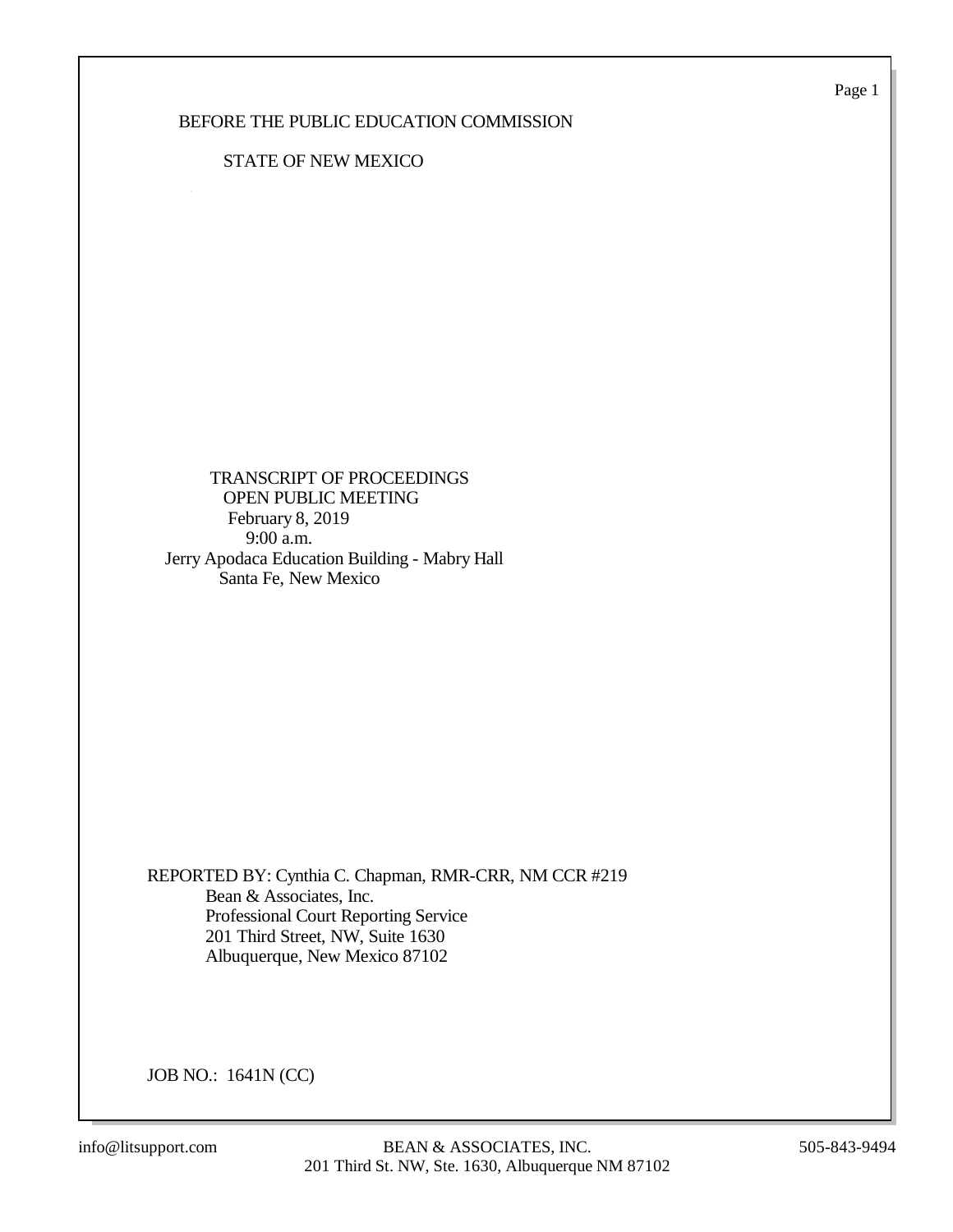## 2 (Pages 2 to 5)

| Page 2                                                                                                                                                                                                                                                                                                                                                                                                                                                                                                                                                                                                                                                                                                                                      | Page 4                                                                                                                                                                                                                                                                                                                                                                                                                                                                                                                                                                                                                                                                                                                                                                                                                                                                                                                                                                                                                                                                 |
|---------------------------------------------------------------------------------------------------------------------------------------------------------------------------------------------------------------------------------------------------------------------------------------------------------------------------------------------------------------------------------------------------------------------------------------------------------------------------------------------------------------------------------------------------------------------------------------------------------------------------------------------------------------------------------------------------------------------------------------------|------------------------------------------------------------------------------------------------------------------------------------------------------------------------------------------------------------------------------------------------------------------------------------------------------------------------------------------------------------------------------------------------------------------------------------------------------------------------------------------------------------------------------------------------------------------------------------------------------------------------------------------------------------------------------------------------------------------------------------------------------------------------------------------------------------------------------------------------------------------------------------------------------------------------------------------------------------------------------------------------------------------------------------------------------------------------|
| APPEARANCES<br>1<br>$\boldsymbol{2}$<br><b>COMMISSIONERS:</b><br>3<br>MS. PATRICIA GIPSON, Chair<br>MS. TRISH RUIZ, Vice Chair<br>4<br>MS. KARYL ANN ARMBRUSTER, Secretary<br>MR. R. CARLOS CABALLERO, Member<br>5<br>MR. MICHAEL CHAVEZ, Member<br>MR. TIM CRONE, Member<br>MS. GEORGINA DAVIS, Member<br>6<br>MS. SONIA RAFTERY, Member<br>7<br>MR. DAVID ROBBINS, Member<br>MS. GLENNA VOIGT, Member<br>8<br>PED STAFF:<br>9<br>MS. KAREN WOERNER, Acting Director,<br><b>Charter School Division</b><br>10<br>MS. BEVERLY FRIEDMAN, PED Custodian of Record<br>11<br>and Liaison to the PEC<br>12<br>PEC COUNSEL:<br>13<br>MR. MARK CHAIKEN, Counsel to the PEC<br>14<br>15<br>16<br>17<br>18<br>19<br>20<br>21<br>22<br>23<br>24<br>25 | 1<br>THE CHAIR: I'm going to bring to order<br>$\mathbf{2}$<br>this meeting of the Public Education Commission. It<br>3<br>is Friday, February 8th, and it is 9:07 a.m. And I<br>$\overline{4}$<br>will ask Commissioner Armbruster to do roll call,<br>5<br>please.<br>6<br><b>COMMISSIONER ARMBRUSTER: Have to see</b><br>$\tau$<br>where everyone is.<br>8<br><b>Commissioner Robbins?</b><br>9<br><b>COMMISSIONER ROBBINS: Present.</b><br>10<br><b>COMMISSIONER ARMBRUSTER: Commissioner</b><br>11<br>Voigt?<br>12<br><b>COMMISSIONER VOIGT: Here.</b><br>13<br><b>COMMISSIONER ARMBRUSTER: Commissioner</b><br>14<br>Armbruster is here.<br>15<br><b>Commissioner Davis?</b><br>16<br><b>COMMISSIONER DAVIS: Here.</b><br>17<br><b>COMMISSIONER ARMBRUSTER: Commissioner</b><br>18<br>Chavez?<br>19<br><b>COMMISSIONER CHAVEZ: Present.</b><br>20<br><b>COMMISSIONER ARMBRUSTER: Commissioner</b><br>21<br>Gipson?<br>22<br>THE CHAIR: Here.<br>23<br><b>COMMISSIONER ARMBRUSTER: Commissioner</b><br>24<br>Raftery?<br>25<br><b>COMMISSIONER RAFTERY: Here.</b> |
| Page 3<br>INDEX TO PROCEEDINGS<br>1<br>$\mathfrak{2}$<br>1 Call to Order, Roll Call,<br>4<br>Pledge of Allegiance and Salute to<br>the New Mexico Flag<br>3<br>4<br>5<br>Approval of Agenda<br>2<br>5<br>Open Forum - No Speakers<br>3<br>6<br>6<br>Consent Agenda<br>6<br>4<br>$\tau$<br>$\tau$<br>5<br>Discussion and Possible Action on<br>the Perkins Grant Report<br>8<br>Report from Options for Parents and<br>8<br>6<br>9<br>The Charter School Division - Discussion<br>and Possible Actions<br>10<br>109<br>7<br>Discussion and Possible Action on the                                                                                                                                                                            | Page 5<br>1<br><b>COMMISSIONER ARMBRUSTER: Commissioner</b><br>$\boldsymbol{2}$<br>Crone is probably looking for a parking place; so<br>3<br>he's not here at the moment.<br>$\overline{4}$<br><b>Commissioner Ruiz?</b><br>5<br><b>COMMISSIONER RUIZ: Present.</b><br>6<br><b>COMMISSIONER ARMBRUSTER: Commissioner</b><br>$\tau$<br>Caballero is maybe on the train someplace; we don't<br>8<br>know. So we have eight, a quorum.<br>9<br>THE CHAIR: Thank you very much.<br>10<br>I'm going to ask Commissioner Davis to<br>11<br>lead us in the Pledge of Allegiance and Commissioner<br>12<br>Chavez in the New Mexico Salute.                                                                                                                                                                                                                                                                                                                                                                                                                                    |
| 11<br><b>Implementation Checklist</b><br>12<br>Discussion and Possible Action on the PEC 112<br>8.<br>Financial Framework for Charter Schools -<br>13<br>Item Moved to March 2019<br>14<br>9<br>Discussion and Possible Action on<br>113<br><b>PEC Rules of Procedure</b><br>15<br>10 Discussion and Possible Action on PEC<br>118<br>16<br>Legislative Bills and Strategy<br>17<br>11 Report From the Chair<br>167<br>18<br>12 PEC Comments<br>176<br>19<br>187<br>13 Executive Session<br>20<br>191<br>REPORTER'S CERTIFICATE<br>21<br>ATTACHMENTS:<br>22<br>1 Visitors' Sign-In Sheets<br>23<br>24<br>25                                                                                                                                 | 13<br>(Pledge of Allegiance and Salute to the<br>14<br>New Mexico Flag conducted.)<br>15<br>THE CHAIR: Okay. We are on to Item<br>16<br>No. 3, which is the Approval of the Agenda. And the<br>17<br>only thing that I'm -- the only change I'm going to<br>18<br>ask for at this point in time is on the Consent<br>19<br>Agenda, that under B5, that Sandoval Academy of<br>20<br>Bilingual Education be removed, and they'll be<br>21<br>discussed with the CSD report.<br>22<br>COMMISSIONER RUIZ: Madam Chair, I make a<br>23<br>motion to approve the agenda with the changes that<br>24<br>you just made.<br>25<br>THE CHAIR: So-                                                                                                                                                                                                                                                                                                                                                                                                                               |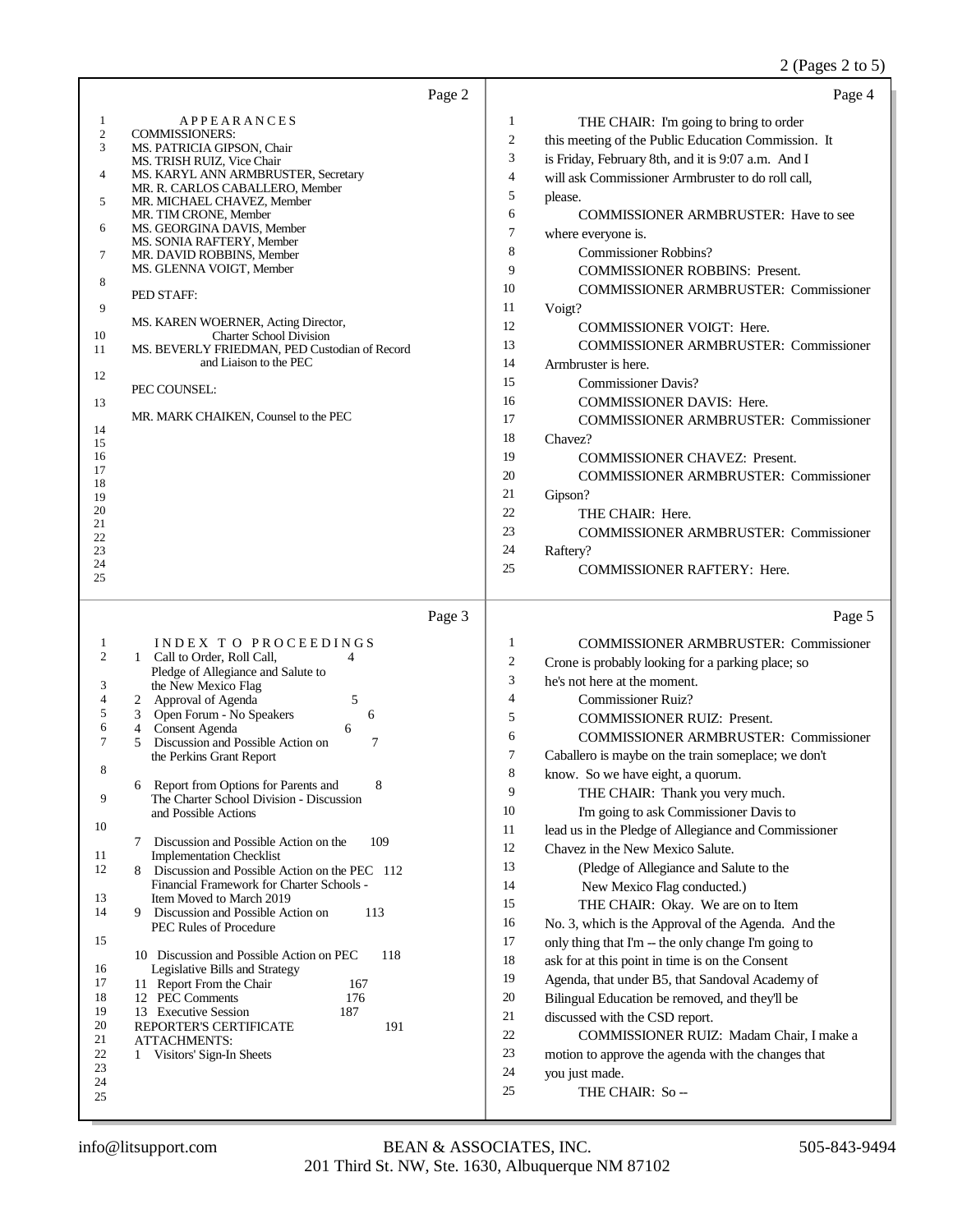3 (Pages 6 to 9)

|                |                                                      |                | $\bullet$ $\circ$ $\bullet$ $\bullet$ $\bullet$     |
|----------------|------------------------------------------------------|----------------|-----------------------------------------------------|
|                | Page 6                                               |                | Page 8                                              |
| 1              | <b>COMMISSIONER ROBBINS: Second.</b>                 | 1              | but she will gladly answer a question now if        |
| $\overline{c}$ | THE CHAIR: -- there's a motion by                    | $\mathfrak{2}$ | anyone -- so if -- do any of the Commissioners have |
| 3              | Commissioner Ruiz, a second by Commissioner Robbins. | 3              | a question now?                                     |
| 4              | All in favor?                                        | $\overline{4}$ | Oh. I'm sorry.                                      |
| 5              | (Commissioners so indicate.)                         | 5              | COMMISSIONER RUIZ: Not a question; just,            |
| 6              | THE CHAIR: Opposed?                                  | 6              | well, I guess a request. I would like one of those  |
| 7              | (No response.)                                       | 7              | books, please, if I could get one.                  |
| 8              | THE CHAIR: Hearing no opposition, the                | 8              | THE CHAIR: Okay. Sure. Sure.                        |
| 9              | motion passes.                                       | 9              | MS. FRIEDMAN: Madam Chair, I think she              |
| 10             | Item No. 3, no one has signed up for Open            | 10             | picked up the ones that were left on the table; but |
| 11             | Forum.                                               | 11             | we will get one for you.                            |
| 12             | So we are on to Item No. 4, which is the             | 12             | COMMISSIONER RUIZ: Thank you.                       |
| 13             | Consent Agenda.                                      | 13             | THE CHAIR: Okay. Thanks. So other than              |
| 14             | Does any Commissioner have any other                 | 14             | that, there is no action on -- on this agenda item. |
| 15             | changes other than the one we made?                  | 15             | So we will move on to Item No. 6, which is          |
| 16             | <b>COMMISSIONER ROBBINS: I move the Public</b>       | 16             | the report from Options for Parents.                |
| 17             | Education Commission approve the Consent Agenda, as  | 17             | MS. KAREN WOERNER: Thank you,                       |
| 18             | printed and amended.                                 | 18             | Madam Chair, Commissioners. So as most of you       |
| 19             | <b>COMMISSIONER RUIZ: Second.</b>                    | 19             | already, of course, know that we are in this        |
| 20             | THE CHAIR: There's a motion by                       | 20             | transition, and the appointments have been made.    |
| 21             | Commissioner Robbins, a second by Commissioner Ruiz. | 21             | The Secretary of Education came out today to meet   |
| 22             | All in favor?                                        | 22             | with you. The five Deputy Secretaries have been     |
| 23             | (Commissioners so indicate.)                         | 23             | appointed, and those of you who were here yesterday |
| 24             | THE CHAIR: Opposed?                                  | 24             | met three of them. And then the Chief of Staff --   |
| 25             | (No response.)                                       | 25             | I'm not sure if you've all had a chance to meet --  |
|                |                                                      |                |                                                     |

# Page 7

|    | THE CHAIR: Motion -- hearing no                      | 1  | he came through today, too.                          |
|----|------------------------------------------------------|----|------------------------------------------------------|
| 2  | opposition, the motion passes.                       | 2  | THE CHAIR: We did, in the hallway.                   |
| 3  | We are on to Item No. 5, Discussion and              | 3  | MS. KAREN WOERNER: And, of course, we --             |
| 4  | Possible Action on the Perkins Grant Report. There   | 4  | this division will report to Director Kara -- Deputy |
| 5  | were a number of Commissioners that were present for | 5  | Secretary Kara Bobroff. And we're very excited that  |
| 6  | the report. And I want to publicly thank Dr. Perea   | 6  | she's been named and looking forward to a director   |
| 7  | for the time.                                        | 7  | being appointed. I'm especially looking forward to   |
| 8  | Commissioners have been -- and Dr. Perea             | 8  | a director being appointed.                          |
| 9  | did leave, for Commissioners, this big booklet. She  | 9  | And we're very excited about the whole               |
| 10 | did ask, if you're not interested in it, to give it  | 10 | theme that they shared with you yesterday about      |
| 11 | back to her because they are costly. But there's a   | 11 | collaboration and support, both internally and       |
| 12 | lot of great information in this; so I would         | 12 | externally; so very excited about that.              |
| 13 | strongly recommend, especially if you were not       | 13 | Staffing. Besides the vacant director                |
| 14 | present yesterday, to take a look through it.        | 14 | position, which I can't stress enough I'm eager to   |
| 15 | Dr. Perea offered that her door is open.             | 15 | get filled, we have several others that I'm also     |
| 16 | So if Commissioners have any questions, want to      | 16 | very eager to get filled. So two of our four         |
| 17 | spend any time with her after you've had an          | 17 | members of the authorizing team positions are        |
| 18 | opportunity to go through any of this, please feel   | 18 | vacant. We're still working to try to get that       |
| 19 | free to contact her. She'll answer any questions.    | 19 | interviewed and hired.                               |
| 20 | But at this moment in time, I -- if a                | 20 | One of three members of the training team            |
| 21 | Commissioner has a specific question they would like | 21 | have been filled by Dolores. but Dolores hasn't      |
| 22 | to ask if you weren't here yesterday, Dr. Perea is   | 22 | been able to leave her executive secretary or admin  |
| 23 | available. We can bring her over.                    | 23 | assistant position yet; so that, thankfully, was     |
| 24 | I told her yesterday that I didn't want to           | 24 | posted on Wednesday. So we would be looking to fill  |
| 25 | have her just sit here waiting for something; so --  | 25 | that and then Dolores can transition more fully to   |
|    |                                                      |    |                                                      |

Page 9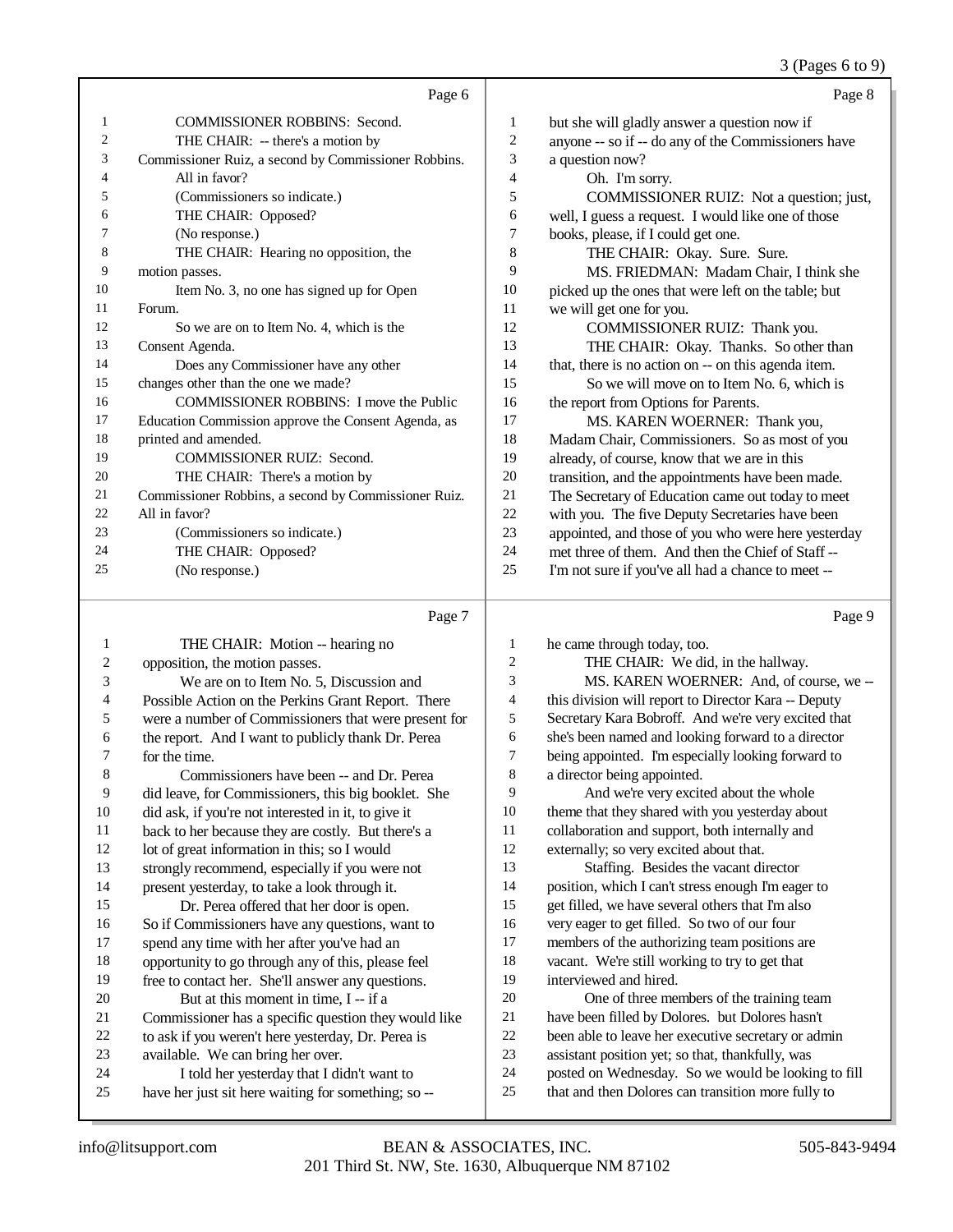## 4 (Pages 10 to 13)

|                          | Page 10                                                                                        |                  | Page 12                                                    |
|--------------------------|------------------------------------------------------------------------------------------------|------------------|------------------------------------------------------------|
| 1                        | her new role.                                                                                  | 1                | Roswell was chosen. Once again, I love green               |
| $\overline{c}$           | And then the two other positions that are                                                      | $\sqrt{2}$       | people; so -- but I just couldn't figure out --            |
| 3                        | vacant are the data and financial analyst and the                                              | 3                | FROM THE FLOOR: Closer than Carlsbad.                      |
| $\overline{\mathcal{L}}$ | grant program coordinator. And both of those have                                              | $\overline{4}$   | THE CHAIR: I would question even Carlsbad                  |
| 5                        | had recommendations made by our team; but we're                                                | 5                | because of where our schools are located. It's,            |
| 6                        | waiting on final approval from HR to actually offer                                            | 6                | like, how come there?                                      |
| $\boldsymbol{7}$         | those positions. So you can see that a lot of                                                  | 7                | MS. KAREN WOERNER: We're obligated to                      |
| 8                        | vacancies, we're a little bit overwhelmed with work,                                           | $\,8\,$          | also offer it for local charter -- local charter           |
| 9                        | but looking to get those filled.                                                               | 9                | school boards. So -- but I'll let Laurel address           |
| $10\,$                   | Site visits going full force this time of                                                      | $10\,$           | the selection.                                             |
| 11                       | the year, extremely busy with only two members out                                             | 11               | THE CHAIR: It just piqued my curiosity                     |
| 12                       | there doing that. And they're earning lots of comp                                             | 12               | when I looked at the list. I thought --                    |
| 13                       | time trying to get all the reports done. I'm not                                               | 13               | MS. LAUREL PIERCE: I'm sure it did,                        |
| 14                       | sure when they'll be able to take their comp time;                                             | 14               | Commissioner Gipson. Last year with the                    |
| 15                       | but they are earning comp time. And that's why                                                 | 15               | implementation of the new regulation that required         |
| 16                       | Megan and Dylan were not here yesterday, nor today.                                            | 16               | all governing board members to attend PED-approved         |
| 17                       | They are actually at schools visiting for the site                                             | 17               | training, it created sort of an interesting                |
| 18                       | visits.                                                                                        | 18               | situation, where Carlsbad has two schools and              |
| 19                       | Training. We do have, as you know, lots                                                        | 19               | Roswell has one that are district-authorized that          |
| $20\,$                   | of training going on for governing boards, new                                                 | $20\,$           | are extremely far flung from any other trainings in        |
| 21                       | applicants, implementation year and renewal year.                                              | 21               | the area.                                                  |
| $22\,$                   | And I brought -- I'm just going to pass this around,                                           | $22\,$           | So last year, Director Poulos went down                    |
| $23\,$                   | if you don't mind, if you want to take one. This is                                            | $23\,$           | and did a training in Carlsbad for all the schools         |
| 24                       | a list of the training -- Melissa is going to do it                                            | $24\,$           | in the area. And apparently, they, internally,             |
| 25                       | for me. These are all the training opportunities                                               | 25               | between Roswell and Carlsbad, have decided to              |
|                          | Page 11                                                                                        |                  | Page 13                                                    |
|                          |                                                                                                |                  |                                                            |
| $\mathbf{1}$             | that are going to be offered. They're on the                                                   | 1                | flip-flop year-to-year if they can get one down            |
| 2                        | website, but I wanted to share a hard copy for all                                             | $\overline{c}$   | there. I said, "If you can get the minimum required        |
| 3                        | of you and extend an invitation. If any of you are                                             | 3                | members that need to train, we will make                   |
| 4                        | interested in attending any of these trainings, feel                                           | $\overline{4}$   | arrangements for that."                                    |
| 5                        | free to do so.                                                                                 | $\mathfrak s$    | This year, it ended up in Roswell. And                     |
| 6                        | THE CHAIR: Karen, can I, just for a                                                            | $\sqrt{6}$       | since they didn't have enough intro people, because        |
| 7                        | second? I saw a number of them were in Roswell.                                                | $\boldsymbol{7}$ | Melissa and I have been tag-teaming. We'll go up           |
| 8                        | Did I-                                                                                         | $\,$ 8 $\,$      | and do one intro training and one continuing member        |
| 9                        | MS. KAREN WOERNER: In Roswell.                                                                 | 9                | training, all-day training, on Saturday. They              |
| 10                       | MS. MELISSA BROWN: Not "a number." One.                                                        | $10\,$           | didn't have enough introductory people; so now we're       |
| 11                       | It's the continuing member training; so most people                                            | 11               | just -- I'm doing the continuing member training on        |
| 12                       | do the whole eight hours; but -- because we let                                                | 12               | the 23rd in Roswell. And so that will catch that           |
| 13                       | people take it a la carte.                                                                     | 13               | corner of the state that is sort of out-of-pocket          |
| 14                       | THE CHAIR: But I was just curious as to                                                        | 14               | for all the other trainings.                               |
| 15                       | why Roswell. That was my -- not the training. And                                              | 15               | THE CHAIR: Right. Okay. Thanks.                            |
| 16                       | no offense to anyone from Roswell. But we don't                                                | 16               | MS. KAREN WOERNER: Excellent question.                     |
| 17                       | have --                                                                                        | 17               | THE CHAIR: It was just my little curious                   |
| 18                       | COMMISSIONER ROBBINS: It's all on the                                                          | 18               | nature. That's -- okay. Thank you.                         |
| 19                       | same day.                                                                                      | 19               | MS. KAREN WOERNER: Thank you. So the                       |
| 20<br>21                 | THE CHAIR: I understand that. But                                                              | $20\,$<br>21     | other issue is, what Melissa is passing out now is         |
| $22\,$                   | who's -- no offense -- who's going to go to Roswell?<br>MS. KAREN WOERNER: Let me defer to the | 22               | the list of the new -- excuse me -- the renewal            |
| 23                       | training team as to why they've selected the spots                                             | 23               | schools for this year. There were 18. And, of<br>course -- |
| 24                       | they've selected. Melissa?                                                                     | 24               | THE CHAIR: How did we get one more? It                     |
| 25                       | THE CHAIR: I just couldn't figure out why                                                      | 25               | used to be 17.                                             |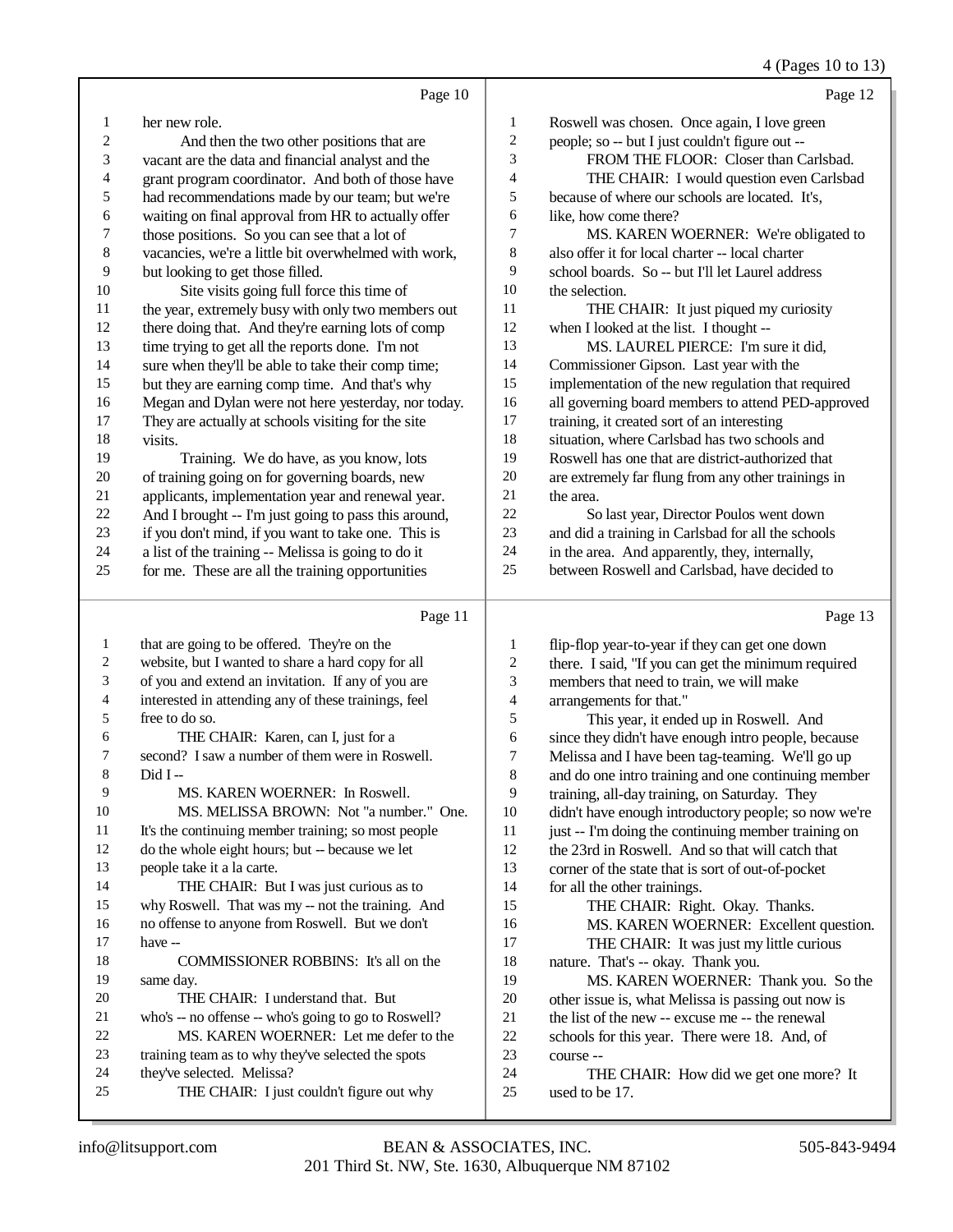#### 5 (Pages 14 to 17)

|    | Page 14                                              |    | Page 16                                              |
|----|------------------------------------------------------|----|------------------------------------------------------|
| 1  | MS. KAREN WOERNER: I think there are 18.             | 1  | the long list. And what I would say is that it's     |
| 2  | I may have miscounted; but I think it's 18. This is  | 2  | really difficult to do anything earlier than         |
| 3  | just a preliminary list with their school grades so  | 3  | November-                                            |
| 4  | you can kind of see who's coming up. We don't know   | 4  | THE CHAIR: Okay.                                     |
| 5  | yet if they're going to renew with the State or      | 5  | MS. KAREN WOERNER: -- given that -- well,            |
| 6  | local; but those are the ones from State that are    | 6  | we don't know what's happening with school grades    |
| 7  | eligible.                                            | 7  | this year. But that doesn't normally come out till   |
| 8  | We also have three locally authorized                | 8  | the summer. Then they need time to respond.          |
| 9  | charters who are going to participate in our renewal | 9  | We were thinking of -- and I agree with              |
| 10 | training. We're not clear if that's because they're  | 10 | you. Last year, the word was given a little late.    |
| 11 | thinking of switching ship, or, also, if they're     | 11 | But they should be prepared to start as soon as      |
| 12 | just -- their authorizer uses a similar application; | 12 | Monday's training, telling them of that option,      |
| 13 | because that does happen that they steal your good   | 13 | we'll be better prepared. But what we were           |
| 14 | work and use it locally.                             | 14 | thinking, if it's okay with the Commission, that we  |
| 15 | So we have three additional that have                | 15 | set a deadline of September 1st for early            |
| 16 | expressed an interest in the training, but haven't   | 16 | applications, and we try to do the site visits end   |
| 17 | said what their plan is for renewal.                 | 17 | of September, first of October, and then continue on |
| 18 | THE CHAIR: And just so everyone is aware,            | 18 | with the October 1st deadline that we see in October |
| 19 | that this number could be --                         | 19 | site visits.                                         |
| 20 | MS. KAREN WOERNER: Be 21.                            | 20 | So the people who submit September 1st               |
| 21 | THE CHAIR: Well, even more than that,                | 21 | would be heard in November; October 1st, December.   |
| 22 | because we're not aware of all of the district       | 22 | But given that we can start telling them that now,   |
| 23 | charters whose contracts are up. So that this could  | 23 | we may have more people -- we hope to have more      |
| 24 | be less; but it could be significantly more.         | 24 | people take advantage of that opportunity. But I     |
| 25 | So what I wanted to ask you to do, once              | 25 | think to try to do anything in October might be      |
|    |                                                      |    |                                                      |

#### Page 15

 again, as we did last year, I think the offer for 2 early renewal would be a great idea; although it<br>3 didn't work last year. We only had the one. But didn't work last year. We only had the one. But 4 maybe we can get others  $-$  because I think we made<br>5 that decision later  $-$ 5 that decision later --<br>6 MS. KAREN 6 MS. KAREN WOERNER: A little late, yeah.<br>
THE CHAIR: -- than right now. 7 THE CHAIR: -- than right now.<br>8 So I think it's important, if we can So I think it's important, if we can get 9 even a couple of these schools to buy into an early<br>10 renewal, we can start. I think, as early as October. 10 renewal, we can start, I think, as early as October.<br>11 That may be too early for the schools. But I'm more 11 That may be too early for the schools. But I'm more<br>12 than willing to say. "Hey"-- but I don't -- my than willing to say, "Hey "-- but I don't -- my question was, would that work with you folks in order to be able to get the site visit and analysis of the renewal kit in an appropriate time? What 16 would have to be done --<br>17 (Commissioner Ca (Commissioner Caballero enters hearing.) 18 THE CHAIR: -- to alter that time<br>19 schedule: because October is when they schedule; because October is when they drop the 20 renewal application.<br>21 MS. KAREN 21 MS. KAREN WOERNER: So if I may,<br>22 Madam Chair? 22 Madam Chair?<br>23 Melissa a Melissa and I did discuss this. She 24 was -- we were -- she was assuming that you would<br>25 like some of them to come earlier, particularly with like some of them to come earlier, particularly with really difficult. THE CHAIR: Okay. And -- you know, we're -- we're fine with that; certainly, we want to be thoughtful with -- with that time frame. And, yeah, the question about what a school report card is going to look like is kind of up in the air. So we want to be able to have some time to figure out if there are significant changes, how that's going to be applied to those renewal schools. So we may very well have to do a work session in October to -- if -- hopefully, we would have that information so that we could take a look in October and say, "Okay. How do we now have to 14 look at at least the last year to see how that plays out for the renewal application?" So I'm fine with that. If you could, just send me an e-mail reminding me of those dates. MS. STEWART: Sure. THE CHAIR: So that if anyone questions -- and I'll have Beverly send it out to everyone. So if anyone gets a call about it, they can clearly say it's -- these are the dates. MS. KAREN WOERNER: Sure. And Melissa just pointed out something to me that she wanted me to share. We are starting the renewal trainings a

Page 17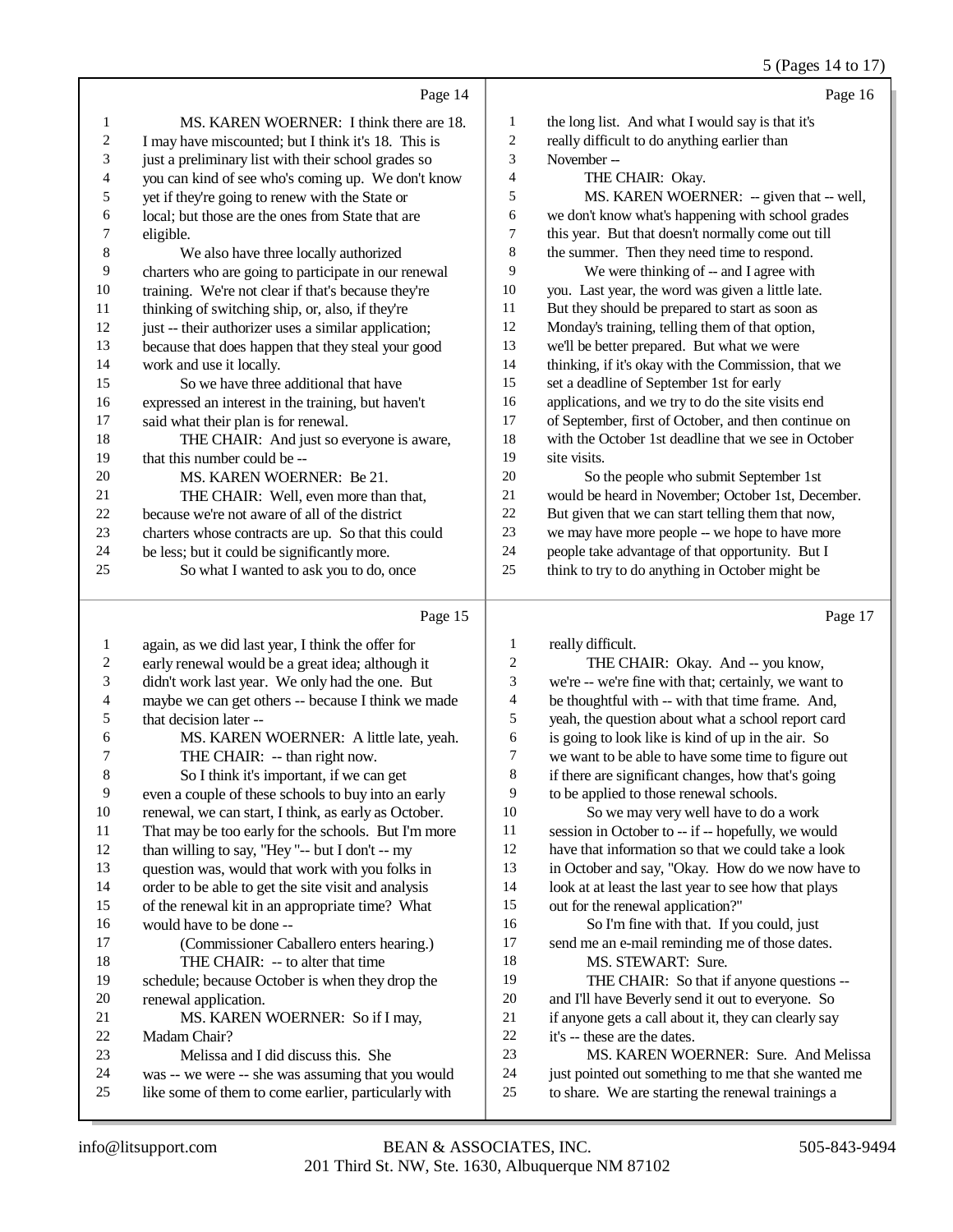## 6 (Pages 18 to 21)

|                |                                                                                                                                             |                | $\sigma$ (1 ages 10 to 21                            |
|----------------|---------------------------------------------------------------------------------------------------------------------------------------------|----------------|------------------------------------------------------|
|                | Page 18                                                                                                                                     |                | Page 20                                              |
| 1              | month earlier than we did last year. So, hopefully,                                                                                         | 1              | Commissioners are present for the record.            |
| 2              | that'll help them get it done sooner.                                                                                                       | 2              | MS. KAREN WOERNER: So moving on, the                 |
| 3              | THE CHAIR: That'll help, too. Yeah,                                                                                                         | 3              | implementation year is the other piece.              |
| 4              | great.                                                                                                                                      | 4              | So new renewal and implementation. We                |
| 5              | MS. MELISSA BROWN: I'm also, on Monday,                                                                                                     | 5              | have the two schools, as you know. The next          |
| 6              | going to be offering them more than the three                                                                                               | 6              | submission is a large one, and it's due in March.    |
| 7              | trainings that are scheduled. So there's a                                                                                                  | 7              | So we'll be watching, and our staff will be looking  |
| 8              | possibility there will be more training dates added.                                                                                        | 8              | through the checklists, making sure they get         |
| 9              | THE CHAIR: Great. And that might also                                                                                                       | 9              | everything in and evaluating that.                   |
| 10             | help them expedite what they're doing and -- and I                                                                                          | 10             | We also are aware that we need to                    |
| 11             | think, for a lot of schools, they need to get the                                                                                           | 11             | reevaluate one school's responses, which are due on  |
| 12             | bulk of it done before the school year ends; because                                                                                        | 12             | February 28th. So we can give you feedback on that   |
| 13             | as we've identified, when it's just the head                                                                                                | 13             | next month.                                          |
| 14             | administrator that's spending the summer doing that                                                                                         | 14             | I also wanted to speak to the financial              |
| 15             | renewal application, you can see it.                                                                                                        | 15             | knowledge and expertise, particularly in light of    |
| 16             | COMMISSIONER VOIGT: Yeah.                                                                                                                   | 16             | the conversations around the financial framework.    |
| 17             | THE CHAIR: And it shouldn't be done that                                                                                                    | 17             | As you know, the staff here is generalists           |
| 18             | way, anyway. So it should be a collaborative effort                                                                                         | 18             | in all areas, and we rely on the expertise of other  |
| 19             | with the whole school to engage in doing that. So,                                                                                          | 19             | bureaus. But one of the positions I mentioned        |
| $20\,$         | hopefully, offering that early will push them even                                                                                          | $20\,$         | earlier, the data and financial analyst position, is |
| 21             | to engage with the school before staff leaves and                                                                                           | 21             | really intended to help review financial reports,    |
| 22             | then they can come in in September, and they're                                                                                             | $22\,$         | look for those early warning signs as you've         |
| 23             | almost done.                                                                                                                                | 23             | directed, and help educate governing boards and      |
| 24             | The only thing is, populating the data is                                                                                                   | 24             | schools on those financial pieces, working with them |
| 25             | more your burden than it is theirs. So I appreciate                                                                                         | 25             | to support that work, as well as other data. But     |
|                | Page 19                                                                                                                                     |                | Page 21                                              |
| 1              | that. So thanks. And let's just hope -- maybe we                                                                                            | 1              | that was the primary purpose for that position to be |
| $\mathfrak{2}$ | can offer free cookies or something to folks that                                                                                           | $\overline{c}$ | added.                                               |
|                | $\frac{1}{1}$ $\frac{1}{1}$ $\frac{1}{1}$ $\frac{1}{1}$ $\frac{1}{1}$ $\frac{1}{1}$ $\frac{1}{1}$ $\frac{1}{1}$ $\frac{1}{1}$ $\frac{1}{1}$ |                |                                                      |

| $\overline{c}$ | can offer free cookies or something to folks that    | $\overline{c}$ | added.                                               |
|----------------|------------------------------------------------------|----------------|------------------------------------------------------|
| 3              | come, you know. "We'll feed you if you -- if you     | 3              | So I'm really looking forward to getting             |
| 4              | take early renewal," you know, that it's -- so,      | 4              | that filled. I think it will be really helpful,      |
| 5              | hopefully, we can separate this out a little bit.    | 5              | once we have that person in place and your financial |
| 6              | Otherwise, I would rent a casita up here             | 6              | framework in place to really move forward stronger   |
| 7              | for most of December; because it's going to be --    | 7              | in that area.                                        |
| 8              | it's going to be long. And we've also learned that   | 8              | Also, the --                                         |
| 9              | if we pack a lot in in a day, it's not fair to the   | 9              | THE CHAIR: And just -- because we've                 |
| 10             | school; because we're not giving the school the      | 10             | also, as I mentioned yesterday, had a discussion     |
| 11             | time -- you just stop thinking. You can't remember   | 11             | with Deputy Secretary Bobroff about, I think,        |
| 12             | what school you're actually looking at anymore.      | 12             | altering that position a little bit and being split  |
| 13             | And I don't like to have to say, "I'm                | 13             | time perhaps with the Budget Bureau, so that they    |
| 14             | sorry. Was it this application that I saw this,"     | 14             | would be able to do more of the work for us and not  |
| 15             | 'cause it makes the school feel like you really      | 15             | burden Budget and split that time somehow; so -- but |
| 16             | didn't read it. And I did; but I'm just trying to    | 16             | we are looking forward to a little more financial    |
| 17             | remember which one.                                  | 17             | support, however it looks.                           |
| 18             | So we need to give the school their fair             | 18             | MS. KAREN WOERNER: Absolutely. Thank you             |
| 19             | opportunity, and ourselves a fair opportunity, to be | 19             | for that.                                            |
| 20             | able to do this in a thoughtful process.             | 20             | And then the -- of course, the NASBO                 |
| 21             | So we'll be working on that schedule after           | 21             | Spring Budget Conference. I know several             |
| 22             | we work on the schedule for community input hearings | 22             | Commissioners are attending that. Also we've         |
| 23             | later. So thank you.                                 | 23             | allocated funds for several staff to also attend     |
| 24             | COMMISSIONER ARMBRUSTER: Madam Chair, I'd            | 24             | that -- we'd like this person named by then so they  |
| 25             | just like to acknowledge that our other two          | 25             | could attend as well -- to help increase our         |
|                |                                                      |                |                                                      |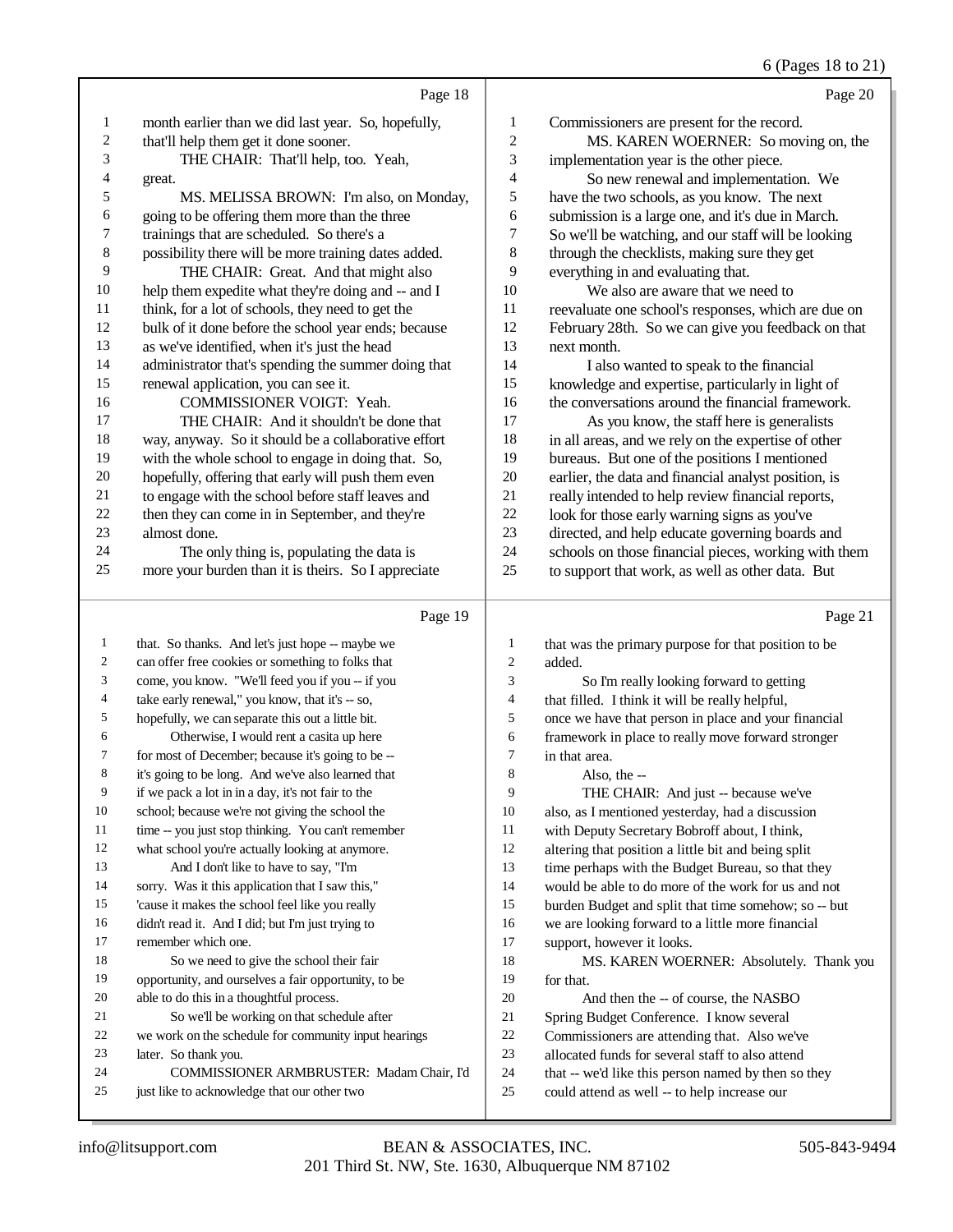### 7 (Pages 22 to 25)

|                          |                                                      |                  | $\frac{1}{2}$ (Pages 22 to 25)                      |
|--------------------------|------------------------------------------------------|------------------|-----------------------------------------------------|
|                          | Page 22                                              |                  | Page 24                                             |
| 1                        | knowledge in that area as well.                      | 1                | So I sent a plaintive to Karen for,                 |
| $\overline{c}$           | So I think with that, I was going to move            | $\boldsymbol{2}$ | "What's going on?"                                  |
| 3                        | on to the revised CAPs for Alma d'Arte, unless there | 3                | So I appreciate her after-hours responses           |
| $\overline{\mathcal{A}}$ | are any questions on anything I've said thus far.    | $\overline{4}$   | as well. So thank you.                              |
| 5                        | THE CHAIR: Sure. I think we're good.                 | 5                | So good morning once again.                         |
| 6                        | MS. KAREN WOERNER: So I know that the                | 6                | MR. GENE ELLIOTT: Good morning. Gene                |
| 7                        | school is here. So if you want to bring them, I'm    | 7                | Elliott. I'm the president of the governance        |
| 8                        | assuming, up to the front? We need a third chair,    | $\,8\,$          | council. And I very much thank you for your         |
| 9                        | if you don't mind.                                   | 9                | invitation. I hope that we continue this monthly    |
| 10                       | And so, in your packet, I believe -- I               | 10               | gathering so that we can have the record for the    |
| 11                       | think it's in Section 6 --                           | 11               | most consecutive PEC meetings attended by a single  |
| 12                       | THE CHAIR: It's in Item 6, yeah.                     | 12               | school.                                             |
| 13                       | MS. KAREN WOERNER: -- you have the                   | 13               | Not to make light of the issues here, but           |
| 14                       | information that was also sent electronically        | 14               | I do have one request before I turn the microphone  |
| 15                       | regarding the CAPs that were revised by the school,  | 15               | over to Holly. And that is that it spoke to the     |
| 16                       | and then the feedback from both the Special          | 16               | question that you made -- or the issue that you     |
| 17                       | Education Bureau and the Language and Culture        | 17               | raised here, because now we are asked again to go   |
| 18                       | Bureau.                                              | 18               | directly to another bureau. And, frankly, this gets |
| 19                       | I will say -- remind you that the                    | 19               | a little confusing for us as to who -- which bureau |
| 20                       | financial CAP was approved last month, so that       | 20               | we go to for what.                                  |
| 21                       | doesn't need to be addressed. But the other two,     | 21               | And I'm not feigning ignorance here. But            |
| 22                       | the school was advised to submit their revisions     | $22\,$           | we now have PEC, the PED, Special Ed Bureau, and so |
| 23                       | based on the feedback they had received from those   | 23               | forth, that we have to connect to directly. And it  |
| 24                       | two bureaus, Special Education and Language and      | 24               | would really be helpful to us in clarifying the     |
| 25                       | Culture.                                             | 25               | issues that we need to solve if we had one -- one   |
|                          |                                                      |                  |                                                     |
|                          | Page 23                                              |                  | Page 25                                             |
| $\mathbf{1}$             | They did do that. Those were, again,                 | 1                | contact person that fed all that to us rather than  |
| $\overline{c}$           | reviewed by the two bureaus. And the -- of concern   | 2                | us to go respond back to these separate bureaus.    |
| 3                        | was that there are some repeated concerns listed in  | 3                | That's all I have.                                  |
| 4                        | this review that were the same listed in the         | 4                | THE CHAIR: And I'll just respond to that,           |

 previous review. 6 So my recommendation would be that they<br>
7 need to revise those again and work directly with 7 need to revise those again and work directly with<br>8 those two bureaus to do so to be sure that they're those two bureaus to do so to be sure that they're covering everything. But I don't know what has 10 happened by the school since we received those just<br>11 a little over a week ago. 11 a little over a week ago.<br>12 So with that I'm h So with that, I'm here to answer any questions. But I will defer to the school or to the Chair, whichever you want to do. THE CHAIR: Right. And I'll let the 16 school speak first. The only thing that I'd like to 17 initially say is -- because I sent an apology note initially say is -- because I sent an apology note 18 to Karen, because I read this, and I thought I had<br>19 been sent the previous CAP And it had been a let been sent the previous CAP. And it had been a long 20 day. So I said, "Am I reading this right?"<br>21 And I was concerned that it looked 21 And I was concerned that it looked like I<br>22 was reading what had previously been submitted 22 was reading what had previously been submitted. So<br>23 I was concerned that it didn't appear to me that

- I was concerned that it didn't appear to me that
- 24 there had been significant changes. And I thought<br>25 maybe I was just missing something.
- maybe I was just missing something.

 you know. We're not a bureau; so that -- but for any school, whether you're a charter school or you're a traditional school, your -- when there are special ed issues or there are EL issues, that you 9 have to go to those specific bureaus. That CSD --<br>10 it kind of -- no offense to them -- muddies things 10 it kind of -- no offense to them -- muddies things<br>11 if they have to be a conduit for a school to be the if they have to be a conduit for a school to be the conduit to that bureau. Then it's like playing phone tag, you

 know. And things can -- you know, information can just get misinterpreted, lost, whatever you want to 16 say; so that for any school, the recommendation<br>17 always is when there are issues that are addressed always is when there are issues that are addressed 18 by a specific bureau, your -- first and foremost,<br>19 vou contact that bureau for -- and it was identifiyou contact that bureau for -- and it was identified 20 in the prior submissions that it was the Special Ed<br>21 Bureau and Bilingual Bureau that identified the 21 Bureau and Bilingual Bureau that identified the<br>22 concerns. 22 concerns.<br>23 So  $So - and I a *pologue* if that hasn't - if$ that hasn't been known. But -- and I guess it's --

once again, it's an assumption by us that schools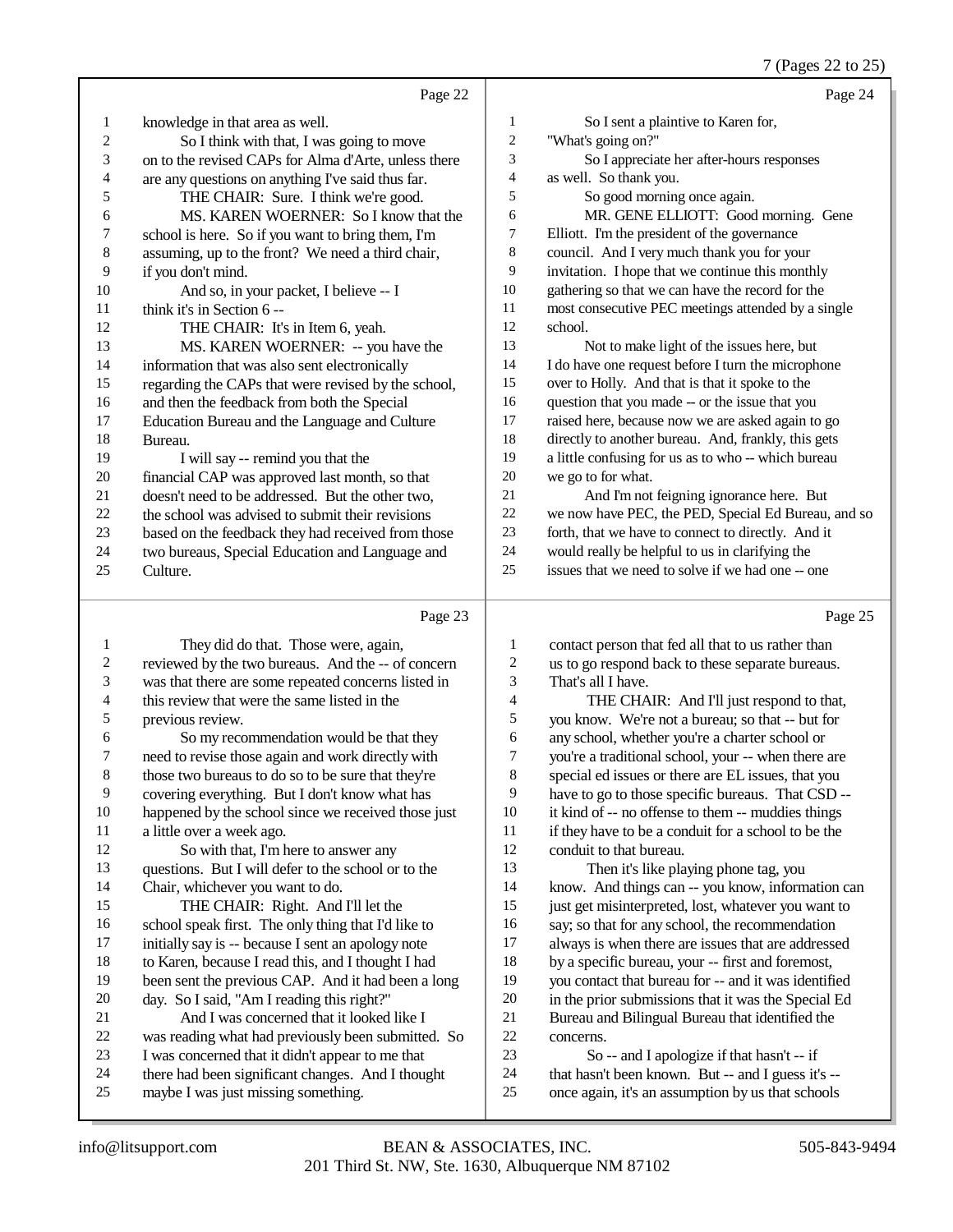#### 8 (Pages 26 to 29)

|    | Page 26                                              |                | Page 28                                              |
|----|------------------------------------------------------|----------------|------------------------------------------------------|
| 1  | know that they need to contact -- just like if you   | 1              | Item B for special education.                        |
| 2  | had a budget issue, you would call Budget about it.  | 2              | The EL concerns, I met directly with Kirsi           |
| 3  | So if you've got a special ed concern, you've got to | 3              | Laine, and she helped me craft my final response to  |
| 4  | go to the people who are the experts in that.        | $\overline{4}$ | that and what we should be aware of for the site     |
| 5  | MR. GENE ELLIOTT: I guess what I'm saying            | 5              | visit. So I feel really confident about that.        |
| 6  | is in this case, the Special Ed Bureau came through  | 6              | But we have crafted our intentions and the           |
| 7  | Karen and back to us again. And there was no         | $\tau$         | final responses on our part for Item A and Item B,   |
| 8  | clear -- from what I've read -- now, I may be        | 8              | if we can read that and maybe discuss from that      |
| 9  | wrong -- but there was not a clear instruction to    | 9              | feedback.                                            |
| 10 | respond to this to experts in the Special Ed Bureau. | 10             | THE CHAIR: So what you have is different             |
| 11 | THE CHAIR: Okay. There wasn't. We asked              | 11             | from what we have? Is that what I'm hearing?         |
| 12 | for a reach-out to the Special Ed Bureau to review   | 12             | DR. HOLLY SCHULLO: So you've got my                  |
| 13 | this for us to see what concerns they may -- that    | 13             | feedback last Friday.                                |
| 14 | they may have. So they identified them for us.       | 14             | THE CHAIR: Right.                                    |
| 15 | And once again, I'll apologize if it                 | 15             | DR. HOLLY SCHULLO: And then I was told               |
| 16 | wasn't clear that based on the input that they gave  | 16             | that you all would look at that, and then we would   |
| 17 | the last time, that if there was any -- when we sent | 17             | get more feedback. Well, I did receive more          |
| 18 | it back saying, "There's still concerns," if there   | 18             | feedback to respond to. And it's getting confusing.  |
| 19 | was a -- a lack of clarity over what that concern    | 19             | Anyway, I have the final response.                   |
| 20 | was, the Special Ed Bureau should have been the      | 20             | THE CHAIR: I'm a little confused now: so             |
| 21 | bureau contacted for any clarification on what they  | 21             | I apologize.                                         |
| 22 | had -- what they had communicated in their input.    | 22             | DR. HOLLY SCHULLO: Thank you. Okay.                  |
| 23 | MR. GENE ELLIOTT: Okay. I'll leave it at             | 23             | MS. KAREN WOERNER: Madam Chair, I think,             |
| 24 | that. Thank you, Madam Chair.                        | 24             | if I understand what's being said, the CAPs were due |
| 25 | THE CHAIR: Okay. Thanks.                             | 25             | last week.                                           |
|    | Page 27                                              |                | Page 29                                              |

#### Page 27

 DR. HOLLY SCHULLO: Good morning. I'm Holly Schullo, the principal of Alma d'Arte. And I actually do want to thank Karen Woerner for helping streamline that feedback, and then I would send it back to her, and she would get input from the bureaus. And the feedback was excellent. I was unable to give my feedback for Item A and Item B. I sent the feedback to Karen last, like, Friday. Then Sunday night, she let me know that we'll be coming to this meeting today. So I didn't respond. And -- but I brought that response with us today, as we crafted, you know, a stronger strategy moving forward. 14 THE CHAIR: Okay. DR. HOLLY SCHULLO: But you don't have that CAP feedback. THE CHAIR: For 2A and B? Or what "A" and "B" are you referring to? 19 DR. HOLLY SCHULLO: For special education, it says "Item A and Item B." 21 THE CHAIR: Hold on. DR. HOLLY SCHULLO: And it's getting kind of chunky in the Excel sheet there for Item A, Item B. And I'm really comfortable with narrative. So 25 we did respond to -- moving forward for Item A and THE CHAIR: Right. MS. KAREN WOERNER: We had one-day turnaround for the bureaus to review them. That gave all the information for you electronically last Friday. I then had to notify the school, also, of that feedback, and that based on the feedback and your -- my consultation with you, Madam Chair, that they would need to come to this meeting. What I think I'm hearing -- and please correct me if I'm wrong, Dr. Schullo -- I'm hearing that they have taken that feedback and done something more, which, of course, would be too late to present to you all. And so she -- I'm hearing that there's a revised revision, and that we are not -- we do not have it in front of us. THE CHAIR: Would you happen to have copies of it? Or no? DR. HOLLY SCHULLO: So I wasn't really sure. And to be honest, I'm working in a mode of compliance, and I'm -- I didn't bring copies. But we can read it out loud. It's Item A and Item B. It's not very long. And I think it's really comprehensive about our intentions and what we need to do and what we will do to move forward to make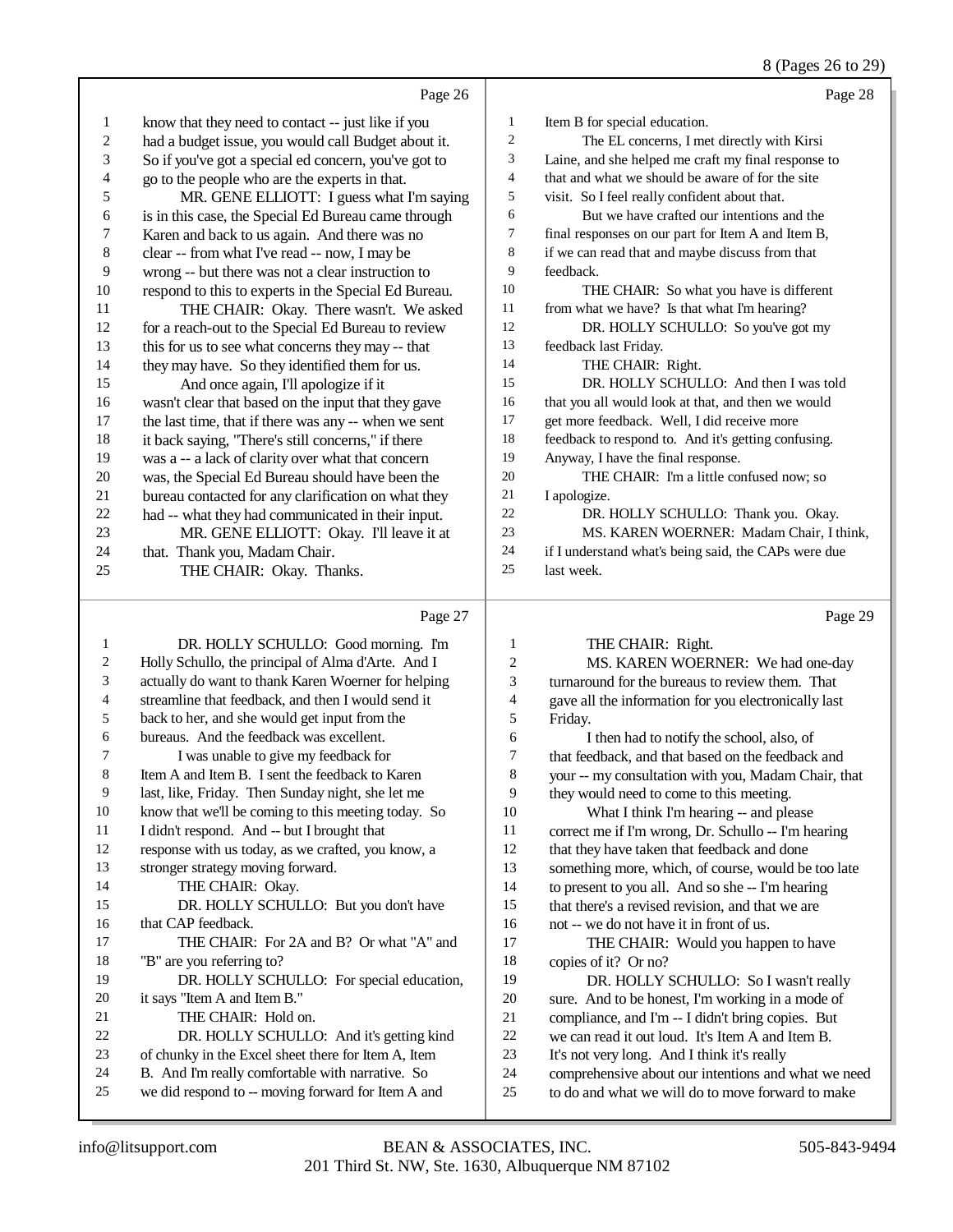9 (Pages 30 to 33)

|    |                                                     |                | $2 \text{ (14gcs 30 to 32)}$                        |
|----|-----------------------------------------------------|----------------|-----------------------------------------------------|
|    | Page 30                                             |                | Page 32                                             |
| 1  | our school not just compliant, but the best service | $\mathbf{1}$   | MS. KAREN WOERNER: But not complete, and            |
| 2  | model that we want to offer.                        | 2              | not -- there were still concerns. I think I heard   |
| 3  | MS. KAREN WOERNER: Madam Chair?                     | 3              | Dr. Schullo say she's met with Kirsi Laine; but we  |
| 4  | THE CHAIR: Yeah.                                    | $\overline{4}$ | haven't seen the results of that meeting with       |
| 5  | MS. KAREN WOERNER: If the Commission                | 5              | Ms. Laine. So at this point, understand that        |
| 6  | would prefer, we could have that e-mailed to us and | 6              | special education compliance was a priority; but I  |
| 7  | make copies for all of you, if that's something you | 7              | think the English Language Learner law and          |
| 8  | want to consider.                                   | 8              | regulations are just as important.                  |
| 9  | THE CHAIR: Yeah. I think -- some                    | 9              | So I'm concerned that both of those aren't          |
| 10 | people -- I'm okay. I think I can take notes. But   | 10             | prepared. And I'm not sure what the Commission      |
| 11 | if people want it --                                | 11             | wishes to do. I do think you need to see both.      |
| 12 | DR. HOLLY SCHULLO: (Indicates.)                     | 12             | THE CHAIR: I do. We do. We do.                      |
| 13 | THE CHAIR: What? I'm not taking notes on            | 13             | DR. HOLLY SCHULLO: And if I may, I                  |
| 14 | that. I thought I could just jot down little notes  | 14             | understood that today was, again, another -- we     |
| 15 | on here. No.                                        | 15             | continue to craft our work in the building and      |
| 16 | So, yeah, if we could get a paper copy of           | 16             | appear today. If I was able to send feedback on     |
| 17 | that, I'd appreciate it. That's a little bit longer | 17             | Monday morning, I would have just sent feedback     |
| 18 | than I thought I'd just be able to jot a few little | 18             | again. But we missed it for your agenda.            |
| 19 | random notes down. So if we could do that quickly,  | 19             | THE CHAIR: But here -- but this is -- and           |
| 20 | I'd really appreciate that, so that we can -- so    | 20             | I'm not trying to be curt about this. But our       |
| 21 | that we can see it. That would be very helpful.     | 21             | intention was to try to close out this CAP last     |
| 22 | MS. KAREN WOERNER: So she's going -- I              | 22             | month. We closed out the financial one. We're       |
| 23 | think Holly just indicated she's going to e-mail it | 23             | trying to close out the EL.                         |
| 24 | to me. I will then forward it to the printer. That  | 24             | And I thought we communicated clearly last          |
| 25 | may take a few minutes. Do you want to --           | 25             | month that you were going to provide -- because you |
|    |                                                     |                |                                                     |
|    | $D_{0.002}$ 21                                      |                | $D_{0}$ $\alpha$ $22$                               |

#### Page 31

| 1              | THE CHAIR: Can we do the --                          |
|----------------|------------------------------------------------------|
| $\overline{c}$ | MS. KAREN WOERNER: -- move to something              |
| 3              | else?                                                |
| $\overline{4}$ | The next thing listed is governing --                |
| 5              | THE CHAIR: Can we do EL? Or is that --               |
| 6              | MS. KAREN WOERNER: I think we're going to            |
| 7              | have the same situation.                             |
| 8              | THE CHAIR: Is that EL and the SpEd on                |
| 9              | that sheet?                                          |
| 10             | DR. HOLLY SCHULLO: This -- I only brought            |
| 11             | special education with us, because when I looked at  |
| 12             | our site visit agenda, I saw Item A and Item B, and  |
| 13             | that is the primary concern for our coming-up spring |
| 14             | site visit.                                          |
| 15             | So I left EL on the table. I mean, I know            |
| 16             | what we were supposed to do. I didn't bring that     |
| 17             | crafted response with us today. I know special       |
| 18             | education is our primary concern.                    |
| 19             | THE CHAIR: So there's been no -- so                  |
| 20             | correct me if I'm hearing this correctly. There's    |
| 21             | been no change to what had originally been submitted |
| 22             | on $EI$ $?$                                          |
| 23             | MS. KAREN WOERNER: I think there was some            |
| 24             | change.                                              |
| 25             | THE CHAIR: I thought there was.                      |

Page 33

| 1              | indicated to us last month that you had made         |
|----------------|------------------------------------------------------|
| $\overline{c}$ | modifications, but because of the timing of the      |
| 3              | input last month, we didn't have the full story last |
| $\overline{4}$ | month because of when things had to be submitted, so |
| 5              | that you were going to clean that up, resubmit it to |
| 6              | us, and our intention was to close out this CAP,     |
| 7              | that this is not to be an ongoing dialogue for us.   |
| 8              | As Mr. Elliott, we're not looking to make this a     |
| 9              | monthly appearance.                                  |
| 10             | But we are talking about -- at this moment           |
| 11             | in time, we are talking about a compliance issue     |
| 12             | that we are having -- we're going to have to make a  |
| 13             | decision whether this school gets a letter of        |
| 14             | breach, that you're in breach of your contract for   |
| 15             | not compli -- for being out of compliance with, that |
| 16             | this can't be a seesaw every month, that I thought   |
| 17             | we were going to come up here, we were going to talk |
| 18             | about it again, and we were going to be able to fix  |
| 19             | it, and we're going to go back, and then next month, |
| 20             | we're going to fix what still is hanging out there.  |
| 21             | Our intention was to have this information           |
| 22             | and close it out this month. And the information --  |
| 23             | and I fully understand. But we have to give          |
| 24             | Commissioners enough opportunity to be able to read  |
| 25             | this so that we can come here and have a responsible |
|                |                                                      |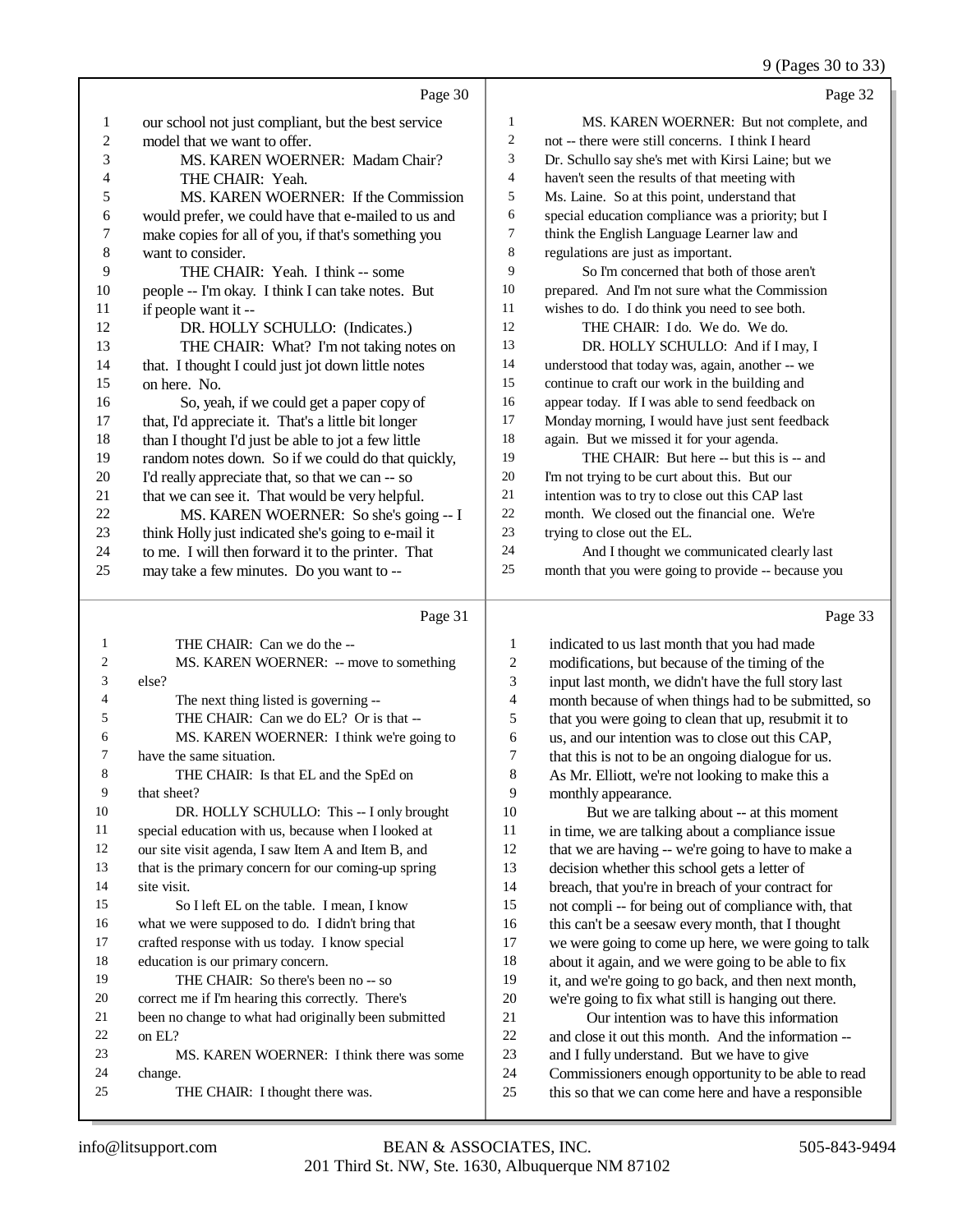## 10 (Pages 34 to 37)

|                         | Page 34                                                                                                |                          | Page 36                                                                                                      |
|-------------------------|--------------------------------------------------------------------------------------------------------|--------------------------|--------------------------------------------------------------------------------------------------------------|
| $\mathbf{1}$            | response; so that we can't just -- well, you know,                                                     | $\mathbf{1}$             | THE CHAIR: Right. But the frustration                                                                        |
| $\overline{\mathbf{c}}$ | I -- it was going to be too late. Because we also                                                      | $\overline{c}$           | was this wasn't an intention to say, "We're going to                                                         |
| 3                       | have Open Meetings Act compliance that -- so that we                                                   | 3                        | give you feedback; then we're going to be able to                                                            |
| 4                       | can't just be changing things and posting items                                                        | $\overline{4}$           | provide even more feedback."                                                                                 |
| 5                       | after we've already made the information available.                                                    | 5                        | The intention was the feedback that you                                                                      |
| 6                       | So it's -- I'm sure it's frustrating for                                                               | 6                        | were to provide was to be appropriate enough that we                                                         |
| 7                       | you. But it's becoming exhaustively frustrating to                                                     | $\boldsymbol{7}$         | could close out this CAP; not -- we're still                                                                 |
| $\,$ 8 $\,$             | us to not to be able to close this out. And I'm-                                                       | $\,$ 8 $\,$              | seesawing with this, still just isn't -- this isn't                                                          |
| 9                       | and I-- I know we were clear that EL was also a                                                        | 9                        | in full compliance. And I think by item, it's                                                                |
| 10                      | part of this.                                                                                          | 10                       | fairly clear where you weren't in compliance. So I                                                           |
| 11                      | I understand SpEd is on the top of the                                                                 | 11                       | don't know where the -- you know, and I'm not                                                                |
| 12                      | list for the compliance, because there's hundreds of                                                   | 12                       | exactly sure, because on --                                                                                  |
| 13                      | hours that -- of time that has been lost. But we                                                       | 13                       | COMMISSIONER VOIGT: Madam Chair, I have a                                                                    |
| 14                      | made it clear at the last meeting that we -- that                                                      | 14                       | question.                                                                                                    |
| 15                      | the EL would be cleaned up, and we would clear it                                                      | 15                       | THE CHAIR: What I have on here, I don't                                                                      |
| 16                      | out this month. That was our intention. And SpEd.                                                      | 16                       | have -- and I apologize. It's in the one in the                                                              |
| 17                      | And we're still here.                                                                                  | 17                       | book -- I don't have the SpEd feedback.                                                                      |
| 18                      | MR. GENE ELLIOTT: Madam Chairman, if I                                                                 | 18                       | COMMISSIONER VOIGT: Madam Chair, I have a                                                                    |
| 19                      | might make a comment? And I'm an informed outsider.                                                    | 19                       | question.                                                                                                    |
| 20                      | But when I read the -- the report that we got from                                                     | 20                       | THE CHAIR: I'm sorry. Yes.                                                                                   |
| 21                      | the Special Education Bureau, one of the things --                                                     | 21                       | COMMISSIONER VOIGT: That's okay. I know.                                                                     |
| 22                      | it's quite confusing, because I was under the                                                          | 22                       | So it seems like the school has everything they                                                              |
| 23                      | impression that we were going to have specific items                                                   | 23                       | need; however, the challenge has been the disconnect                                                         |
| 24                      | that we needed to correct.                                                                             | 24                       | in time, you know. And that's exactly what it                                                                |
| 25                      | This is a general statement about our                                                                  | 25                       | appears like.                                                                                                |
|                         |                                                                                                        |                          |                                                                                                              |
|                         | Page 35                                                                                                |                          | Page 37                                                                                                      |
| $\mathbf{1}$            |                                                                                                        | 1                        | If I could ask, when did you receive your                                                                    |
| $\overline{c}$          | program. Now, I wish that we had a specific thing.<br>"You need to change this from this to this." And | 2                        | feedback from the Special Education Bureau?                                                                  |
| 3                       | $I -$                                                                                                  | 3                        | DR. HOLLY SCHULLO: So we've received a                                                                       |
| 4                       | THE CHAIR: Well, I thought it was -- I                                                                 | $\overline{\mathcal{L}}$ | couple of different sets here. The final feedback I                                                          |
| 5                       | thought we made it clear -- and maybe I'm wrong.                                                       | 5                        | received was last Friday at 3:15 p.m. And then we                                                            |
| 6                       | But I thought we made it clear that, first and                                                         | 6                        | worked this week to --                                                                                       |
| 7                       | foremost, there had to be a better plan for doing                                                      | $\tau$                   | COMMISSIONER VOIGT: Which would have made                                                                    |
| 8                       | the compensatory time.                                                                                 | 8                        | it too late to even forward it to our feedback                                                               |
| 9                       | MS. REBECCA BEIDLER: We did do that.                                                                   | 9                        | sheet. So the Special Education Bureau did not get                                                           |
| 10                      | She's not -- excuse me.                                                                                | 10                       | you the feedback in time?                                                                                    |
| 11                      | DR. HOLLY SCHULLO: Did you see -- we were                                                              | 11                       | THE CHAIR: No. No. No. We had -- when                                                                        |
| 12                      | waiting, I guess, for your approval to send out a                                                      | 12                       | we created the timeline for them last month, we knew                                                         |
| 13                      | letter, how we want to move forward. I sent all the                                                    | 13                       | that it was going to be a very short turnaround to                                                           |
| 14                      | feedback that I could for last Friday, and Karen                                                       | 14                       | be able to give them that opportunity. Special Ed                                                            |
| 15                      | Woerner said she would bring us more feedback.                                                         | 15                       | Bureau only had one day to look at the -- so it                                                              |
| 16                      | So I have respond- -- but I didn't give                                                                | 16                       | wasn't that they delayed in any way. They                                                                    |
| 17                      | you more feedback. I got my directive Sunday night                                                     | 17                       | accommodated us, I'm going to say, in a one-day                                                              |
| 18                      | to appear here again. And I assume that you already                                                    | 18                       | turnaround for that to give them the most amount of                                                          |
| 19                      | had the materials for today's meeting. So I didn't                                                     | 19                       | time to be able to fix this plan, do it. And then,                                                           |
| 20                      | send more material to you. I thought Sunday night,                                                     | 20                       | you know, the -- the full intention was, based on                                                            |
| 21                      | that door was shut.                                                                                    | 21                       | the original feedback, our feedback --                                                                       |
| 22                      | THE CHAIR: It was.                                                                                     | 22                       | COMMISSIONER VOIGT: Right.                                                                                   |
| 23                      | DR. HOLLY SCHULLO: Okay. So that's where                                                               | 23                       | THE CHAIR: -- that everything would be                                                                       |
| 24<br>25                | I am, Madam Chair. I am in compliance with the<br>timeline I'm given.                                  | 24<br>25                 | fixed, that -- and there wasn't intention that we're<br>going to have another opportunity to respond back to |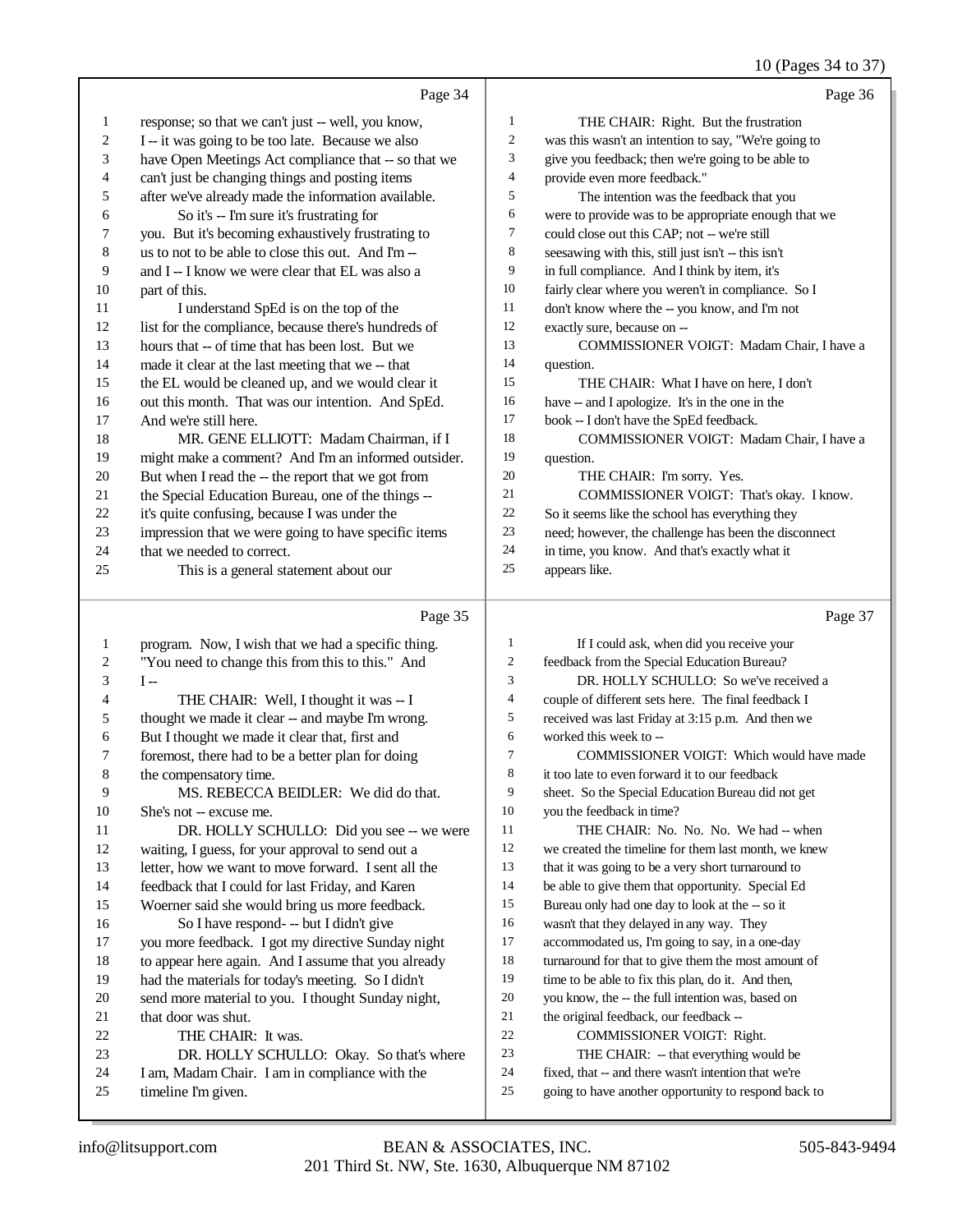## 11 (Pages 38 to 41)

|                | Page 38                                              |                | Page 40                                              |
|----------------|------------------------------------------------------|----------------|------------------------------------------------------|
| -1             | that, because we'll be doing this every month.       | $\mathbf{1}$   | that that's -- that's where we're going when we did  |
| $\mathfrak{2}$ | COMMISSIONER VOIGT: Right.                           | $\overline{2}$ | all our evaluations and things like that and try and |
| 3              | THE CHAIR: You know, that's the bottom               | 3              | see both sides.                                      |
| 4              | line. So that we figured because of the amount of    | $\overline{4}$ | I hate to be coming back every month; but            |
| 5              | feedback a month ago, everyone was clear in what     | 5              | that -- you know, we crafted that ourselves with a   |
| 6              | needed to be done, so that it was really almost like | 6              | short amount of time we gave the school.             |
| $\overline{7}$ | what I was -- I was hoping that what the Special Ed  | 7              | THE CHAIR: And I certainly appreciate                |
| 8              | Bureau would have to review was going to be          | 8              | that. And I -- and we are desperately trying to      |
| 9              | appropriate enough that all that we would have to do | 9              | move away from that culture of punishment. But the   |
| 10             | is say, "It's okay," or if there was a minor --      | 10             | significant concern is that this school is hundreds  |
| 11             | COMMISSIONER VOIGT: How long did you have            | 11             | of hours behind in compensatory time for special     |
| 12             | to wait for the response from the Special Education  | 12             | education. So to also drag that on into months,      |
| 13             | Bureau?                                              | 13             | that's a serious concern that we have, that students |
| 14             | DR. HOLLY SCHULLO: I'm not sure. I'd                 | 14             | are not -- are potentially going without services.   |
| 15             | have to check my e-mails again, because I think I    | 15             | So that there is a time that we have to              |
| 16             | e-mailed it on Tuesday, and I received feedback on   | 16             | be -- we're a third of the way through the school    |
| 17             | Friday.                                              | 17             | year -- almost halfway through the school year at    |
| 18             | COMMISSIONER VOIGT: Do you feel that it              | 18             | this point in time. So that's worrisome for us. So   |
| 19             | was an ample amount of time that you would have been | 19             | it's a very difficult balance.                       |
| 20             | able to put your responses in a form that we could   | 20             | But I agree with you. We're trying not to            |
| 21             | have had on the agenda?                              | 21             | make this punitive. But we do have, I think, a       |
| 22             | DR. HOLLY SCHULLO: I was directed on                 | 22             | significant concern.                                 |
| 23             | Sunday evening that we would appear again here. So   | 23             | Karen?                                               |
| 24             | I'm not sure how that works. To me, a Sunday         | 24             | MS. KAREN WOERNER: Thank you,                        |
| 25             | evening, 7:21 p.m., says that window is shut. And    | 25             | Madam Chair. And I agree, Commissioner Caballero,    |
|                | Page 39                                              |                | Page 41                                              |

| 1  | we received additional feedback. And that's why      | 1              | that we need -- at this point is going to be another |
|----|------------------------------------------------------|----------------|------------------------------------------------------|
| 2  | we're here. And I'm sorry. It's additional           | $\overline{2}$ | review.                                              |
| 3  | feedback.                                            | 3              | But I do just want to remind the                     |
| 4  | THE CHAIR: And once again, we tried to               | 4              | Commissioners of the history of this situation. So   |
| 5  | create, to give them the greatest amount of time to  | 5              | in December, the school was before you for renewal,  |
| 6  | be able to do the work. And we communicated that it  | 6              | and these concerns were raised. And, therefore,      |
| 7  | would be a very tight turnaround.                    | 7              | they were assigned -- or I don't know what the word  |
| 8  | COMMISSIONER CABALLERO: Madam Chair, it              | 8              | is -- but charged by the Commission to draft these   |
| 9  | seems like, in the effort to give the most amount of | 9              | Corrective Action Plans as part of the -- that       |
| 10 | time, we ourselves set it up for this situation.     | 10             | meeting in December. So that gave them about a       |
| 11 | It's obvious that the bureau didn't have enough time | 11             | month to draft their Corrective Action Plans, which  |
| 12 | to react. They had one day. And we see that not      | 12             | were reviewed at that time by the Special Ed Bureau  |
| 13 | everything is before us because of that.             | 13             | and the Language and Culture Bureau, because as I    |
| 14 | I can see how the -- our Department --               | 14             | mentioned earlier, we're generalists. I wanted to    |
| 15 | well, CSD may not have enough time. I think it was   | 15             | get their expert involvement.                        |
| 16 | a goal to do it within one month that was, I think,  | 16             | That feedback was provided to them just              |
| 17 | pushing, pushing the envelope on time.               | 17             | prior to the January meeting. And because it was     |
| 18 | We would have done ourselves a lot of                | 18             | just provided, we allowed them another month to      |
| 19 | justice -- our department and the school -- if we    | 19             | revise them with that feedback from those two        |
| 20 | had just waited till the following month.            | 20             | bureaus.                                             |
| 21 | But, you know, we're here now. And I do              | 21             | Therefore, I would have expected the                 |
| 22 | understand that the Commission has moved away from a | 22             | school to have submitted, last week, something that  |
| 23 | culture of punishment to a different culture, where  | 23             | included all of the feedback from the January        |
| 24 | we give warnings and we help the schools get better  | 24             | meeting.                                             |
| 25 | and better. And I think we need to remind ourselves  | 25             | However, as it turns out, there is some of           |
|    |                                                      |                |                                                      |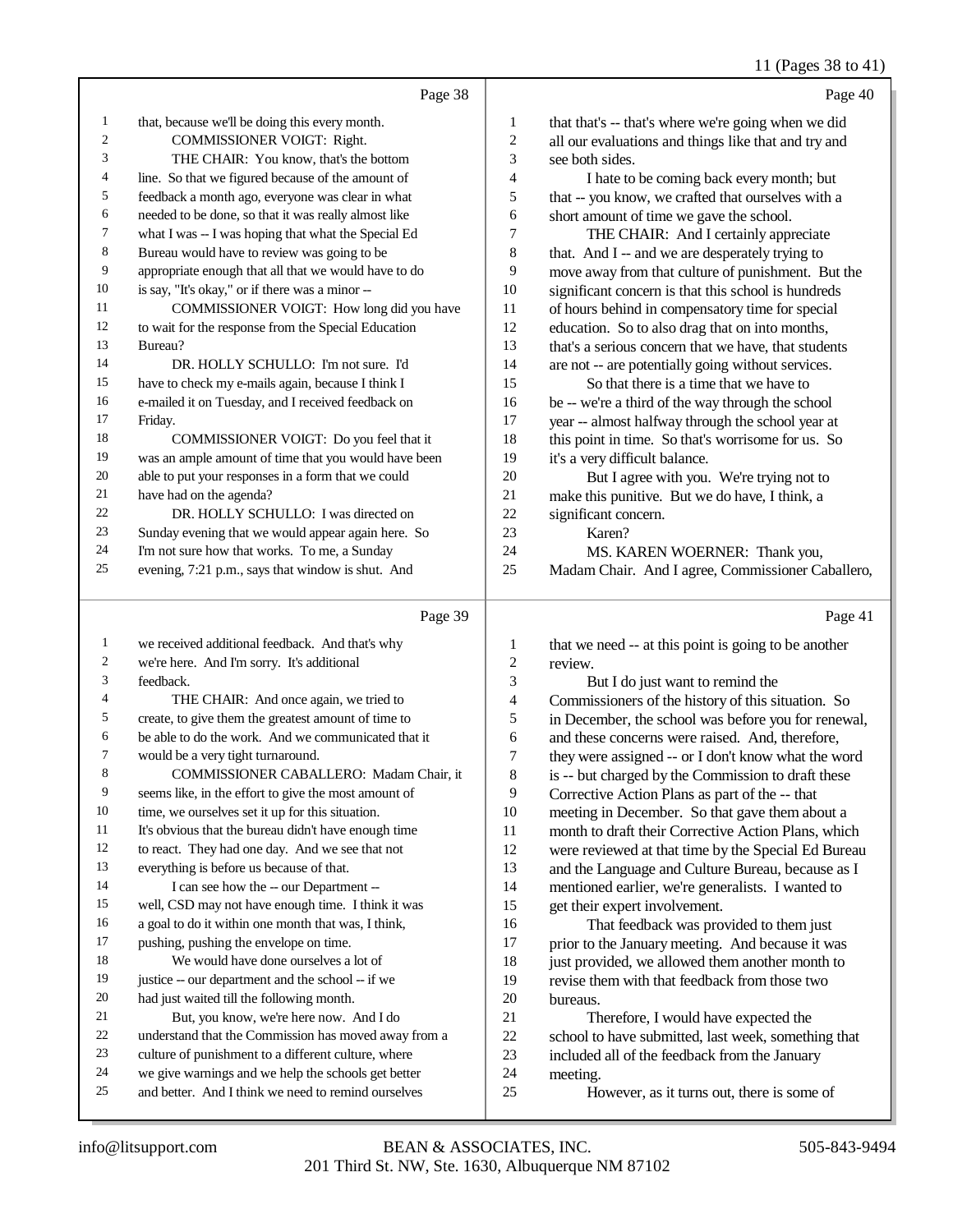12 (Pages 42 to 45)

|                          |                                                      |                  | 12 (Fages 42 to 43)                                  |
|--------------------------|------------------------------------------------------|------------------|------------------------------------------------------|
|                          | Page 42                                              |                  | Page 44                                              |
| $\mathbf{1}$             | the same concerns listed yet again on this review.   | $\mathbf{1}$     | So are we still waiting for them to print            |
| $\sqrt{2}$               | Therefore, yes, I agree. Sunday -- I                 | $\overline{c}$   | the materials off?                                   |
| 3                        | don't like -- it's unfair that Sunday night is when  | 3                | MR. GENE ELLIOTT: Madam Chairman?                    |
| $\overline{\mathcal{L}}$ | they found out; but that's the earliest I could      | $\overline{4}$   | MS. KAREN WOERNER: It's been sent to the             |
| 5                        | notify, because we had the feedback on Friday, that  | 5                | printer. Dolores went to go get it.                  |
| 6                        | they would need to be here today.                    | 6                | MR. GENE ELLIOTT: Madam Chairman, if I               |
| 7                        | I will say that I would have expected the            | $\overline{7}$   | might, please?                                       |
| $\,$ 8 $\,$              | school to, A, have submitted a revised CAP last week | 8                | THE CHAIR: Sure.                                     |
| 9                        | that included everything from the feedback, and if   | 9                | MR. GENE ELLIOTT: The report I have, the             |
| $10\,$                   | unclear, to contact the bureaus for clarification;   | 10               | copy was indicated January 31st from the Special     |
| 11                       | and then, B, to show up here today with the revised  | 11               | Education Bureau. That was a week ago yesterday.     |
| 12                       | plan based on the feedback they received.            | 12               | We got it on Friday. And I can assure you that       |
| 13                       | I know it was short order, but I would               | 13               | Karen, doing a wonderful job on the weekend, is not  |
| 14                       | have expected that, given the history that this has  | 14               | the only one working on this issue on the weekend,   |
| 15                       | been going on since the December renewal meeting.    | 15               | because I've had to tell this lady right here to go  |
| 16                       | So I have concerns about that that's not been done.  | 16               | home and get some rest, to go home and take the day  |
| 17                       | I am trying to be sure to provide that               | 17               | off because she's been working nights and weekends   |
| 18                       | information through the bureaus. But, of course,     | 18               | on this, plus running the school.                    |
| 19                       | the school can directly contact those bureaus and    | 19               | But I would ask that you clarify for me.             |
| 20                       | get this sealed up well for the students at the      | 20               | If we received the information on last Friday, when  |
| 21                       | school.                                              | 21               | was the deadline that we could have to work on that, |
| 22                       | Thank you.                                           | 22               | get it done and back to Karen before this meeting?   |
| 23                       | THE CHAIR: And I'll just say that I                  | 23               | THE CHAIR: Okay. And, see, that's where              |
| 24                       | appreciate the fact that the Deputy Director is      | 24               | I think there's a miscommunication here. The         |
| 25                       | willing to do this work on Sunday, you know, that    | 25               | intention was not that that feedback was going to be |
|                          | Page 43                                              |                  | Page 45                                              |
| $\mathbf{1}$             | she could have just as easily have closed it out on  | $\mathbf{1}$     | to give you, once again, another opportunity to fix  |
| $\overline{\mathbf{c}}$  | Friday and not communicated anything and -- as I     | $\overline{c}$   | it. That feedback was really for us, and you're      |
| 3                        | indicated before, I appreciated the fact that she    | 3                | copied with it for your information.                 |
| 4                        | responded to me, you know, after -- because I didn't | $\overline{4}$   | But the full intention of last month was             |
| 5                        | get a chance to look at her e-mail until, like,      | 5                | to outline, from the Special Ed Bureau and from us,  |
| 6                        | quarter to 6:00 Friday night, so that, you know, she | 6                | what the issues were with -- what was communicated   |
| 7                        | is gracious enough to do that work.                  | $\boldsymbol{7}$ | to us was, "We've basically fixed this, but because  |
| $\,8\,$                  | And I've gotten a number of e-mails on               | 8                | of timing last month, we weren't able to get it all  |
| 9                        | Saturdays from her; so that this isn't just, "We're  | 9                | in writing for you. So we will clean it up; we will  |
| 10                       | not doing" -- you know, sometimes submissions are    | 10               | put it on paper; we will send it to you."            |
| 11                       | close of business day. But the rest of us are not    | 11               | So that there was no -- honestly, there              |
| 12                       | just closing out at 5:00 and saying, "We're not      | 12               | was no further intention for you to be able to now   |
| 13                       | doing any work."                                     | 13               | go back and fix it once again from this second or    |
| 14                       | And I do approciate that And                         | 14               | third submission The intention was you are clear     |

- 14 And I do appreciate that. And<br>15 unfortunately, you know, sometimes unfortunately, you know, sometimes we do have these 16 tough turnarounds, and we have to be also, you know,<br>17 aware of what printing and the rest of that, where 17 aware of what printing and the rest of that, where<br>18 it becomes a challenge. And -- but it's frustrating 18 it becomes a challenge. And -- but it's frustrating<br>19 for us sometimes when we can't put something on 19 for us sometimes when we can't put something on the 20 agenda that we would really like to either to close 20 agenda that we would really like to, either to close<br>21 something out, and we can't because it's too late. 21 something out, and we can't because it's too late.<br>22 It's -- I understand the reason for OMA. But 22 It's -- I understand the reason for OMA. But<br>23 sometimes it gets challenging and frustrating.
- 23 sometimes it gets challenging and frustrating,<br>24 because it's too -- it's beyond the time limit, and 24 because it's too -- it's beyond the time limit, and<br>25 we can't do it.
- we can't do it.
- 201 Third St. NW, Ste. 1630, Albuquerque NM 87102 info@litsupport.com BEAN & ASSOCIATES, INC. 505-843-9494

| 1  | to give you, once again, another opportunity to fix |
|----|-----------------------------------------------------|
| 2  | it. That feedback was really for us, and you're     |
| 3  | copied with it for your information.                |
| 4  | But the full intention of last month was            |
| 5  | to outline, from the Special Ed Bureau and from us, |
| 6  | what the issues were with -- what was communicated  |
| 7  | to us was, "We've basically fixed this, but because |
| 8  | of timing last month, we weren't able to get it all |
| 9  | in writing for you. So we will clean it up; we will |
| 10 | put it on paper; we will send it to you."           |
| 11 | So that there was no -- honestly, there             |
| 12 | was no further intention for you to be able to now  |
| 13 | go back and fix it once again from this second or   |
| 14 | third submission. The intention was you are clear   |
| 15 | with what our concerns were. You were going to go   |
| 16 | back; you were going to fix it; you were going to   |
| 17 | submit it. And it was either going to be okay, or   |
| 18 | it wasn't going to be okay at this point in time.   |
| 19 | That's -- that's what I believed --                 |
| 20 | <b>COMMISSIONER ROBBINS: Yes.</b>                   |
| 21 | THE CHAIR: -- was the way it was going to           |
| 22 | be.                                                 |
| 23 | COMMISSIONER ROBBINS: Uh-huh.                       |
| 24 | THE CHAIR: That this wasn't -- we weren't           |
| 25 | seesawing anymore. So that the feedback from        |
|    |                                                     |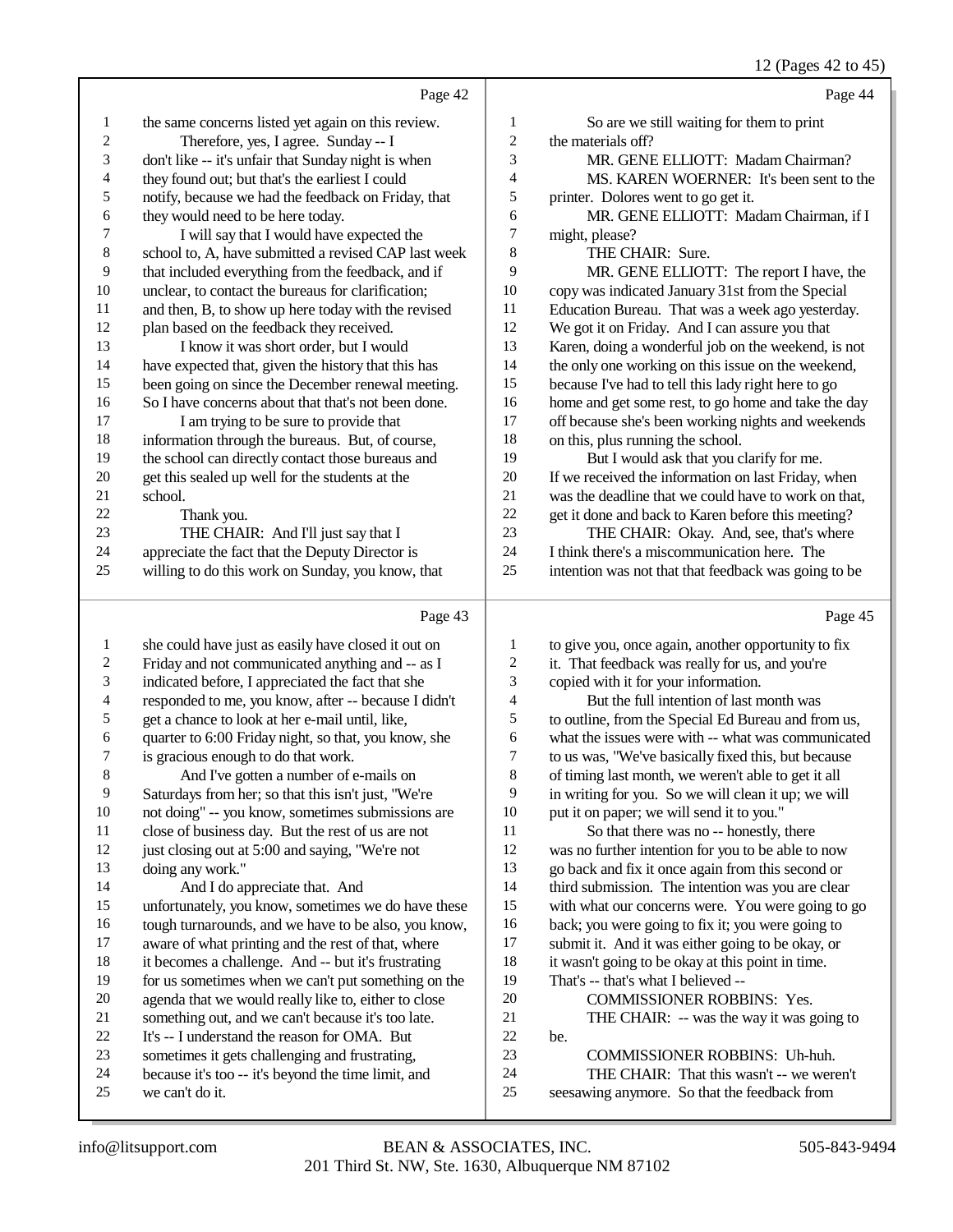#### 13 (Pages 46 to 49)

|        |                                                      |                          | $13 \text{ (1466)}$ TO to T <sub>2</sub>             |
|--------|------------------------------------------------------|--------------------------|------------------------------------------------------|
|        | Page 46                                              |                          | Page 48                                              |
| 1      | Special Ed was just to communicate to us whether you | 1                        | of those is what the school wrote and one of those   |
| 2      | got it right this time, or you didn't get it right.  | $\overline{c}$           | is what PED wrote? Or did you write both of those?   |
| 3      | And then we proceed from there as to what we need to | 3                        | DR. HOLLY SCHULLO: If you look at the                |
| 4      | do about that, that it wasn't -- and I'm sorry if    | 4                        | Excel sheet --                                       |
| 5      | that wasn't clear, that that feedback had the        | 5                        | COMMISSIONER ROBBINS: I'm looking at just            |
| 6      | intention that you were going to be able to try it   | 6                        | what was given to us during the break.               |
| 7      | one more time.                                       | 7                        | DR. HOLLY SCHULLO: I wrote that with my              |
| 8      | MR. GENE ELLIOTT: So then where are we in            | 8                        | special education coordinator in response to the     |
| 9      | this discussion?                                     | 9                        | feedback from last Friday from the Special Education |
| 10     | THE CHAIR: Well, we need to take a look              | 10                       | Bureau. And they gave me Item A and Item B in        |
| 11     | at what you -- what you have for us. And then we'll  | 11                       | response to what I wrote in our CAP.                 |
| 12     | make a decision on where we are. Because I -- we     | 12                       | COMMISSIONER ROBBINS: So this is what you            |
| 13     | still don't have eyes on the additional information. | 13                       | wrote.                                               |
| 14     | So more than willing to take a look at that now. So  | 14                       | DR. HOLLY SCHULLO: In response to the new            |
| 15     | if we want to take a five-minute break and wait?     | 15                       | feedback last Friday, yes, sir.                      |
| 16     | Because we have to wait for the printing to be done. | 16                       | COMMISSIONER ROBBINS: Okay. I guess                  |
| 17     | So let's just take a break now and -- and            | 17                       | the -- you know, it's Item B, the second part. It    |
| 18     | that'll give us -- let's take 15, and that way,      | 18                       | talks about, you know, the total number of minutes   |
| 19     | hopefully, we'll get the paper, and we'll have an    | 19                       | and things like that. But I don't actually see a     |
| 20     | opportunity to read it before we come back and       | 20                       | definitive plan.                                     |
| 21     | discuss it, okay?                                    | 21                       | There's a letter that was sent out,                  |
| 22     | COMMISSIONER VOIGT: Quick question,                  | $22\,$                   | apparently, to the parents. It's drafted; I don't    |
| 23     | Madam Chair. So also we don't have the ELL, as       | 23                       | know if it was sent out. I think that's the thing    |
| 24     | well?                                                | 24                       | that's lacking perhaps in the response was no letter |
| 25     | THE CHAIR: We don't.                                 | 25                       | out to the parents. The parents were given to X      |
|        | Page 47                                              |                          | Page 49                                              |
| 1      | COMMISSIONER VOIGT: So is that something             | $\mathbf{1}$             | date to give this back, that we are scheduling       |
| 2      | that is also producible, if printed out?             | $\overline{c}$           | meetings with the parents.                           |
| 3      | DR. HOLLY SCHULLO: So to be honest, when             | 3                        | What I see here is very general and                  |
| 4      | I reviewed the EL, I didn't know how you would ask   | $\overline{\mathcal{L}}$ | doesn't specifically address the 235 minutes that's  |
| 5      | me to respond again. I wasn't sure what this         | 5                        | lacking and what is going to be done. Offering it    |
| 6      | meeting would be, whether you would want a written   | 6                        | is great. But what is the specific plan to meet      |
| $\tau$ | response or what my next directive would be.         | 7                        | that? Was the letter sent out? How many              |
| 8      | So I continue to work on special                     | 8                        | individuals have responded if the letter was sent    |
| 9      | education. And if you look at the EL feedback, it    | 9                        | out? These are the specifics I think that are        |
| 10     | might just be the language that I crafted, you know. | 10                       | lacking in a response to address the CAP.            |
| 11     | But I have a clear understanding of what we need to  | 11                       | The Corrective Action Plan is, "Well,                |
| 12     | do. I have a committee on it. And we're moving       | 12                       | we're going to do some of these things." It's -- we  |
| 13     | forward.                                             | 13                       | don't have deadlines; we don't have dates; we don't  |
| 14     | COMMISSIONER VOIGT: All the boxes need to            | 14                       | have numbers to look at to then measure are you      |

be filled in. That's where we need to be.

18 time. Thank you. I appreciate it.<br>19 (Recess taken, 10:02 a.m. t.

 THE CHAIR: Okay. Thank you. We'll take a 15-minute break, and I think that'll be enough

 THE CHAIR: Okay. Thank you once again. 21 And I think we've all had an opportunity to take a<br>22 Iook at this. So I will ask Commissioners if they 22 look at this. So I will ask Commissioners if they<br>23 have -- Commissioner Robbins? have -- Commissioner Robbins?

(Recess taken, 10:02 a.m. to 10:30 a.m.)

24 COMMISSIONER ROBBINS: Yeah. There's two<br>25 Item As and two Item Bs. Am I correct in saying one Item As and two Item Bs. Am I correct in saying one

meeting that? I mean, it's a kind of a general

17 DR. HOLLY SCHULLO: I guess my<br>18 understanding. Commissioner. is that I was 18 understanding, Commissioner, is that I was -- I'm<br>19 making that plan. We have a plan for services the

that should meet the demands of our CAP.

24 meeting. And it was submitted; but it is still<br>25 lacking the specifics. And you now -- what I

making that plan. We have a plan for services there

21 COMMISSIONER ROBBINS: But the intent from<br>22 the December meeting and in January was that the 22 the December meeting and in January was that the<br>23 plan would be completed and submitted for this plan would be completed and submitted for this

lacking the specifics. And you now -- what I just

16 question. But --<br>17 DR. HOL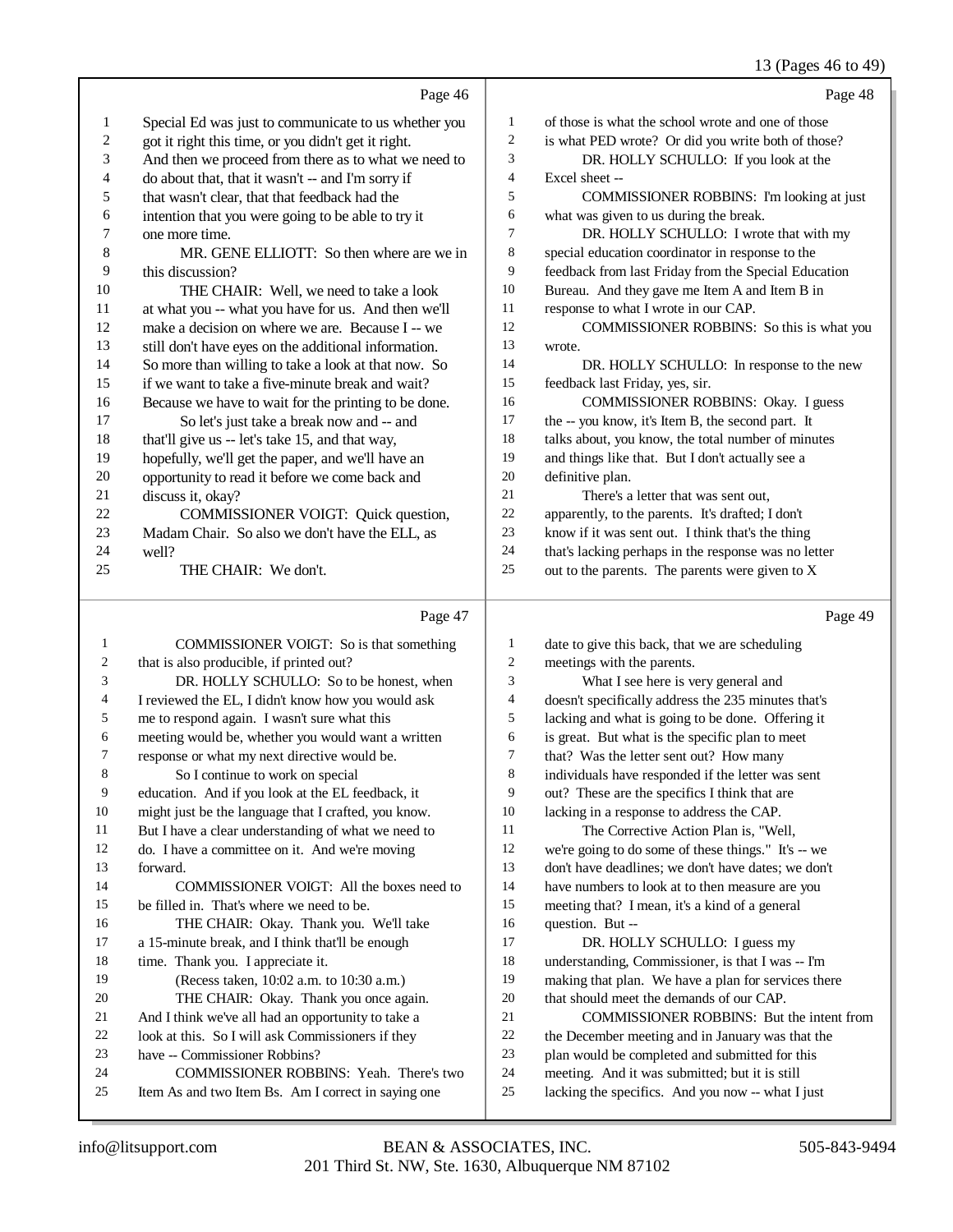#### 14 (Pages 50 to 53)

|                | Page 50                                              |                | Page 52                                              |
|----------------|------------------------------------------------------|----------------|------------------------------------------------------|
| 1              | heard you say is you are working on the plan.        | $\mathbf{1}$   | We are currently serving students now for the -- for |
| $\overline{2}$ | DR. HOLLY SCHULLO: So I want to defer --             | $\overline{c}$ | the minutes that are on their IEP. But the           |
| 3              | we got new feedback last Friday. And it asks, like,  | 3              | compensatory is going to begin on March 1st.         |
| 4              | specific things. Like, Item B, what would you do     | 4              | You've got to give parents the time to --            |
| 5              | for a student who requires 900 minutes?              | 5              | to respond and make sure that they are going to be   |
| 6              | At this time, I don't have that student in           | 6              | able to pick up their students from school at 6:00   |
| 7              | my building. I don't have that student. If I did,    | 7              | in the evening; because you told us in the last      |
| 8              | though, I know exactly how I would serve that        | 8              | meeting that you did not want it in the summer, so   |
| 9              | student. And at that level, we -- you know, we will  | 9              | we are doing it after school.                        |
| 10             | need new personnel.                                  | 10             | THE CHAIR: I get that. But you                       |
| 11             | Ideally -- and that is the plan. We have             | 11             | understand the frustration with doing it after       |
| 12             | a -- in March, for compensatory services, and the    | 12             | school as well. It's still almost punitive to that   |
| 13             | letter is finished. So that makes sense for our      | 13             | child, that if -- you know, "We didn't do this for   |
| 14             | community and meeting one-on-one with them to serve  | 14             | you. But in order to make up for it, you're either   |
| 15             | those lost minutes.                                  | 15             | going to not have to be able to go to work after     |
| 16             | Moving forward, restructuring the model in           | 16             | school, and your parent is going to have to find a   |
| 17             | our building for special education is content        | 17             | way to pick you up," that it's -- it's punish- -- "I |
| 18             | mastery classes for math and English, and then       | 18             | have to stay after school to get the services that   |
| 19             | inclusion, where our special education teachers go   | 19             | were required for this school to give me."           |
| 20             | in and work with students in those high-need         | 20             | MS. REBECCA BEIDLER: During that time --             |
| 21             | classes, English and math.                           | 21             | no, I understand.                                    |
| 22             | And that -- that makes the minutes. If I             | 22             | THE CHAIR: And it is March. That we're               |
| 23             | were to have inclusion, push-in and pullout, I would | 23             | not starting this, it's becoming exhaustive to think |
| 24             | make almost 900 minutes per student.                 | 24             | that these are kids we are not serving.              |
| 25             | THE CHAIR: I just need a correction.                 | 25             | MS. REBECCA BEIDLER: They're being served            |
|                | Page 51                                              |                | Page 53                                              |

#### Page 51

 DR. HOLLY SCHULLO: Yes, ma'am. THE CHAIR: Because I don't think -- I get -- I think the confusion that we're all having 4 at this moment in time is that we get the going<br>5 forward. "If someone comes in. this is what we forward. "If someone comes in, this is what we're 6 going to be able to do."<br>The concern has The concern has always been -- was last month, and still is from what I don't see -- is where -- the lost time. There is how many hundreds of hours -- because the last time you were here, you 11 talked about the summer program, which -- you know,<br>12 which -- I get that. But there's -- there's not which  $-$  I get that. But there's  $-$  there's not that information. And I'll be honest. From my perspective, to say that that letter still hasn't gone out to parents -- and it potentially isn't going to go out 17 till -- did you say March? 18 DR. HOLLY SCHULLO: No. The letter says we will serve. MS. REBECCA BEIDLER: We're going to begin 21 serving students after school on March 1st. And we<br>22 are going to do it. 22 are going to do it.<br>23 THE CHAI THE CHAIR: So that's the makeup time. 24 MS. REBECCA BEIDLER: That's the<br>25 compensatory service after school After scho compensatory service after school. After school. 1 currently.<br>2 THI 2 THE CHAIR: But August, September,<br>3 October. November. they were --October, November, they were --4 MS. REBECCA BEIDLER: They actually had<br>5 services during August and --5 services during August and --<br>6 THE CHAIR: But they 6 THE CHAIR: But they were still -- well,<br>
7 vou are hundreds of hours behind. 7 you are hundreds of hours behind.<br>8 MS REBECCA BEIDLER MS. REBECCA BEIDLER: Minutes, yes. 9 THE CHAIR: So to say they were being<br>10 served, they weren't. They weren't. And that's 10 served, they weren't. They weren't. And that's --<br>11 and you know. I've said this publicly. I 11 and, you know, I've said this publicly. I<br>12 understand the hour number. I understa understand the hour number. I understand that. 13 But my bottom line is if you were -- as I shouldn't be saying this publicly. But if you were serving those students appropriately -- and I could 16 be okay with short hours. I'm not supposed to be,<br>17 but I could be. But it's not the hours I'm but I could be. But it's not the hours I'm 18 concerned about.<br>19 MS REBE MS. REBECCA BEIDLER: It's the quality. 20 THE CHAIR: It's the quality and meeting<br>21 the needs of those students. You have not been 21 the needs of those students. You have not been<br>22 meeting the needs of those students. And in 22 meeting the needs of those students. And in<br>23 addition, vou're out of compliance. 23 addition, you're out of compliance.<br>24 So my main concern is not m So my main concern is not meeting the needs of those students.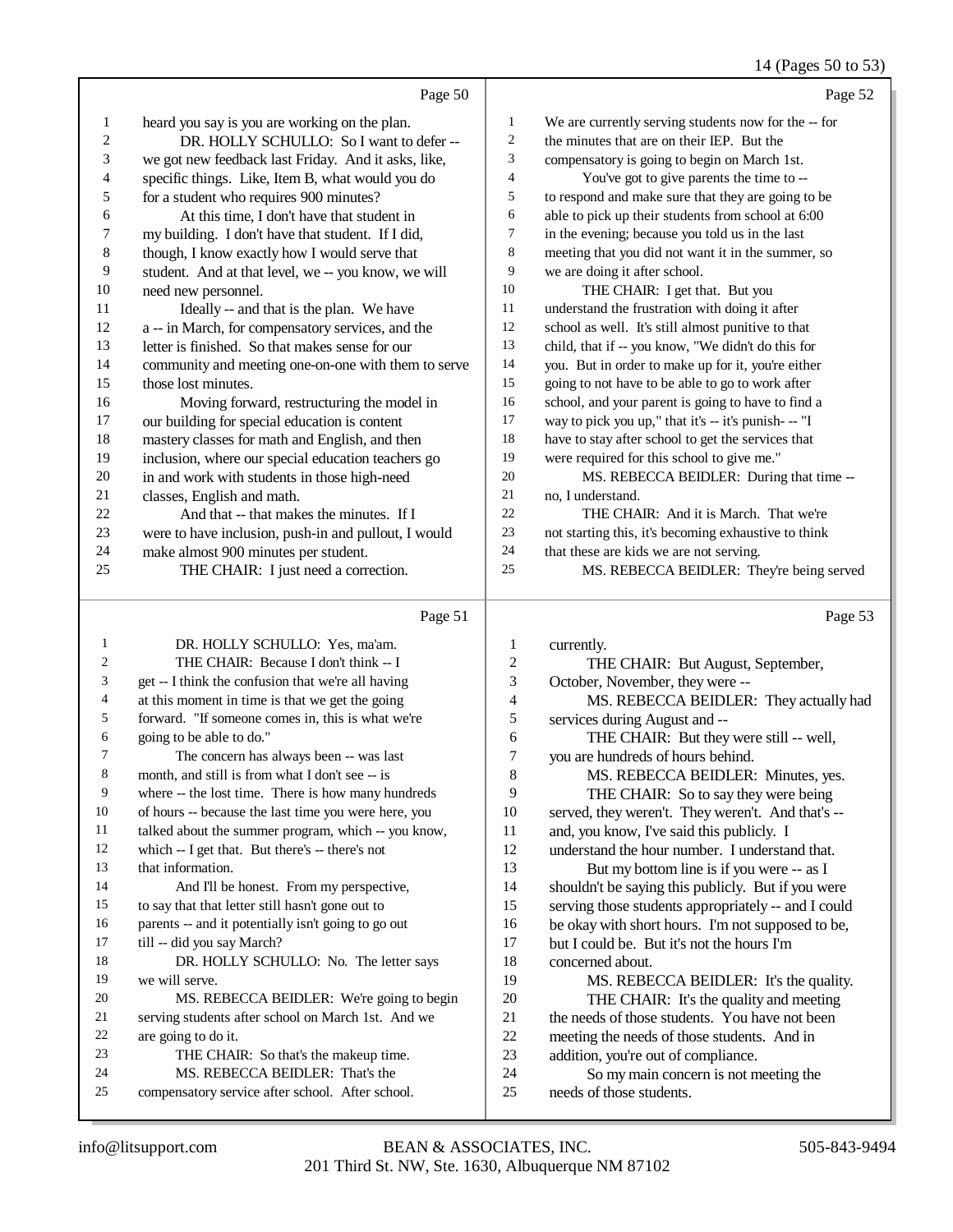#### 15 (Pages 54 to 57)

|    | Page 54                                             |    | Page 56                                              |
|----|-----------------------------------------------------|----|------------------------------------------------------|
| 1  | If addition, we're a public entity.                 | 1  | And those kids -- and I'm talking about sufficiently |
| 2  | You're a public entity. And these are public funds. | 2  | service those kids.                                  |
| 3  | And you're out of compliance. And we've been        | 3  | And I -- I have a real problem waiting               |
| 4  | desperately trying to get you into compliance, and  | 4  | till March 1st.                                      |
| 5  | we just -- and we can't.                            | 5  | MS. REBECCA BEIDLER: And I understand                |
| 6  | <b>COMMISSIONER CABALLERO: Madam Chair, is</b>      | 6  | that. And I guess I misunderstood what the           |
| 7  | there a State policy?                               | 7  | Commission was saying last time. Because I am        |
| 8  | THE CHAIR: I'm sorry. But I interrupted             | 8  | actually serving those kids and have been serving    |
| 9  | Commissioner Ruiz; so I will get to you.            | 9  | those kids since November 12th. And Lunderstand      |
| 10 | COMMISSIONER CABALLERO: Oh, okay. After             | 10 | that we're looking at the compensatory services.     |
| 11 | Commissioner Ruiz.                                  | 11 | And I misunderstood, because I was asked the         |
| 12 | COMMISSIONER RUIZ: That's okay. So,                 | 12 | question how was I going to make up those            |
| 13 | Ms. Schullo, I guess -- I was looking at revisiting | 13 | compensatory minutes. Am I going to pull those kids  |
| 14 | the transcript from last month. Because you keep    | 14 | out of classes that they need right now, where they  |
| 15 | referring to the fact that you had insufficient     | 15 | lose time in those classes currently?                |
| 16 | turnaround time.                                    | 16 | I am pushing into classes to give them               |
| 17 | And so my concern is, again -- and                  | 17 | minutes, and they are getting sufficient minutes at  |
| 18 | everybody that has spoken has restated this. So     | 18 | this time. And they're getting over their minutes    |
| 19 | this was on the record in December. Again,          | 19 | if you count the time that I'm actually being        |
| 20 | revisited the minutes from last month. It was very  | 20 | included in those classes.                           |
| 21 | clearly stated that you were insufficiently serving | 21 | So I guess it was my confusion, because I            |
| 22 | the needs of those students.                        | 22 | was thinking that the Commission was asking me to go |
| 23 | The bottom line here is we have to do               | 23 | and do compensatory services at a time given for the |
| 24 | what's best for kids. Those starting -- I'm         | 24 | time that they lost between September and October.   |
| 25 | sorry -- I have a cough drop in my mouth because I  | 25 | And so that's my -- my misunderstanding in the       |
|    |                                                     |    |                                                      |

#### Page 55

 have a cough -- starting those services at March the 1st is absolutely a detriment to those kids, because we've already missed all that time that we agreed last month that we were going to try to fix those compensatory hours. Those kids were not serviced. I realize you all are working with them now; but they were not sufficiently serviced. And I have a real concern with that. I have a real concern with the fact that we're not going to truly change that for another two-and-a-half weeks. And this has been going on since December. And then we're about -- this sheet right here that you handed us that copies were made doesn't address that those special pullout services are being offered; occupational therapy, speech language therapy, any of those things. 17 And so I have to tell you, I'm really concerned at this point because we keep, again, just revisiting the same thing. And I get that you're saying that the timeline is there. But the request from the Commission has never changed, ma'am. With all due respect, those kids weren't serviced sufficiently for several months. But when it came in December, the request from the Commission has not changed. And it's still a failure to service kids. language that is written, because these students have been being served since November 12th, when I walked through the doors of the school. 4 I push into their English classes. I give<br>5 them time in their English classes. I give then them time in their English classes. I give them 6 time in their math classes. I pull them out with me<br>
<sup>7</sup> separately. And some of them are getting more than 7 separately. And some of them are getting more than<br>8 the minutes that were written -- that's written in the minutes that were written -- that's written in their current IEP. And so I see now exactly what is being asked. But I was under the impression that I needed to do a letter offering excessive compensato- -- the excess of compensatory services at a time given for 14 the time that was lost; although, I am trying to recoup some of that time as we speak. COMMISSIONER RUIZ: And I appreciate that. I want you to know that. I absolutely appreciate 18 that you're trying to do that. But yet, and still, here we are. We are in February, and we are still discussing and trying to address the same issues that were brought forth in December. And so we 22 can't keep doing this it. I mean, we can't just  $-$ <br>23 it's  $-$  it's  $-$  we just cannot continue this it's -- it's -- we just cannot continue this. MR. GENE ELLIOTT: Madam Chair? COMMISSIONER CABALLERO: Madam Chair?

Page 57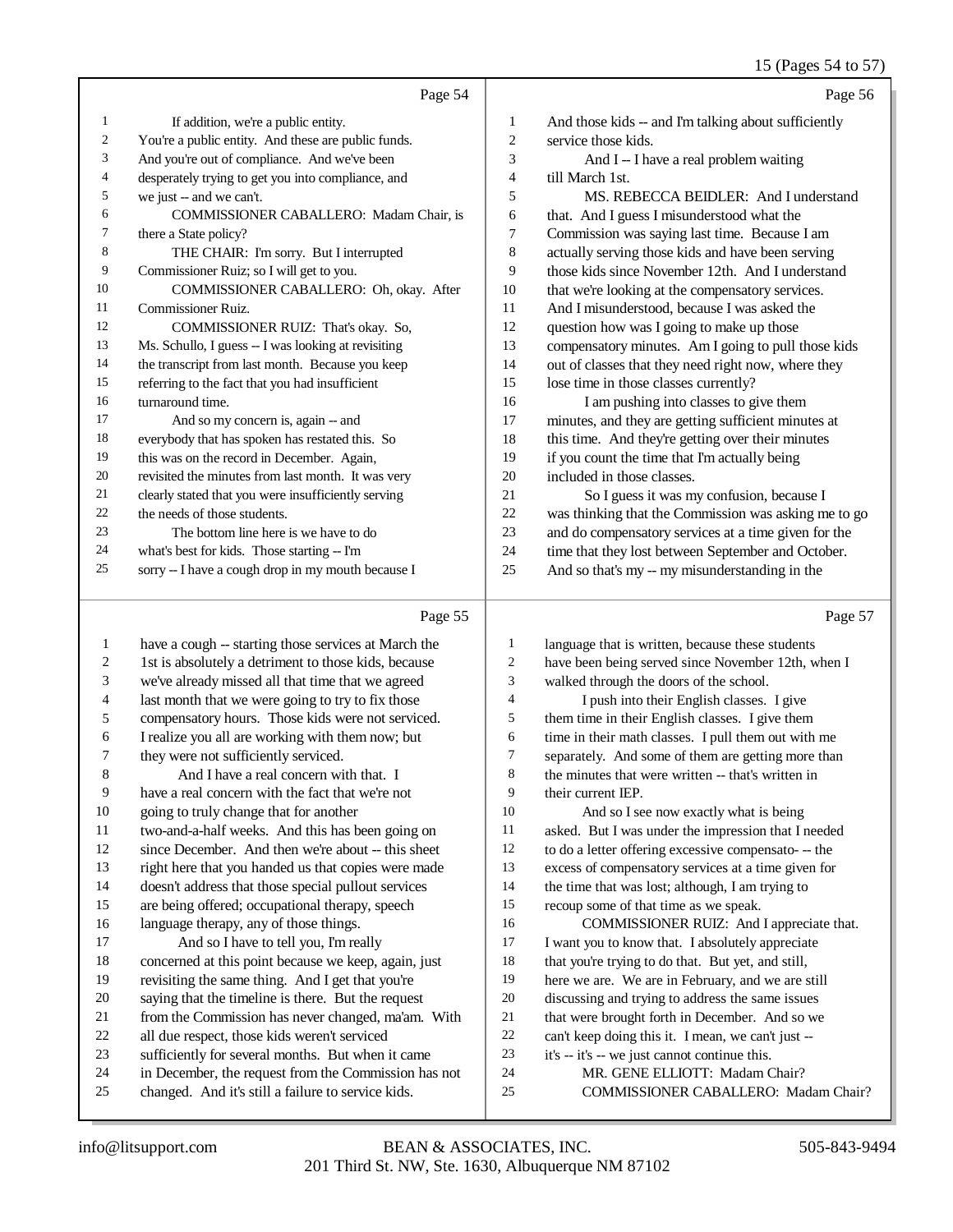## 16 (Pages 58 to 61)

|                | Page 58                                                                                              |                | Page 60                                                                                                |
|----------------|------------------------------------------------------------------------------------------------------|----------------|--------------------------------------------------------------------------------------------------------|
| 1              | THE CHAIR: Commissioner Caballero?                                                                   | 1              | their services through ancillary throughout this                                                       |
| $\overline{2}$ | COMMISSIONER CABALLERO: I think all of us                                                            | 2              | entire time.                                                                                           |
| 3              | understand what was discussed then and what they had                                                 | 3              | COMMISSIONER VOIGT: Okay. So you have                                                                  |
| 4              | to do and what we have to do now. I don't -- I                                                       | 4              | been contracting those out.                                                                            |
| 5              | personally don't like to be put in the category of                                                   | 5              | MS. REBECCA BEIDLER: We have a full-time                                                               |
| 6              | we will not do after-school unless there's a                                                         | 6              | psychologist that was on staff. I mean, she's been                                                     |
| 7              | statute, a code, or a written policy internally that                                                 | 7              | on staff there for many years there at Alma d'Arte.                                                    |
| 8              | we will not do after-school.                                                                         | 8              | And she has served the time for the mental health                                                      |
| 9              | But to say, "This is not what we're going                                                            | 9              | minutes.                                                                                               |
| 10             | to do," and include me in that -- when I read that                                                   | 10             | We have a social worker who is also on                                                                 |
| 11             | letter and I understood the problem that we were                                                     | 11             | staff.                                                                                                 |
| 12             | facing was to make up time, and I thought about it                                                   | 12             | THE CHAIR: I'm sorry. Can I just                                                                       |
| 13             | within the hour that I was reading everything else,                                                  | 13             | interrupt? Can you introduce yourself for the                                                          |
| 14             | and I kept coming to the conclusion that that was                                                    | 14             | record?                                                                                                |
| 15             | probably the best solution, because you're not going                                                 | 15             | MS. REBECCA BEIDLER: Rebecca Beidler. I                                                                |
| 16             | to take away math and science and English and                                                        | 16             | apologize.                                                                                             |
| 17             | reading away -- take them away from that in order to                                                 | 17             | And so the ancillary services have never                                                               |
| 18             | make up time.                                                                                        | 18             | been a question. They have received mental health                                                      |
| 19             | I don't think that's -- that's either good                                                           | 19             | minutes. We do not have any students with OT and                                                       |
| 20             | for children. So they're staying after school.                                                       | 20             | have not missed ancillary service minutes.                                                             |
| 21             | Okay, so they're staying after school. They're not                                                   | 21             | COMMISSIONER VOIGT: Okay.                                                                              |
| 22             | at fault. But they've got to do it in order to make                                                  | 22             | MS. REBECCA BEIDLER: If you go to                                                                      |
| 23             | up that time.                                                                                        | 23<br>24       | Las Cruces Public Schools -- and I'm not trying to                                                     |
| 24<br>25       | I was asked to stay -- time for my lunch                                                             | 25             | rat them out, but I worked for them. If you go to                                                      |
|                | hour, time after school, for English. And I never                                                    |                | Las Cruces Public Schools, and you look at what                                                        |
|                |                                                                                                      |                |                                                                                                        |
|                | Page 59                                                                                              |                | Page 61                                                                                                |
|                |                                                                                                      |                |                                                                                                        |
| 1<br>2         | thought of it as a punishment, because I felt that                                                   | 1              | is -- with speech, many of these kids that still                                                       |
| 3              | the teachers were putting in extra time and giving<br>me extra time; so I worked real hard for that. | 2<br>3         | qualify as speech-language on IEPs that come to Alma                                                   |
| 4              |                                                                                                      | $\overline{4}$ | d'Arte have had their services suspended at Las                                                        |
| 5              | If there is no policy, I think it should<br>be the board that decides whether the after-school       | 5              | Cruces Public Schools, saying that their needs would                                                   |
| 6              | in order to make up this time is reasonable. I --                                                    | 6              | be met in the -- in the general ed classroom.                                                          |
| 7              | they were supposed to come in with a plan. That                                                      | 7              | So it's not Alma d'Arte that has changed<br>that pattern, if you go back to the pre IEPs.              |
| 8              | plan of 4:00 to 6:00, from March to May, seems to be                                                 | 8              | COMMISSIONER VOIGT: That answered my                                                                   |
| 9              | like a plan for me in terms of making up that time.                                                  | 9              | question.                                                                                              |
| 10             | Unless the board -- the Commission still                                                             | 10             | In the second Item A paragraph on the                                                                  |
| 11             | feels that that's inadequate, that's a different                                                     | 11             | copies that we were just given, you list as                                                            |
| 12             | story. But I think we need to get the feel from the                                                  | 12             | receiving inclusion services. Inclusion isn't a                                                        |
| 13             | Commission, rather than from one person speaking for                                                 | 13             | special education service. It's a methodology.                                                         |
| 14             | all. And I personally don't think that I should be                                                   | 14             | MS. REBECCA BEIDLER: Yes, it is.                                                                       |
| 15             | lumped --                                                                                            | 15             | COMMISSIONER VOIGT: Okay. So it's not                                                                  |
| 16             | COMMISSIONER VOIGT: Madam Chair?                                                                     | 16             | really providing a service, okay? So that's just                                                       |
| 17             | THE CHAIR: Commissioner Voigt?                                                                       | 17             | kind of misnamed.                                                                                      |
| 18             | COMMISSIONER VOIGT: Thank you. So just                                                               | 18             | What Commissioner Robbins was referring to                                                             |
| 19             | for clarification, it sounds like you have been                                                      | 19             | as a really specific plan -- okay, we're hearing                                                       |
| 20             | providing compensatory services since November.                                                      | $20\,$         | some of the verbiage now that really fills in those                                                    |
| 21             | However, what about the ancillary services? How                                                      | 21             | gaps. But this is something that we never received                                                     |
| 22             | have those been made up, as Commissioner Ruiz                                                        | $22\,$         | before was something really specific that outlines                                                     |
| 23             | mentioned?                                                                                           | 23             | your plan, a beginning and end time and hours and                                                      |
| 24<br>25       | MS. REBECCA BEIDLER: Ancillary services<br>have never been a problem. They have been given           | 24<br>25       | minutes and what you're going to do within those<br>time frames I think would have been really helpful |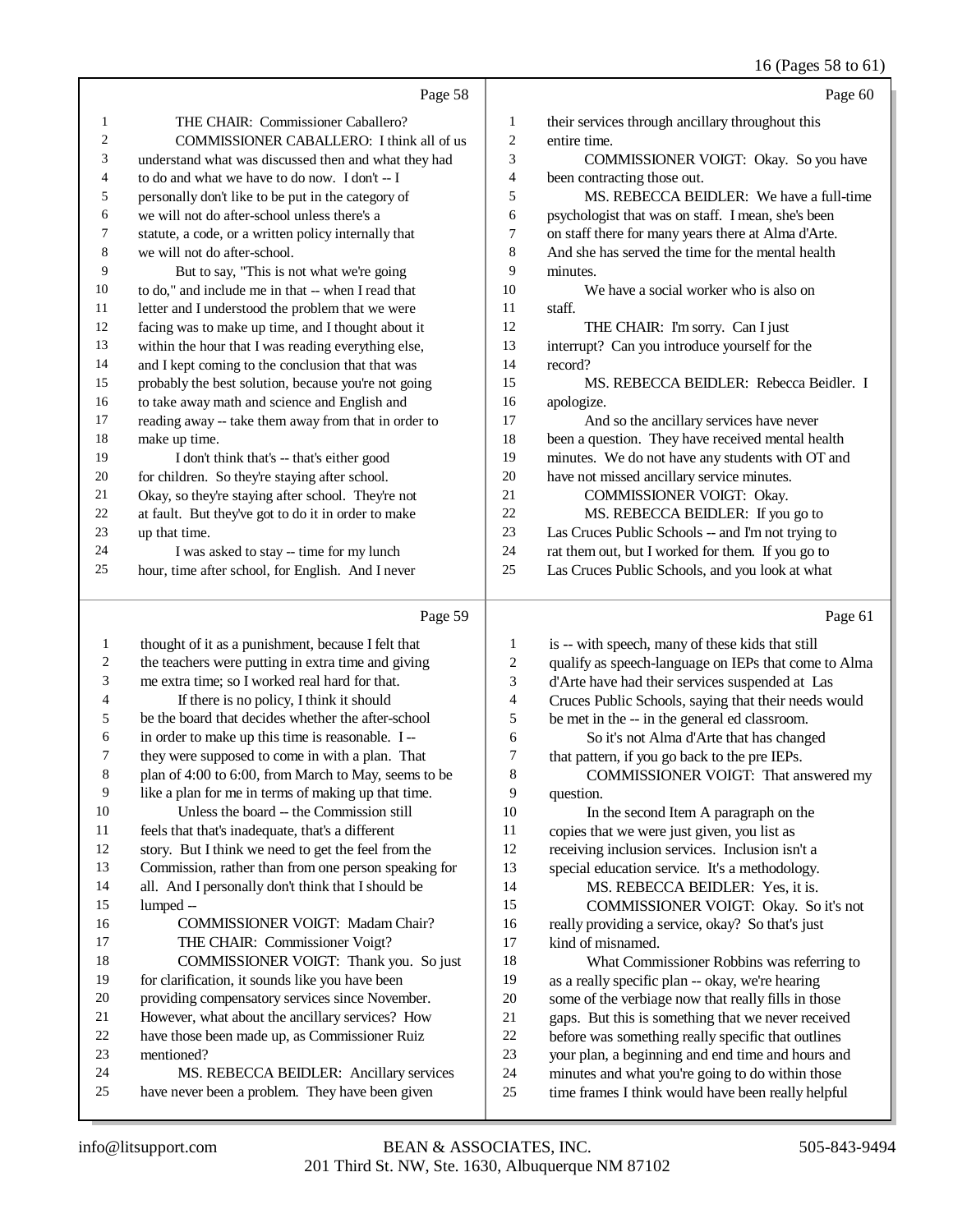## 17 (Pages 62 to 65)

|              | Page 62                                                                         |                          | Page 64                                                                                                 |
|--------------|---------------------------------------------------------------------------------|--------------------------|---------------------------------------------------------------------------------------------------------|
| $\mathbf{1}$ | for us. Okay?                                                                   | 1                        | COMMISSIONER VOIGT: Towards mastery.                                                                    |
| 2            | Oh. And one more thing. On the second                                           | $\overline{c}$           | MS. REBECCA BEIDLER: Toward mastery, yes.                                                               |
| 3            | Item B, you talk about you're doing away with the                               | 3                        | COMMISSIONER VOIGT: Your regular                                                                        |
| 4            | learning labs and you're implementing content                                   | $\overline{\mathcal{L}}$ | education students are also working toward mastery                                                      |
| 5            | mastery. Have you built out your skill sets for the                             | 5                        | utilizing the same curriculum.                                                                          |
| 6            | mastery along with your rubric for mastery skill                                | 6                        | MS. REBECCA BEIDLER: Yes.                                                                               |
| 7            | sets?                                                                           | 7                        | COMMISSIONER VOIGT: Okay. Thank you.                                                                    |
| 8            | MS. REBECCA BEIDLER: Yes.                                                       | 8                        | MS. REBECCA BEIDLER: Well, similar                                                                      |
| 9            | COMMISSIONER VOIGT: I'm just curious.                                           | 9                        | curriculum. Sometimes you have to bring it down to                                                      |
| 10           | Because mastery -- saying you're doing it and then                              | 10                       | special ed levels, yes.                                                                                 |
| 11           | having the fidelity behind it to assess it properly                             | 11                       | COMMISSIONER VOIGT: Thank you.                                                                          |
| 12           | is -- they're two different things.                                             | 12                       | MS. REBECCA BEIDLER: Yes.                                                                               |
| 13           | MS. REBECCA BEIDLER: Yes. I actually                                            | 13                       | THE CHAIR: I just have one question. In                                                                 |
| 14           | taught math previously, so I have rubrics and stuff                             | 14                       | the -- I think it's the first Item B, you talk about                                                    |
| 15           | that go along with all of the math lessons that I am                            | 15                       | hiring additional staff. What other additional                                                          |
| 16           | able to teach. And we ordered Step Up To Writing                                | 16                       | staff are you looking to hire?                                                                          |
| 17           | for writing. And I am still looking at reading                                  | 17                       | DR. HOLLY SCHULLO: Whatever is needed.                                                                  |
| 18           | programs.                                                                       | 18                       | Whatever is needed.                                                                                     |
| 19           | COMMISSIONER VOIGT: I'm not so much                                             | 19                       | THE CHAIR: We're asking you to identify                                                                 |
| 20           | concerned about your programs, your curriculum, as                              | 20                       | what that --                                                                                            |
| 21           | in your methodology.                                                            | 21                       | DR. HOLLY SCHULLO: Our greatest need                                                                    |
| 22<br>23     | MS. REBECCA BEIDLER: Yes. So all of the                                         | 22                       | is -- okay. On my faculty, I have someone with a                                                        |
| 24           | methodology that is used is research-based                                      | 23<br>24                 | Master's degree in Special Education and                                                                |
| 25           | methodology that has been --<br>COMMISSIONER VOIGT: Aligned with rubric         | $25\,$                   | TESOL-endorsed. And she's my English teacher for 9<br>and 11. But I can't use her for special education |
|              |                                                                                 |                          |                                                                                                         |
|              |                                                                                 |                          |                                                                                                         |
|              | Page 63                                                                         |                          | Page 65                                                                                                 |
| $\mathbf{1}$ | and skills.                                                                     | 1                        |                                                                                                         |
| 2            | MS. REBECCA BEIDLER: Yes. Yes.                                                  | $\boldsymbol{2}$         | third-hour to help me with content mastery for ELA.                                                     |
| 3            | COMMISSIONER VOIGT: So if your special                                          | 3                        | I need someone highly qualified and SpEd-endorsed.                                                      |
| 4            | education population is expected to reach mastery                               | 4                        | There are 267 special education openings<br>in New Mexico. I have a plan for an EA to move              |
| 5            | level, what is your regular ed population doing?                                | 5                        | forward. I have someone from, you know, Virginia                                                        |
| 6            | Are they also expected to reach a mastery level? It                             | 6                        | that wants to come work here next year.                                                                 |
| 7            | doesn't seem equitable if your special education                                | 7                        | Filling these positions is hard. We've                                                                  |
| 8            | population is reaching for mastery.                                             | 8                        | got our resources in the building. But right now,                                                       |
| 9            | MS. REBECCA BEIDLER: I believe all                                              | 9                        | our struggle is to find a special education                                                             |
| 10           | students are reaching for mastery.                                              | 10                       | highly-qualified ELA teacher. And that's what I'd                                                       |
| 11           | COMMISSIONER VOIGT: Are you using the                                           | 11                       | like to have.                                                                                           |
| 12           | content mastery program with your regular education                             | 12                       | I'd also like to have an EA. But as you                                                                 |
| 13           | students?                                                                       | 13                       | know our IDEA B money is -- it hasn't been approved                                                     |
| 14           | MS. REBECCA BEIDLER: That's the name of                                         | 14                       | yet. And this is things -- this is what we've been                                                      |
| 15           | it. To build skills. I don't know what else -- I                                | 15                       | going back in time to correct. That work was not                                                        |
| 16           | mean, this is a model that's been used in many, many                            | 16                       | done properly from the beginning. And I guess what                                                      |
| 17           | of the public schools here throughout New Mexico.                               | 17                       | you're reading now is my best assurance of what                                                         |
| 18           | So it would seem to me that the language that is                                | 18                       | special education is going to look like at Alma                                                         |
| 19           | being used is language that's been seen before; but                             | 19                       | moving forward.                                                                                         |
| 20           | it's to work on specific skills in reading, writing,                            | 20                       | We need to do some hires. And we need to                                                                |
| 21           | and math.                                                                       | 21                       | find the right people. Special education, ELA would                                                     |
| 22           | COMMISSIONER VOIGT: And that's within                                           | 22                       | be my full-time dream, and that's what we're looking                                                    |
| 23           | your full inclusion classrooms.                                                 | 23                       | for right now.                                                                                          |
| 24<br>25     | MS. REBECCA BEIDLER: That's pulling them<br>out to work with them individually. | 24<br>25                 | THE CHAIR: Thank you.<br>COMMISSIONER VOIGT: So to clarify, that's                                      |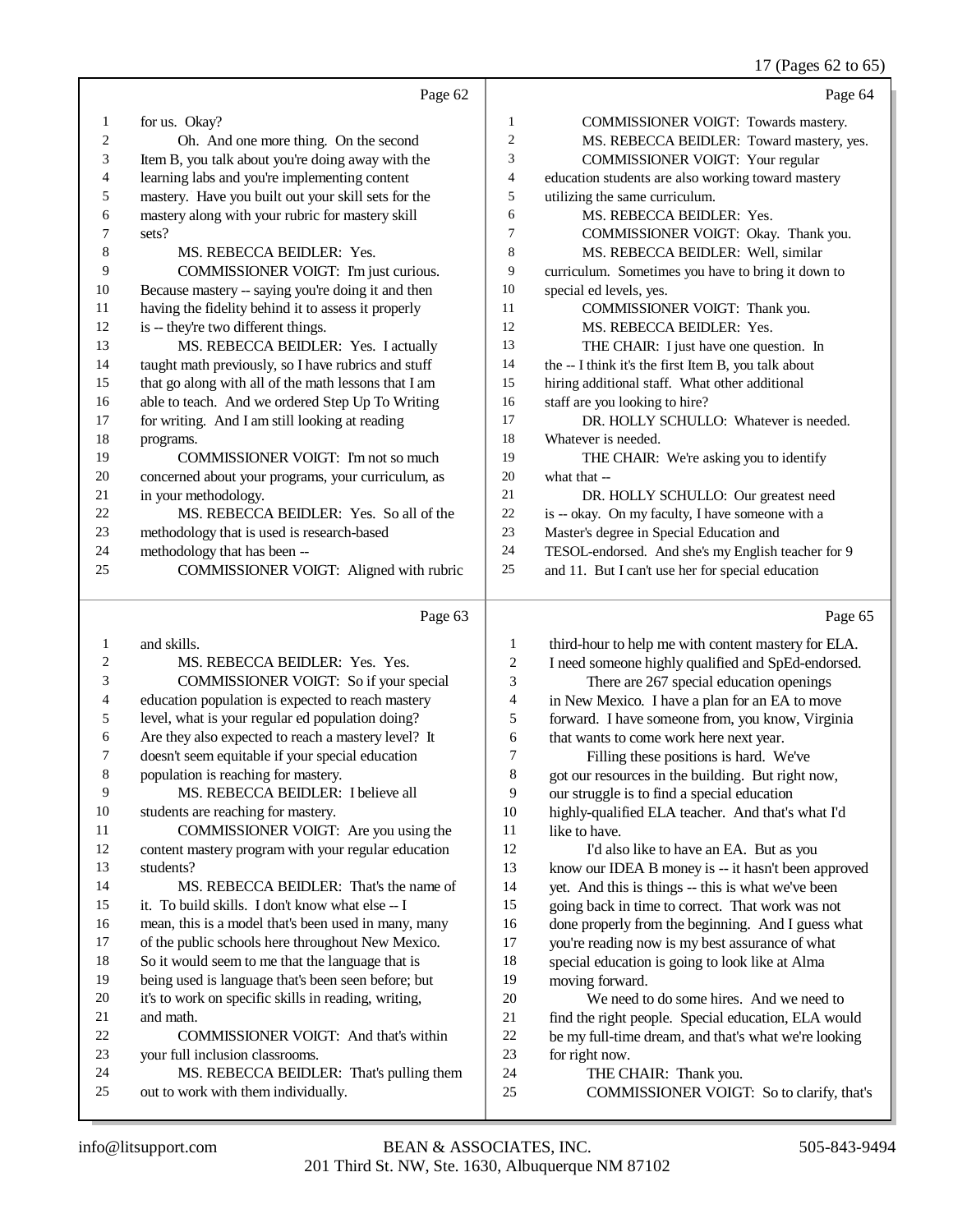#### (Dagge 66)

|                          |                                                      |                         | $10$ (rages 00 to 09                                 |
|--------------------------|------------------------------------------------------|-------------------------|------------------------------------------------------|
|                          | Page 66                                              |                         | Page 68                                              |
| $\mathbf{1}$             | the only position that you currently need to hire is | $\mathbf{1}$            | nine students who are "C" level, which is twice the  |
| $\overline{\mathbf{c}}$  | a combined special education and ELA?                | $\overline{c}$          | amount of service that the "B" level -- and this has |
| 3                        | DR. HOLLY SCHULLO: Well, I would also                | 3                       | nothing to do with you, either; you didn't do it,    |
| $\overline{\mathcal{L}}$ | like an assistant principal or a dean of students.   | $\overline{\mathbf{4}}$ | either -- but I just thought it was interesting that |
| 5                        | COMMISSIONER VOIGT: I'm talking about                | 5                       | students went from "C" to "B," because "B" is like a |
| 6                        | what you need to survive.                            | 6                       | class, maybe 46 minutes or whatever the class is,    |
| $\boldsymbol{7}$         | DR. HOLLY SCHULLO: Yes. But I know that              | $\tau$                  | and "C" is double that.                              |
| $\,8\,$                  | I can't move -- I can't move over -- I have an       | 8                       | MS. REBECCA BEIDLER: As we well know our             |
| 9                        | amazing English teacher who has a Master's degree in | 9                       | percentages. I went back into those IEPs just to     |
| 10                       | special education right now in my building. She's    | 10                      | see what was going on. And, honestly, I think that   |
| $11\,$                   | TESOL-endorsed, and she's an expert in tutoring and  | 11                      | that's where Dr. Schullo realized that they had a    |
| 12                       | serving students with dyslexia.                      | 12                      | special ed problem when she first walked in. So      |
| 13                       | I'd like to just move her over for now for           | 13                      | she's really honestly tried.                         |
| 14                       | the next 62 days to help in my building, help our    | 14                      | I think that where the problem lies is in            |
| 15                       | kids. If I had my way -- and I hope that Secretary   | 15                      | the ability to use the language that the Commission  |
| 16                       | Trujillo really helps us all follow through -- I     | 16                      | needs to hear so that she is truly trying to meet    |
| 17                       | have a nurse that comes in and helps us, you know,   | 17                      | the needs of these students.                         |
| 18                       | on an as-needed basis.                               | 18                      | And so when I went in, I have -- I went              |
| 19                       | I want a nurse in my building. I want a              | 19                      | back to the previous IEPs from all the previous      |
| $20\,$                   | social worker full-time. I want a counselor to       | 20                      | schools. And there were nine "C" levels that were    |
| 21                       | serve our students. And I would like to have three   | 21                      | changed to "B" levels. This was not done under us.   |
| 22                       | special education teachers in my building next year. | 22                      | This was done before us.                             |
| 23                       | I want faculty. I want great personnel in my         | 23                      | And I do see the needs. And we have                  |
| 24                       | building.                                            | 24                      | discussed those needs. And that is exactly why she   |
| 25                       | THE CHAIR: Thank you.                                | 25                      | is saying what she is saying when it comes to trying |
|                          |                                                      |                         |                                                      |
|                          | Page 67                                              |                         | Page 69                                              |
| $\mathbf{1}$             | Commissioner Armbruster?                             | $\mathbf{1}$            | to hire for next year, especially, that we have the  |
| $\overline{c}$           | COMMISSIONER ARMBRUSTER: I'm sorry. I'm              | $\boldsymbol{2}$        | adequate staff to meet the needs of these students.  |
| 3                        | going to have to ask a few questions because I want  | 3                       | We're working very hard to meet the needs            |
| $\overline{4}$           | to make sure I'm saying it correctly. So currently,  | 4                       | of these students. But at the -- the way that we     |
| 5                        | Ms. Bidler [ph] -- Beidler? --                       | 5                       | walked into this -- or I walked into this -- she     |
| 6                        | MS. REBECCA BEIDLER: Beidler.                        | 6                       | walked into it, as well -- it was -- it was made to  |
| $\tau$                   | COMMISSIONER ARMBRUSTER: -- sorry -- is              | 7                       | meet the needs of the school, not to meet the needs  |
| 8                        | the only special ed teacher, and there are no EAs?   | $\,$ 8 $\,$             | of the students.                                     |
| 9                        | DR. HOLLY SCHULLO: So our money right now            | 9                       | COMMISSIONER ARMBRUSTER: Right. And                  |
| 10                       | in IDEA B is not accessible for that. I've           | 10                      | that, of course, is a no-no. So it sounds to me --   |
| 11                       | earmarked it as soon as this money is available.     | 11                      | what I'm getting is that -- how many children are    |
| 12                       | And that should have been any day now.               | 12                      | there that you have?                                 |

13 I have an EA. I have three that we have

 informally interviewed, and we'd like to interview them and choose one to move forward.

 COMMISSIONER ARMBRUSTER: Because I am concerned --

#### 18 DR. HOLLY SCHULLO: I am, too.<br>19 COMMISSIONER ARMBRUSTER COMMISSIONER ARMBRUSTER: -- about how

much work Ms. Beidler has. And we don't want her to

21 leave.<br> $22$ 22 Secondly -- and I think this is your<br>23 outstion, by the way -- is that I'm reading

- question, by the way -- is that I'm reading on the
- 24 first "B" that you've reviewed all the IEPs. And<br>25 it's kind of interesting although maybe okay that it's kind of interesting, although maybe okay, that
- 24 COMMISSIONER ARMBRUSTER: Right. But<br>25 right now with the inclusion you are able to right now, with the inclusion, you are able to

MS. REBECCA BEIDLER: I think there are 31

 COMMISSIONER ARMBRUSTER: That's a lot. MS. REBECCA BEIDLER: Yes. Mind you, some

are emotionally disturbed students who receive only psychological services, and they have received their psychological services throughout. And so some of 21 those are A-level students. But there are many<br>22 students that had about 235 minutes per student 22 students that had about 235 minutes per student.<br>23 That needs to be made up.

17 of those are As. Some of those are As. And they<br>18 are emotionally disturbed students who receive or

That needs to be made up.

with IEPs.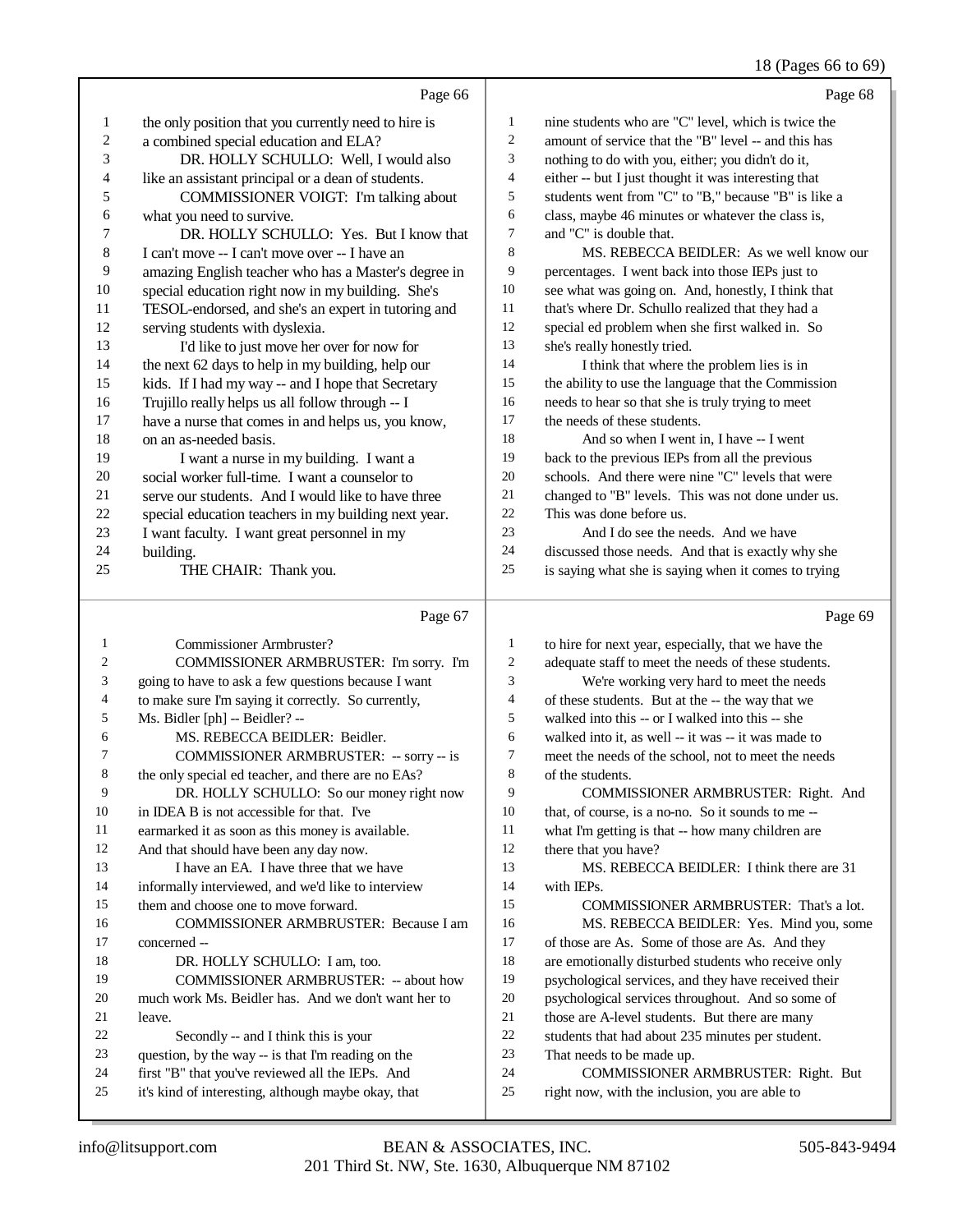## 19 (Pages 70 to 73)

|                | Page 70                                            |                | Page 72                                              |
|----------------|----------------------------------------------------|----------------|------------------------------------------------------|
| 1              | either co-teach the class and re-explain what the  | $\mathbf{1}$   | between a rock and a hard place, because you can't   |
| 2              | special ed kids might not understand. So you're    | $\mathfrak{2}$ | take the kids out of science or music or whatever to |
| 3              | looking at not only doing the content mastery, but | 3              | make up their reading time.                          |
| $\overline{4}$ | looking at ways that that content mastery can be   | 4              | And then when you -- generously, I might             |
| 5              | actually shared with all kids.                     | 5              | add -- offering to help by keeping them after        |
| 6              | MS. REBECCA BEIDLER: Actually, that's              | 6              | school -- and I know it's not punitive to you, but   |
| 7              | $the -$                                            | 7              | it may be to them, as Commissioner Caballero was     |
| 8              | COMMISSIONER ARMBRUSTER: I mean, it's --           | 8              | talking about; but -- you know, so you're really     |
| 9              | MS. REBECCA BEIDLER: The practices are             | 9              | like, "What?"                                        |
| 10             | good practices for whatever child it is.           | 10             | So I'm wondering if you have an EA, that             |
| 11             | COMMISSIONER ARMBRUSTER: So that we're             | 11             | if that couldn't make up some of your time.          |
| 12             | looking into those kind of things we're talking    | 12             | Because, say, you were in class -- I don't know --   |
| 13             | about, Step Up to Writing to do that; so it's      | 13             | one class with ELA kids -- and this I- -- I'm sorry. |
| 14             | probably something with the whole class. It's not  | 14             | In Los Alamos, we call them "IAs" -- an EA could be  |
| 15             | really a pullout problem just for special ed, but  | 15             | in another class where there are some other students |
| 16             | can be incorporated with all of your kids. So      | 16             | doing English language arts, because you can only be |
| 17             | they're getting more time. And with this -- I'm    | 17             | in one class at a time, or could be in the math      |
| 18             | sorry. This part I never understand.               | 18             | class, and that's where they could be getting help.  |
| 19             | So the IDEA B is not approved because --           | 19             | Or they could be getting it in science,              |
| 20             | did you answer that?                               | 20             | because if they can't read in English, they can't    |
| 21             | THE CHAIR: No. I was going to ask.                 | 21             | read in science either. Or social studies.           |
| 22             | <b>COMMISSIONER VOIGT: Commissioner</b>            | 22             | So they could be getting extra time with             |
| 23             | Armbruster, I don't believe --                     | 23             | an EA. What I'm thinking is that may lower for you   |
| 24             | THE CHAIR: Can we let the school answer?           | 24             | the amount of hours that you have to make up. Is     |
| 25             | COMMISSIONER VOIGT: Yes. But I have a              | 25             | this making any sense?                               |
|                | $D_{0.002}$ 71                                     |                | $D_{0.002}$ 72                                       |

|    | Page 71                                               |                | Page 73                                              |
|----|-------------------------------------------------------|----------------|------------------------------------------------------|
| 1  | question for them as well after Commissioner          | 1              | COMMISSIONER VOIGT: No. I'm sorry. Let               |
| 2  | Armbruster.                                           | $\overline{2}$ | me clarify and explain. An EA, an educational        |
| 3  | DR. HOLLY SCHULLO: So I didn't bring Kate             | 3              | assistant, does not retain a teacher's license in    |
| 4  | Shelton with me. She is our business manager.         | 4              | order to provide those qualities of instruction,     |
| 5  | We've submitted all of the materials on our end for   | 5              | okay?                                                |
| 6  | IDEA B. We're just waiting for the approval.          | 6              | And, also, for clarification, you don't              |
| 7  | COMMISSIONER ARMBRUSTER: Truly, this is               | $\tau$         | need to wait for your IDEA B funding to come through |
| 8  | not my area of expertise by a long shot. So did       | 8              | in order to hire an EA. You don't need to wait for   |
| 9  | they have -- before you all were there, did they      | 9              | that.                                                |
| 10 | have that last year, and then it got taken away? Or   | 10             | After you finish your reporting for your             |
| 11 | you have to apply for it every year? Or what hoops    | 11             | special education services, you submit that to       |
| 12 | do you have to go through?                            | 12             | Budget. Then you would get the reimbursement should  |
| 13 | DR. HOLLY SCHULLO: So every year, that is             | 13             | your EA be providing any type of support to your     |
| 14 | an application. And it ties back to our budget and    | 14             | special education teacher.                           |
| 15 | our numbers. But I'm not an expert on IDEA B, you     | 15             | So don't wait -- I mean, if you need an EA           |
| 16 | know. We're waiting for that funding. And when        | 16             | to survive, you don't need to wait for that IDEA B   |
| 17 | that funding comes through, I'm looking at about      | 17             | money to come through.                               |
| 18 | \$22,000 freed -- freed up here that I can, you know, | 18             | DR. HOLLY SCHULLO: Thank you.                        |
| 19 | hire an EA immediately.                               | 19             | MR. GENE ELLIOTT: Madam Chairwoman?                  |
| 20 | <b>COMMISSIONER ARMBRUSTER: Yeah. It's</b>            | 20             | THE CHAIR: Sure.                                     |
| 21 | about that much money with benefits and everything.   | 21             | MR. GENE ELLIOTT: May I speak to                     |
| 22 | And that will help. And, actually, I would think      | 22             | something?                                           |
| 23 | that having an IA in a different class than you were  | 23             | THE CHAIR: Yes.                                      |
| 24 | in would make up some of those minutes that we're     | 24             | MR. GENE ELLIOTT: I really would like to             |
| 25 | talking about. Because -- I do see that you are       | 25             | make sure that everybody understands the conditions  |
|    |                                                       |                |                                                      |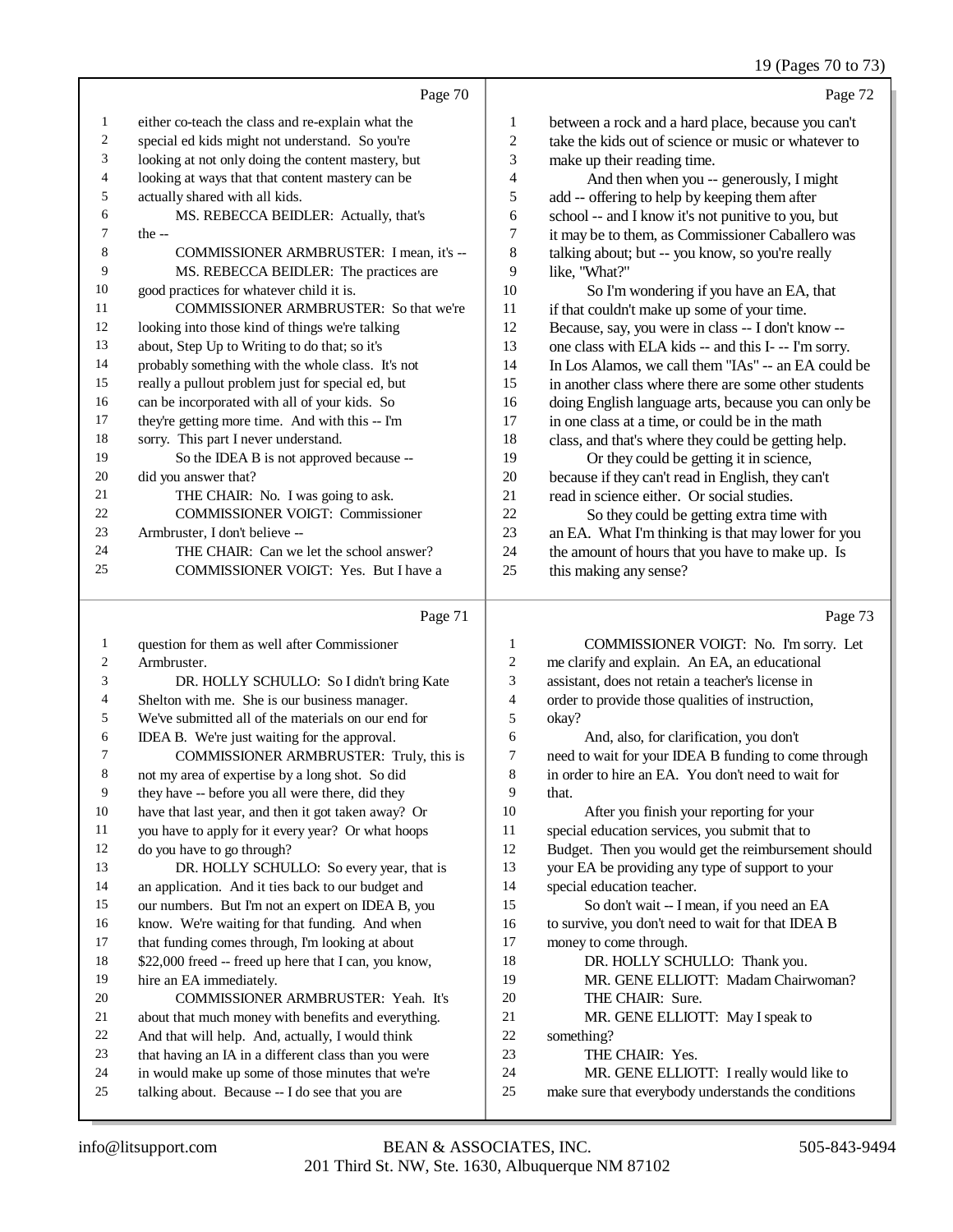20 (Pages 74 to 77)

|    | Page 74                                             |                | Page 76                                              |
|----|-----------------------------------------------------|----------------|------------------------------------------------------|
| 1  | that the special education program was in when      | 1              | 31st of January.                                     |
| 2  | Dr. Schullo came on board and very shortly          | $\overline{2}$ | Now -- excuse me. It was Friday, the 1st             |
| 3  | thereafter discovered the deficiencies and hired    | 3              | of February. I'm sorry. And she said, "I will"       |
| 4  | Mrs. Beidler to do the initial audit of the IEPs.   | $\overline{4}$ | be -- "I will touch base with you on Monday to       |
| 5  | Now, that means that we have lost time.             | 5              | advise whether or not your attendance at the PEC     |
| 6  | No question about it. But to try to say that we     | 6              | meeting on Friday is recommended. I will confirm     |
| 7  | were at fault or deficient in not providing those   | 7              | with PEC Chairwoman Gipson."                         |
| 8  | services -- even though I understand they were not  | 8              | That timeline really doesn't give us much            |
| 9  | provided -- would indicate that Dr. Schullo had a   | 9              | more time than to drive up here. And I -- I really   |
| 10 | file drawer full of ready to hire special ed        | 10             | object to the fact that we are somehow being defined |
| 11 | teachers, and she could just pluck out a file and   | 11             | by the fact of these short time frames. I -- you     |
| 12 | call them tomorrow and they come to work. That all  | 12             | know, I'm retired. I've got all the time in the      |
| 13 | takes time, as I understand it, to find the right   | 13             | world. I couldn't respond to that in that time       |
| 14 | person. And you heard her say how short they are.   | 14             | frame.                                               |
| 15 | So we will accept the criticism for being           | 15             | And another thing is -- the first time I             |
| 16 | short on the services, because there were           | 16             | heard that this communication from the bureaus was   |
| 17 | extenuating circumstances that we were trying to    | 17             | addressed to you all and not to us, it was a         |
| 18 | fix; did fix. We got rid of the teacher who caused  | 18             | revelation to me; because when I got a copy of this, |
| 19 | the problem.                                        | 19             | I assumed it was addressed to us, and we had to do   |
| 20 | And I think that is a great credit to the           | 20             | something about it.                                  |
| 21 | management and the governance of this particular    | 21             | And, frankly, in that context, language is           |
| 22 | school is we found deficiencies and we tried to     | 22             | very unclear. It's clear when I understand it was    |
| 23 | correct them. They did not meet the precise         | 23             | written to you all; but it was not written to us.    |
| 24 | timetable of an abstract example.                   | 24             | But in every effort to comply, Dr. Schullo responded |
| 25 | But we did do it; and we are doing it.              | 25             | to that when you say we didn't have to. That was     |
|    | Page 75                                             |                | Page 77                                              |
|    | And so, therefore, whoever is -- be they parents or | 1              | beyond our deadline.                                 |

|                | rage 15                                              |                | rage //                                              |
|----------------|------------------------------------------------------|----------------|------------------------------------------------------|
| 1              | And so, therefore, whoever is -- be they parents or  | 1              | beyond our deadline.                                 |
| $\mathfrak{2}$ | teachers or students -- have to work -- in any       | $\overline{c}$ | So I'm just wanting to know -- I want                |
| 3              | successful organization, one thing has to exist, and | 3              | specific direction where we go from here.            |
| 4              | that's trust. And I think -- I know; I believe --    | $\overline{4}$ | THE CHAIR: And that's what we're going to            |
| 5              | that, we can be trusted to do this. And I think      | 5              | do next.                                             |
| 6              | what we've said here today is an example of that.    | 6              | MR. GENE ELLIOTT: Okay.                              |
| 7              | Now, secondly, go back to that e-mail --             | 7              | DR. HOLLY SCHULLO: And if I may, did you             |
| 8              | regarding the information coming to us, I think I    | 8              | all receive, like -- my faculty, before I joined     |
| 9              | figured out the chronology here. On January 29th,    | 9              | them, like, we had EL -- three days' worth of        |
| 10             | Holly sent this packet of information addressed to   | 10             | teaching and learning for serving English Learners.  |
| 11             | all of you. And she sent it to Karen. Did you get    | 11             | And I sent the agenda items.                         |
| 12             | this eight- or ten-page packet of information?       | 12             | Now, I wasn't a part of that training.               |
| 13             | Right?                                               | 13             | Every teacher has, like, a folder that they refer to |
| 14             | That was on January the 29th.                        | 14             | strategies for working with English Learners. Did    |
| 15             | On January 31st, we got this e-mail -- a             | 15             | you receive all that?                                |
| 16             | copy of this e-mail that the bureau sent to you;     | 16             | COMMISSIONER DAVIS: I got it.                        |
| 17             | that's two days.                                     | 17             | COMMISSIONER CABALLERO: I got it.                    |
| 18             | Then Holly received an e-mail from Karen             | 18             | DR. HOLLY SCHULLO: I don't think -- this             |
| 19             | that said, "Attached is the feedback from the        | 19             | isn't the end of the story for me. This is just the  |
| 20             | Special Education Bureau, Language and Culture,"     | 20             | information that I was able to capture, and, you     |
| 21             | so forth and so forth. "Please review with your      | 21             | know, collect from speaking with my faculty and      |
| 22             | governing board and your staff and consider          | 22             | doing the DASH plan and working with them to move    |
| 23             | additional revisions. The information will be        | 23             | forward.                                             |
| 24             | shared with the PEC," which I'm assuming you were    | 24             | So for me, this doesn't say that's the end           |
| 25             | looking forward to. But that was on Friday, the      | 25             | of the story. This is just the beginning of what we  |
|                |                                                      |                |                                                      |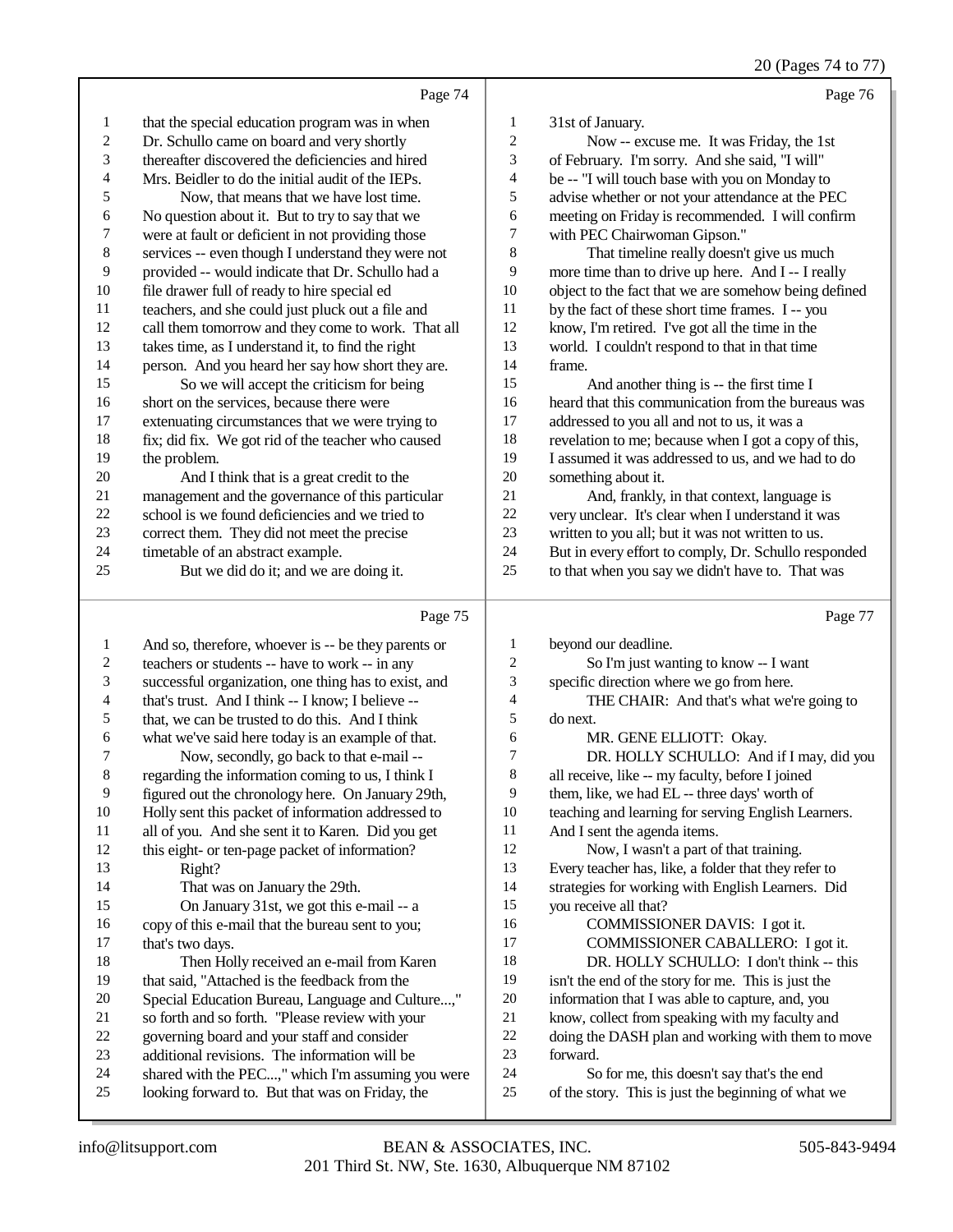## 21 (Pages 78 to 81)

|    |                                                      |                | $21 \times 45$ vs 10 to 01                           |
|----|------------------------------------------------------|----------------|------------------------------------------------------|
|    | Page 78                                              |                | Page 80                                              |
| 1  | know we have had training for and what we want to do | $\mathbf{1}$   | letter comes from us that there's a breach; there's  |
| 2  | in the future to serve. So I don't want you to       | $\overline{2}$ | a non-compliance. So that's the choices for the      |
| 3  | think that that is my final answer and we've come to | 3              | Commission at this point in time.                    |
| 4  | a final solution. We're still working.               | $\overline{4}$ | COMMISSIONER CABALLERO: Madam Chair? But             |
| 5  | THE CHAIR: Okay. But here's our dilemma.             | 5              | a Commissioner could, in fact, make a different      |
| 6  | This CAP has to be a final solution in terms of how  | 6              | motion if they so wish that is not part of those     |
| 7  | we're clearing it out. This -- the CAP isn't         | 7              | options, in that that's what the Chair sees, but it  |
| 8  | intended to be an ongoing story; so that we create   | 8              | doesn't, of course, take away from the authority of  |
| 9  | these CAPS to assure the Commission that things are  | 9              | each Commissioner to make their own motion.          |
| 10 | being worked on, we're satisfied with the plan and   | 10             | THE CHAIR: No. And I'm willing to look               |
| 11 | how that plan is going to be carried out. And then   | 11             | at it -- you know, I'm looking at what I see as, you |
| 12 | we can close out.                                    | 12             | know, the options that we generally have in terms of |
| 13 | So -- and I didn't -- I wasn't saying we             | 13             | the compliance ladder that we have; because we do    |
| 14 | didn't receive the material. What I was going to     | 14             | have to fall within that framework as well.          |
| 15 | say is that it wasn't in the -- it wasn't in the     | 15             | But if, you know, someone has a different            |
| 16 | CAP. And that's where things get muddled to a great  | 16             | idea on it, it certainly --                          |
| 17 | extent for us. Because the plan is supposed to       | 17             | COMMISSIONER VOIGT: Not a different idea.            |
| 18 | be -- and I know the boxes are small -- but it's     | 18             | I like those three options for succinctness. But I   |
| 19 | supposed to be concise and in there, so that we      | 19             | just wanted to say, with -- in taking on a new       |
| 20 | capture what the plan is.                            | 20             | school, it's a huge, huge lift, and that you might   |
| 21 | And we certainly understand that there is            | 21             | want to consider -- I mean, even coming from         |
| 22 | more information that goes with that. But we have    | 22             | Las Cruces High School, you know what your resources |
| 23 | to make a determination at this point in time if we  | 23             | are in the community, right, to be able to tap into  |
| 24 | are, in fact, going to -- so we have -- I will -- we | 24             | that might be able to aid you more expediently than  |
| 25 | have two choices at this point in time.              | 25             | waiting for something from PED in Santa Fe.          |
|    | Page 79                                              |                | Page 81                                              |

|    | $\frac{1}{2}$                                        |                | $\mathbf{u}_{\mathcal{D}}$                           |
|----|------------------------------------------------------|----------------|------------------------------------------------------|
| 1  | We have a choice to -- to close out the              | 1              | There's a whole plethora of resources,               |
| 2  | two CAPs, the EL CAP and the special ed CAP. And     | $\overline{c}$ | hopefully, that you can find within your community   |
| 3  | they are separate. Or -- well, I guess we have       | 3              | that will help you with the timeliness of getting -- |
| 4  | three choices. There's actually three choices.       | $\overline{4}$ | you know, of getting the support that you need to    |
| 5  | Because if you choose not to close out either one of | 5              | bring yourself into compliance. I'm hoping that      |
| 6  | the CAPs, there are two paths to go down at that     | 6              | you're able to tap into that.                        |
| 7  | point in time.                                       | 7              | DR. HOLLY SCHULLO: Thank you.                        |
| 8  | The one path is to extend it to March, to            | 8              | MR. GENE ELLIOTT: Thank you.                         |
| 9  | have that -- once again, to have a submission. And   | 9              | COMMISSIONER VOIGT: I'd like to make a               |
| 10 | I'm going to tell you right now. We're sitting back  | 10             | motion.                                              |
| 11 | at just about the same turnaround time; because      | 11             | THE CHAIR: Certainly.                                |
| 12 | that's what is challenging for us. And I thought we  | 12             | COMMISSIONER VOIGT: I would like to move             |
| 13 | made an effort to make sure -- because we worked out | 13             | that we close out the special education compliance   |
| 14 | that timeline with you; not just imposed it on you.  | 14             | CAP -- the special education CAP and move the        |
| 15 | And I think if you go back to the record, you're     | 15             | March -- to March, the ELL cap.                      |
| 16 | going to see that I asked, "Is that a fair           | 16             | COMMISSIONER CABALLERO: Second.                      |
| 17 | turnaround time," so that that was agreed upon by    | 17             | THE CHAIR: There's a motion by --                    |
| 18 | us. So that that turnaround time is going to be      | 18             | COMMISSIONER VOIGT: Even though we were              |
| 19 | just about the same, because we're looking at        | 19             | expecting it today. But we'll move it to March.      |
| 20 | actually fewer days, because February is shorter.    | 20             | THE CHAIR: There's a motion by                       |
| 21 | So it's $-$                                          | 21             | Commissioner Voigt and a second by                   |
| 22 | COMMISSIONER CABALLERO: And the next                 | 22             | Commissioner Caballero.                              |
| 23 | option is, Madam Chair?                              | 23             | Any discussion?                                      |
| 24 | THE CHAIR: The next option is a                      | 24             | (No response.)                                       |
| 25 | non-compliance letter. That's the option, that a     | 25             | THE CHAIR: Commissioner Armbruster?                  |
|    |                                                      |                |                                                      |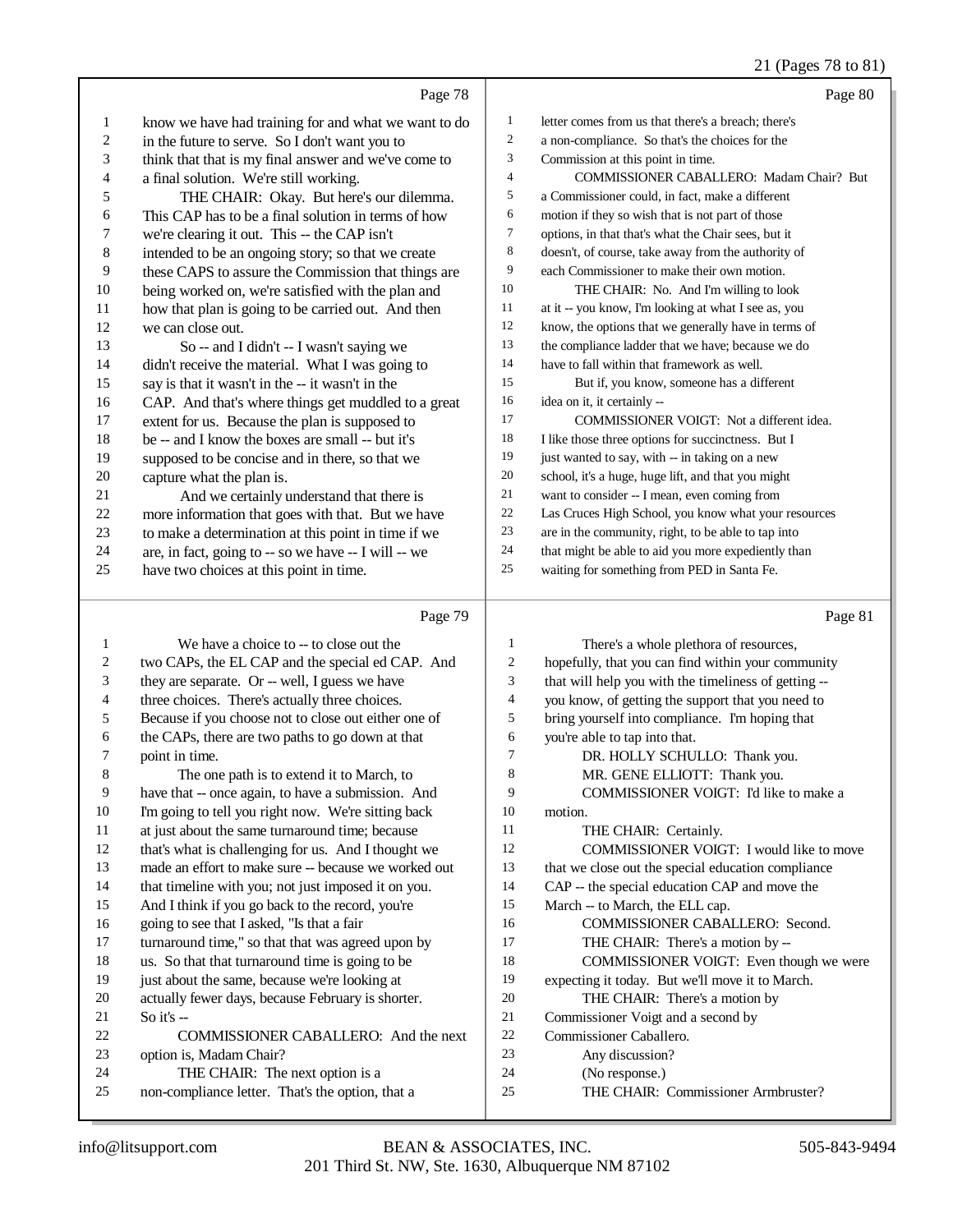## 22 (Pages 82 to 85)

|        | Page 82                                                                |                          | Page 84                                                                                                |
|--------|------------------------------------------------------------------------|--------------------------|--------------------------------------------------------------------------------------------------------|
| 1      | <b>COMMISSIONER ARMBRUSTER: Commissioner</b>                           | $\mathbf{1}$             | d'Arte -- regarding Alma d'Arte's corrective actions                                                   |
| 2      | Gipson?                                                                | $\overline{c}$           | with respect to its special education and ELL                                                          |
| 3      | THE CHAIR: No.                                                         | 3                        | language compliance requirements.                                                                      |
| 4      | <b>COMMISSIONER ARMBRUSTER: Commissioner</b>                           | $\overline{4}$           | COMMISSIONER CRONE: Second.                                                                            |
| 5      | Davis?                                                                 | 5                        | THE CHAIR: There's a motion by                                                                         |
| 6      | <b>COMMISSIONER DAVIS: Yes.</b>                                        | 6                        | Commissioner Ruiz; there's a second by Commissioner                                                    |
| 7      | COMMISSIONER ARMBRUSTER: Commissioner                                  | 7                        | Crone.                                                                                                 |
| 8      | Voigt?                                                                 | 8                        | Any discussion?                                                                                        |
| 9      | COMMISSIONER VOIGT: Aye.                                               | 9                        | COMMISSIONER ROBBINS: (Indicates.) I                                                                   |
| 10     | COMMISSIONER ARMBRUSTER: Okay. That's a                                | 10                       | understand we're going to vote on this letter. One                                                     |
| 11     | "For"; correct?                                                        | 11                       | thing that I would suggest, that even if this is                                                       |
| 12     | COMMISSIONER VOIGT: "Aye" means "yes."                                 | 12                       | done, that the -- the school detail -- you're going                                                    |
| 13     | "No" means "no." Thank you.                                            | 13                       | to get a letter, you know, if this passes, a letter                                                    |
| 14     | COMMISSIONER ARMBRUSTER: Got it. I                                     | 14                       | of non-compliance.                                                                                     |
| 15     | actually thought that. I just wanted to make sure                      | 15                       | But the school needs to be very detailed                                                               |
| 16     | it was correct.                                                        | 16                       | in their response to that letter, with dates,                                                          |
| 17     | <b>Commissioner Robbins?</b>                                           | 17                       | specifics, because that's what I think we were                                                         |
| 18     | COMMISSIONER ROBBINS: No.                                              | 18                       | lacking. And I think that's what the Special Ed                                                        |
| 19     | <b>COMMISSIONER ARMBRUSTER: Commissioner</b>                           | 19                       | Bureau was also addressing, is what we talked about                                                    |
| 20     | Crone?                                                                 | 20                       | here is nice, and it's on the record. But we don't                                                     |
| 21     | COMMISSIONER CRONE: No.                                                | 21                       | have a definitive document stating this is what                                                        |
| 22     | <b>COMMISSIONER ARMBRUSTER: Commissioner</b>                           | 22                       | you're going to do. That's all I wanted to add.                                                        |
| 23     | Ruiz?                                                                  | 23                       | THE CHAIR: Thank you.                                                                                  |
| 24     | COMMISSIONER RUIZ: No.                                                 | 24                       | COMMISSIONER VOIGT: Madam Chair? So this                                                               |
| 25     | <b>COMMISSIONER ARMBRUSTER: Commissioner</b>                           | 25                       | letter of non-compliance, when it comes out, is it a                                                   |
|        |                                                                        |                          |                                                                                                        |
|        |                                                                        |                          |                                                                                                        |
|        | Page 83                                                                |                          | Page 85                                                                                                |
| 1      | Caballero?                                                             | 1                        | boilerplate? Or would it be individually catered to                                                    |
| 2      | <b>COMMISSIONER CABALLERO: Yes.</b>                                    | $\overline{c}$           | what the school needs to come back with?                                                               |
| 3      | <b>COMMISSIONER ARMBRUSTER: Commissioner</b>                           | 3                        | THE CHAIR: It's crafted by our legal                                                                   |
| 4      | Chavez?                                                                | $\overline{\mathcal{L}}$ | counsel. It's not a boilerplate. It deals with the                                                     |
| 5<br>6 | COMMISSIONER CHAVEZ: No.                                               | 5                        | specifics.                                                                                             |
| 7      | COMMISSIONER ARMBRUSTER: Commissioner                                  | 6<br>7                   | COMMISSIONER DAVIS: Can I ask a question?                                                              |
| 8      | Raftery?                                                               | $\mathbf{8}$             | THE CHAIR: Certainly.                                                                                  |
| 9      | COMMISSIONER RAFTERY: No.                                              | 9                        | <b>COMMISSIONER DAVIS:</b> So I'm not familiar                                                         |
| 10     | COMMISSIONER ARMBRUSTER: Raftery. I am                                 | 10                       | with this. So could you explain to me what this                                                        |
| 11     | learning this.<br>Commissioner Armbruster votes "No."                  | 11                       | letter is and then how much time they have to                                                          |
| 12     |                                                                        | 12                       | respond and some more details about that?                                                              |
| 13     | So that motion does not pass.                                          | 13                       | THE CHAIR: Okay. I have to look back                                                                   |
| 14     | THE CHAIR: So the motion fails --                                      | 14                       | specifically. But in our policy -- and I believe<br>there's a -- and I have to look at it -- I believe |
| 15     | COMMISSIONER ARMBRUSTER: Eight-to-three.<br>THE CHAIR: Seven-to-three? | 15                       |                                                                                                        |
| 16     | COMMISSIONER ARMBRUSTER: Seven-to-three.                               | 16                       | there's a ten-day response time for the school to                                                      |
| 17     | THE CHAIR: The motion fails                                            | 17                       | respond after receipt of the letter.<br>And we have -- I'll get a copy -- but I                        |
| 18     | seven-to-three.                                                        | 18                       |                                                                                                        |
| 19     | <b>COMMISSIONER ROBBINS: Madam Chair?</b>                              | 19                       | believe it's ten days to respond to the letter. So<br>it's embedded in our policy, the time frame.     |
| 20     | COMMISSIONER RUIZ: Madam Chair, I want to                              | 20                       | The school is then -- the school is then                                                               |
| 21     | make a motion, please?                                                 | 21                       | given the opportunity to make their response. If                                                       |
| 22     | THE CHAIR: Certainly.                                                  | 22                       | the Commission feels that that response was                                                            |
| 23     | COMMISSIONER RUIZ: I move that the Public                              | 23                       | appropriate, we close it out, and they go back to                                                      |
| 24     | Education Commission send a formal notice of                           | 24                       | being in compliance.                                                                                   |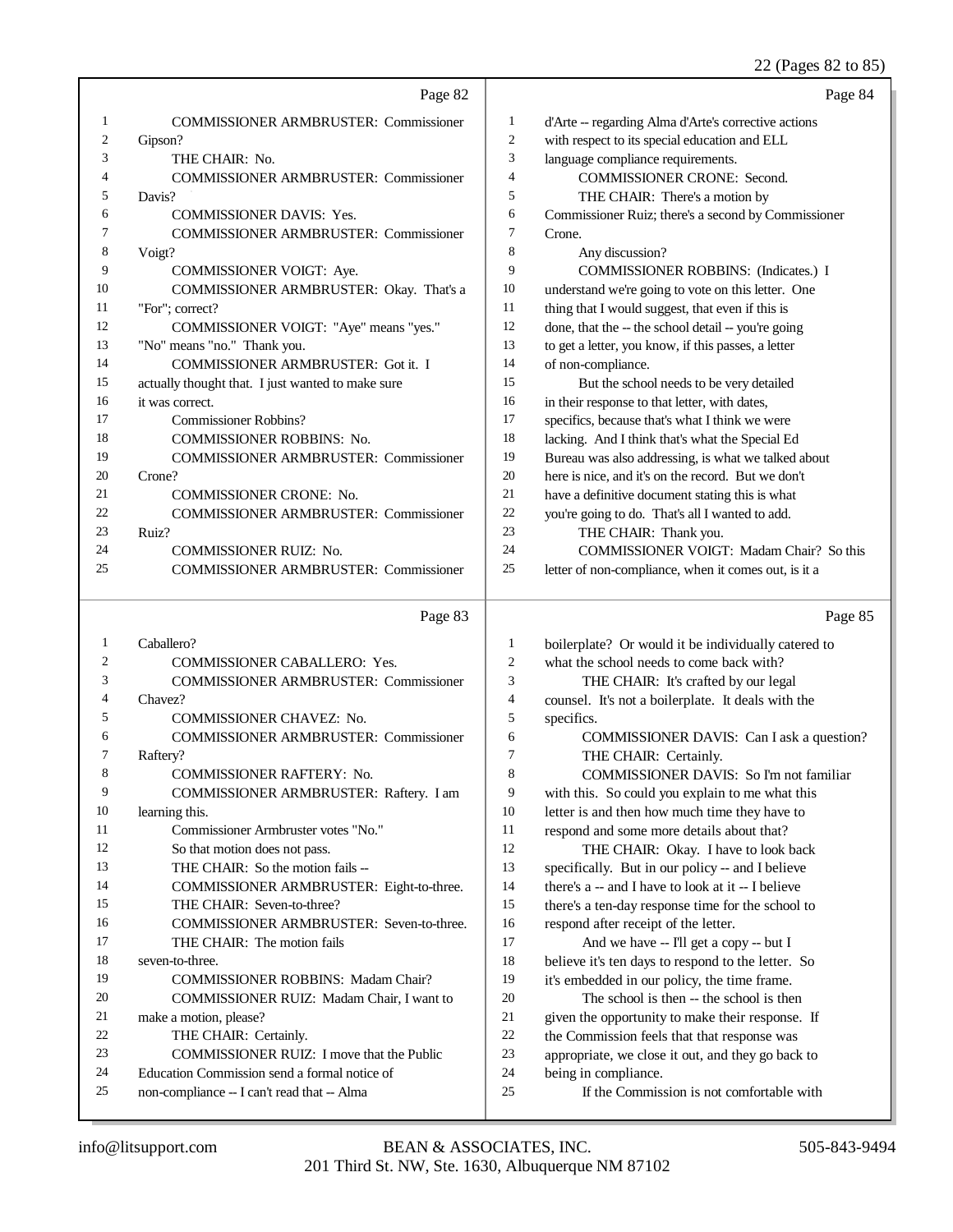## 23 (Pages 86 to 89)

|              |                                                      |                | $23$ (1 ages 60 to 67)                               |
|--------------|------------------------------------------------------|----------------|------------------------------------------------------|
|              | Page 86                                              |                | Page 88                                              |
| 1            | that and they feel that the response was not         | $\mathbf{1}$   | guarantee exactly when that letter will go out.      |
| 2            | appropriate, it would be up to the Commission to     | $\mathfrak{2}$ | COMMISSIONER VOIGT: Okay. Thanks for                 |
| 3            | decide if they wanted to go to the next level with   | 3              | clarifying that process.                             |
| 4            | that.                                                | $\overline{4}$ | THE CHAIR: We want to make it fair. So               |
| 5            | COMMISSIONER DAVIS: Okay. Thank you.                 | 5              | we don't want to start ticking the time off at this  |
| 6            | COMMISSIONER VOIGT: Madam Chair?                     | 6              | moment, because they don't have the letter, so they  |
| 7            | So if the compliance letter is sent back             | $\tau$         | don't have it detailed. So I would hope it would be  |
| 8            | to the State after the letter is sent, does the      | 8              | March, just so that we could finalize this and clear |
| 9            | school have to come back in March for that           | 9              | it out. So that would be the ideal. Okay.            |
| 10           | acknowledgment or not?                               | 10             | COMMISSIONER VOIGT: Got you.                         |
| 11           | THE CHAIR: If it's just an "Everything is            | 11             | THE CHAIR: Any other -- thanks.                      |
| 12           | okay," that would be up to them if they just wanted  | 12             | (No response.)                                       |
| 13           | to come back for the "Attaboy."                      | 13             | THE CHAIR: Commissioner Armbruster?                  |
| 14           | COMMISSIONER VOIGT: Okay.                            | 14             | <b>COMMISSIONER ARMBRUSTER: Commissioner</b>         |
| 15           | THE CHAIR: That's up to them.                        | 15             | Voigt?                                               |
| 16           | <b>COMMISSIONER VOIGT: What's 400 more</b>           | 16             | COMMISSIONER VOIGT: No.                              |
| 17           | miles?                                               | 17             | <b>COMMISSIONER ARMBRUSTER: Commissioner</b>         |
| 18           | MR. GENE ELLIOTT: 600, you know.                     | 18             | Crone?                                               |
| 19           | THE CHAIR: I know the mileage well. If               | 19             | <b>COMMISSIONER CRONE: Yes.</b>                      |
| 20           | it's -- if it's communicated to them that they're    | 20             | <b>COMMISSIONER ARMBRUSTER: Commissioner</b>         |
| 21           | okay, and they're in compliance, and that's the      | 21             | Davis?                                               |
| 22           | report that's going to come back to the Commission,  | 22             | <b>COMMISSIONER DAVIS: Yes.</b>                      |
| 23           | like I said, that will be communicated to the        | 23             | <b>COMMISSIONER ARMBRUSTER: Commissioner</b>         |
| 24           | school. And it's certainly up to them. They're       | 24             | Ruiz?                                                |
| 25           | free -- we're a public meeting, so anyone can come   | 25             | <b>COMMISSIONER RUIZ: Yes.</b>                       |
|              | Page 87                                              |                | Page 89                                              |
| $\mathbf{1}$ | up any time.                                         | $\mathbf{1}$   | <b>COMMISSIONER ARMBRUSTER: Commissioner</b>         |
| 2            | So it would be up to them. It would not              | $\mathfrak{2}$ | Caballero?                                           |
| 3            | be required that they come up just for the           | 3              | COMMISSIONER CABALLERO: No.                          |
| 4            | affirmation that they're okay.                       | $\overline{4}$ | <b>COMMISSIONER ARMBRUSTER: Commissioner</b>         |
| 5            | COMMISSIONER VOIGT: But should they come             | 5              | Chavez?                                              |
| 6            | back with a non-compliant response to our letter,    | 6              | <b>COMMISSIONER CHAVEZ: Yes.</b>                     |
| 7            | what's the timeliness that they would be notified in | $\overline{7}$ | COMMISSIONER ARMBRUSTER: Commissioner                |
| 8            | order for them to make any kind of argument towards  | 8              | Robbins?                                             |
| 9            | that?                                                | 9              | COMMISSIONER ROBBINS: Yes.                           |
| 10           | THE CHAIR: Probably -- I think it's ten              | 10             | <b>COMMISSIONER ARMBRUSTER: Commissioner</b>         |
| 11           | days afterwards.                                     | 11             | Gipson?                                              |
| 12           | COMMISSIONER VOIGT: Okay.                            | 12             | THE CHAIR: Yes.                                      |
| 13           | THE CHAIR: So if we were going -- and                | 13             | <b>COMMISSIONER ARMBRUSTER: Commissioner</b>         |
| 14           | I -- depending on when the letter went out, you      | 14             | Armbruster votes "Yes."                              |
| 15           | know, it also depends on when they get the --        | 15             | So did I get everybody?                              |
| 16           | because we time it all from the receipt of the       | 16             | THE CHAIR: Okay.                                     |
| 17           | letter, not from this day.                           | 17             | COMMISSIONER ARMBRUSTER: I didn't get                |
| 18           | So it would depend -- that timing -- so it           | 18             | Commissioner Raftery.                                |
| 19           | might be possible that it would not be the March     | 19             | <b>COMMISSIONER RAFTERY: Yes.</b>                    |
| 20           | meeting that we would be addressing it, depending on | 20             | THE CHAIR: So the motion passes                      |
| 21           | when they receive the letter, so that we can make    | 21             | eight-to-two. Thank you very much. And thank you     |
| 22           | sure that that timeliness occurred.                  | 22             | once again for coming up. We do appreciate it.       |
| 23           | COMMISSIONER VOIGT: Okay.                            | 23             | MR. GENE ELLIOTT: Thank you very much.               |
| 24           | THE CHAIR: And February is just a little             | 24             | THE CHAIR: Okay.                                     |
| 25           | bit shorter. So I can't guarantee. Because I can't   | 25             | We are now on to 6C, which is the                    |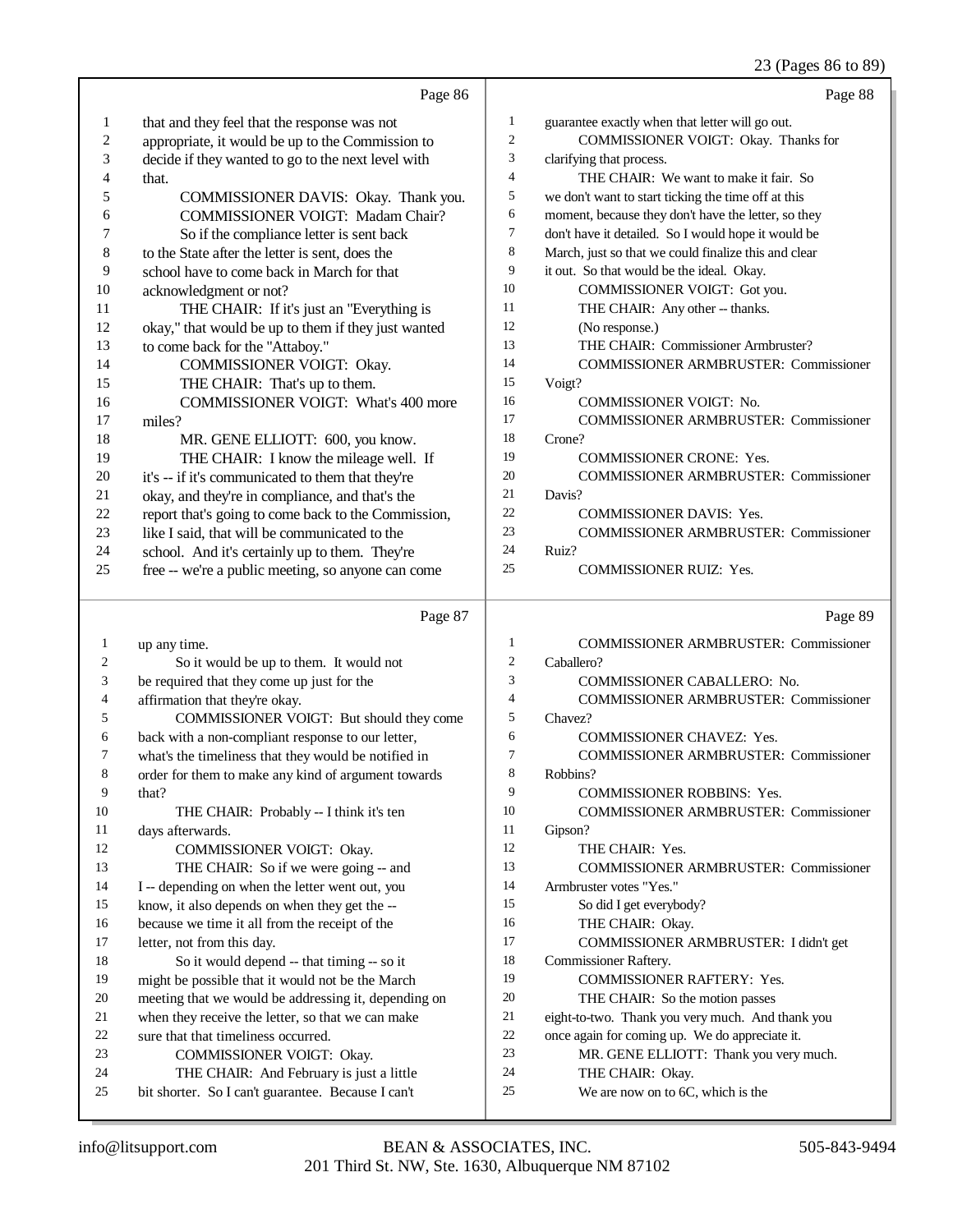24 (Pages 90 to 93)

|                          | Page 90                                              |                         | Page 92                                              |
|--------------------------|------------------------------------------------------|-------------------------|------------------------------------------------------|
| $\mathbf{1}$             | governance board concerns.                           | $\mathbf{1}$            | week.                                                |
| $\overline{c}$           | MS. KAREN WOERNER: So as you indicated               | $\sqrt{2}$              | The board -- unfortunately, they're                  |
| 3                        | earlier, Madam Chair, Commissioners, the Sandoval    | 3                       | working professionals and weren't able to be here.   |
| $\overline{\mathcal{L}}$ | Academy of Bilingual Education governing board has   | $\overline{\mathbf{4}}$ | We're building a stronger board, I think, in the     |
| 5                        | been somewhat lax in their updating the Commission   | 5                       | transition time that I've been there in the last two |
| 6                        | on their changes. I do know the head administrator   | 6                       | years. I see a lot of moving forward and making      |
| 7                        | is here, Ms. Rodriguez, if you want to speak to her. | 7                       | sure we are adhering to the compliance concerns and  |
| 8                        | Of course, I want to underscore that this            | $\,$ 8 $\,$             | complying with what we need to, especially as a      |
| 9                        | is the responsibility of the governing board, not    | 9                       | board and as a school.                               |
| 10                       | the head administrator. But I do appreciate the      | 10                      | THE CHAIR: Commissioners, any questions?             |
| 11                       | work that Ms. Rodriguez has done to try to get this  | 11                      | Comments? Concerns?                                  |
| 12                       | in order.                                            | 12                      | You know, this is an ongoing concern for             |
| 13                       | I will tell you we did receive an e-mail             | 13                      | all of us. And we -- we certainly appreciate your    |
| 14                       | late yesterday from the governing board chair, I     | 14                      | time. So I guess I'll just ask the Commission if     |
| 15                       | believe, that provided all the missing               | 15                      | they're comfortable with hopefully being able to put |
| 16                       | documentation. But since it came so late in the      | 16                      | this back on the consent agenda for next month,      |
| 17                       | day, our staff has not had time to review that and   | 17                      | after Laurel is able to take a look at the           |
| 18                       | confirm that it all is in place. But I believe       | 18                      | documentation and as long as everything is           |
| 19                       | they're taking measures to correct it, and I think   | 19                      | appropriate that there's not a need for a letter to  |
| 20                       | the point has been made to the governing board,      | 20                      | go out at this -- it appears that they're -- they're |
| 21                       | through lengthy e-mail exchanges that have included  | 21                      | going to be in compliance -- that they are hopefully |
| 22                       | Ms. Rodriguez, that this is the responsibility of    | 22                      | currently in compliance, and we can move forward on  |
| 23                       | the governing board and that all these changes need  | 23                      | the consent agenda next month.                       |
| 24                       | to be done in a timely manner.                       | 24                      | Were you okay with that, just informally?            |
| 25                       | It clearly has not been. But                         | 25                      | (No response.)                                       |
|                          |                                                      |                         |                                                      |
|                          | Page 91                                              |                         | Page 93                                              |
| $\mathbf{1}$             | Ms. Rodriguez is here as well. And I'm here for      | $\mathbf{1}$            | THE CHAIR: Okay. All right. So,                      |
| $\overline{c}$           | questions, if you have any.                          | $\overline{c}$          | hopefully, we'll -- you know, you won't have to come |
| 3                        | THE CHAIR: Good morning.                             | 3                       | up next month, and we'll be okay. And we thank you   |
| 4                        | MS. JACKIE RODRIGUEZ: Good morning. I'm              | $\overline{4}$          | for your intent -- for your attention to this.       |
| 5                        | Jackie Rodriguez, the principal and director of --   | 5                       | MS. JACKIE RODRIGUEZ: Thank you very                 |
| 6                        | THE CHAIR: I don't think the mic is on.              | 6                       | much.                                                |
| 7                        | MS. JACKIE RODRIGUEZ: I'm Jackie                     | $\boldsymbol{7}$        | THE CHAIR: And your intention.                       |
| $\,$ 8 $\,$              | Rodriguez, principal and director of Sandoval        | $\,$ 8 $\,$             | MS. JACKIE RODRIGUEZ: Yes. Thank you.                |
| 9                        | Academy. Good morning.                               | 9                       | THE CHAIR: Okay. Thank you. And now                  |

A THE CHAIR: OKAY. Thank y we're on to D.

 MS. KAREN WOERNER: Yes, ma'am. And I 12 just wanted to -- before I move to D, I just wanted to also say if anything is missing, Laurel does a phenomenal job of notifying the schools what's missing. And if there is perchance anything missing, it will be resolved timely. Moving on to D is the update on the school closures. I'm not sure I have much to say. But there's three schools we need to discuss: of course, SAHQ, Anthony, and La Academia. SAHQ, we're still waiting for the court to issue the order to give us access to the building. So we still have our hands tied on that issue.

Anthony, as you all know, it's been many

more timely manner.

10 THE CHAIR: Thanks for coming.

11 MS. JACKIE RODRIGUEZ: Sure. I'll just speak to it. We knew that there was a lag of time to submit the needed documents. As the sole

20 I actually spoke with Karen during our site visit in December and asked for her

 recommendation of how to move forward and get it done. At her advisement, we went ahead and had another board meeting, approved resignations, changes, and got all those forms done this last

 administrator and given the number of changes within 15 the governing council, they're also aware that it is their responsibility, have been made aware as we've exchanged e-mails over the last couple of months, of the need to make sure that they are doing this in a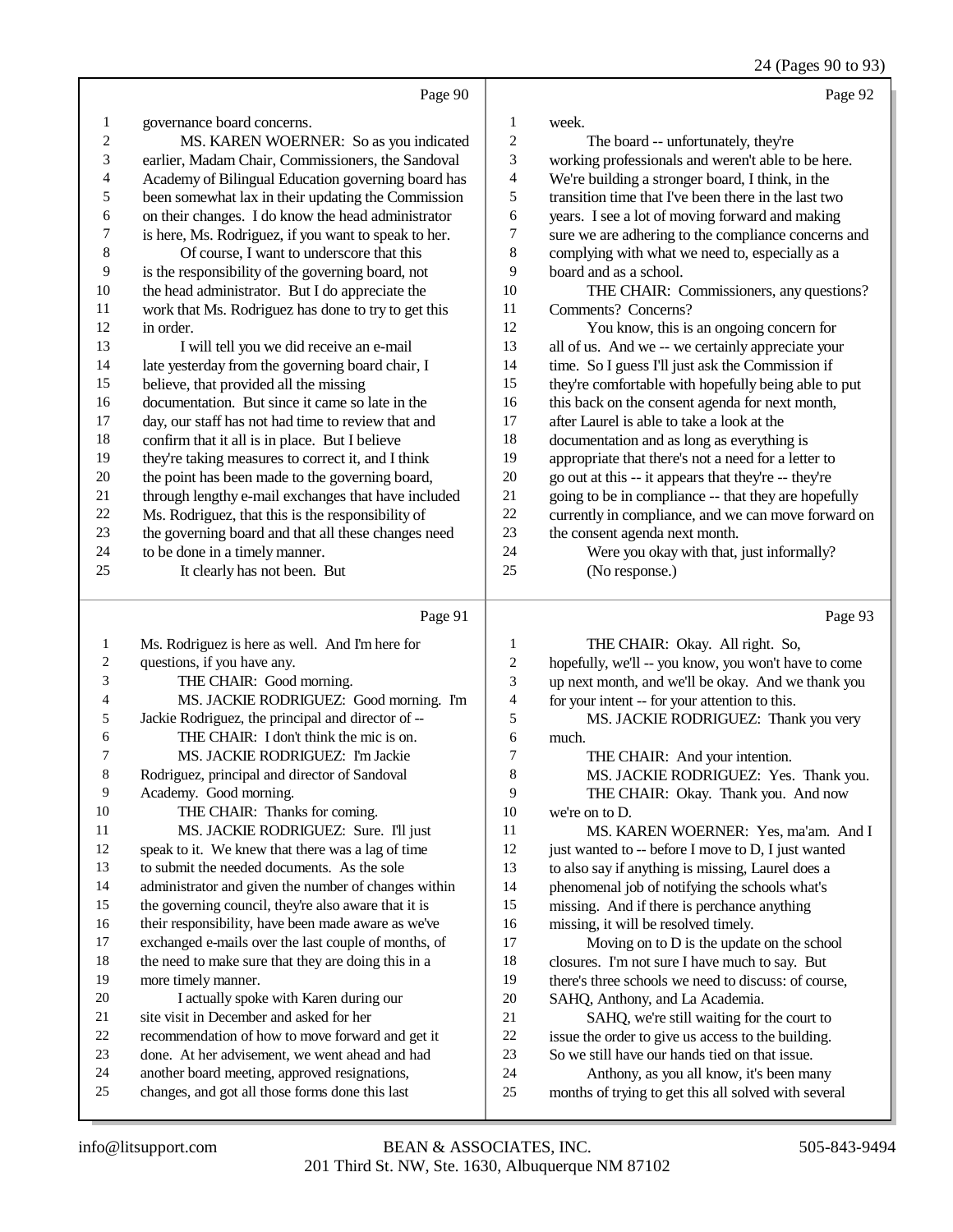#### 25 (Pages 94 to 97)

|                | Page 94                                              |                     | Page 96                                              |
|----------------|------------------------------------------------------|---------------------|------------------------------------------------------|
| 1              | legal issues. For those of you new on the            | 1                   | as well. They took the --                            |
| $\overline{c}$ | Commission, some of those revolved around a question | $\overline{c}$      | COMMISSIONER ROBBINS: The axles.                     |
| 3              | of whether portables and the way they were attached  | 3                   | THE CHAIR: -- the axles off the                      |
| 4              | to the land actually were attached to the landlord,  | 4                   | portables. So that's where the challenge was. Are    |
| 5              | whether those are still truly portable, et cetera,   | 5                   | they really portable any longer? You know, they      |
| 6              | et cetera.                                           | 6                   | weren't on -- they were on those little pontoon-y    |
| 7              | But those issues have been resolved. The             | $\overline{7}$      | things.                                              |
| $\,$ 8 $\,$    | GSD has agreed with the Commission and the PED's     | 8                   | COMMISSIONER VOIGT: Most portables will              |
| 9              | request that the portables go to the City of Anthony | 9                   | sit on those type of pontoons.                       |
| 10             | and the inventory to the other State charter         | 10                  | MS. KAREN WOERNER: They were also welded             |
| 11             | schools.                                             | 11                  | to some bars that were laid in the concrete. So it   |
| 12             | However, it then moved on to the DFA to              | 12                  | gets a little bit deeper than that.                  |
| 13             | review. Apparently, a little history here is that    | 13                  | COMMISSIONER VOIGT: That's the standard              |
| 14             | there was -- there has been a legal case involving   | 14                  | installation for portables. They make them           |
| 15             | assets that were transferred without following the   | 15                  | non-portable.                                        |
| 16             | review by the State. And it was raised that the      | 16                  | So I have a second question. Does PED                |
| 17             | State, because they didn't do that, it was an        | 17                  | have a school closure person currently? I know       |
| 18             | illegal, inappropriate transfer of assets.           | 18                  | Ms. Beery was doing it. Do you have a person that    |
| 19             | So we're trying to make sure we have                 | 19                  | does that?                                           |
| 20             | everything covered so that we don't run into the     | 20                  | MS. KAREN WOERNER: Yes. But no, we don't             |
| 21             | same issue. And since this is a new, I suppose,      | 21                  | have an employee. We still have a contract. And I    |
| 22             | process, the DFA -- the last e-mail I received was   | 22                  | think I mentioned this last month. But it was a --   |
| 23             | that the DFA is asking their legal counsel to review | 23                  | a contract was signed in August with Southwest       |
| 24             | all this before they give us the official word.      | 24                  | Regional Education Cooperative to provide school     |
| 25             | So it looks like we're all in order, as I            | 25                  | closure, to help handle the school closure           |
|                | Page 95                                              |                     | Page 97                                              |
|                |                                                      |                     |                                                      |
| 1              | mentioned last month; but I'm still waiting for      | 1                   | proceedings.                                         |
| 2              | official word. I will tell you that our legal        | $\overline{c}$<br>3 | COMMISSIONER VOIGT: And inventory and --             |
| 3              | counsel here has done their due diligence to follow  |                     | MS. KAREN WOERNER: All that. There's a               |
| 4              | up and request and continue to hound the agencies    | 4                   | lot of work primarily around inventory and files and |
| 5              | that need to respond.                                | 5                   | records and those sort of things. In turn,           |
| 6              | COMMISSIONER VOIGT: Madam Chair. I have              | 6                   | Southwest Regional Educational Cooperative did       |

a question.

8 MS. KAREN WOERNER: Yes.

- COMMISSIONER VOIGT: So regarding the portables, were those purchased by the school? 11 THE CHAIR: No, they were purchased by --<br>12 COMMISSIONER VOIGT: They were purch COMMISSIONER VOIGT: They were purchased with the property?
- 14 THE CHAIR: No, none of the above. COMMISSIONER VOIGT: Okay.
- 16 THE CHAIR: The -- they were renting the property from the water authority, the water utility
- in Anthony. It was the water utility who purchased
- the portables for the school and moved them onto the
- property that the school was renting.
- 21 So the -- the water utility gave clear<br>22 title to the school of the portables. They st
- 22 title to the school of the portables. They still<br>23 rented the property that the portables were sit rented the property that the portables were situated
- 
- 24 on. The water utility, when they did the site work  $-$  and the water utility did all the site v work -- and the water utility did all the site work
- 
- 7 indeed subcontract Sandy Beery.<br>8 COMMISSIONER VOIGT COMMISSIONER VOIGT: Oh, Sandy.
- MS. KAREN WOERNER: So I am still working with Ms. Beery. She is halftime at McCurdy Charter Schools; but the other half, I guess, is available to do school closure proceedings. So she is the one who currently has the contract and who we're working with, at least for this year. 15 I do think that when we're fully staffed, there are some pieces that we could take on 17 in-house. But I can't state now what -- how much we really could do, and if we'll still need some really could do, and if we'll still need some contract in the future. But currently, we have that contract till the end of June. 21 COMMISSIONER VOIGT: Okay. Thanks.<br>22 THE CHAIR: And it's -- you know -- and
- 22 THE CHAIR: And it's -- you know -- and<br>23 I'm sorry. Because my understanding was, from
- I'm sorry. Because my understanding was, from the
- e-mail that I received, that we were good to go from
- DFA, that the only thing that needed to be done --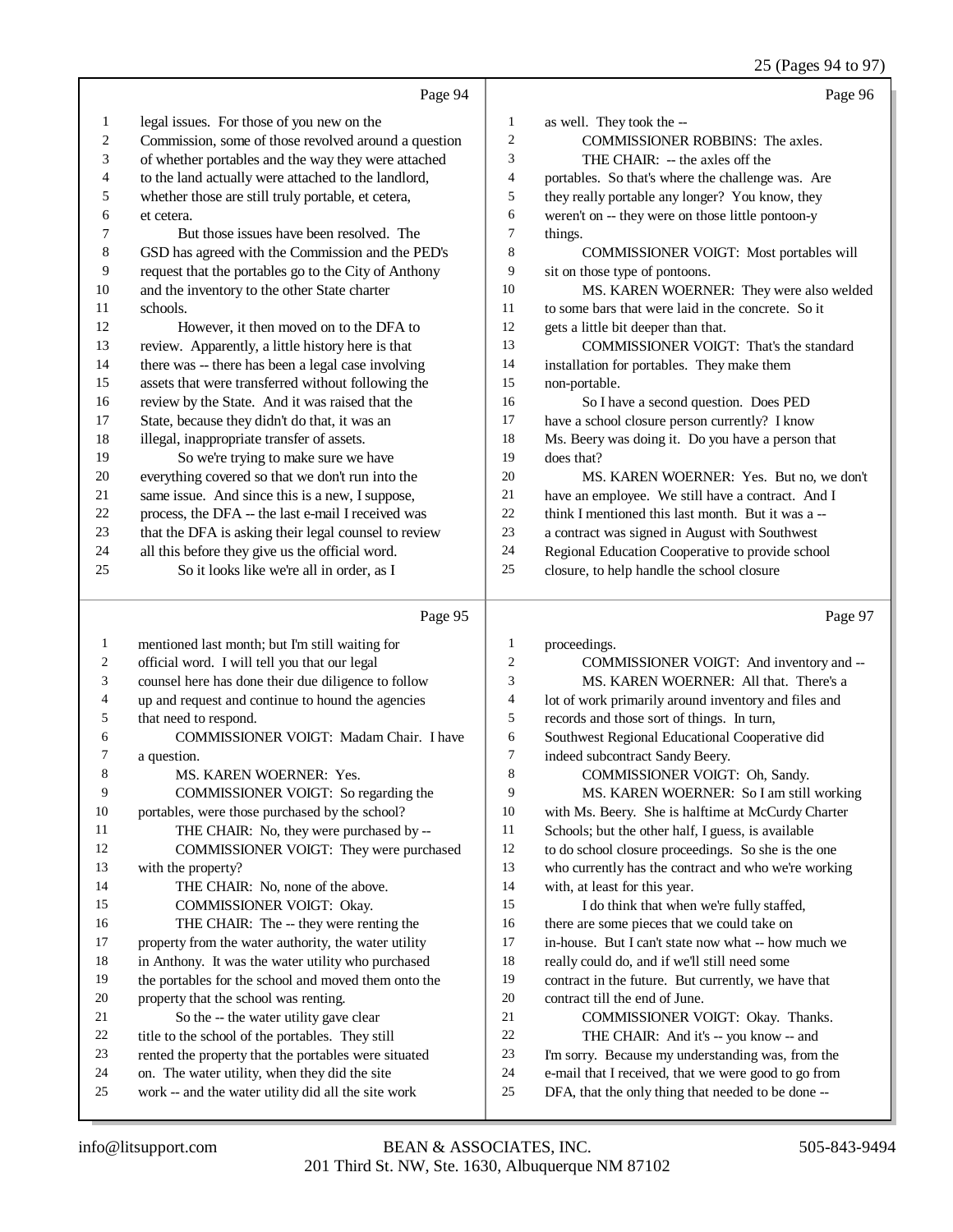#### 26 (Pages 98 to 101)

|                | Page 98                                              |                | Page 100                                             |
|----------------|------------------------------------------------------|----------------|------------------------------------------------------|
| $\mathbf{1}$   | and there was -- for whatever reason, the concern    | $\mathbf{1}$   | Commissioner Caballero?                              |
| 2              | about how the inventory -- how that list was going   | $\overline{2}$ | COMMISSIONER CABALLERO: I thought we had             |
| 3              | to be populated. So I don't see where that holdup    | 3              | come up with a policy to --                          |
| $\overline{4}$ | still is, because DFA, my understanding is, has      | 4              | THE CHAIR: We did.                                   |
| 5              | signed off on all of it.                             | 5              | COMMISSIONER CABALLERO: - to give -- or              |
| 6              | MS. KAREN WOERNER: Oh. So that -- I'm                | 6              | allow the --                                         |
| $\tau$         | sorry, Madam Chair. That may have been how I         | $\tau$         | THE CHAIR: We did.                                   |
| $\,$ 8 $\,$    | presented it. We had an e-mail from DFA that they    | 8              | COMMISSIONER CABALLERO: -- any charter               |
| 9              | didn't -- and from GSD -- that didn't show any       | 9              | school to get first, and then public schools. Kind   |
| 10             | opposition. But we haven't received the official     | 10             | of -- I do remember.                                 |
| 11             | sign-off. So it seemed like all was going to be      | 11             | THE CHAIR: We did.                                   |
| 12             | good; but we had not received the actual official    | 12             | COMMISSIONER CABALLERO: We had our own               |
| 13             | written confirmation that would allow us to proceed. | 13             | policy. And so if they're saying that there is no    |
| 14             | So -- and that is because they wanted to             | 14             | policy, that -- yes, there is.                       |
| 15             | have -- and Aaron did follow up trying to get that   | 15             | THE CHAIR: We do. There's no -- I think              |
| 16             | documentation, and that's when we were told that     | 16             | what Karen is referring to -- and correct me if I'm  |
| 17             | they were having their legal counsel review it.      | 17             | wrong -- that there is no outside rule that says,    |
| 18             | And then regarding the other, that was my            | 18             | "This is how you have to dispose of the property."   |
| 19             | concern about being new to school closures, how the  | 19             | There isn't. So it is our -- and you're              |
| 20             | inventory -- I know there are certain rules -- from  | 20             | absolutely correct.                                  |
| 21             | my previous experience, certain rules in how         | 21             | COMMISSIONER CABALLERO: Now, do they                 |
| $22\,$         | disposal -- whatever the word is -- disposal of      | 22             | follow it?                                           |
| 23             | inventory and equipment needs to be handled, in a    | 23             | THE CHAIR: That's the continual e-mails              |
| 24             | certain chain of command, certain entities and       | 24             | that I keep sending out saying, "This is my          |
| 25             | certain orders.                                      | 25             | frustration." So that in anticipation that this is   |
|                |                                                      |                |                                                      |
|                | Page 99                                              |                | Page 101                                             |
| 1              | And I just didn't know if there was                  | 1              | going to be closed out, there's an e-mail. And I     |
| $\overline{c}$ | anything I needed to follow. That's what I was       | $\overline{2}$ | thought two months ago -- my best guess -- two       |
| 3              | following up on. Turns out that legal counsel said   | 3              | months ago, we asked for an e-mail to be sent out to |
| 4              | that there is no guidance on that. So -- so all we   | $\overline{4}$ | the charters identifying the inventory that was      |

5 need to do, then -- an e-mail has been drafted. I<br>6 also need to reach -- I need to make contact -- an also need to reach -- I need to make contact -- and I've tried -- to the mayor of Anthony to just -- at some point, there was an agreement reached that the inventory -- you know this from before -- but I want

- 10 to communicate to the mayor of Anthony and be clear<br>11 that they are aware that they're getting the 11 that they are aware that they're getting the<br>12 nortables only. portables only. THE CHAIR: They're very aware of that. MS. KAREN WOERNER: Okay. Awesome. THE CHAIR: My concern is -- and I've 16 expressed this. My concern is that the inventory<br>17 still is there: because those portables have been still is there; because those portables have been 18 sitting there, you know, since August.<br>19 MS KAREN WOERNER: Ric MS. KAREN WOERNER: Right. 20 THE CHAIR: Actually, since July 1,<br>21 untended. So -- and what the quality of som 21 untended. So -- and what the quality of some of<br>22 those computers -- because they've been 22 those computers -- because they've been<br>23 un-air-conditioned through the summer a un-air-conditioned through the summer and now. So
- 24 there's -- you know, there's serious concern about 25 that. that.
- available so that those charters, first off, that
- wanted the materials, they could weigh in on, "Yes,
- this is -- this is what I want," and if it makes it
- easier, that it get -- that the first offer is to
- those schools within the geographic region, because it's the quickest and easiest to pick up the
- materials, to say to the charters that are there,
- "Here's what's available."
- If they say, "No, we don't want it," then we extend it out, that that's done so that as soon as whatever comes from DFA, the phone call can go and say, "Hey, you can go down Tuesday and pick up
- 17 the..." -- the whatever -- whatever it is.
- MS. KAREN WOERNER: Yes. And, Madam Chair, Commissioner Caballero, my intent was not -- we are going to, of course, offer it to the State charter schools first. My concern was, was
- there any particular order or any way we needed to
- do it to be equitable and fair.
- Apparently, there isn't an established
- procedure. So it will be offered to State charter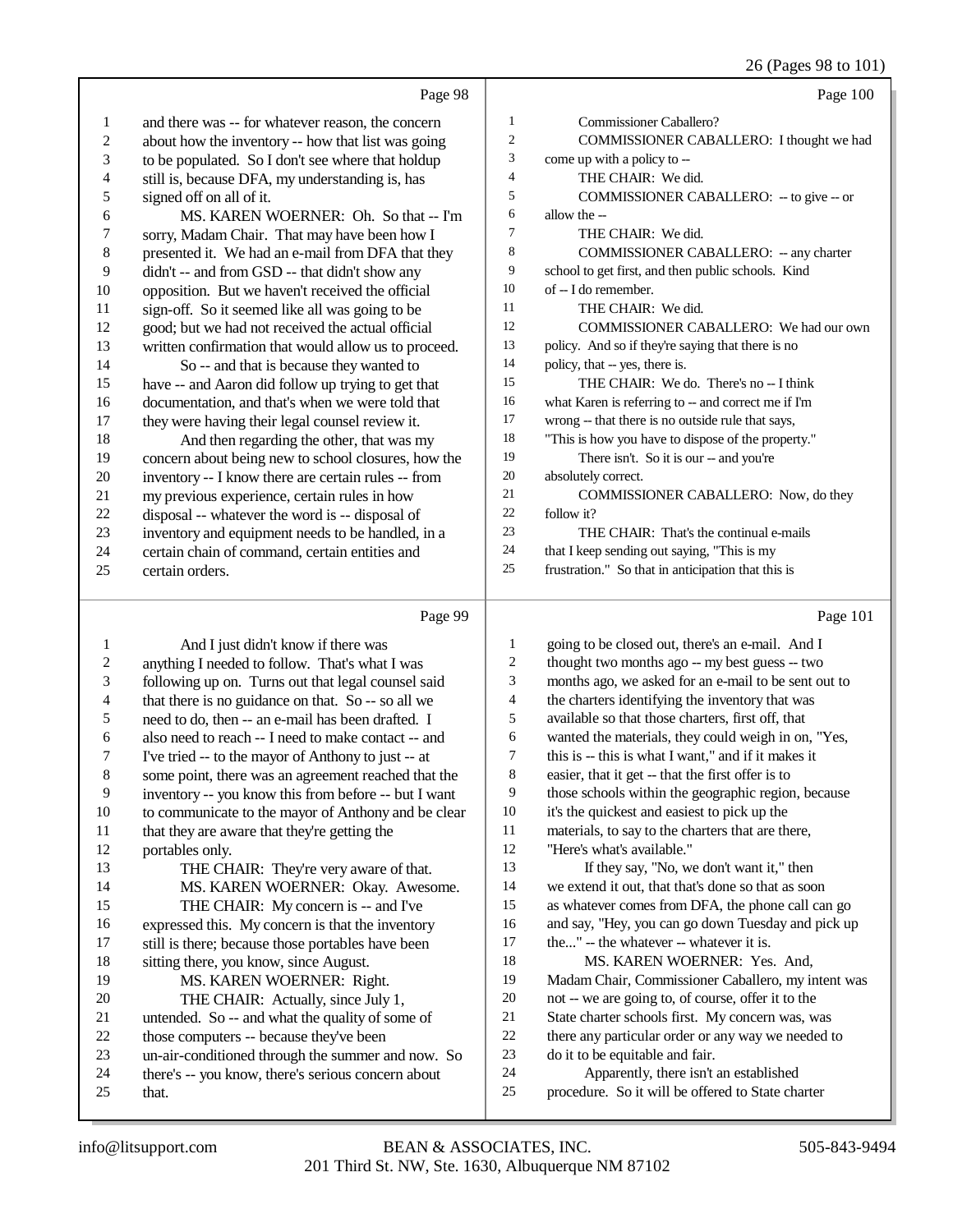27 (Pages 102 to 105)

|          |                                                                                                          |                         | $27$ (1 agos 102 to 100)                                                                            |
|----------|----------------------------------------------------------------------------------------------------------|-------------------------|-----------------------------------------------------------------------------------------------------|
|          | Page 102                                                                                                 |                         | Page 104                                                                                            |
| 1        | schools.                                                                                                 | 1                       | THE CHAIR: Right. Yeah.                                                                             |
| 2        | The e-mail that was drafted -- now that I                                                                | 2                       | MS. KAREN WOERNER: So then, therefore,                                                              |
| 3        | know that the mayor does know, I don't need to                                                           | 3                       | it'll just go to the existing State charter schools.                                                |
| 4        | continue to try to reach her. But I will -- the                                                          | 4                       | And then we'll see if they take everything.                                                         |
| 5        | e-mail that was drafted was explaining that                                                              | 5                       | THE CHAIR: Right.                                                                                   |
| 6        | inventory will be available as soon as the sign-off                                                      | 6                       | MS. KAREN WOERNER: And if not, then we'll                                                           |
| 7        | is -- it's not yet ready. As soon as we receive                                                          | 7                       | move to -- other charter schools?                                                                   |
| 8        | official word, it will be distributed.                                                                   | 8                       | THE CHAIR: I think the next school to be                                                            |
| 9        | The contractor -- I've spoken to the                                                                     | 9                       | discussed is that -- falls into that other category.                                                |
| 10       | contractor about how it best is that she has done                                                        | 10                      | So that if we're looking at the potential for                                                       |
| 11       | this in the past with getting who wants what. A                                                          | 11                      | closing Dolores Huerta, their inventory --                                                          |
| 12       | form that she has them fill out that will be                                                             | 12                      | MS. KAREN WOERNER: Would be available to                                                            |
| 13       | e-mailed to her to track. She has assured me that,                                                       | 13                      | approved schools.                                                                                   |
| 14       | generally speaking, she offers it to the schools                                                         | 14                      | THE CHAIR: -- would be available to the                                                             |
| 15       | that are about to open first. It's up to the                                                             | 15                      | approved schools. And that makes a little sense.                                                    |
| 16       | Commission if I send it to them first before all the                                                     | 16                      | Commissioner Caballero?                                                                             |
| 17       | others.                                                                                                  | 17                      | COMMISSIONER CABALLERO: Yes.                                                                        |
| 18       | But either way, she always negotiates it                                                                 | 18                      | Madam Chair, just a clarification. I know when we                                                   |
| 19       | to try to balance. If lots of folks want certain                                                         | 19<br>$20\,$            | crafted our policy, it didn't say just to the                                                       |
| 20       | things, she tries to balance it out and works with                                                       | 21                      | charter schools close by.                                                                           |
| 21       | the schools directly to do that.                                                                         | 22                      | THE CHAIR: No.<br>COMMISSIONER CABALLERO: And -- yeah -- so                                         |
| 22<br>23 | So the e-mail from me would be to just                                                                   | 23                      | that charter schools that may be far away are the                                                   |
| 24       | say, "Here's what's happening. Here's -- we don't<br>yet know. When it is ready, you'll have to arrange  | 24                      | ones that have the least amount of money available                                                  |
| 25       | come to the school to pick it up. We don't have the                                                      | 25                      | to put into supplies and stuff.                                                                     |
|          |                                                                                                          |                         |                                                                                                     |
|          |                                                                                                          |                         |                                                                                                     |
|          | Page 103                                                                                                 |                         | Page 105                                                                                            |
| 1        |                                                                                                          | 1                       | THE CHAIR: Correct. It'll be made                                                                   |
| 2        | capacity to store or transport it. An e-mail will<br>come from Ms. Beery, so that she can have it in the | 2                       |                                                                                                     |
| 3        | format that makes it easier for her to track who                                                         | 3                       | available. But I thought when -- there was an                                                       |
| 4        | wants what."                                                                                             | $\overline{\mathbf{4}}$ | express concern about having to actually get the<br>inventory. My one suggestion was, "Well, try to |
| 5        | I anticipated having that done already                                                                   | 5                       | offer to the ones closest, so maybe they can quickly                                                |
| 6        | this week; but I have not, mainly with the issue of                                                      | 6                       | go down and get it."                                                                                |
| 7        | reaching the mayor. With your knowledge that the                                                         | 7                       | But -- because I did not realize that                                                               |
| $\,8\,$  | mayor is aware, then we can send that even today.                                                        | 8                       | Ms. Beery was still working; so, hopefully, we can                                                  |
| 9        | THE CHAIR: But the only thing I'm going                                                                  | 9                       | move forward with this. I'm not going to say                                                        |
| 10       | to say is I hesitate to make the offer to the                                                            | 10                      | quickly any longer, because it's seven months now.                                                  |
| 11       | schools that may open; because it is a "may open."                                                       | 11                      | (A discussion was held off the record.)                                                             |
| 12       | So I hesitate to let someone pick up materials. And                                                      | 12                      | THE CHAIR: Okay.                                                                                    |
| 13       | if we don't vote in June for a commencement of                                                           | 13                      | MS. KAREN WOERNER: So point of                                                                      |
| 14       | operation, now we have to get materials back from --                                                     | 14                      | clarification, just to be sure I understand,                                                        |
| 15       | so I think that muddies it. If it was that we                                                            | 15                      | inventory at Anthony should be offered to all                                                       |
| 16       | had -- if it was a July closing --                                                                       | 16                      | currently existing State charter schools. Thank                                                     |
| 17       | MS. KAREN WOERNER: That makes sense.                                                                     | 17                      | you.                                                                                                |
| 18       | THE CHAIR: -- and we had already voted to                                                                | 18                      | THE CHAIR: But it is -- of course, it's                                                             |
| 19       | open this school, I could see making those materials                                                     | 19                      | on them that they have to come pick it up. And I                                                    |
| 20       | available. But I think at this moment in time, it                                                        | 20                      | think -- I've got no problem with Ms. Beery setting                                                 |
| 21       | wouldn't be appropriate to offer it to schools that                                                      | 21                      | a time frame that the material has to be picked up                                                  |
| 22       | have not yet received the commencement of                                                                | 22                      | within -- because we need to get those portables to                                                 |
| 23<br>24 | operations.                                                                                              | 23<br>24                | the City of Anthony.                                                                                |
| 25       | MS. KAREN WOERNER: Excellent way. I<br>guess, normally, this is happening at that time.                  | 25                      | MS. KAREN WOERNER: Absolutely.<br>THE CHAIR: So -- but I think a reasonable                         |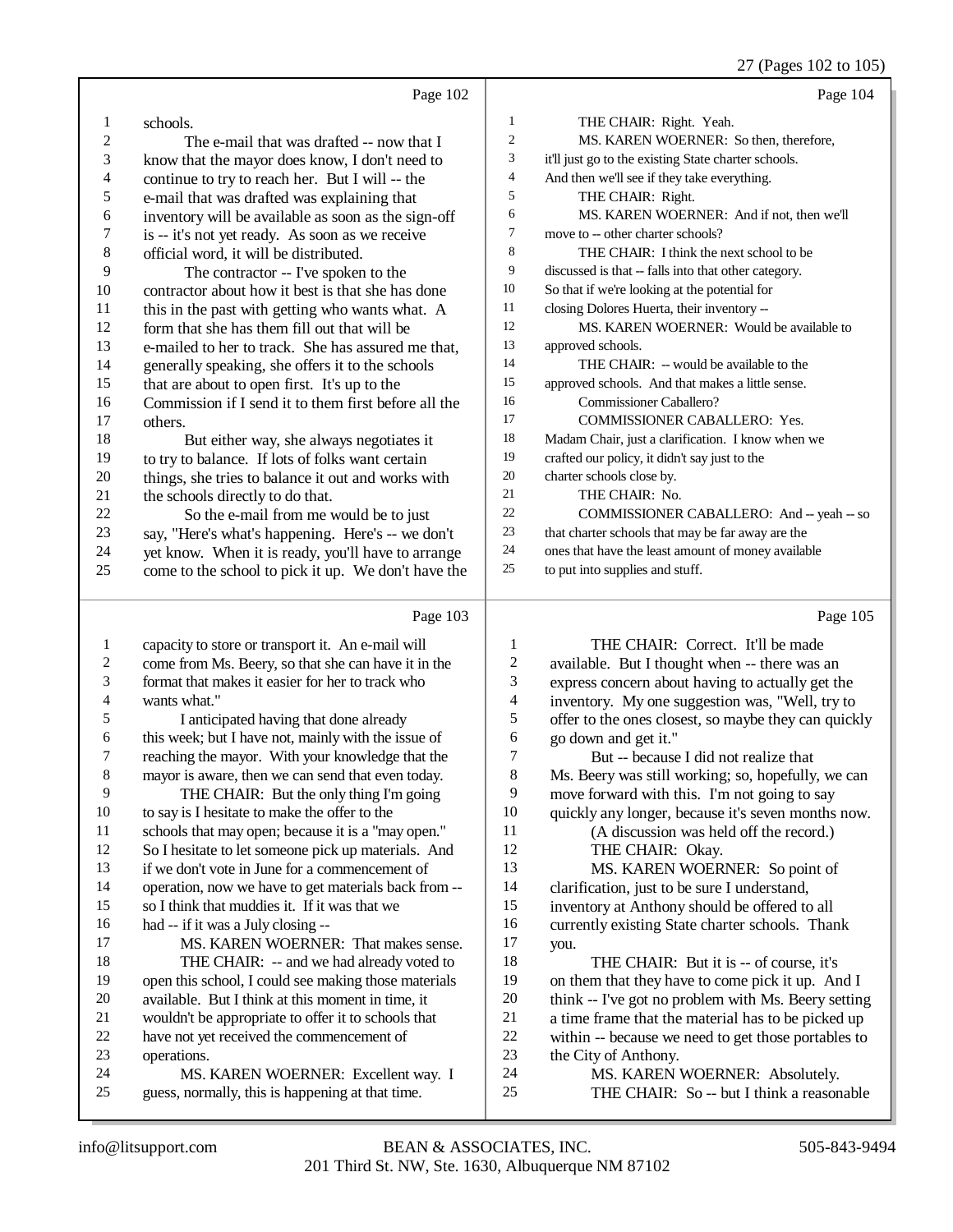|              |                                                                                                          |                          | $20 \text{ (1 qgcs 100 to 10)}$                                         |
|--------------|----------------------------------------------------------------------------------------------------------|--------------------------|-------------------------------------------------------------------------|
|              | Page 106                                                                                                 |                          | Page 108                                                                |
| $\mathbf{1}$ | time frame and -- you know, whatever she feels is --                                                     | $\mathbf{1}$             | appeal is not granted in their favor, that they will                    |
| 2            | is appropriate to do it, because she -- I'm guessing                                                     | $\overline{\mathbf{c}}$  | have to be closing the school at the end of June --                     |
| 3            | she has to travel down to Anthony to oversee that.                                                       | 3                        | or by June.                                                             |
| 4            | So -- and I have said I've got no problem. If                                                            | 4                        | They have not actually specifically stated                              |
| 5            | someone can't get there, I'm more than willing to                                                        | 5                        | that in the letter. I think it's clear; but it's                        |
| 6            | meet someone down there to help them if they need to                                                     | 6                        | implied in the communication they've had thus far.                      |
| 7            | pick -- so if she can't make it, and a school wants                                                      | 7                        | So I did ask the head administrator to be sure that                     |
| $\,$ 8 $\,$  | to pick something up and I'm not here, I will gladly                                                     | 8                        | that was included in the next communication, just to                    |
| 9            | meet them in Anthony to help expedite that. So                                                           | 9                        | be clear that if the appeal is not approved, the                        |
| 10           | please feel free to call me.                                                                             | 10                       | school will be closing.                                                 |
| 11           | MS. KAREN WOERNER: I have shared that                                                                    | 11                       | I was also advised that they have had some                              |
| 12           | with Ms. Beery. And I also expressed that I would                                                        | 12                       | conversations with Las Cruces Public Schools about a                    |
| 13           | be interested in going down as well, just because                                                        | 13                       | possible other option in terms of a magnet school;                      |
| 14           | I'm trying to learn about all of the closure process                                                     | 14                       | but it would not be a charter, per se. So that's                        |
| 15           | and how it's been handled, just for my own                                                               | 15                       | just something that they shared with me.                                |
| 16           | education.                                                                                               | 16                       | Also, there's a letter from the PED that                                |
| 17           | THE CHAIR: Right. Right. it's a                                                                          | 17                       | normally has gone out from the Deputy Secretary of                      |
| 18           | fascinating adventure. All right.                                                                        | 18                       | Finance and Operations, which is the one deputy                         |
| 19           | MS. KAREN WOERNER: So -- and then that                                                                   | 19                       | secretary we don't yet have, that normally goes out                     |
| 20           | moves us on to La Academia Dolores Huerta, a meeting                                                     | $20\,$                   | to the schools that kind of introduces the                              |
| 21           | that I haven't included in this group. As you know,                                                      | 21                       | contractor and explains some of the process and                         |
| 22           | they have filed an appeal with the Secretary of                                                          | $22\,$                   | expectations that I've been trying to get signed by                     |
| 23           | Education. There's a hearing on February 20th                                                            | 23                       | the vacant deputy secretary.                                            |
| 24           | regarding that.                                                                                          | 24                       | And I've sent it to the Secretary's                                     |
| 25           | However, I have spoken to the school.                                                                    | 25                       | office. I have not received it back as to who will                      |
|              | Page 107                                                                                                 |                          | Page 109                                                                |
| $\mathbf{1}$ | They are following the closure steps on the outline                                                      | $\mathbf{1}$             | be signing that letter to send to introduce the                         |
| 2            | from the PEC. I would say that the only step they                                                        | 2                        | contractor. And I'm not sure if that's related to                       |
| 3            | haven't missed -- that they've missed in terms of                                                        | 3                        | the hearing that's coming up or not; but I have not                     |
| 4            | the timeline is the parent meeting, where they talk                                                      | $\overline{\mathcal{L}}$ | been given the letter to send out and advised who                       |
| 5            | about student options and transfer of records. I                                                         | 5                        | should be signing that. So                                              |
| 6            | think they're waiting until after the hearing to                                                         | 6                        | THE CHAIR: Yeah. Because my                                             |
| 7            | have that meeting; so                                                                                    | 7                        | understanding is that letter is -- goes out -- you                      |
| 8            | COMMISSIONER CABALLERO: That's a good                                                                    | 8                        | know, regard- -- it doesn't stall because of the                        |
| 9            | move.                                                                                                    | 9                        | hearing.                                                                |
| 10           | COMMISSIONER VOIGT: Where is that hearing                                                                | 10                       | But I -- you know. But I -- maybe because                               |
| 11           | at?                                                                                                      | 11                       | of the vacancy that hasn't happened. But that's --                      |
| 12           | MS. KAREN WOERNER: Here, in this room.                                                                   | 12                       | that's on them to do that.                                              |
| 13           | So they have sent -- they have communicated with the                                                     | 13                       | MS. KAREN WOERNER: So it's at the                                       |
| 14           | families and with the staff. They did send a letter                                                      | 14                       | Secretary's office to advise me who should be                           |
| 15           | to the staff. They also sent the -- they have                                                            | 15                       | signing it.                                                             |
| 16           | communicated via their website, Facebook, and a                                                          | 16                       | THE CHAIR: Well, you know what?                                         |
| 17           | Remind app, which the head administrator assures me                                                      | 17                       | Regardless, there will be a decision fairly soon.                       |
| 18           | that every student's family has access to this                                                           | 18                       | So we'll see.                                                           |
| 19           | Remind app, which is a form of communication through                                                     | 19                       | MS. KAREN WOERNER: That's all I know.                                   |
| 20           | your cell phones, where it sends a text message.                                                         | 20                       | THE CHAIR: All right. Thanks. I am                                      |
| 21           | So they've sent those letters through                                                                    | 21                       | remiss. Because I should have removed "7" from the                      |
|              |                                                                                                          |                          |                                                                         |
| 22           | those three mediums, the website, Facebook, and the                                                      | $22\,$                   | agenda, because we decided to move that to March.                       |
| 23           | Remind app, but haven't actually sent a hard-copy                                                        | 23                       | MR. CHAIKEN: Madam Chair, I think that                                  |
| 24<br>25     | letter. They plan to send another note prior to the<br>hearing that will specifically state that if this | 24<br>25                 | was the financial frameworks.<br>THE CHAIR: I apologize. I'm looking at |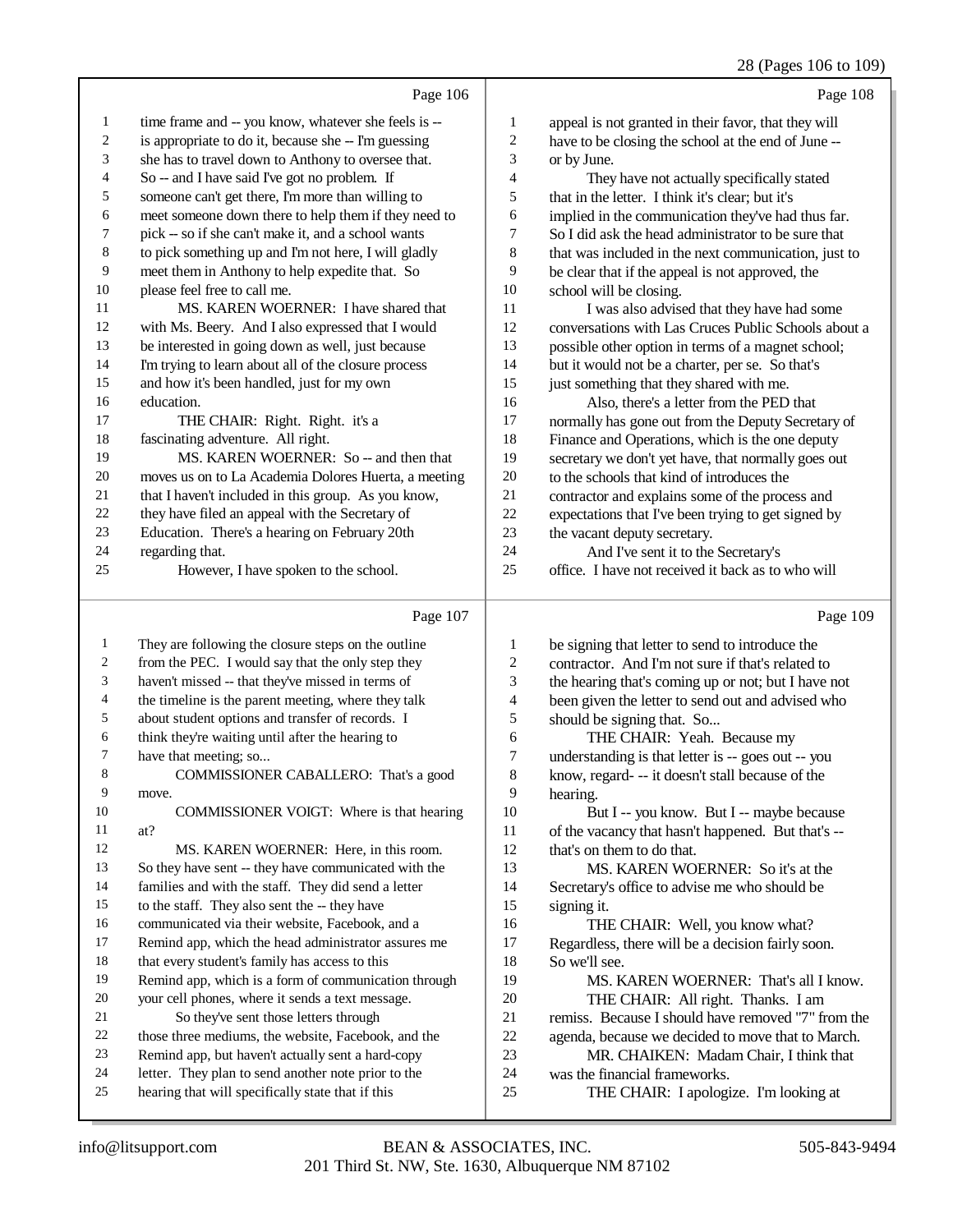|              |                                                      |                          | 29 (Pages 110 to 113)                                |
|--------------|------------------------------------------------------|--------------------------|------------------------------------------------------|
|              | Page 110                                             |                          | Page 112                                             |
| 1            | this incorrectly. So yesterday, we did look at the   | 1                        | Gipson?                                              |
| 2            | Implementation Year Checklist, and we made some      | $\overline{c}$           | THE CHAIR: Yes.                                      |
| 3            | really minor modifications to it. And I'm looking    | 3                        | <b>COMMISSIONER ARMBRUSTER: Commissioner</b>         |
| 4            | for my -- so I'll -- I don't know if anyone wants to | $\overline{\mathcal{L}}$ | Davis?                                               |
| 5            | make any comments about it.                          | 5                        | <b>COMMISSIONER DAVIS: Yes.</b>                      |
| 6            | We didn't make any substantial changes to            | 6                        | <b>COMMISSIONER ARMBRUSTER: Ten-to-zero</b>          |
| 7            | it. We word-smithed a bunch. There's a bunch of      | $\boldsymbol{7}$         | vote. The motion passes.                             |
| 8            | dates that were changed. There was one item that     | 8                        | THE CHAIR: Okay. Now we are on to Item               |
| 9            | will come up in March, because we did make a minor   | 9                        | No. 8, which we are going to move to March, because  |
| 10           | change to the organizational piece as we were        | 10                       | we -- we have some -- we haven't been able to take a |
| 11           | discussing yesterday.                                | 11                       | look at a clean copy of that. So we need to take a   |
| 12           | So that will be a motion in March. But               | 12                       | look at that.                                        |
| 13           | otherwise, I don't believe there were any            | 13                       | And I will say that I did have a                     |
| 14           | significant changes to this. But because it still    | 14                       | discussion yesterday, a brief discussion, with       |
| 15           | is a kind of a draft. So I'm going to move that the  | 15                       | Deputy Secretary Bobroff about that contract with    |
| 16           | Public Education Commission adopt the Implementation | 16                       | Public Impact. And I think we're okay. I think       |
| 17           | Checklist, as presented at this meeting, subject to  | 17                       | we're okay.                                          |
| 18           | technical review and revision.                       | 18                       | MS. LESLIE KELLY: Good. Thank you.                   |
| 19           | COMMISSIONER ROBBINS: Second.                        | 19                       | THE CHAIR: So we should be able to move              |
| 20           | COMMISSIONER VOIGT: I'll second.                     | 20                       | forward on that. So, hopefully, March, we will be    |
| 21           | THE CHAIR: There's a motion by                       | 21                       | able to get that clean copy and we can move forward  |
| 22           | Commissioner Gipson and seconded by Commissioner     | 22                       | with that.                                           |
| 23           | Voigt and Commissioner Robbins.                      | 23                       | But just so that Commissioners that were             |
| 24           | Any discussion?                                      | 24                       | not here yesterday -- we did discuss that this will  |
| 25           | (No response.)                                       | 25                       | be shared with the schools that we're going to       |
|              | Page 111                                             |                          | Page 113                                             |
| $\mathbf{1}$ | THE CHAIR: If not, Commissioner                      | $\mathbf{1}$             | subcontract negotiations with, so they'll be able to |
| 2            | Armbruster?                                          | $\overline{c}$           | see it and know that this is what we're planning on  |
| 3            | <b>COMMISSIONER ARMBRUSTER: Commissioner</b>         | 3                        | doing. It hasn't been approved by the Commission     |
| 4            | Chavez?                                              | $\overline{\mathcal{L}}$ | yet; but this is what we anticipate will be          |
| 5            | <b>COMMISSIONER CHAVEZ: Yes.</b>                     | 5                        | populated into the contract.                         |
| 6            | <b>COMMISSIONER ARMBRUSTER: Commissioner</b>         | 6                        | So we hopefully will be able to move                 |
| 7            | Robbins?                                             | $\overline{7}$           | quickly forward on that.                             |
| 8            | COMMISSIONER ROBBINS: Yes.                           | 8                        | Item No. 9, Discussion and Possible Action           |
| 9            | <b>COMMISSIONER ARMBRUSTER: Commissioner</b>         | 9                        | on the PEC Rules of Procedure.                       |
| 10           | Caballero?                                           | 10                       | We looked at that briefly yesterday, and             |
| 11           | <b>COMMISSIONER CABALLERO: Yes.</b>                  | 11                       | Bev did jot down one change that was recommended.    |
| 12           | <b>COMMISSIONER ARMBRUSTER: Commissioner</b>         | 12                       | So I'm going to ask Bev to give us that language for |

 Commissioner Ruiz? COMMISSIONER RUIZ: Yes. COMMISSIONER ARMBRUSTER: Commissioner

COMMISSIONER VOIGT: Aye.

 Armbruster votes "Yes." Commissioner Crone?

- COMMISSIONER CRONE: Yes.
- COMMISSIONER ARMBRUSTER: Commissioner Raftery?
- COMMISSIONER RAFTERY: Yes.
- COMMISSIONER ARMBRUSTER: Commissioner

COMMISSIONER ARMBRUSTER: Commissioner --

 the record. MS. FRIEDMAN: Madam Chair, the one edit for the PEC Rules of Procedure was on Page 3 of the

16 Rules of Procedure.<br>17 And it reads. 17 And it reads, "The Chairperson shall rule<br>18 on motions." comma. "control the floor of the 18 on motions," comma, "control the floor of the<br>19 debate." comma, "and conduct meetings in a r debate," comma, "and conduct meetings in a manner to maintain decorum, time," comma, "efficiency and 21 provide adequate and relevant debate," period.<br>22 And that is the change. 22 And that is the change.<br>23 THE CHAIR: Thank we THE CHAIR: Thank you.

- So are we -- any further discussion on it?
- COMMISSIONER DAVIS: So I have a question.

Voigt?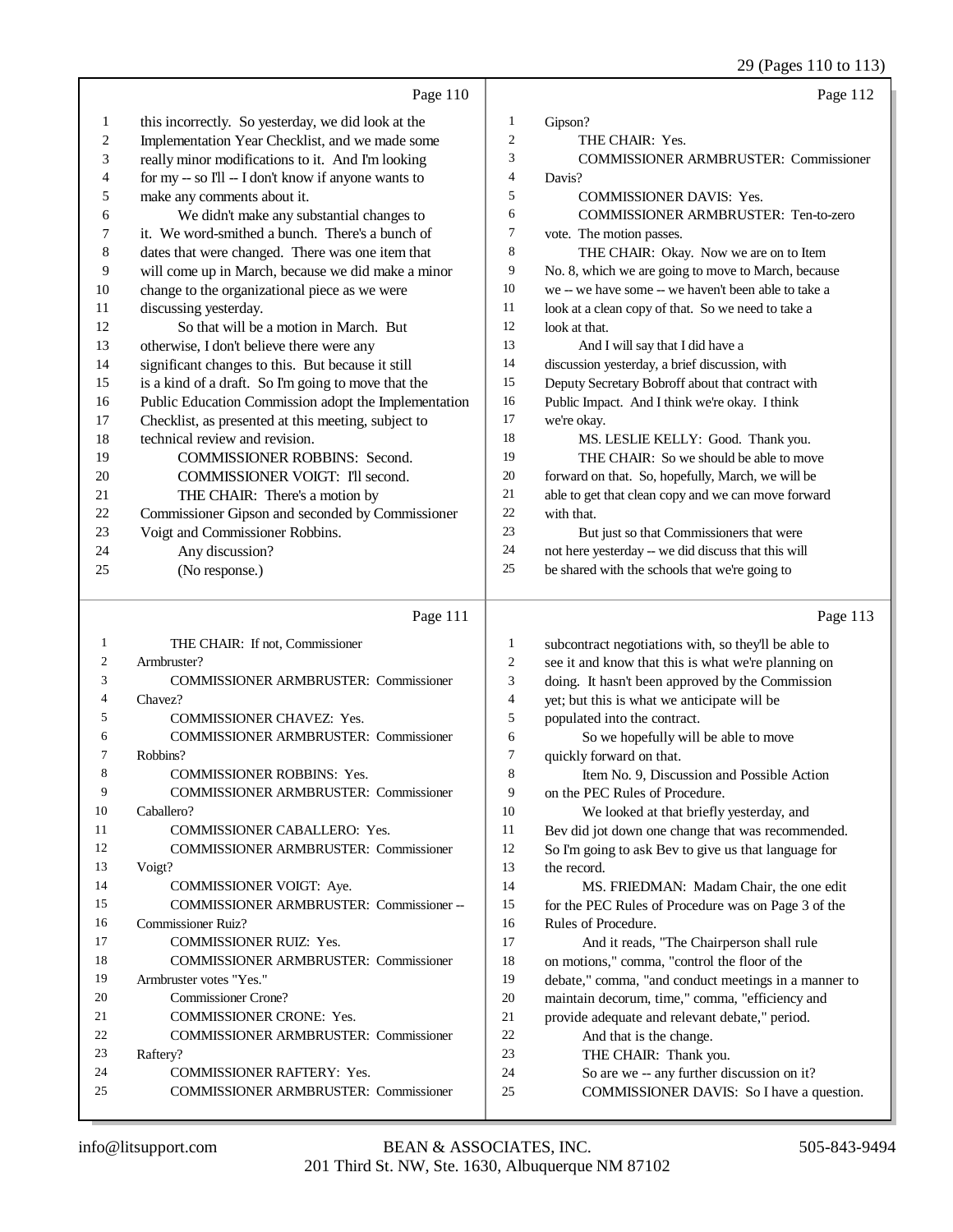30 (Pages 114 to 117)

|    | Page 114                                             |                | Page 116                                           |
|----|------------------------------------------------------|----------------|----------------------------------------------------|
| 1  | THE CHAIR: Certainly.                                | 1              | <b>COMMISSIONER CHAVEZ: Yes.</b>                   |
| 2  | COMMISSIONER DAVIS: So if we vote -- we              | $\mathbf{2}$   | COMMISSIONER ARMBRUSTER: Commissioner              |
| 3  | vote for this motion or against this motion, if we   | 3              | Armbruster votes "Yes."                            |
| 4  | vote against it, then the language stays the same,   | 4              | So it's a nine-to-one vote.                        |
| 5  | is that correct?                                     | 5              | THE CHAIR: The motion passes, nine to              |
| 6  | THE CHAIR: Correct, yeah, subject to                 | 6              | one.                                               |
| 7  | another motion. But, yes, it -- if it failed and     | $\overline{7}$ | COMMISSIONER RAFTERY: I didn't vote.               |
| 8  | there was no additional motion, the language stays   | 8              | THE CHAIR: Commissioner Raftery?                   |
| 9  | exactly as it was --                                 | 9              | Commissioner Davis voted for you.                  |
| 10 | COMMISSIONER DAVIS: Thank you.                       | 10             | THE REPORTER: What was your vote?                  |
| 11 | THE CHAIR: - will be, whatever.                      | 11             | <b>COMMISSIONER RAFTERY: Yes.</b>                  |
| 12 | MR. CHAIKEN: As adopted on April 14th.               | 12             | THE REPORTER: Thank you.                           |
| 13 | THE CHAIR: Commissioner Robbins?                     | 13             | THE CHAIR: So the motion still passes,             |
| 14 | <b>COMMISSIONER ROBBINS: I move the Public</b>       | 14             | nine-to-one.                                       |
| 15 | Education Commission adopt the Rules of Procedure as | 15             | MS. FRIEDMAN: Madam Chair?                         |
| 16 | presented at this meeting and read by Ms. Friedman.  | 16             | THE CHAIR: Oh, I'm sorry.                          |
| 17 | <b>COMMISSIONER RUIZ: Second.</b>                    | 17             | MS. FRIEDMAN: May I have the -- may I ask          |
| 18 | THE CHAIR: There's a motion by                       | 18             | a question of the Commission?                      |
| 19 | Commissioner Robbins, a second by Commissioner Ruiz. | 19             | THE CHAIR: Sure.                                   |
| 20 | Any discussion?                                      | 20             | MS. FRIEDMAN: I have the Rules of                  |
| 21 | (No response.)                                       | 21             | Procedure printed. And they were printed in this   |
| 22 | THE CHAIR: Commissioner Armbruster?                  | 22             | format. And, usually, I have them printed in a     |
| 23 | <b>COMMISSIONER ARMBRUSTER: Commissioner</b>         | 23             | format that's that big. And my question is, do you |
| 24 | Voigt?                                               | 24             | all have a preference as to size of the Rules of   |
| 25 | <b>COMMISSIONER VOIGT: Yes.</b>                      | 25             | Procedure?                                         |
|    |                                                      |                |                                                    |
|    | Page 115                                             |                | Page 117                                           |
| 1  | <b>COMMISSIONER ARMBRUSTER: Commissioner</b>         | 1              | COMMISSIONER CABALLERO: Big.                       |
| 2  | Gipson?                                              | 2              | COMMISSIONER RUIZ: My eyes sure do                 |
| 3  | THE CHAIR: Yes.                                      | 3              | appreciate that larger print.                      |
| 4  | <b>COMMISSIONER ARMBRUSTER: Commissioner</b>         | 4              | THE CHAIR: And I think -- I also think             |

| <b>COMMISSIONER DAVIS: No.</b>               |
|----------------------------------------------|
| <b>COMMISSIONER ARMBRUSTER: Commissioner</b> |
| Robbins?                                     |
| $CQ$ a Hestovina poppais $V$                 |

Davis?

|     | <b>COMMISSIONER ROBBINS: Yes.</b>            |
|-----|----------------------------------------------|
| -10 | <b>COMMISSIONER ARMBRUSTER: Commissioner</b> |

 Caballero? COMMISSIONER CABALLERO: Yes.

 COMMISSIONER ARMBRUSTER: Commissioner Crone? COMMISSIONER CRONE: Yes. COMMISSIONER ARMBRUSTER: Commissioner Davis? 18 Oh, I'm sorry.

- COMMISSIONER DAVIS: I get two votes?
- COMMISSIONER ARMBRUSTER: It's because
- you're new, and you get two votes.
- Commissioner Ruiz?
- COMMISSIONER RUIZ: Yes.
- COMMISSIONER ARMBRUSTER: Commissioner Chavez?
- THE CHAIR: And I think -- I also think that's probably cheaper. Yes? I don't know. But I
- think that's easier. I think most of us keep it
- tucked into the binder anyway; so it makes it -- I
- 8 think it makes it easier. So I think we're -- are
- we all fine with that? MS. FRIEDMAN: Okay. Because I think I'm 11 going to have to run them off.
- COMMISSIONER ARMBRUSTER: I am fine with that. My question is, could you just run off that
- little piece, and we could put it in, instead of running off all of this again? It's just that one
- addition. THE CHAIR: Well, you know what? I'll
- leave it to Beverly, whatever is easiest. If you want to print off the page, if it's easier to print
- off a full page and add it, I'll leave it up to you,
- an executive decision.
- MS. FRIEDMAN: I was going to make it a
- different color, actually.
- COMMISSIONER RUIZ: You're so good,
- Beverly.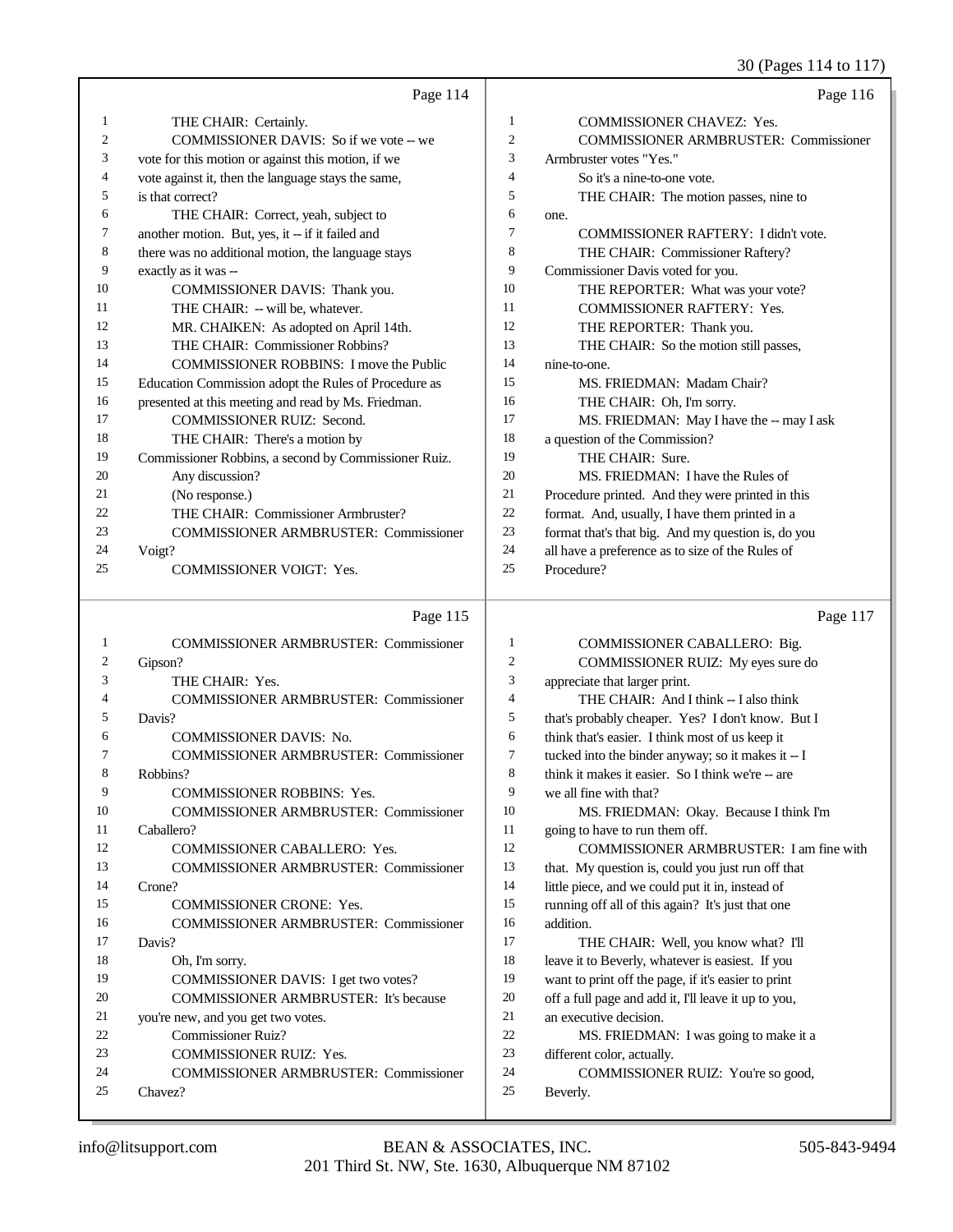#### 31 (Pages 118 to 121)

|    | Page 118                                            |                | Page 120                                             |
|----|-----------------------------------------------------|----------------|------------------------------------------------------|
| 1  | <b>COMMISSIONER ARMBRUSTER:</b> Do we get to        | 1              | the intent was not to do that. But the intent was    |
| 2  | vote on that?                                       | 2              | that there would just be this 500 to 1,000           |
| 3  | COMMISSIONER RUIZ: Only if you include              | 3              | students -- because the number was in question, that |
| 4  | Commissioner Raftery this time.                     | $\overline{4}$ | would -- that some schools would be able to increase |
| 5  | THE CHAIR: Okay. Thank you.                         | 5              | in that number, and that number would be magically   |
| 6  | Okay. We're now on to -- wow, moving                | 6              | dusted around, but only for a year.                  |
| 7  | quickly. We're on to Report from the Chair.         | 7              | So that also didn't make any sense,                  |
| 8  | And I'm going to ask Commissioners --               | 8              | because, "Now, I'm going to give your school extra   |
| 9  | because I thought I did last month's. I don't       | 9              | students for a year. But then what are you going to  |
| 10 | remember if I did --                                | 10             | do after that year?"                                 |
| 11 | MR. CHAIKEN: Madam Chair, are we doing              | 11             | So it really was very unclear. That has              |
| 12 | the Legislative Strategy?                           | 12             | been pulled out of SB 1. It is not in HB 5.          |
| 13 | THE CHAIR: I thought we were doing that             | 13             | So that was a good effort by schools and             |
| 14 | later. Sorry. I was leaving that. Actually, I       | 14             | other community members to address that issue and    |
| 15 | thought I was incorporating that into my report.    | 15             | have that removed.                                   |
| 16 | That's why I thought I'm okay.                      | 16             | There's a second piece in both HB 5 and              |
| 17 | And I was: but no one came.                         | 17             | SB 1 that speaks for the charter application. And    |
| 18 | So Discussion and Possible Action on PEC            | 18             | it asks for a three-year enrollment projection.      |
| 19 | Legislative Bills and Strategy.                     | 19             | And I've had numerous conversations with             |
| 20 | So a couple of updates. And that's why I            | 20             | both Senators -- but I had a long conversation with  |
| 21 | was kind of incorporating that into my report, so   | 21             | the Chair of the House Ed Committee -- that I don't  |
| 22 | that's why I sort of skipped it. But in my report,  | 22             | understand why we're asking for a three-year         |
| 23 | we can't take action; so this is better.            | 23             | enrollment projection when we currently ask for      |
| 24 | I came up -- I've been up a lot. I came             | 24             | five. So why are we reducing the requirement and     |
| 25 | up for SB 1 and the hearings for SB 1. There were a | 25             | giving us even less information to make a            |
|    |                                                     |                |                                                      |

## $P_2 = 110$

|    | Page 119                                             |                | Page 121                                             |
|----|------------------------------------------------------|----------------|------------------------------------------------------|
| 1  | lot of -- it was amazing the community input in      | 1              | responsible decision on? And the response was, "We   |
| 2  | favor of the charters in terms of not having the     | 2              | didn't know you asked for any."                      |
| 3  | enrollment cap that was rolled into SB 1, that the   | 3              | So -- and -- I'm sorry -- my response is,            |
| 4  | Albuquerque Chamber of Commerce came, Kids Can came. | $\overline{4}$ | "You're right. I don't have a phone," you know,      |
| 5  | There were some real estate agents that -- that      | 5              | "that it's not like you don't know who any of us     |
| 6  | independently came up to speak against it. No        | 6              | are, it's not like we haven't been before you to     |
| 7  | doubt, there was a great showing.                    | 7              | show you, and it's not like all of this information  |
| 8  | But Charter Schools, I made public comment           | 8              | is not on our website."                              |
| 9  | in regards to it. There was also public comment at   | 9              | So if -- so I'm hoping that it's removed             |
| 10 | that time about the age limit, because SB 1 and HB 5 | 10             | out of HB 5 tomorrow. I -- everyone's fairly clear   |
| 11 | included two things -- three things, actually --     | 11             | that it should be, because it doesn't make any       |
| 12 | directly related to charters. The first is that      | 12             | sense.                                               |
| 13 | there was an enrollment cap that was embedded into   | 13             | The third part of SB 1 and HB 5 is the age           |
| 14 | the bill.                                            | 14             | cap. And the age cap that's embedded in HB 5 and     |
| 15 | And it read that PED would be able to --             | 15             | SB 1 is 21 years; so that after the age of 21,       |
| 16 | PED would determine what schools deserved to have an | 16             | students would no longer be eligible for funding.    |
| 17 | increased enrollment cap and take enrollment from    | 17             | So, therefore, our recovery -- any schools that are  |
| 18 | other schools. That's how the bill was read --       | 18             | on recovery programs would not get funding for those |
| 19 | that's how the bill read.                            | 19             | recovery programs. So that there's a general         |
| 20 | And I spoke specifically against that in             | 20             | concern, without a doubt, about that.                |
| 21 | terms of the concept of having to disenroll students | 21             | And I wanted to have some discussion here            |
| 22 | from a school so that another school could get       | 22             | with the Commission in terms of their sense, because |
| 23 | additional students, and how do you -- talk about    | 23             | as I've said, I don't speak for the Commission       |
| 24 | equity and trauma.                                   | 24             | unless I understand what the -- what the             |
| 25 | It was changed in the public hearing that            | 25             | Commission's direction is in this term.              |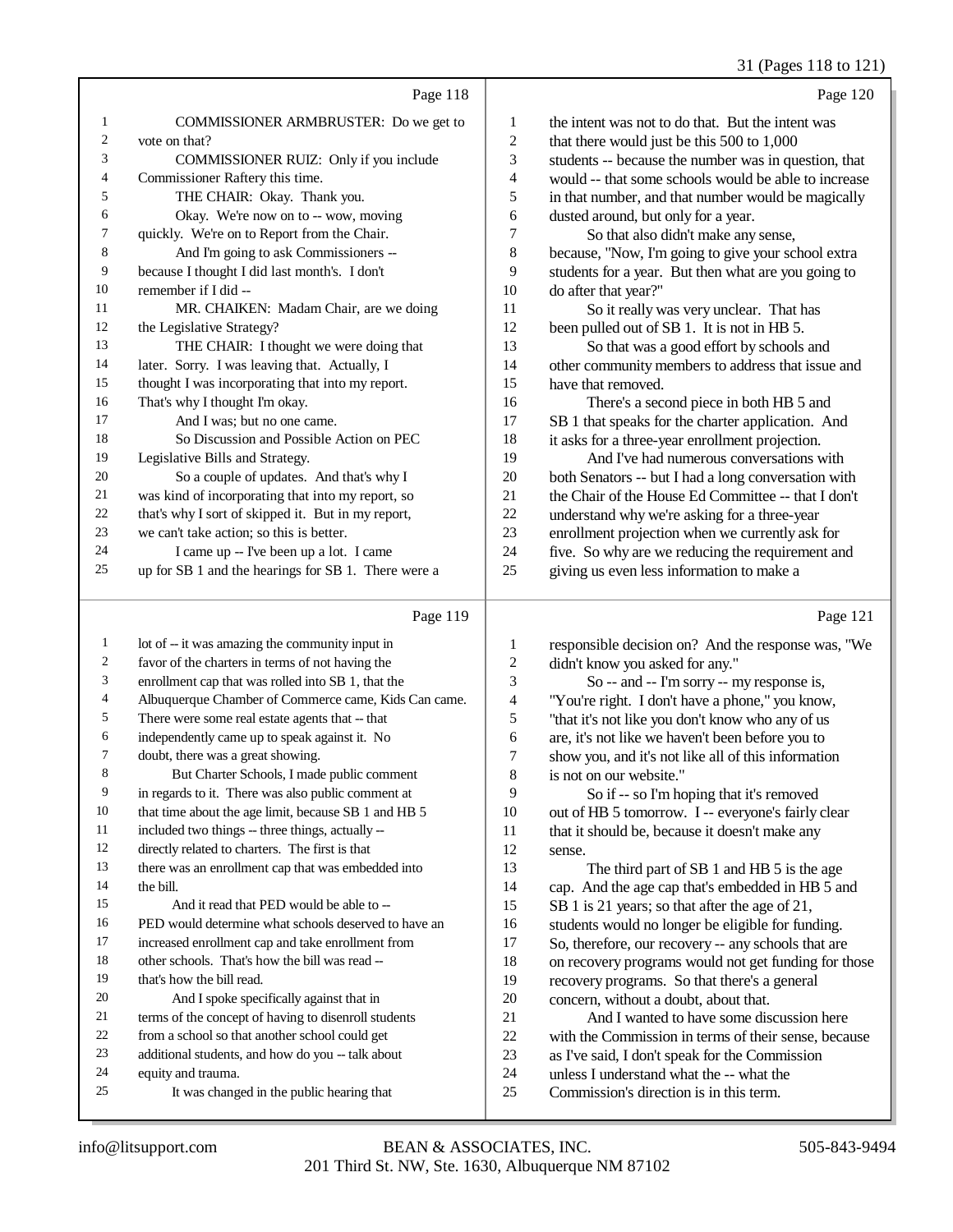## 32 (Pages 122 to 125)

|                          |                                                      |                         | 32 (Fages 122 to 123)                                                                                     |
|--------------------------|------------------------------------------------------|-------------------------|-----------------------------------------------------------------------------------------------------------|
|                          | Page 122                                             |                         | Page 124                                                                                                  |
| $\mathbf{1}$             | I'll briefly identify what I think is a              | $\mathbf{1}$            | it's going to be 21. So there has to be some kind                                                         |
| $\sqrt{2}$               | fair and reasonable system to be set up for this,    | 2                       | of compromise that's created to make it palatable                                                         |
| $\mathfrak{Z}$           | and you can weigh in on what you agree or disagree   | 3                       | for those that are -- we're not funding after 21.                                                         |
| $\overline{\mathcal{L}}$ | or have a different take on it.                      | 4                       | So I'm open for suggestions.                                                                              |
| 5                        | I still have five years of NCAA                      | 5                       | <b>Commissioner Raftery?</b>                                                                              |
| 6                        | eligibility if I want to go back and play college    | 6                       | COMMISSIONER RAFTERY: Do we have -- don't                                                                 |
| 7                        | ball. I do. Well, you know, I just -- when I grow    | 7                       | we have special ed kids that go to school till                                                            |
| $\,$ $\,$                | up, I might. So I am -- I'm pretty much a supporter  | 8                       | they're 21?                                                                                               |
| 9                        | of the concept of giving students 17 or 18 years of  | 9                       | THE CHAIR: We do. And, actually, they                                                                     |
| 10                       | school eligibility. And if they don't -- if they     | 10                      | can go beyond 21. But they don't get services -- no                                                       |
| 11                       | leave school when they're a sophomore, and they      | 11                      | services have to be provided or will be provided                                                          |
| 12                       | still have -- you still have four semesters or       | 12                      | after 21. But they could still go after 21.                                                               |
| 13                       | whatever you want to call -- you still have two      | 13                      | They're just not going to be funded. The law                                                              |
| 14                       | years of eligibility to come back to school.         | 14                      | actually says services will not be provided after                                                         |
| 15                       | And whatever rule was created to say if              | 15                      | the age of 21.                                                                                            |
| 16                       | you walk in the door on this given day, and you      | 16                      | COMMISSIONER RAFTERY: So we do already                                                                    |
| 17                       | reenroll in a recovery program, and you're gone in   | 17                      | have kids going to school till they're 21.                                                                |
| 18                       | two days, you've ticked off a semester, I'm okay     | 18                      | THE CHAIR: Correct. Correct. But at                                                                       |
| 19                       | with that, that you can't just -- I understand the   | 19                      | this moment in time, because of the recovery                                                              |
| 20                       | bouncing back and forth.                             | 20                      | programs, we have people -- I went to New America's                                                       |
| 21                       | But I think -- you know, we hear the                 | 21                      | graduation last summer. And there was a                                                                   |
| $22\,$                   | stories of these adults that have had the            | $22\,$                  | grandmother, a mother, and a daughter that                                                                |
| 23                       | opportunity to come back and get their high school   | 23                      | graduated. So there -- you know, the recovery                                                             |
| 24                       | diploma and the value of that high school diploma.   | 24                      | programs are servicing adults that far exceed the                                                         |
| 25                       | And I think unfortunately, the narrative too         | 25                      | age of 21 at this moment in time.                                                                         |
|                          | Page 123                                             |                         | Page 125                                                                                                  |
| $\mathbf{1}$             | often -- and I sat next to a woman at the SB 1       | $\mathbf{1}$            | COMMISSIONER CABALLERO: We could pick a                                                                   |
| $\sqrt{2}$               | hearing. And she said, "I wouldn't want my child     | $\overline{\mathbf{c}}$ | number like 25, at least -- or no -- no age bracket,                                                      |
| 3                        | sitting next to a 35-year-old man."                  | 3                       | I would say.                                                                                              |
| $\overline{4}$           | And I said, "They're not. I wouldn't want            | 4                       | THE CHAIR: And, see, I'm more of the                                                                      |
| 5                        | that, either." You know, that these are adults       | 5                       | latter, mine, that it shouldn't be an age time,                                                           |
| 6                        | going in in the evening, and they're not a           | 6                       | because I think 25 would cut off most of the people                                                       |
| 7                        | 35-year-old man sitting next to this little          | $\tau$                  | that are in our recovery programs. I'm still of the                                                       |
| 8                        | 14-year-old girl at 10:00 in the morning in          | 8                       | preference, give them a number of years that you                                                          |
| 9                        | Algebra I. That's not what it is.                    | 9                       | have to get funded by education. And if you're 55,                                                        |
| 10                       | So I think that narrative has to be                  | 10                      | and you still have two years left to be funded, we                                                        |
| 11                       | cleaned up, because that's the vision that a lot of  | 11                      | can -- we'll still fund you, you know.                                                                    |
| 12                       | people have.                                         | 12                      | So -- but that's -- you know, I think                                                                     |
| 13                       | But I think it's -- I hope it's a fair               | 13                      | the -- most of our charters would not be supportive                                                       |
| 14                       | alternative to say, "Give them 'X' amount of         | 14                      | of as low an age as 25 with that. Because I would                                                         |
| 15                       | semesters," and say, "Here's your opportunity. If    | 15                      | bet -- I would just guess that the -- probably the                                                        |
| 16                       | you don't avail yourself of it or if you decide, and | 16                      | average is somewhere around 35 or 40 that's coming                                                        |
| 17                       | it -- and you drop out, you've lost -- time ticks    | 17                      | back to those programs.                                                                                   |
| 18                       | off."                                                | 18                      | COMMISSIONER RAFTERY: Can I say                                                                           |
| 19                       | And I -- you know, I hope that's the route           | 19                      | something?                                                                                                |
| $20\,$                   | that people go. But I'm certainly not going to       | 20                      | COMMISSIONER VOIGT: Go ahead.                                                                             |
| 21                       | express that publicly unless that's something that   | 21                      | COMMISSIONER RAFTERY: When I was in high                                                                  |
| $22\,$                   | the Commission also supports.                        | $22\,$                  | school, we had a gentleman. He was about 40 years                                                         |
|                          |                                                      |                         |                                                                                                           |
| 23                       | So I'm here to have a little chat about              | 23                      | old. And he would go to class with us all day long.                                                       |
| 24                       | that and see how Commissioners feel about it,        | 24<br>25                | And he graduated with us. And we knew him. And he<br>was a real hard worker, and he was just -- you know. |

was a real hard worker, and he was just -- you know.

because the -- you know, I think the alternative is,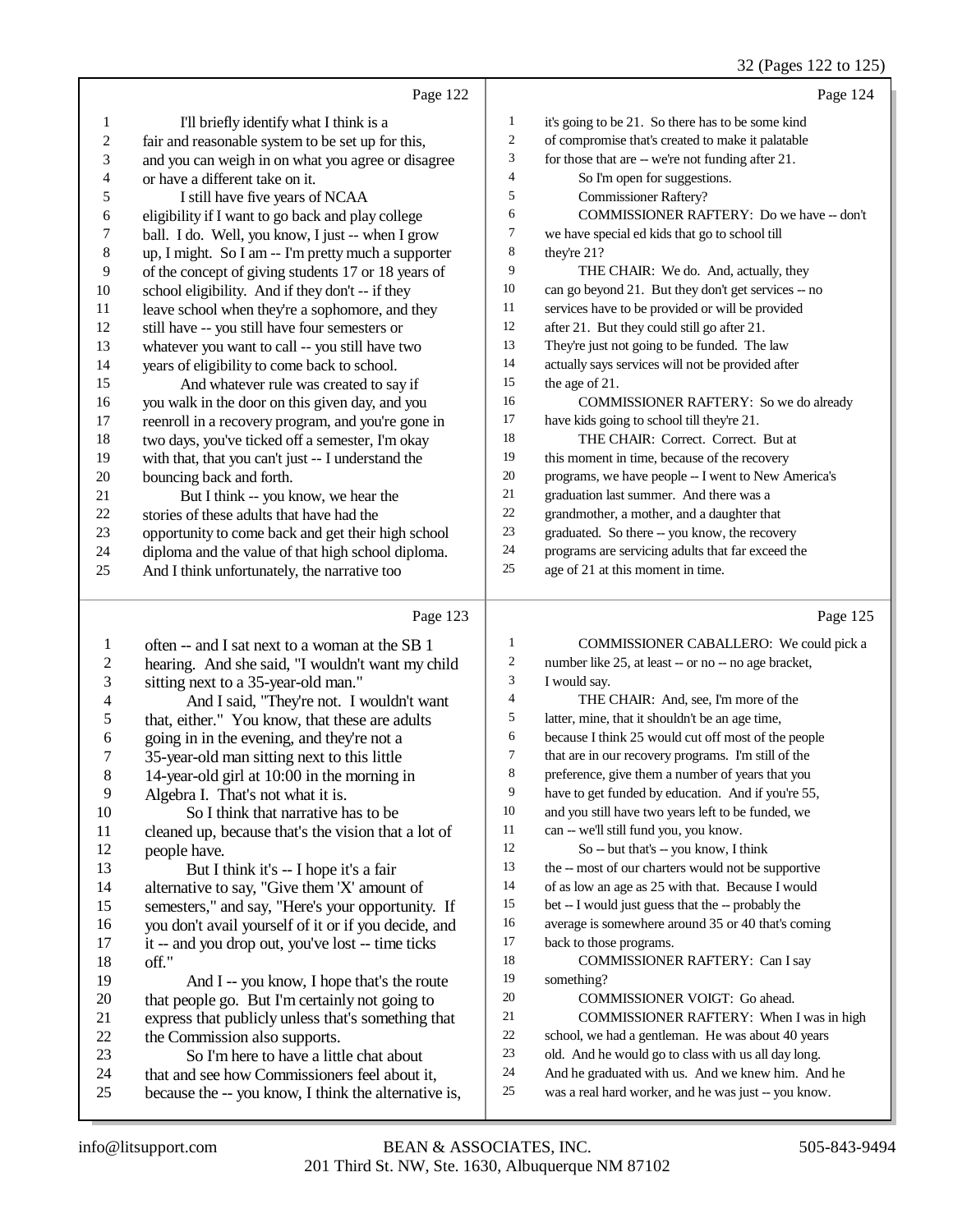#### 33 (Pages 126 to 129)

|                | Page 126                                                                                                                                                                                                                                                                                                     |                  | Page 128                                             |
|----------------|--------------------------------------------------------------------------------------------------------------------------------------------------------------------------------------------------------------------------------------------------------------------------------------------------------------|------------------|------------------------------------------------------|
| 1              | But it didn't scare us.                                                                                                                                                                                                                                                                                      | 1                | THE CHAIR: They do. In addition to the               |
| $\mathfrak{2}$ | Of course, it was a different day and                                                                                                                                                                                                                                                                        | $\overline{c}$   | fact that you're absolutely correct.                 |
| 3              | time. But, anyway, I know that you're talking about                                                                                                                                                                                                                                                          | 3                | COMMISSIONER VOIGT: And it's never too               |
| 4              | a night school; is that correct?                                                                                                                                                                                                                                                                             | $\overline{4}$   | late to try to attain a dream, right?                |
| 5              | THE CHAIR: Yes.                                                                                                                                                                                                                                                                                              | 5                | THE CHAIR: Right.                                    |
| 6              | COMMISSIONER RAFTERY: So it would not                                                                                                                                                                                                                                                                        | 6                | COMMISSIONER VOIGT: I didn't become an               |
| 7              | even be with the kid; so -- so I don't have a                                                                                                                                                                                                                                                                | $\boldsymbol{7}$ | educator until I was in my 40s. And, you know, it's  |
| 8              | problem with them -- you know, the age doesn't                                                                                                                                                                                                                                                               | $\,$ 8 $\,$      | never too late. And we don't want to cap people's    |
| 9              | matter to me. I think that this should -- if they                                                                                                                                                                                                                                                            | 9                | dreams.                                              |
| 10             | qualify, let them do it. Thank you.                                                                                                                                                                                                                                                                          | 10               | THE CHAIR: No. And, you know, I'm -- I'm             |
| 11             | THE CHAIR: Okay. Thanks. And it is a                                                                                                                                                                                                                                                                         | 11               | amazed -- and I hate to say lack of humanity. But    |
| 12             | new day. So a 40-year-old -- yeah. Commissioner                                                                                                                                                                                                                                                              | 12               | it truly comes out to me as a lack of humanity when  |
| 13             | Voigt?                                                                                                                                                                                                                                                                                                       | 13               | people hear these stories and then can't embrace the |
| 14             | COMMISSIONER VOIGT: Thank you,                                                                                                                                                                                                                                                                               | 14               | idea of doing this for -- for these folks.           |
| 15             | Madam Chair.                                                                                                                                                                                                                                                                                                 | 15               | And also, part of the narrative, saying,             |
| 16             | The reengagement of adult learners, I                                                                                                                                                                                                                                                                        | 16               | "Well, we're giving Higher Ed another \$5 million."  |
| $17\,$         | think is so important for our state, because we have                                                                                                                                                                                                                                                         | 17               | Well, they needed that anyway, you know, just to     |
| 18             | so many rural communities that have been excluded                                                                                                                                                                                                                                                            | 18               | fix -- because they also faced all those -- those    |
| 19             | from access even to public education. When you look                                                                                                                                                                                                                                                          | 19               | cuts.                                                |
| $20\,$         | at the Navajo Reservation, in itself, it's so vast;                                                                                                                                                                                                                                                          | $20\,$           | And just -- just throwing money at                   |
| $21\,$         | but also the hardships of a lot of our communities,                                                                                                                                                                                                                                                          | 21               | something doesn't make a good program. And           |
| $22\,$         | just economically: girls getting pregnant at 16 and                                                                                                                                                                                                                                                          | $22\,$           | that's -- and I've also had this discussion. If you  |
| 23             | having to raise kids -- you know, for them to be                                                                                                                                                                                                                                                             | 23               | could create a program that would give that high     |
| $24\,$         | able to have the opportunity to come back and be                                                                                                                                                                                                                                                             | 24               | school diploma through that avenue, then fine. But   |
| $25\,$         | reengaged as an adult learner, I think if we didn't                                                                                                                                                                                                                                                          | 25               | you can't say, "We're going to eliminate this, pull  |
|                | Page 127                                                                                                                                                                                                                                                                                                     |                  | Page 129                                             |
|                |                                                                                                                                                                                                                                                                                                              |                  |                                                      |
| 1              | do this, it's telling them, "We don't care about                                                                                                                                                                                                                                                             | 1                | the rug out from under you, and we've got no safety  |
| 2              | you."                                                                                                                                                                                                                                                                                                        | $\overline{c}$   | net for you to say, 'But you can go here and get the |
| 3              | And the GED? I'm sorry. That's not an                                                                                                                                                                                                                                                                        | 3                | same opportunity.""                                  |
| 4              | option. A high school diploma outweighs the value                                                                                                                                                                                                                                                            | 4                | And that's not there. And that's --                  |
| 5              | of a GED by so much. And so when we look at this                                                                                                                                                                                                                                                             | 5                | that's what I'm concerned about.                     |
| 6              | reintegration of adult learners, I think it's                                                                                                                                                                                                                                                                | 6                | COMMISSIONER VOIGT: Right. And then also             |
| 7              | crucial to stand by our communities to support them                                                                                                                                                                                                                                                          | $\overline{7}$   | just the overall value aspect of a GED and a high    |
|                | $\mathcal{L}$ and the state of $\mathcal{L}$ and $\mathcal{L}$ and $\mathcal{L}$ and $\mathcal{L}$ and $\mathcal{L}$ and $\mathcal{L}$ and $\mathcal{L}$ and $\mathcal{L}$ and $\mathcal{L}$ and $\mathcal{L}$ and $\mathcal{L}$ and $\mathcal{L}$ and $\mathcal{L}$ and $\mathcal{L}$ and $\mathcal{L}$ and | $\Omega$         | $1 \quad 1 \quad 1 \quad 1$                          |

 to get a high school diploma. And I'm all for it. THE CHAIR: And, you know, what has been expressed -- and I have a good friend who teaches in a GED program. And most of the GED programs, the

- presumption is you have the skills. You just left school for whatever reason. And, therefore, the programs that they're
- starting with, the success rate is so low with the
- GED programs because the students aren't getting the
- services they need to be able to move out of that
- GED program, because that's not embedded in the GED program.
- But it is in those reengagement recovery programs, that they do provide those -- that --
- 
- those ancillary services to try to move them ahead.
- So that's why -- and the GED programs have also an abysmal success rate.
- COMMISSIONER VOIGT: They do.
- school diploma. What's more valuable? We know which one is, right?
- And so a GED is basically, "Here's your
- GED. Go work at McDonald's." That's the same thing
- as saying, "We don't care about you."
- THE CHAIR: Commissioner Crone?
- COMMISSIONER CRONE: I partially disagree
- with that. There's an exemplary program at Northern
- New Mexico College that the graduation rate is close
- to 100 percent. And the majority of those graduates
- go -- enroll in the college. It's an open
- admissions college. And so you can do it right.
- But I'm not disagreeing with anything
- 21 you're saying. But I just wanted to -- there's<br>22 something good about Northern. Did you he
- 22 something good about Northern. Did you hear me say<br>
23 it?
- $it?$
- THE CHAIR: Thank you.
- COMMISSIONER CABALLERO: Just as an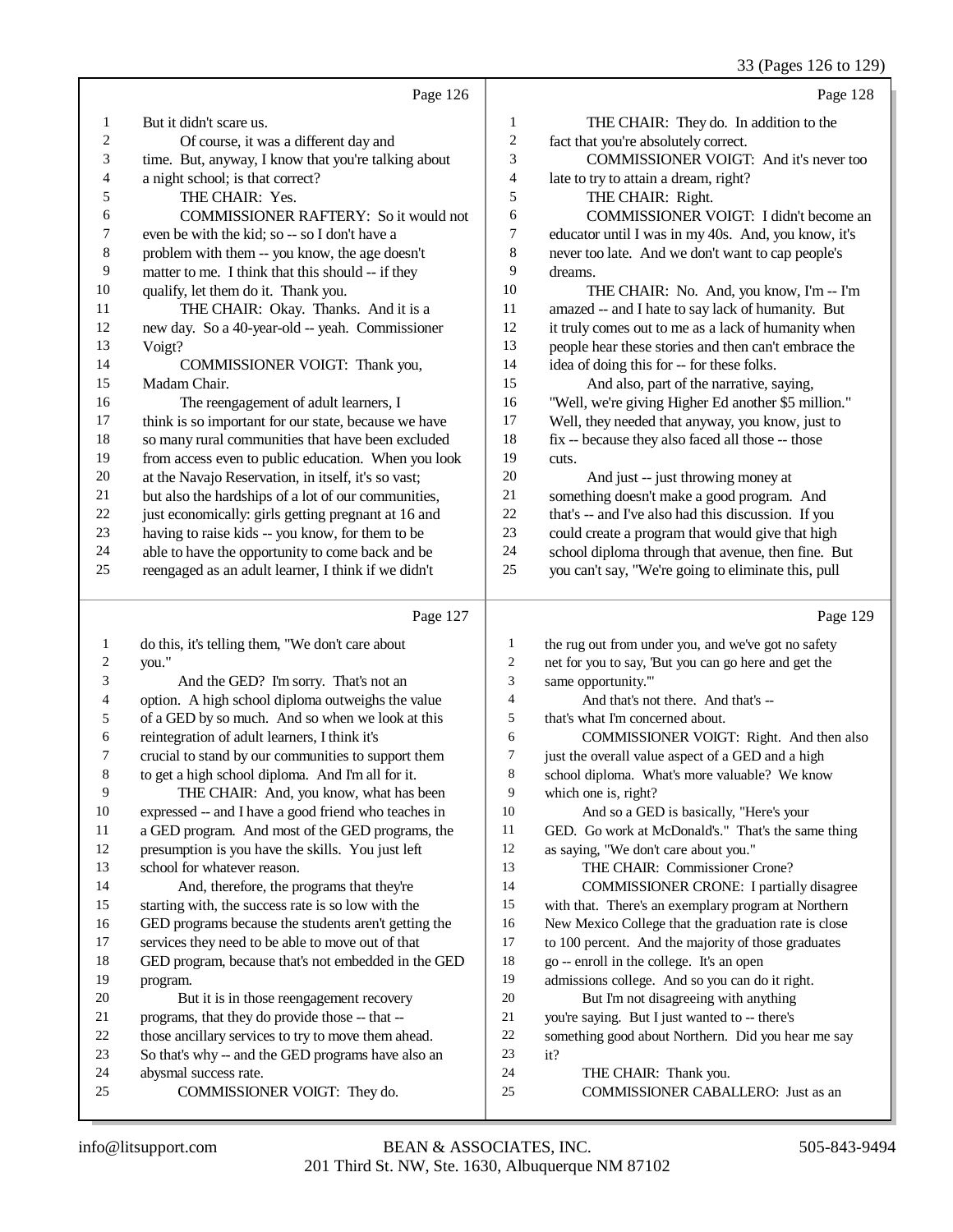34 (Pages 130 to 133)

|                         |                                                      |                  | $3 +$ (1 ages 1.30 to 1.3.                                                              |
|-------------------------|------------------------------------------------------|------------------|-----------------------------------------------------------------------------------------|
|                         | Page 130                                             |                  | Page 132                                                                                |
| 1                       | addition, it's very -- it's not difficult to figure  | 1                | You know, I struggle with this. I mean,                                                 |
| $\overline{\mathbf{c}}$ | out that the need is great. Because for many, many   | $\boldsymbol{2}$ | part of me says, "Yes," and I can remember a very                                       |
| 3                       | years, the State went at 50 percent graduation. It   | 3                | early vote where I did this, by the way. And a part                                     |
| 4                       | has slowly improved, but, still 65, 75 percent only  | 4                | of me says, "Well, you know, we look at the schools.                                    |
| 5                       | is still a huge percentage of 10, 15, 20, 30 percent | 5                | They're getting SEG money for 25 kids, and five are                                     |
| 6                       | non-graduates.                                       | 6                | graduating." Not the four-year, you know, but for                                       |
| 7                       | And those folks are out there. And                   | 7                | this group. That's a lot of money going.                                                |
| 8                       | they've been out there for many years. And you need  | 8                | Then I'm listening to Tim and checking                                                  |
| 9                       | to improve our population.                           | 9                | about the GED issue, which is at least you can get a                                    |
| 10                      | THE CHAIR: You're absolutely right. But              | 10               | job or go on to college.                                                                |
| 11                      | I'm going to give a shout-out to Las Cruces, because | 11               | And so how long do you want to go without                                               |
| 12                      | we have an 85 percent graduation rate. So it's --    | 12               | either the high school diploma or the GED? And by                                       |
| 13                      | there's -- through a lot of effort. And it's --      | 13               | offering the high school diploma, then you still                                        |
| 14                      | considering the diverse population, it really --     | 14               | have a lot of years where you're really not                                             |
| 15                      | it's good hard work that's being accomplished.       | 15               | employable, because you have not matriculated from a                                    |
| 16                      | So, Commissioner Robbins?                            | 16               | higher education.                                                                       |
| 17                      | <b>COMMISSIONER ROBBINS: Just for</b>                | 17               | So I truly have this conflict. I was just                                               |
| 18                      | clarification, the graduation rate that's generally  | 18               | asking Tim if -- you can't just go get a GED,                                           |
| 19                      | reported is a four-year graduation rate. If you're   | 19               | because you have to have some information to be able                                    |
| 20                      | in special ed, and you're there until 21, like my    | 20               | to pass the test. And I don't know what it's called                                     |
| 21                      | son was, the year he turned 22, he ended school.     | 21               | anymore. But, regardless, we all know what that                                         |
| 22                      | But he spent basically six-and-a-half, seven years   | $22\,$           | means. He was saying -- what I understood you to                                        |
| 23                      | in high school. So he didn't count in the four-year  | 23               | say was --                                                                              |
| 24                      | or the five-year or the six-year graduate. But he    | 24               | COMMISSIONER CRONE: Let me correct                                                      |
| 25                      | did graduate.                                        | 25               | something. You can just go take the GED. When                                           |
|                         | Page 131                                             |                  | Page 133                                                                                |
| 1                       | He was special ed. He was D-level special            | $\mathbf{1}$     | David was talking about his daughter, there are a                                       |
| $\overline{c}$          | ed. Does that high school diploma -- does that high  | $\overline{c}$   | number of students at Northern -- and other                                             |
| 3                       | school diploma mean the same as someone who was in   | 3                | colleges, not just Northern -- that enter at 14, 15,                                    |
| 4                       | advanced math or advanced science? No. But he does   | 4                | 16. And with the dual credit and concurrent                                             |
| 5                       | have a diploma.                                      | 5                | enrollment, a lot of them are doing it that way.                                        |
| 6                       | So -- and my daughter got a GED because              | 6                | But some young people just don't like high                                              |
| 7                       | she was home-schooled the last two years of her high | 7                | school. And they take the GED and go right to                                           |
| 8                       | school. We home-schooled her. And she went to a      | 8                | college; so that happens as well.                                                       |
| 9                       | private program. She got her GED. She went to        | 9                | COMMISSIONER ARMBRUSTER: Right. But if                                                  |
| 10                      | college, got her Associate's degree, became a        | 10               | they go to a community college because they dropped                                     |
| 11                      | Registered Nurse.                                    | 11               | out of high school when they were a sophomore,                                          |
| 12                      | And when she ended nursing when she                  | 12               | they're now 20, but they don't have the skills to                                       |
| 13                      | started having kids, she was making over \$30 an     | 13               | pass the math or the skills to pass the reading --                                      |
| 14                      | hour. So a GED doesn't mean you can't get a job.     | 14               | and I'm asking you this. Do -- are there classes                                        |
| 15                      | THE CHAIR: So the sense of the                       | 15               | that prepare them to be able to pass it?                                                |
| 16                      | Commission, are we in support of a maximum number of | 16               | COMMISSIONER CRONE: Yeah. That's --                                                     |
| 17                      | years to say you are eligible for funding and --     | 17               | there is an instruction program where they prepare                                      |
| 18                      | COMMISSIONER CABALLERO: I am.                        | 18               | you to pass the test.                                                                   |
| 19                      | COMMISSIONER ROBBINS: Uh-huh.                        | 19               | COMMISSIONER ARMBRUSTER: So I guess my                                                  |
| 20                      | COMMISSIONER ARMBRUSTER: I'm sorry,                  | $20\,$           | conflicted feeling is that I would say we should                                        |
| 21<br>22                | Madam Chair. So we're talking about whether we want  | 21<br>22         | limit it; because I think that we're paying SEG                                         |
| 23                      | to have an unlimited age --<br>THE CHAIR: Uh-huh.    | 23               | money where they could be going to get it -- I don't<br>know. It's, like, a terrible -- |
| 24                      | COMMISSIONER ARMBRUSTER: - to go back to             | 24               | THE CHAIR: And I'm going to add that in                                                 |
|                         |                                                      |                  |                                                                                         |
| 25                      | school?                                              | 25               | my area in particular, there is a transportation                                        |

my area in particular, there is a transportation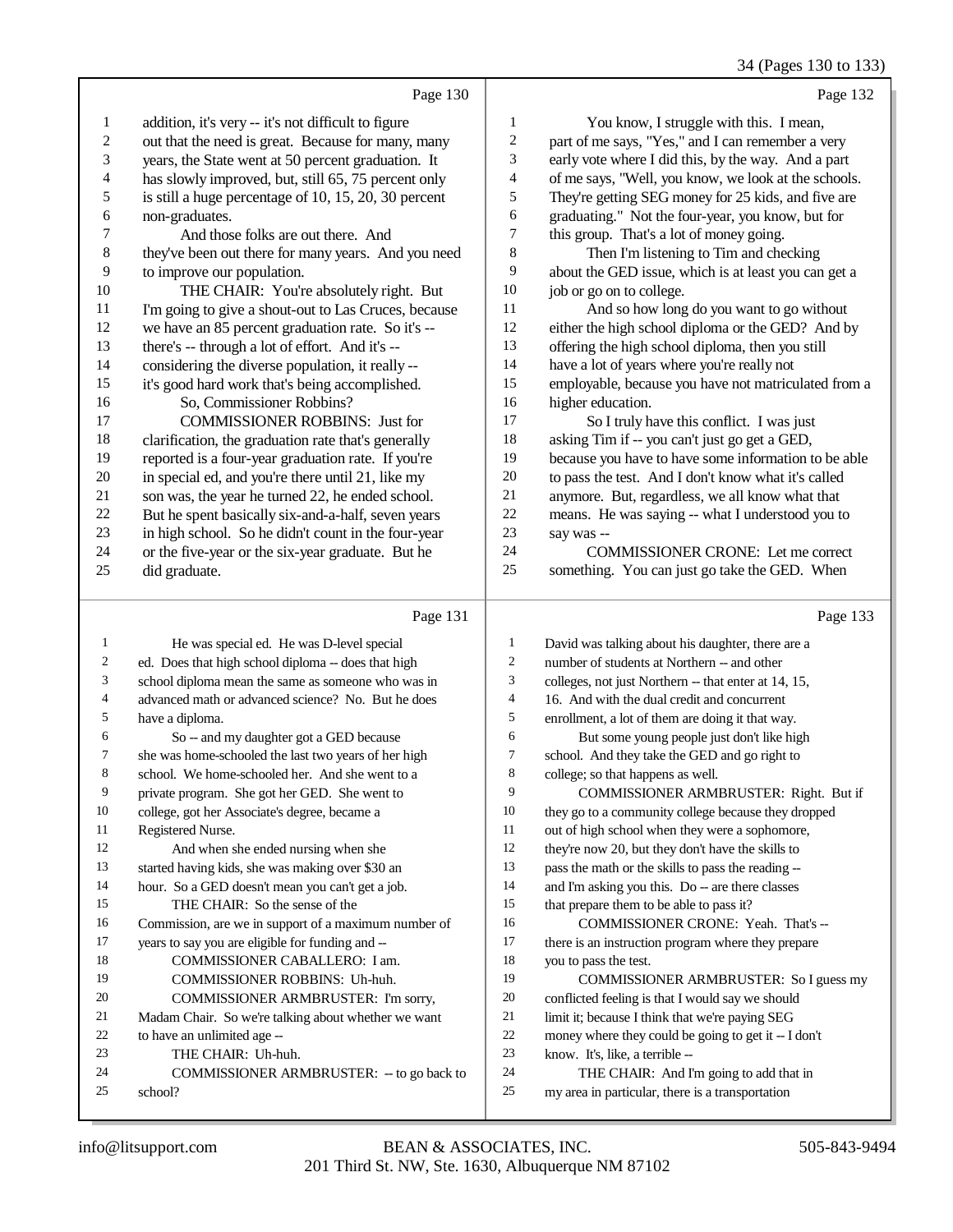|              |                                                      |                | $33$ (1 ages 134 to 13)                              |
|--------------|------------------------------------------------------|----------------|------------------------------------------------------|
|              | Page 134                                             |                | Page 136                                             |
| $\mathbf{1}$ | challenge to get to the community college. If you    | 1              | of those allow anyone over the age of 21, because    |
| 2            | don't live within the city limits of Las Cruces, if  | $\overline{2}$ | the GED option is there. And we have a lot of        |
| 3            | you live anywhere in Doña Ana -- outside of Doña Ana | 3              | success rate.                                        |
| 4            | County, for you to get yourself to the branch of the | $\overline{4}$ | And at the junior college, they even offer           |
| 5            | community college, for many of these people, they    | 5              | classes for those students who are pursuing a GED    |
| 6            | can't do that, because we don't have public -- we do | 6              | that are not even at a cost to the student. They     |
| 7            | not have good public transportation in Doña Ana      | 7              | have -- it is at our junior college campus. But      |
| 8            | outside of the city limits.                          | 8              | they're free classes in the evening, and it enables  |
| 9            | So that option really isn't -- and a lot             | 9              | those people that are over the age of 21 to pursue   |
| 10           | of it is timing, as -- you know, to some extent, for | 10             | that avenue.                                         |
| 11           | when those -- because when and where those programs  | 11             | So I don't know. I'm kind of torn here.              |
| 12           | are offered is --                                    | 12             | I'm really torn. I see that it's going to affect     |
| 13           | COMMISSIONER ARMBRUSTER: So then is this             | 13             | charter schools; but -- I don't know. I don't think  |
| 14           | bill that all high schools will offer that?          | 14             | having a -- just, all these older kids or adults --  |
| 15           | THE CHAIR: No, no, no. The bill says,                | 15             | they're not kids; they're adults -- is necessarily a |
| 16           | "We will not provide SEG money after the age of 21," | 16             | good thing.                                          |
| 17           | period. That's it.                                   | 17             | But, I mean, we don't do it in Hobbs. And            |
| 18           | COMMISSIONER ARMBRUSTER: So right now,               | 18             | we've never had an issue there. And I know we're     |
| 19           | does every high school -- because we're talking      | 19             | just one district; but --                            |
| 20           | about transportation. So does every high school      | 20             | COMMISSIONER VOIGT: You know, a school               |
| 21           | allow older students?                                | 21             | that comes to mind right away is Gordon Bernell,     |
| 22           | THE CHAIR: You have to have a recovery               | 22             | which is an APS charter school. But they have        |
| 23           | program accepted through --                          | 23             | probably -- at least 99.8 percent of their           |
| 24           | <b>COMMISSIONER ARMBRUSTER: So the</b>               | 24             | population is over 21 that have been incarcerated,   |
| 25           | transportation may be still an issue is what I'm     | 25             | or still are, but are eager to learn and get their   |
|              | Page 135                                             |                | Page 137                                             |

 saying. Yes? THE CHAIR: It could be. But I think if you're limiting it, it becomes more widely available when it's a local school, as opposed to having to get to a branch of the community college, which in my area, is in Gadsden. And it's in the City of Las Cruces. So if I'm living in Hatch, I've got a little bit of a hike, you know. COMMISSIONER ARMBRUSTER: And so Hatch has Hatch High School, if that's what it's called. 11 THE CHAIR: I can't speak and say they have a recovery program. I do not know. But I 13 think if it's available, there are more opportunities for recovery programs to stay where they already are and potentially expand. But I'm not saying that this is going to open the door for a lot of new programs. But the opportunity is there. But right now, I'm -- what I am absolutely saying is there will most likely be charter schools that have to close if the recovery program -- if the recovery program closes. That will -- I can guarantee you that will happen. COMMISSIONER RUIZ: I was just going to say, we have credit recovery in Hobbs. And even in our main campus or our alternative campus, neither 1 high school diploma.<br>2 I know there are I know there are several charter schools that have evening programs exclusively for their older learners that are reintegrating. And I think 5 that's the operative word here is "reintegration."<br>6 It's recovery. It's not integration into, you know. It's recovery. It's not integration into, you know, 7 an existing community population.<br>8 These are adults that have m These are adults that have made the concerted effort and are motivated to -- to get 10 their high school diploma.<br>11 And I like -- if there And I like -- if there were some amendment or some type of conditions based on SB 1 about the reintegration of adult learners who stay enrolled for 18 consecutive months, you know, or something like that, as -- because of the commitment of the 16 SEG, the State funding.<br>17 Now, as a breakd Now, as a breakdown to the State funding, 18 age groups receive various amounts -- different<br>19 amounts within the SEG So I don't know what amounts within the SEG. So I don't know what that 20 amount is for 20-year-olds and over. I know it's a<br>21 lot less for middle school and it's a lot less for 21 lot less for middle school and it's a lot less for<br>22 elementary-school-age kids. Do we know wh elementary-school-age kids. Do we know what that is? THE CHAIR: I hate to say 100 percent. But I think it's funded at whatever high school --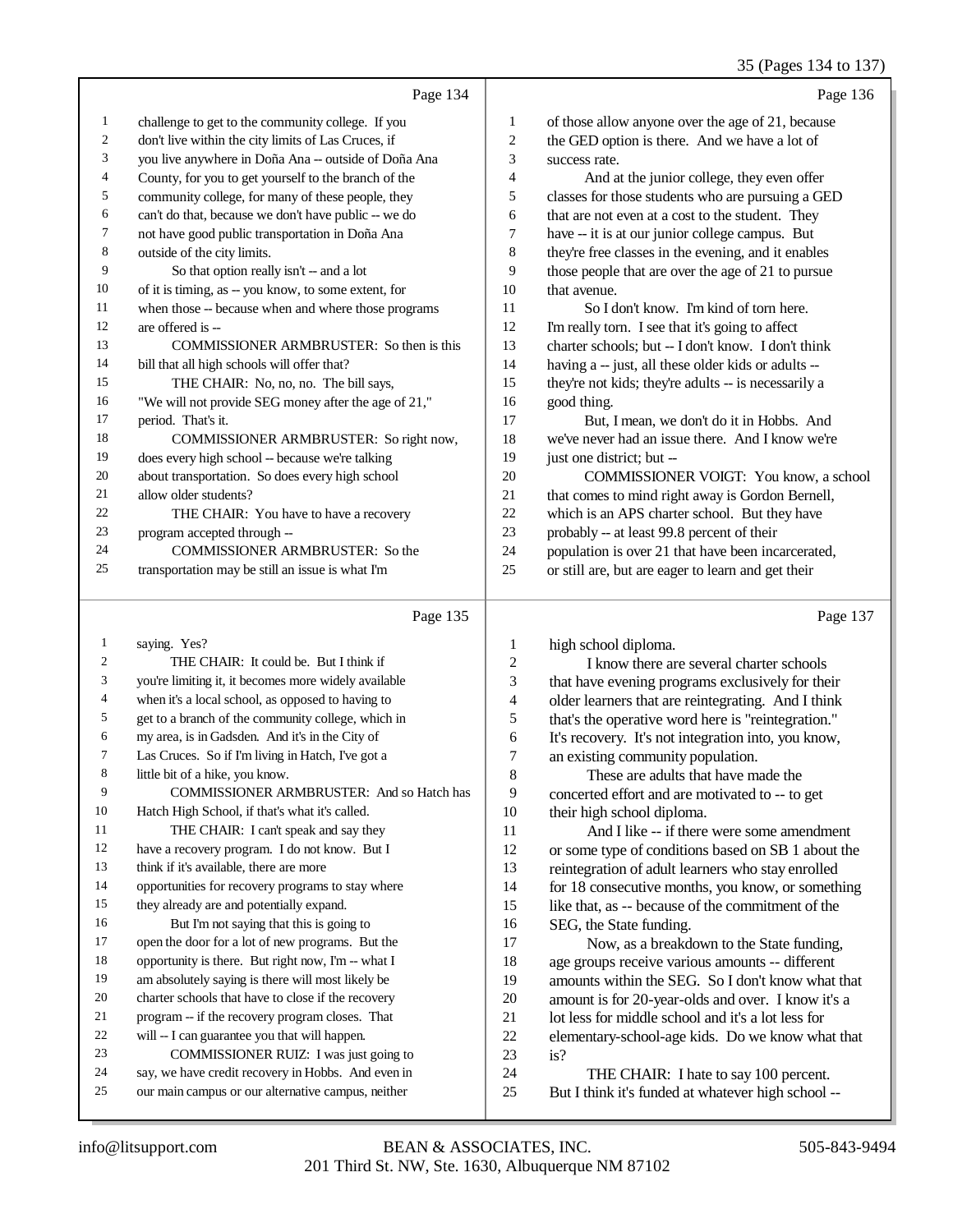## 36 (Pages 138 to 141)

|                | Page 138                                             |                | Page 140                                            |
|----------------|------------------------------------------------------|----------------|-----------------------------------------------------|
| 1              | COMMISSIONER VOIGT: Okay. That makes                 | 1              | to allow a time frame rather than restricting --    |
| $\overline{c}$ | sense.                                               | $\overline{2}$ | THE CHAIR: A number of semesters.                   |
| 3              | THE CHAIR: I'm pretty sure. Because I                | 3              | COMMISSIONER VOIGT: Yeah, I like that.              |
| 4              | think part of the narrative is, can we potentially   | 4              | THE CHAIR: A number of semesters funded?            |
| 5              | create a separate SEG funding formula for those      | 5              | <b>COMMISSIONER ROBBINS: Uh-huh.</b>                |
| 6              | reengagement programs so that it would be funded at  | 6              | COMMISSIONER CABALLERO: I go for the                |
| 7              | the same level as a traditional high school student  | 7              | number of years left.                               |
| 8              | would be?                                            | 8              | THE CHAIR: Okay. Yeah, that's what --               |
| 9              | So that that is -- and to tie into what              | 9              | okay. All right.                                    |
| 10             | you said a little bit, there were -- there was       | 10             | So if we can move on, there was a -- just           |
| 11             | testimony that was -- that was offered by a number   | 11             | to keep you updated, Representative Trujillo did    |
| 12             | of individuals that stated that they broke probation | 12             | drop a charter moratorium by last week.             |
| 13             | to go back into the detention center so they could   | 13             | COMMISSIONER CRONE: Which Trujillo?                 |
| 14             | go get their high school diploma. They felt that     | 14             | THE CHAIR: Christine. And I think that's            |
| 15             | that was their only alternative, because they wanted | 15             | 429 maybe. I'll get the number. There has been no   |
| 16             | a high school diploma, and they knew they could get  | 16             | hearing set for that right now. I'll keep you       |
| 17             | it if they went back to the detention center. So     | 17             | posted on that.                                     |
| 18             | they violated their probation.                       | 18             | You know, there's a number of concerns              |
| 19             | COMMISSIONER VOIGT: That speaks volumes.             | 19             | with the concept of moratorium. You know, there's a |
| 20             | THE CHAIR: It's the same environment. So             | 20             | concern about the new applicants, what's going to   |
| 21             | I think that does speak volumes to the importance of | 21             | happen with them in terms of the timing.            |
| 22             | keeping that option open in communities for the --   | 22             | But what many people don't understand is            |
| 23             | and I know in my area, the local traditional school  | 23             | that the -- a moratorium being passed dries up      |
| 24             | actually directs students to those referral programs | 24             | funding for schools in terms of being able to get   |
| 25             | that are in the charters.                            | 25             | financing for facilities that they need. It drives  |
|                | Page 139                                             |                | Page 141                                            |

## Page 139 |

| 1              | That's the expectation. You can go there             | 1              | up the interest rate, because the -- the State has a |
|----------------|------------------------------------------------------|----------------|------------------------------------------------------|
| 2              | and you can get it. So if we're -- so they may not   | $\overline{c}$ | moratorium.                                          |
| 3              | have the program; but they know the program exists   | 3              | So the word "moratorium" sends a message             |
| $\overline{4}$ | within their community through those charter         | 4              | out to grant providers and lenders that the State is |
| 5              | schools. So they know the opportunity is there, and  | 5              | no longer charter-friendly. And by that, I'm not     |
| 6              | they direct the students to there. And we're -- you  | 6              | saying we're looking to open up a whole bunch of new |
| 7              | know, we're looking to close those programs.         | 7              | charters; but the concern is if there's a            |
| 8              | COMMISSIONER VOIGT: Yeah. And some of                | 8              | moratorium, are we going to start closing as well.   |
| 9              | those schools here in Albuquerque are the, quote,    | 9              | So that they -- lenders, in particular,              |
| 10             | unquote, dumping grounds, and they've even been      | 10             | aren't going to dig into the minutiae of a bill.     |
| 11             | acknowledged as that by other educators, like RFK    | 11             | They just look at that. So it drives up interest     |
| 12             | Charter School. They have older students.            | 12             | rates for schools that have an obligation, by        |
| 13             | Now, a lot of these students, keep in mind           | 13             | statute, to get into public facilities, and now      |
| 14             | we're looking at this just from the charter school   | 14             | they're being hampered in their opportunity to try   |
| 15             | lens, right? The evening programs that I know of,    | 15             | to pursue that, because lenders are no longer going  |
| 16             | like at Cesar Chavez and Gordon Bernell and New      | 16             | to lend the money, or they're driving up interest    |
| 17             | America School, they're part-time. Those kids even   | 17             | rates to exorbitant -- and I know there is a charter |
| 18             | go part-time because a lot of them are working, like | 18             | facility funding bill as well. But it's not going    |
| 19             | maybe a .5 student. So they're assisting these       | 19             | to be the panacea for all schools. It's a baby step  |
| 20             | adult learners around their schedule to give them    | 20             | in terms of making the money available.              |
| 21             | the classes that they need to get their high school  | 21             | So -- and schools that are relying on                |
| 22             | diploma.                                             | 22             | grants coming in, grants dry up when a moratorium is |
| 23             | THE CHAIR: So I'll ask once again. I'm               | 23             | created by the state. So it -- it stops schools      |
| 24             | trying to get a sense of the Commission.             | 24             | from being able to offer programs that they wanted   |
| 25             | <b>COMMISSIONER ROBBINS: I think it's better</b>     | 25             | to, because they were relying on grant money. So     |
|                |                                                      |                |                                                      |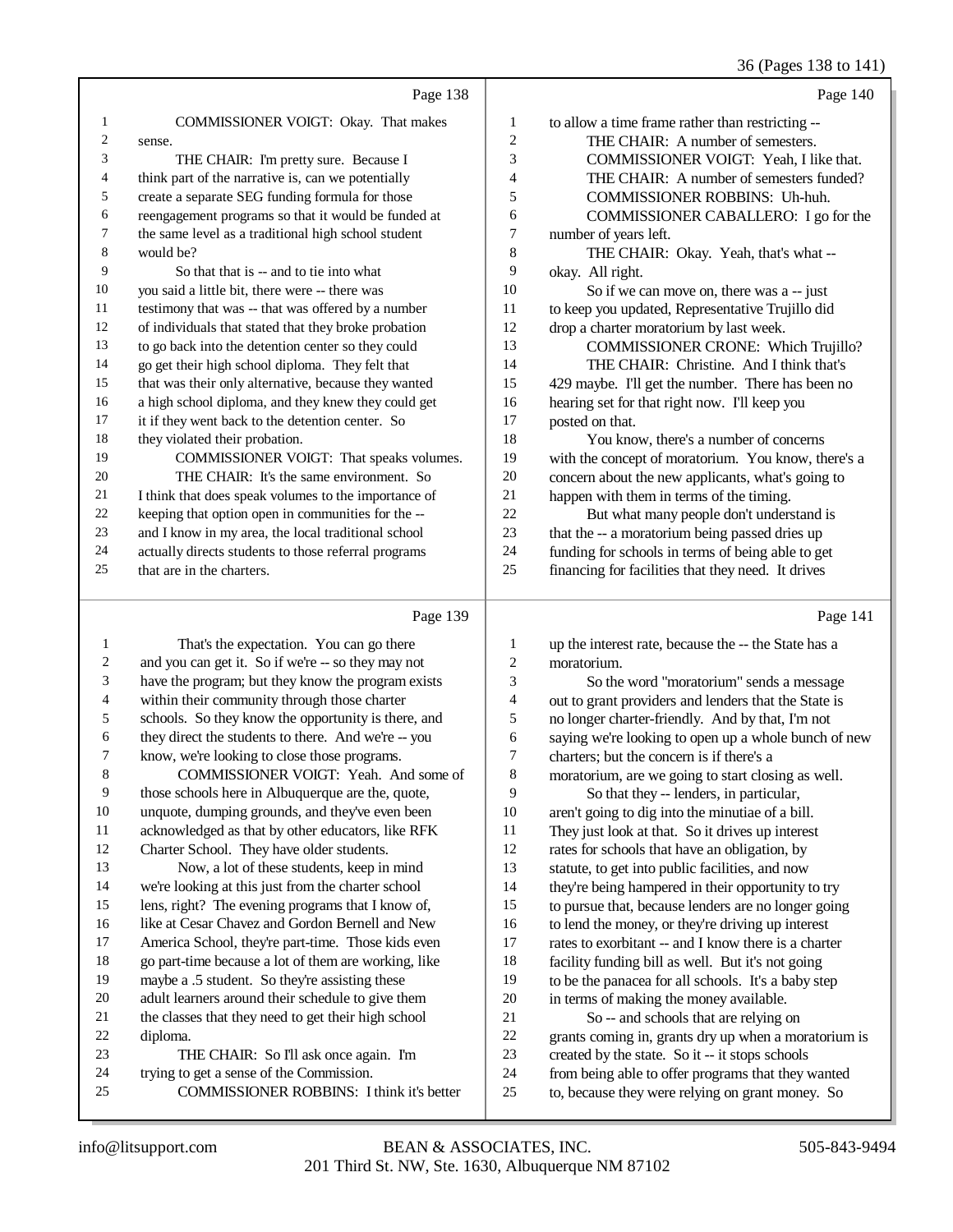# 37 (Pages 142 to 145)

|                | Page 142                                                                                   |                | Page 144                                                                                                 |
|----------------|--------------------------------------------------------------------------------------------|----------------|----------------------------------------------------------------------------------------------------------|
| $\mathbf{1}$   | that it has effects that people don't see.                                                 | 1              | policy, come out against virtual schools. In fact,                                                       |
| $\overline{c}$ | So we'll track that bill and see what --                                                   | 2              | they support them. So as a representative of that                                                        |
| 3              | what comes up with it. I provid- -- Beverly sent                                           | 3              | organization, she feels an obligation to make                                                            |
| 4              | out SB 423, which was dropped last Wednesday. And I                                        | 4              | this -- and Senator Stewart is the sponsor of the                                                        |
| 5              | think it was made available on Friday. I had given                                         | 5              | bill.                                                                                                    |
| 6              | the opportunity for Lisa Grover, who wrote the bill,                                       | 6              | <b>COMMISSIONER ARMBRUSTER: Mimi Stewart?</b>                                                            |
| 7              | to come and speak today. I spoke with her on                                               | 7              | THE CHAIR: Senator Stewart. Because it's                                                                 |
| $\,8$          | Friday.                                                                                    | $\,8\,$        | on the name -- I'm pretty sure her name is on the                                                        |
| 9              | Commissioner Crone, myself, and                                                            | 9              | top of the copy that I sent you.                                                                         |
| $10\,$         | Commissioner Caballero, at the last regular LESC                                           | 10             | COMMISSIONER CABALLERO: I think that the                                                                 |
| 11             | meeting, each of us were given the opportunity to                                          | 11             | main concern, Madam Chair, was that the regs and                                                         |
| 12             | speak right after they presented on the concepts of                                        | 12             | everything, the statutes were void of what a charter                                                     |
| 13             | the virtual charter. And we -- I think we gave them                                        | 13             | school could do, whether they should be around.                                                          |
| 14             | a pretty clear picture.                                                                    | 14             | There are senators and representatives that feel                                                         |
| 15             | So Lisa had reached out to me when she did                                                 | 15             | that they should change the laws to read, "No                                                            |
| 16             | finally drop the bill. I kept looking, and I                                               | 16             | virtual charter schools allowed in the state."                                                           |
| 17             | couldn't find it. And then she called me and asked                                         | 17             | And so the sentiment is still there. So                                                                  |
| 18             | me if I would meet with her because she knew how we                                        | $18\,$         | this at least puts something there to regulate what                                                      |
| 19             | felt.                                                                                      | 19             | the -- what they don't want.                                                                             |
| $20\,$         | And I had a long conversation with her.                                                    | 20             | THE CHAIR: It doesn't. It allows for the                                                                 |
| $21\,$         | It didn't persuade me to change my mind. But I                                             | 21             | school.                                                                                                  |
| $22\,$         | don't speak for everyone. We have three new                                                | 22             | COMMISSIONER CABALLERO: Right.                                                                           |
| 23             | Commissioners on. So I was clear what the sense of                                         | 23             | THE CHAIR: So it doesn't regulate it, any                                                                |
| 24             | the full previous Commission was. And I said I want                                        | $24\,$         | more than -- so, honestly, it doesn't regulate the                                                       |
| 25             | to give everyone an opportunity to weigh in on this.                                       | 25             | virtual schools except for the fact that it caps for                                                     |
|                |                                                                                            |                |                                                                                                          |
|                |                                                                                            |                |                                                                                                          |
|                | Page 143                                                                                   |                | Page 145                                                                                                 |
| $\mathbf{1}$   |                                                                                            | 1              |                                                                                                          |
| $\overline{c}$ | And without prejudicing individuals by my                                                  | $\overline{c}$ | the first year a maximum number of 200 students.                                                         |
| 3              | interpretation of the bill, I offered her the<br>opportunity to come here. She's not here. | 3              | But outside of that, it doesn't place any additional<br>regulations outside of what we may -- if it is a |
| 4              | So I'm going to, you know, open it up and                                                  | $\overline{4}$ | State charter.                                                                                           |
| 5              | see. Excuse me?                                                                            | 5              |                                                                                                          |
| 6              | <b>COMMISSIONER ARMBRUSTER: Four new</b>                                                   | 6              | And the bill reads that if you're going to<br>take students outside of your school district, then        |
| 7              | Commissioners.                                                                             | $\tau$         | it has to come to the PEC, and it's a statewide                                                          |
| 8              | THE CHAIR: Oh, I'm sorry, yes. Four new                                                    | 8              | charter. It limits to 200 students the first year,                                                       |
| 9              | Commissioners.                                                                             | 9              | and it limits to grades. But in terms of other                                                           |
| 10             | COMMISSIONER VOIGT: Clarifying question.                                                   | 10             | regulations, it's our policies and processes that                                                        |
| 11             | So is House bill 429 the moratorium and the online                                         | 11             | would monitor that.                                                                                      |
| 12             | bill?                                                                                      | 12             | So it doesn't -- it doesn't put any more                                                                 |
| 13             | THE CHAIR: No, 423 - SB 423.                                                               | 13             | regulations on that school in that bill. So                                                              |
| 14             | COMMISSIONER VOIGT: Oh. Is the online                                                      | 14             | that's -- for me, that's the --                                                                          |
| 15             | bill. And it was dropped by Grover.                                                        | 15             | COMMISSIONER CABALLERO: The weakness.                                                                    |
| 16             | THE CHAIR: She wrote --                                                                    | 16             | THE CHAIR: When we had the renewal                                                                       |
| 17             | COMMISSIONER VOIGT: She wrote the bill?                                                    | 17             | hearing with Connections, it was the overall concern                                                     |
| 18             | THE CHAIR: Yes. Why?                                                                       | 18             | expressed directly by the head of the governance                                                         |
| 19             | COMMISSIONER VOIGT: Because I didn't                                                       | 19             | council of that school that his -- I think his                                                           |
| 20             | think she would be a proponent.                                                            | $20\,$         | opening statement was, "Do you know how big                                                              |
| 21             | THE CHAIR: Okay. This is what came up in                                                   | 21             | New Mexico is?"                                                                                          |
| 22             | the conversation. Because she is a representative                                          | 22             | "Well, sort of, you know. Didn't you?"                                                                   |
| 23             | of a national organization, the National Charter                                           | 23             | When -- and the concern was we've got                                                                    |
| 24             | School Alliance, I believe is the formal name. The                                         | $24\,$         | students all over New Mexico. So how do we keep                                                          |
| 25             | National Charter School Alliance does not, as a                                            | 25             | track of all of these students and the problems with                                                     |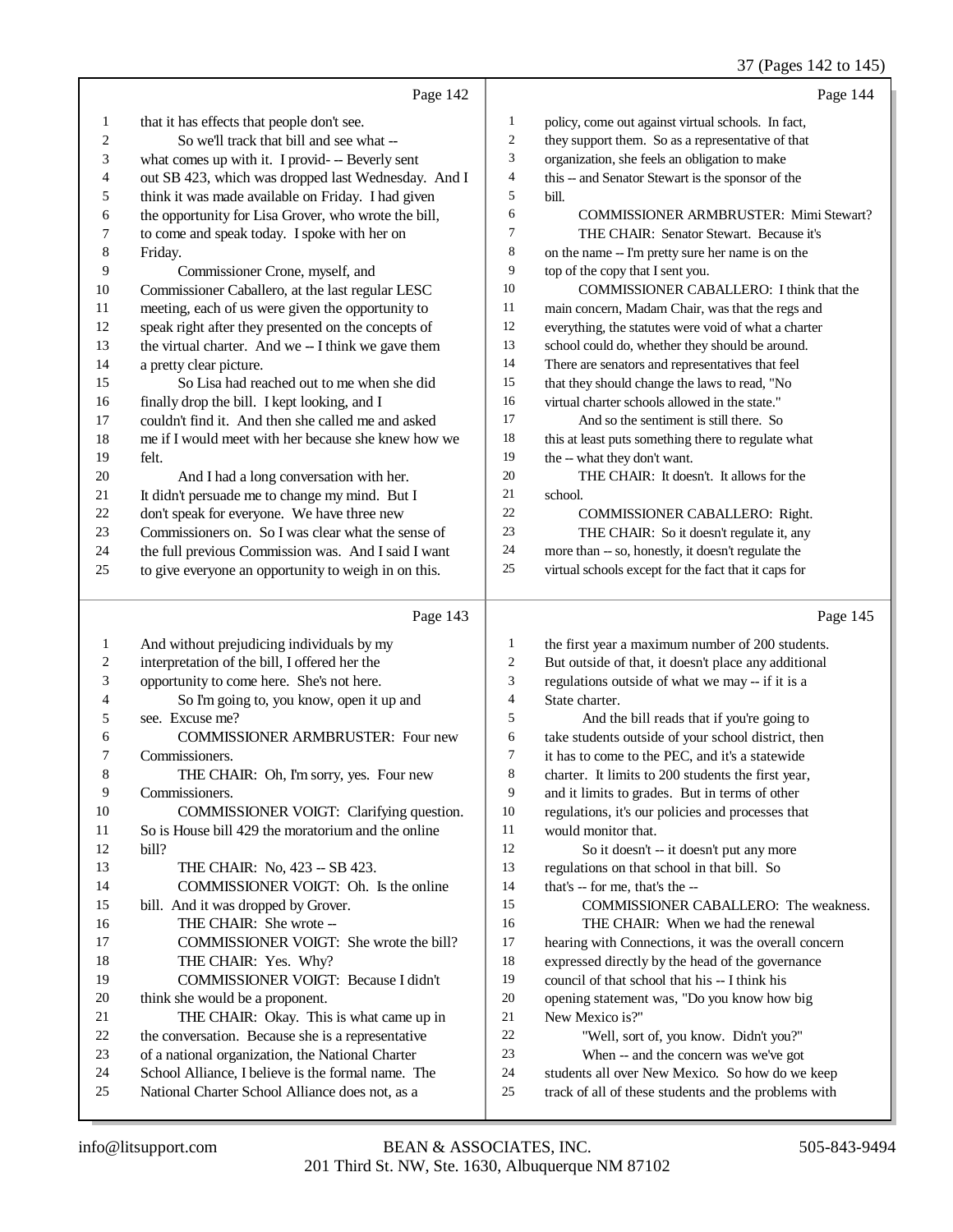### 38 (Pages 146 to 149)

|                  |                                                      |                  | 38 (Pages 146 to 149)                                |
|------------------|------------------------------------------------------|------------------|------------------------------------------------------|
|                  | Page 146                                             |                  | Page 148                                             |
| $\mathbf{1}$     | doing whatever the statewide-required assessments    | $\mathbf{1}$     | allowed to have lease reimbursement.                 |
| 2                | are, the problems of getting students to test sites. | $\boldsymbol{2}$ | COMMISSIONER VOIGT: Okay. Yeah. Makes                |
| 3                | They don't want to come. The reason why              | $\mathfrak{Z}$   | sense.                                               |
| 4                | they're going to these schools is, "I don't want to  | $\overline{4}$   | THE CHAIR: But then the concern becomes,             |
| 5                | travel." There's -- they had to travel, some of      | 5                | so where are they housing student records?           |
| 6                | them, 50 miles to get to a test site because we've   | 6                | COMMISSIONER VOIGT: They must have                   |
| 7                | got broadband issues. So many of these students are  | 7                | business offices or something. I mean -- you know.   |
| 8                | in very remote areas of the state. So now to find a  | 8                | THE CHAIR: So how do they pay -- and I               |
| 9                | testing site -- and I know this bill does address,   | 9                | fully agree that they shouldn't have lease           |
| 10               | "Oh, we're going to ask the local school district if | 10               | reimbursement. And we're reducing the SEG. So now    |
| 11               | they'll allow us to be a testing site."              | 11               | they're going to say, "We have even less money to    |
| 12               | Well, Connections did that. The school               | 12               | offer programming because we have to rent this       |
| 13               | district said, "No, we're not going to -- we're not  | 13               | space."                                              |
| 14               | going to do that."                                   | 14               | It's just -- there's -- and I haven't --             |
| 15               | So -- "Yeah, we're going to ask the Boys             | 15               | well, I have multiple issues. But if we're talking   |
| 16               | and Girls Club if we can use them as a testing       | 16               | about a cap, an enrollment cap on this level through |
| 17               | site."                                               | 17               | SB 1 and HB 5 initially, and saying it was really    |
| 18               | It just created these -- these challenges.           | 18               | 500 students, but we're going to say -- but we're    |
| 19               | We know that there's challenges with the             | 19               | going to allow 200 students in that virtual school,  |
| 20               | governance council meetings. How do we monitor the   | 20               | I'm not willing to give away 200 seats of the 500    |
| 21               | governance council meetings? Because we're talking   | 21               | that they think are out there to a virtual school    |
| 22               | about governing councils that are all -- members are | $22\,$           | that doesn't mean -- when I met with Lisa, she said  |
| 23               | all around the state. They never meet in person.     | 23               | this they addressed the issues that the LESC and the |
| 24               | COMMISSIONER CABALLERO: Right. That's                | 24               | LFC had addressed. And those are primarily the       |
| 25               | what I was about to say.                             | 25               | financial ones, the SEG money and the lease          |
|                  | Page 147                                             |                  | Page 149                                             |
| 1                | THE CHAIR: And they don't -- they don't              | 1                | reimbursement.                                       |
| $\boldsymbol{2}$ | make available, really, public comment in those      | $\boldsymbol{2}$ | It wasn't the monitoring concerns. And               |
| 3                | meetings. It's -- you know, I know they've had --    | 3                | that's what I told her. "It's easy. You're not the   |
| 4                | CSD has had difficulties in trying to get on when    | 4                | authorizer. You're not having to deal with the       |
| 5                | they've been having these virtual governance council | 5                | challenges of the oversight of a statewide charter." |
| 6                | meetings. So now if you're even a parent and you     | 6                | So that's my conversation with Lisa. The             |
| 7                | want to express a concern at their governance        | 7                | hearing is Monday morning.                           |
| 8                | council meeting, there's challenges.                 | 8                | COMMISSIONER CABALLERO: One of the                   |
| 9                | COMMISSIONER CABALLERO: You can't.                   | 9                | problems that I tried to -- and I asked many         |
| 10               | THE CHAIR: And there's challenges with --            | 10               | questions about the teacher-student ratio, because   |
| 11               | you know, there's also that challenge of where is    | 11               | Patricia was teaching, at that time, Internet        |
| 12               | this curriculum coming from? You know, we face       | 12               | courses. And she felt that in the beginning, oh,     |
| 13               | that. Is it going to be one of these big companies   | 13               | 45 students through Internet, no big deal. And it    |
| 14               | again, so that we're buying into that? They did put  | 14               | is overwhelming.                                     |
| 15               | in there there's a different funding formula for     | 15               | And they never answered -- they never                |
| 16               | those students.                                      | 16               | answered that question at all: How much -- how much  |
| 17               | COMMISSIONER VOIGT: For the for-profit               | 17               | of what you get per student do you have to pay out   |
| 18               | schools.                                             | 18               | for your program or software?                        |

 THE CHAIR: No, no, no. We will never use 20 the word "for profit" because they're not. And we<br>21 do not authorize a for-profit school. But there's a 21 do not authorize a for-profit school. But there's a<br>22 different funding formula, because they don't need 22 different funding formula, because they don't need<br>23 the State SEG. 23 the State SEG.<br>24 COMMI

24 COMMISSIONER VOIGT: Facilities, yeah.<br>25 THE CHAIR: And. in fact. they're not THE CHAIR: And, in fact, they're not

Never answered. So it is problematic.

THE CHAIR: Yeah. And you're absolutely

 right. That student-teacher -- because you think, oh, yeah, it's all online. But if you're doing an

AP course, there's still got to be papers you have

to grade. And on the whole other end, I have some

serious concerns about special ed services that are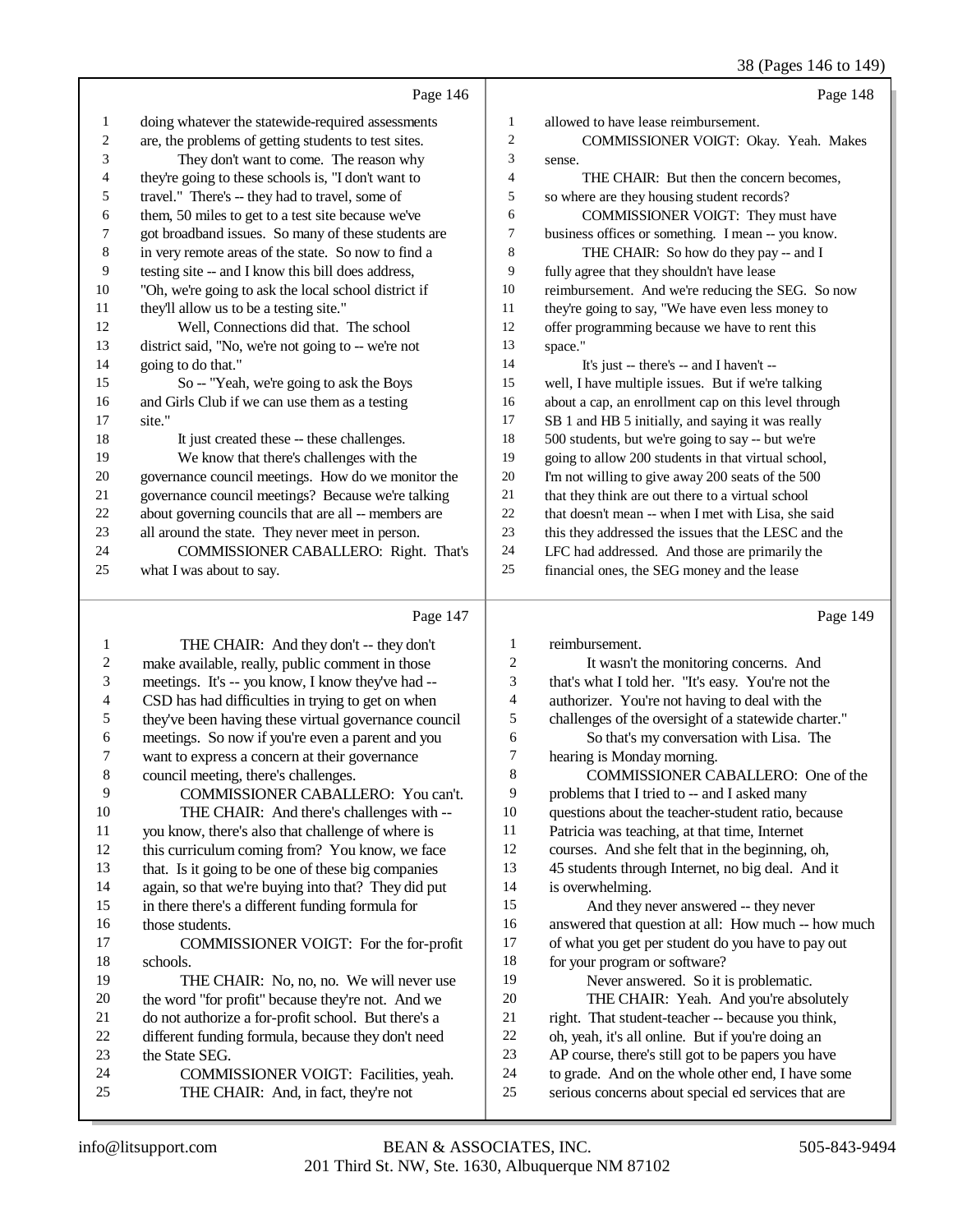## 39 (Pages 150 to 153)

|    |                                                      |                | $52 \times 10^{10}$ is to the $155$                  |
|----|------------------------------------------------------|----------------|------------------------------------------------------|
|    | Page 150                                             |                | Page 152                                             |
| 1  | provided 100 percent online.                         | 1              | know. But I'll be honest. There is no NOI, from      |
| 2  | COMMISSIONER VOIGT: Right.                           | $\overline{2}$ | what I can see -- I've looked at the NOIs. I do not  |
| 3  | THE CHAIR: I just can't see that.                    | 3              | believe there is an NOI for a full-time -- for a     |
| 4  | COMMISSIONER VOIGT: You can even do PE               | $\overline{4}$ | full-time online this year. So I don't think she's   |
| 5  | online now, which is perfect, because I was a PE     | 5              | got a school that is interested now. So I don't      |
| 6  | teacher. But, you know, my biggest concern is also   | 6              | think it would come up.                              |
| 7  | the rigor of the academics, you know. And then the   | 7              | But -- and here's what some individuals              |
| 8  | assessment piece, you know, the fidelity behind      | 8              | have said to me. "So just say no when a school       |
| 9  | assessment. Is the kid taking his physics test at    | 9              | comes up." It's, like -- but do you know the         |
| 10 | home with his uncle that works at Los Alamos Labs,   | 10             | manpower that's involved in doing that application   |
| 11 | or whatever. But I'm totally down with you on what   | 11             | and doing the review of the application and the time |
| 12 | you've said.                                         | 12             | and effort and energy, when it's like, "Oh, just say |
| 13 | THE CHAIR: And I think there is that                 | 13             | no when it comes up"?                                |
| 14 | whole other -- well, "We've recorded that you logged | 14             | There's also that appeal process. So we              |
| 15 | on, but you don't know that I've logged on." And     | 15             | can't just randomly say no.                          |
| 16 | through their own testimony, you never had to --     | 16             | COMMISSIONER VOIGT: So back to what you              |
| 17 | there's no interaction. And I never had to           | 17             | were saying about the whole complete online stuff,   |
| 18 | participate in a live lesson. So they're all         | 18             | enough of our charter schools already provide a      |
| 19 | record. So I could be there, and you could -- if it  | 19             | blended learning environment. For those unique       |
| 20 | was live, you could e-mail -- or, you know,          | 20             | cases or snow days or whatever, there's already      |
| 21 | whatever -- a question.                              | 21             | that.                                                |
| 22 | But, of course, there's -- there's no                | 22             | And I don't think the need for an                    |
| 23 | actual visual; so that they can't see who's -- who   | 23             | exclusively all-online charter school is something   |
| 24 | you're interacting with.                             | 24             | that we really need to have in our state.            |
| 25 | But if I didn't want to log on then, I               | 25             | THE CHAIR: I'm sorry. I just got a text              |
|    | Page 151                                             |                | Page 153                                             |
| 1  | could just see that lesson recorded, so that I never | 1              | from Lisa Grover.                                    |

| 1              | could just see that lesson recorded, so that I never | 1              | from Lisa Grover.                                   |
|----------------|------------------------------------------------------|----------------|-----------------------------------------------------|
| $\overline{c}$ | had to do a live lesson. So who knows whether your   | $\overline{c}$ | COMMISSIONER VOIGT: Ask her if her ears             |
| 3              | older brother is doing it for you, and if there's    | 3              | were burning.                                       |
| 4              | three students in the home that are all part of      | 4              | COMMISSIONER ARMBRUSTER: Well, I mean,              |
| 5              | this, who knows who's doing what for whom?           | 5              | the thing is that both Connections and the virtual  |
| 6              | That's -- you know, I prefer an                      | 6              | school, who is not one of ours, the fact that they  |
| 7              | opportunity for a school district to do this. And    | 7              | buy their curriculum from those companies is a      |
| 8              | they always have that option to knock on the door    | 8              | profit for those companies. I understand that they  |
| 9              | and say, "Where have you been? What are you doing?"  | 9              | themselves are not classified as profit. But when   |
| 10             | You know.                                            | 10             | you're giving millions of dollars from our SEG --   |
| 11             | And I think there's the need for a very,             | 11             | because, remember, they can take 2,000 students.    |
| 12             | very small number of students that need this all the | 12             | <b>COMMISSIONER VOIGT: But textbooks are</b>        |
| 13             | time. I fully understand that. I think there's a     | 13             | for-profit also.                                    |
| 14             | need for students that need it for short-term. I've  | 14             | THE CHAIR: So just to be clear, they                |
| 15             | got an injury; I've got an illness; I have a job.    | 15             | can't take 2,000 students. This is capped at 200.   |
| 16             | I -- I think I've told people. I had a               | 16             | COMMISSIONER ARMBRUSTER: The new ones,              |
| 17             | student who was a model. And she would go off to     | 17             | yeah.                                               |
| 18             | photo shoots. And she would be able to keep up.      | 18             | THE CHAIR: The new ones are capped at               |
| 19             | But she would be gone for a week, two weeks, and     | 19             | 200. But just for a year. And then if they do       |
| 20             | then she'd come back, and she was able to keep up    | 20             | swell, we can just increase their cap.              |
| 21             | because our curriculum was there online.             | 21             | <b>COMMISSIONER ARMBRUSTER: This is better</b>      |
| 22             | But, otherwise --                                    | 22             | than what probably exists. I'll say that. One       |
| 23             | <b>COMMISSIONER CABALLERO:</b> So the moratorium     | 23             | thing before Karen goes, who knows more than I do.  |
| 24             | is for this $-$                                      | 24             | But you know what? Because -- the fact              |
| 25             | THE CHAIR: No, no, no. That's -- oh, I               | 25             | that whatever we want to think about the PARCC test |
|                |                                                      |                |                                                     |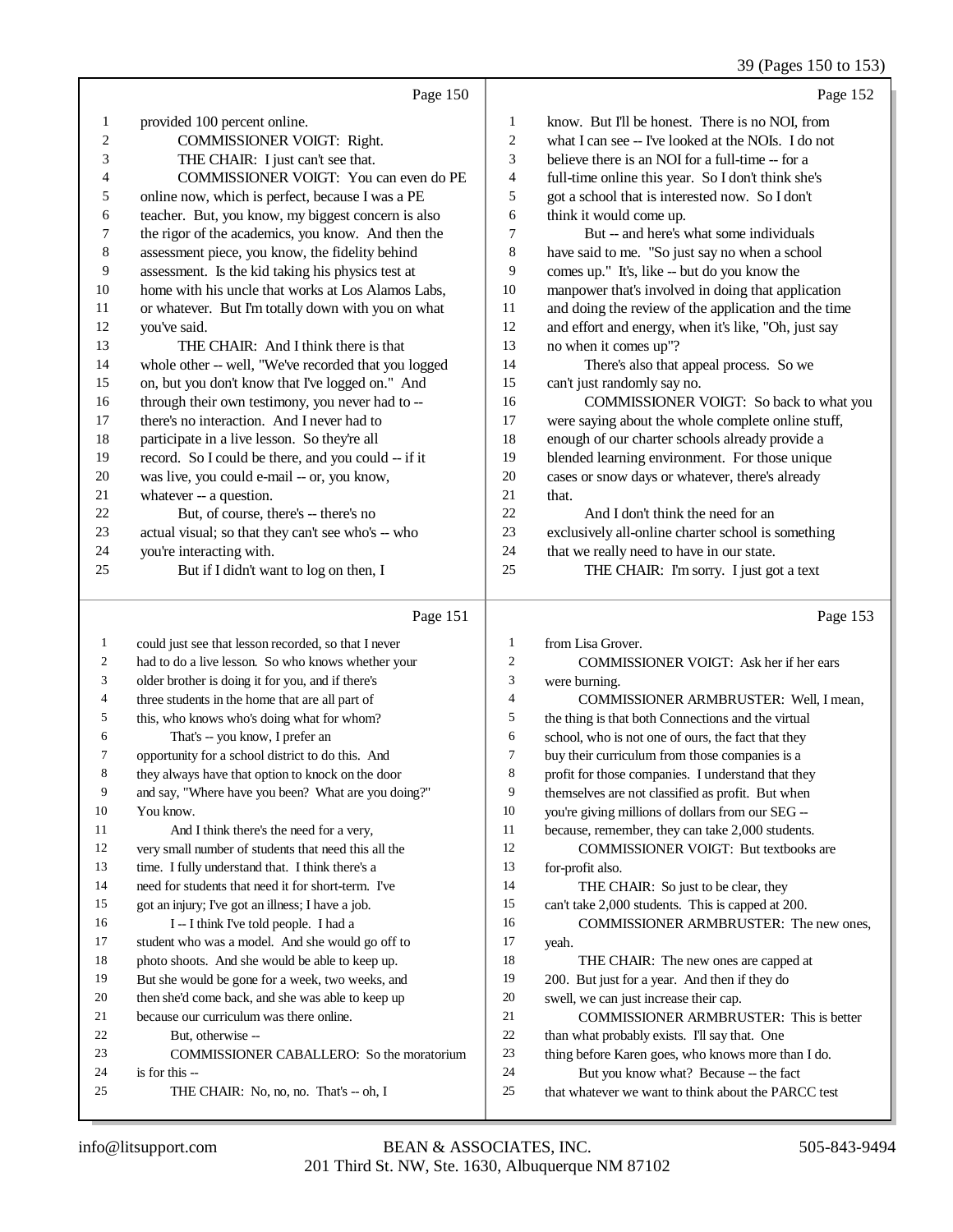40 (Pages 154 to 157)

| 40 (Fages 154 to 157) |                |               |  |
|-----------------------|----------------|---------------|--|
|                       | $\blacksquare$ | $\sim$ $\sim$ |  |

|                | Page 154                                             |                | Page 156                                                                                                  |
|----------------|------------------------------------------------------|----------------|-----------------------------------------------------------------------------------------------------------|
| $\mathbf{1}$   | and whether the testing was fair and all that        | 1              | charter starts out well, small, and does well and                                                         |
| 2              | doesn't really matter. The fact is that their kids   | $\overline{c}$ | can demonstrate they're doing well.                                                                       |
| 3              | were not doing all that well, even though I know     | 3              | The problem currently is a charter can                                                                    |
| 4              | this last year they got a "D"; but they didn't have  | 4              | come in unlimited. They have -- you know, they say,                                                       |
| 5              | enough kids tested. That's why they got an "F."      | 5              | "We're going to do all this," and then after three                                                        |
| 6              | "D" is not just, like, high on my ability to think   | 6              | or four or five years, they're not doing, yes, you                                                        |
| 7              | that it's great.                                     | 7              | can close it down.                                                                                        |
| $\,8\,$        | And their lowest performing quartile, my             | $\,$ 8 $\,$    | But there is a need and there is an                                                                       |
| 9              | kids, are still "F"s. So they weren't doing          | 9              | opportunity for a lot of people in this state -- the                                                      |
| 10             | particularly well with any group, regardless. And    | $10\,$         | same thing we were talking about with recovery                                                            |
| 11             | we have already somehow convinced a school who was   | 11             | programs and being able to provide a funding                                                              |
| 12             | going to do K-12 online virtual schools. But it's    | 12             | mechanism for that -- there are students in the                                                           |
| 13             | not only discriminatory, because every child who     | 13             | state who are capable of doing a 100 percent                                                              |
| 14             | does not have a -- an adult, whether it's a parent,  | 14             | charter -- 100 percent virtual. There are adults                                                          |
| 15             | aunt, uncle, whatever, cannot be in virtual schools  | 15             | that are doing 100 percent college -- 100 percent                                                         |
| 16             | until you're -- what? Ten in New Mexico?             | 16             | college virtual.                                                                                          |
| 17             | THE CHAIR: Something like that. You have             | 17             | And I know some that are teenagers. I'm                                                                   |
| 18             | to have someone who signs off as your, quote,        | 18             | talking about 16- and 17-year-olds getting full                                                           |
| 19             | unquote, instructional coach, if you're under that   | 19             | college credit online, and they will get a degree                                                         |
| 20             | age.                                                 | $20\,$         | online, and they can take that degree and go get a                                                        |
| 21             | So I kind of felt I knew where the                   | 21             | job. And they will have 100 percent -- they're 16                                                         |
| 22             | Commission was -- was going to land on this. My      | $22\,$         | or 17 years old, because they're motivated and                                                            |
| 23             | bigger question is, is this something that we want   | 23             | dedicated.                                                                                                |
| 24             | to simply just say, "Whatever, whatever"? Or is it   | 24             | I think this is the challenge for a                                                                       |
| 25             | something that you expressly want me to speak        | 25             | charter school. Charter schools are not for                                                               |
|                |                                                      |                |                                                                                                           |
|                |                                                      |                |                                                                                                           |
|                | Page 155                                             |                | Page 157                                                                                                  |
| $\mathbf{1}$   | against? That was --                                 | 1              | students that dropped out. They are not for                                                               |
| $\overline{2}$ | COMMISSIONER VOIGT: Madam Chair. I would             | $\overline{c}$ | students who do not have strong oversight or                                                              |
| 3              | encourage you to speak against it.                   | 3              | dedication for themselves. And the thing it comes                                                         |
| $\overline{4}$ | COMMISSIONER CABALLERO: I would, too.                | 4              | into, how is that charter marketing itself? How is                                                        |
| 5              | And if you could get a meeting with Senator Stewart, | $\mathfrak s$  | it supporting the student? I think that's something                                                       |
| 6              | if you think that's a good idea, with some of us     | 6              | we would have to come up with the rules of                                                                |
| 7              | and --                                               | 7              | engagement and things like that.                                                                          |
| 8              | THE CHAIR: The problem is it's being                 | 8              | I think this bill -- to just say throw                                                                    |
| 9              | heard in Senate Ed Monday morning. It fast-tracked   | 9              | this bill out and say no, well, we're back to where                                                       |
| 10             | because it just dropped. And I -- that's one of the  | 10             | we're at right now to where you have unlimited. And                                                       |
| 11             | bills I'm tracking through -- actually, thank you,   | 11             | I would rather put some controls in place,                                                                |
| 12             | Commissioner Armbruster. She sent me a bill          | 12             | reasonable controls in place that we have the                                                             |
| 13             | tracker. And it's actually working.                  | 13             | opportunity, where we see that there is a true need,                                                      |
| 14             | And I got the ding late last night that              | 14             | and a charter is truly trying to meet that need of                                                        |
| 15             | it's set for -- that it's -- that it's on the agenda | 15             | permitting that, rather than saying, "We're just                                                          |
| 16             | for Senate Ed on Monday morning. So it offered no    | 16             | going to pull the rug out."                                                                               |
| 17             | time to speak to anyone. And that's unfortunate.     | 17             | It's kind of the same thing. In a way, if                                                                 |
| 18             | COMMISSIONER DAVIS: Is that by design?               | 18             |                                                                                                           |
| 19             | THE CHAIR: Ooh, who knows?                           | 19             | a charter -- even an existing charter -- all of a<br>sudden, well, if this is the first step -- you know, |
| 20             | COMMISSIONER ROBBINS: I have a -- I have             | $20\,$         | if we take this away, well, do you just open up the                                                       |
| 21             | a slightly different take on this. To say -- if      | 21             | floodgates and then you have challenges where                                                             |
| 22             | you're opposed to this bill, which I think there's a | $22\,$         | everyone comes in and if we say no, now you have                                                          |
| 23             | lot of good things in here in terms of restrictions  | 23             | challenges for all of that?                                                                               |
| 24             | and limiting and everything, to give this Commission | 24             | So I would rather have some statutory                                                                     |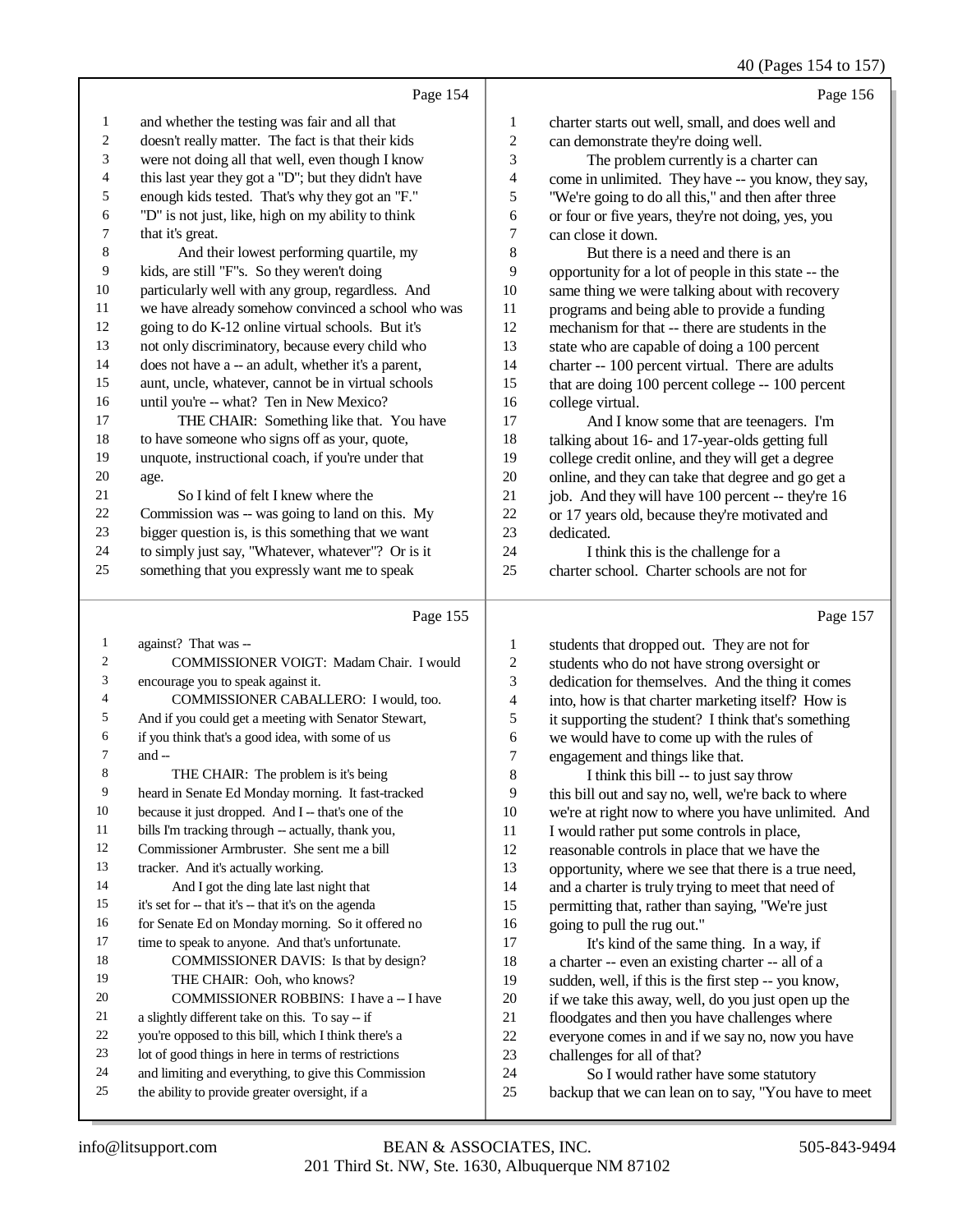41 (Pages 158 to 161)

|                | Page 158                                             |                         | Page 160                                            |
|----------------|------------------------------------------------------|-------------------------|-----------------------------------------------------|
| 1              | these conditions." And we can put those conditions   | $\mathbf{1}$            | COMMISSIONER VOIGT: Yeah, hence this                |
| $\overline{c}$ | on virtuals, I think, rather than saying, "Let's     | $\overline{\mathbf{c}}$ | bill. When I opened Media Arts Collaborative School |
| 3              | vote against this and throw it out," and we're right | 3                       | in 2007, K12, Inc. knocked at our door. They wanted |
| $\overline{4}$ | back to square one. That's just my take.             | 4                       | to provide an online platform. They brought         |
| 5              | THE CHAIR: Right. And I get it. And as               | 5                       | pastries from Le Chantilly Bakery. There was a team |
| 6              | I've expressed, I don't disagree that there's a need | 6                       | of 12 from Virginia that called on us to buy their  |
| $\tau$         | for a virtual charter school. I think it's better    | 7                       | online platform.                                    |
| 8              | for the district to establish that charter, so       | 8                       | They were going to fly us to Virginia.              |
| 9              | there's greater oversight there. I give you one      | 9                       | And they guaranteed us within three years we would  |
| 10             | possible alternative that might -- if this bill went | 10                      | have 3,000 students. Like that's what we wanted,    |
| 11             | through, might ease some angst for individuals with  | 11                      | right?                                              |
| 12             | the concerns about these virtual charters.           | 12                      | We put them on hold. We said, "Let us               |
| 13             | And I think one of the concerns is the               | 13                      | check it out. We'll think about it," myself and our |
| 14             | companies that provide the -- the platforms for the  | 14                      | governing board.                                    |
| 15             | virtual schools, they fall into the category of a    | 15                      | Well, we found them on the NASDAQ, K12,             |
| 16             | charter management organization. That's what they    | 16                      | Inc., and then we made our decision, which was no.  |
| 17             | are.                                                 | 17                      | But I know they're here. They're at New Mexico      |
| 18             | And so here's my alternative: That                   | 18                      | Virtual School, K12, Inc. is. And they are an       |
| 19             | there's statute that does not allow charter          | 19                      | educational management platform.                    |
| 20             | management organizations in the State of New Mexico. | 20                      | But so is Edgenuity. And Edgenuity is a             |
| 21             | And, therefore, if a virtual charter was proposed,   | 21                      | credit recovery program that probably at least      |
| 22             | it would have to be an absolutely home-grown school, | 22                      | 87 percent of our schools and school districts      |
| 23             | and there would be no outside bigger organization    | 23                      | utilize, in addition to Plato, which is another     |
| 24             | that would -- that money would be going to.          | 24                      | online platform for credit recovery.                |
| 25             | And here's another concern about CMOs.               | 25                      | So there's -- the online curriculum, the            |
|                | Page 159                                             |                         | Page 161                                            |
| 1              | Even if it's in the state somehow, you're creating   | 1                       | canned curriculums, they're out there. But when     |
| 2              | another layer of where the state money is going to   | 2                       | schools are innovative, like most charter schools   |
|                |                                                      |                         |                                                     |

| 3              | profit someone -- not necessarily profit, but to     | 3  | are, they will utilize a blended platform, which    |
|----------------|------------------------------------------------------|----|-----------------------------------------------------|
| $\overline{4}$ | enrich their salary to oversee this. And then you    | 4  | might include Edgenuity, Plato, and Khan Academy,   |
| 5              | have those other layers that have to be in the       | 5  | which is something that can really be streamlined   |
| 6              | school; so that there's a number of issues with      | 6  | and individualized within a classroom setting. If   |
| 7              | CMO <sub>s</sub> .                                   | 7  | you haven't looked at Khan, check it out.           |
| 8              | And just as $K12$ -- although some consider          | 8  | Salman Khan has a great story about how he          |
| 9              | them educational management organizations, which are | 9  | developed his online studies.                       |
| 10             | for-profits, but in New Mexico, because we don't     | 10 | COMMISSIONER CABALLERO: Madam Chair, I              |
| 11             | allow for-profits it's a CMO. KIPP. KIPP schools     | 11 | actually don't like virtual -- 100 percent virtual. |
| 12             | are CMOs. And there's -- there's multiple others.    | 12 | To me --                                            |
| 13             | So if we were able to get in a statute --            | 13 | THE CHAIR: Tell us -- be specific about             |
| 14             | because right now, the statute allows CMOs. But if   | 14 | this.                                               |
| 15             | we could block CMOs, that might take away some of    | 15 | COMMISSIONER CABALLERO: I will tell you,            |
| 16             | the angst if this did happen.                        | 16 | I just don't like them, and I don't think they're   |
| 17             | COMMISSIONER VOIGT: Madam Chair? And,                | 17 | good for students.                                  |
| 18             | you know, because our statute does allow CMOs, I am  | 18 | I know there's a need for students to be.           |
| 19             | shocked that we haven't had a stampede for KIPP,     | 19 | on the computer and online. But we do have some     |
| 20             | Green Dot, all these -- the MET [ph] schools; I      | 20 | that are a mix. And they have an actual school;     |
| 21             | mean, all these CMOs that exist around the country   | 21 | students can go there and be talked to, somebody    |
| 22             | that are doing well with their student bodies come   | 22 | face-to-face. They get services.                    |
| 23             | knocking at our door. It's really surprising that    | 23 | The adults that are now doing a lot                 |

- 22 face-to-face. They get services.<br>23 The adults that are now do
	- The adults that are now doing a lot
	- online, they have a campus they can go to for
	- tutoring. They have a campus to go to for whatever

24 we haven't.<br>25 THE

knocking at our door. It's really surprising that

THE CHAIR: They're at the door now.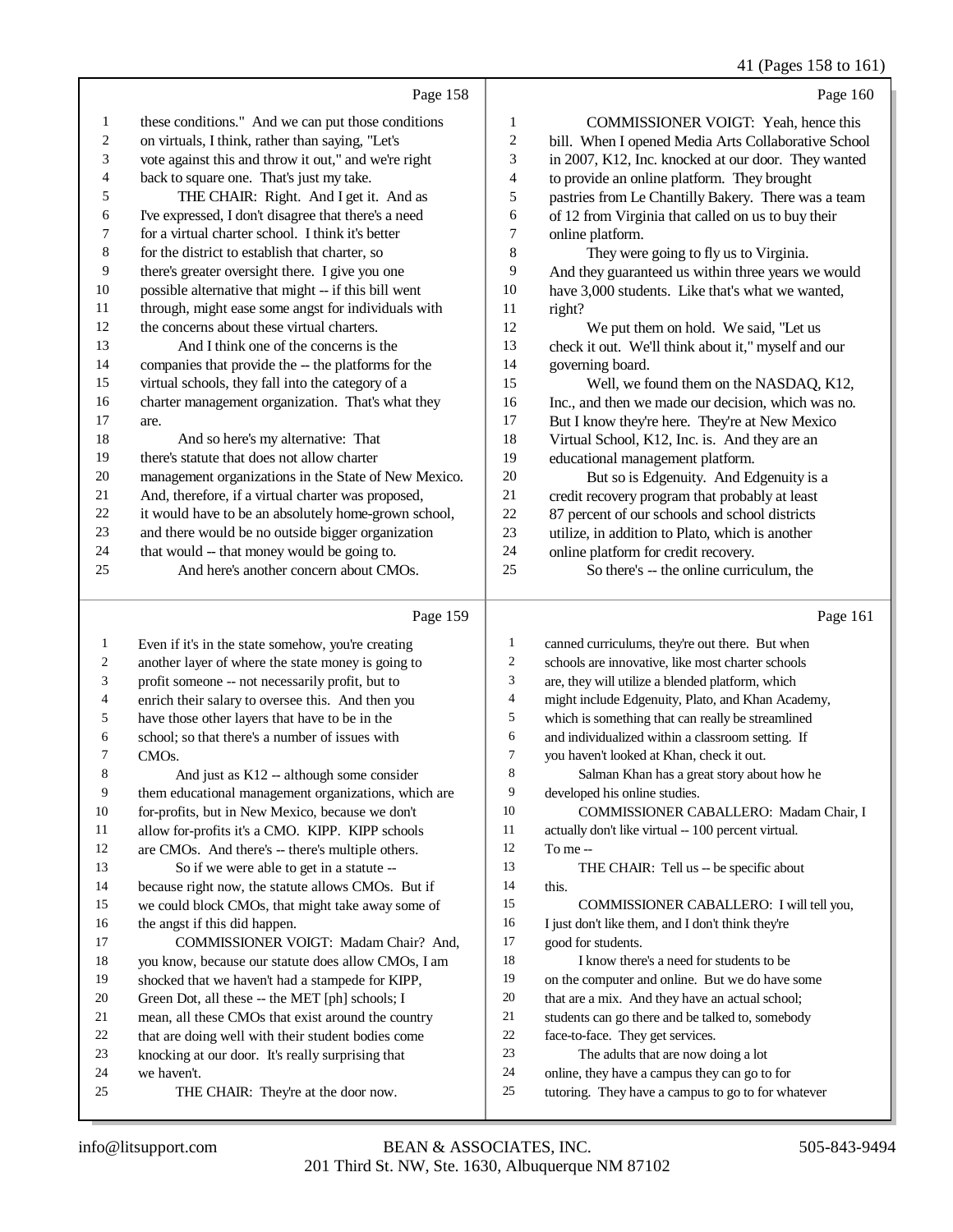# 42 (Pages 162 to 165)

|                | Page 162                                             |                | Page 164                                             |
|----------------|------------------------------------------------------|----------------|------------------------------------------------------|
| 1              | is it that they need, and it's there.                | 1              | that building would go if the school was closed.     |
| $\overline{2}$ | But 100 percent online, I -- it's just               | $\overline{2}$ | And I think that closes that gap as well. So right   |
| 3              | beyond me how students can actually thrive. But      | 3              | now, I think that's all that's on the horizon.       |
| 4              | there is a need, and maybe locally, we can have the  | 4              | We've still got a lot of days left in the            |
| 5              | blended. But I thought they would be more            | 5              | Legislature.                                         |
| 6              | successful, because I was trying to give the benefit | 6              | MS. KAREN WOERNER: Madam Chair, I just               |
| 7              | of the doubt. But when the school came here, it      | $\tau$         | wanted to share with you all that it might be more   |
| 8              | was -- it was bad. Wow.                              | 8              | pressing than you think about virtual, because we've |
| 9              | THE CHAIR: It was bad and sad. You know,             | 9              | had some interest in attending some of our trainings |
| 10             | it really was.                                       | 10             | by the New Mexico Virtual Academy that Farmington    |
| 11             | COMMISSIONER CABALLERO: And the number of            | 11             | has not renewed.                                     |
| 12             | students that got hurt by that --                    | 12             | So I just wanted you to be aware that --             |
| 13             | THE CHAIR: Absolutely. And that's                    | 13             | because you mentioned that this -- and I don't think |
| 14             | what -- ultimately, that's what we're supposed to be | 14             | any of these schools --                              |
| 15             | about. So I'll ask again. Is this something that     | 15             | THE CHAIR: What trainings?                           |
| 16             | we want to speak out against?                        | 16             | MS. KAREN WOERNER: They want to come to              |
| 17             | <b>COMMISSIONER RAFTERY: Yes.</b>                    | 17             | renewal; but I don't think they're eligible for      |
| 18             | <b>COMMISSIONER DAVIS: Yes.</b>                      | 18             | renewal.                                             |
| 19             | COMMISSIONER CABALLERO: (Indicates.)                 | 19             | They want to come to training; but I don't           |
| 20             | THE CHAIR: So I have had some preliminary            | 20             | think they're eligible.                              |
| 21             | conversations with folks about looking at a -- a     | 21             | THE CHAIR: No. And I've had -- not                   |
| 22             | banning of CMOs.                                     | 22             | recently. But I've had multiple conversations with   |
| 23             | <b>COMMISSIONER CABALLERO: Yes.</b>                  | 23             | the superintendent and the assistant superintendent  |
| 24             | THE CHAIR: So that that's -- it probably             | 24             | in Farmington to outline the fact that if a school   |
| 25             | will not be a separate bill. It'll -- it most        | 25             | is not renewed, they don't get an opportunity to go  |
|                | Page 163                                             |                | Page 165                                             |

# Page 163 |

| 1  | likely will just come as an amendment on something, | 1  | to the other authorizer for renewal, that they have  |
|----|-----------------------------------------------------|----|------------------------------------------------------|
| 2  | to get it on -- to get it on; because it doesn't    | 2  | to start all over again because their contract was   |
| 3  | require just a whole complete separate legislation  | 3  | not renewed, and they have to -- they're a new       |
| 4  | for it, and it will be easier if it can just go on  | 4  | applicant.                                           |
| 5  | as an amendment to something.                       | 5  | MS. KAREN WOERNER: That was my question.             |
| 6  | So I think -- and I'm going to have some            | 6  | Because when it came up -- but I didn't know they    |
| 7  | discussion with PED about it to see. So I'll keep   | 7  | actually been not renewed already. So we need to     |
| 8  | you posted on that. That should be coming forth.    | 8  | look into that. But they --                          |
| 9  | I did also speak in favor of the charter            | 9  | THE CHAIR: My understanding is that they             |
| 10 | facility funding bill, because they are looking at  | 10 | were not renewed.                                    |
| 11 | being able to put monies available for schools, so  | 11 | MS. KAREN WOERNER: Okay.                             |
| 12 | that they can -- the estimate is that they would    | 12 | THE CHAIR: That's my understanding. But,             |
| 13 | be -- the money that would be available, they could | 13 | honestly -- because you don't get any records of it. |
| 14 | loan -- the loan would a 3 percent, which is        | 14 | We certainly don't get any records of it. But there  |
| 15 | significantly -- it's significant savings.          | 15 | should be a record in the Farmington School Board    |
| 16 | And it's not going to a lender; it's going          | 16 | minutes.                                             |
| 17 | to the state. So it's kind of win-win. And it'll    | 17 | MS. MELISSA BROWN: We looked. They're                |
| 18 | give some schools the opportunity to pay off their  | 18 | not posted.                                          |
| 19 | lease-purchase agreement.                           | 19 | THE CHAIR: Of course not.                            |
| 20 | And there's also -- I believe it's in that          | 20 | MS. KAREN WOERNER: They just mentioned to            |
| 21 | bill as well that if it's -- the building           | 21 | me today that New Mexico Virtual Academy had         |
| 22 | automatically does go to the state; so it clears up | 22 | expressed interest in coming to the renewal. I just  |
| 23 | that there will be no --                            | 23 | heard about it. So I will follow up to find out      |
| 24 | <b>COMMISSIONER CABALLERO: Donations.</b>           | 24 | more details; but I just wanted you to be aware.     |
| 25 | THE CHAIR: -- no question about where               | 25 | THE CHAIR: Yeah. We've been clear                    |
|    |                                                     |    |                                                      |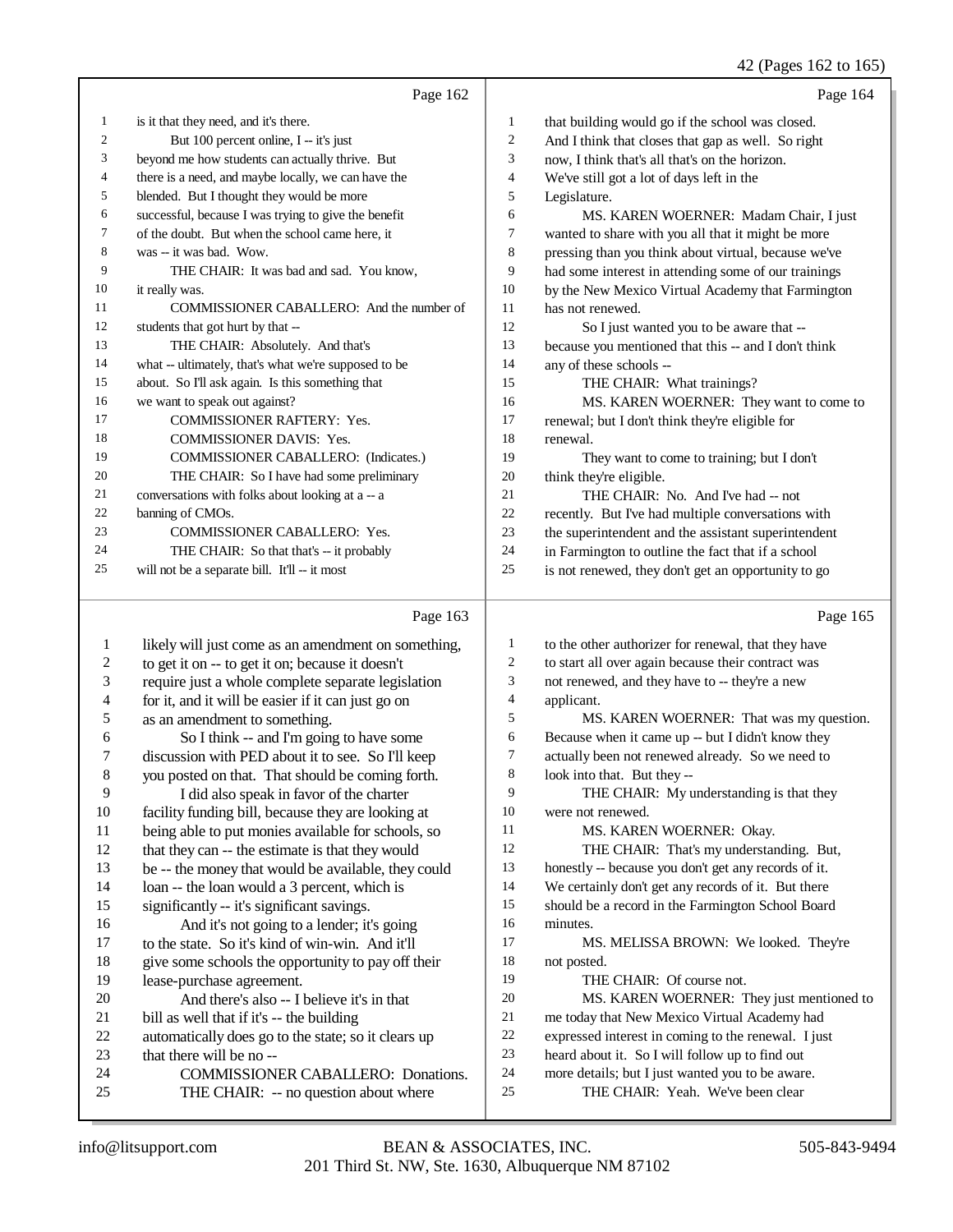#### 43 (Pages 166 to 169)

|                         |                                                      |                         | $\tau$ , $\mu$ ages 100 to 10)                       |
|-------------------------|------------------------------------------------------|-------------------------|------------------------------------------------------|
|                         | Page 166                                             |                         | Page 168                                             |
| $\,1$                   | because, the issue came up -- when we didn't renew   | $\mathbf{1}$            | facilities bill, I wanted to mention that at the     |
| $\boldsymbol{2}$        | Anthony, they tried to reorganize and go to Gadsden  | $\overline{c}$          | same day, there was a digital -- digital media bill  |
| 3                       | School District. And I had that conversation with    | 3                       | that was for special funding for a digital media     |
| 4                       | the Gadsden School District, that that's not an      | 4                       | program. And there were a number of people that did  |
| 5                       | option. Once you're not renewed, then you have to    | 5                       | come up and speak for that.                          |
| 6                       | go back to square one.                               | 6                       | I had not seen it before; so I didn't know           |
| 7                       | So -- yeah, they want to --                          | 7                       | anything about it. But there were two young girls    |
| $\,8\,$                 | COMMISSIONER ARMBRUSTER: I don't know if             | 8                       | that were standing behind me, and they had a camera  |
| 9                       | they did. But I know Gene Schmidt, who is the        | 9                       | and they were recording it for their school project. |
| $10\,$                  | superintendent, talked about not going to renew      | $10\,$                  | And it ended up that they were from Roots & Wings,   |
| 11                      | them, that they would start their own virtual online | 11                      | which is one of our schools; so that it was exciting |
| 12                      | thing. So I don't know if they didn't renew them     | 12                      | to see. And they spoke very eloquently about the     |
| 13                      | and -- I'm sure you can find out -- or they are not  | 13                      | importance of the program, which certainly speaks    |
| $14\,$                  | going to. I'm not sure.                              | 14                      | way more than what any of the adults can offer when  |
| 15                      | MS. MELISSA BROWN: Their December meeting            | 15                      | they can see that.                                   |
| 16                      | minutes aren't posted; so                            | 16                      | And it did get a do-pass through. So                 |
| 17                      | THE CHAIR: But, yeah. If they show up                | $17\,$                  | that's -- I was -- I was a little disappointed I     |
| $18\,$                  | and they indicate that they have not been renewed,   | 18                      | didn't -- you know, I felt uninformed, because I     |
| 19                      | which would kind of be indicated by the fact that    | 19                      | didn't know that was there at that time. So -- but   |
| $20\,$                  | they're sitting, that, you know, if there's any --   | $20\,$                  | there's a lot of -- there were a number of schools   |
| 21                      | they can, I guess, contact our attorney.             | 21                      | that -- in addition that did speak for that.         |
| 22                      | MS. KAREN WOERNER: Okay.                             | 22                      | So I thought I had asked Commissioners               |
| 23                      | THE CHAIR: And they can make it clear                | $23\,$                  | before, but I guess I did not. If you would send to  |
| $24\,$                  | that, you know, it's not a renewal.                  | 24                      | Beverly your -- the liaison list is in your packet.  |
| 25                      | Okay. So we will -- I will ask -- so                 | 25                      | MS. FRIEDMAN: Excuse me, Madam Chair. It             |
|                         | Page 167                                             |                         | Page 169                                             |
| $\mathbf{1}$            | that's all the legislation that I'm aware of that we | $\mathbf{1}$            | was supposed to be in the notebook, but it wasn't.   |
| $\boldsymbol{2}$        | need to be having on our tracker right now.          | $\sqrt{2}$              | That's why I handed it out.                          |
| 3                       | COMMISSIONER VOIGT: When do you get to go            | $\sqrt{3}$              | THE CHAIR: So if you could just hand a               |
| $\overline{\mathbf{4}}$ | home next?                                           | $\overline{\mathbf{4}}$ | note to Beverly, there's no requirement -- if you    |
| 5                       | THE CHAIR: I get to go home tonight, but             | 5                       | don't want to serve on another committee -- the only |
| 6                       | I'm coming back Sunday.                              | 6                       | committees that we actually have votes on, NMPSIA    |
| $\boldsymbol{7}$        | COMMISSIONER CABALLERO: The Education                | $\boldsymbol{7}$        | and PSCOC. And Commissioner Robbins is already --    |
| 8                       | Committee is meeting tomorrow.                       | $\,8\,$                 | COMMISSIONER ROBBINS: Yes, we met on the             |
| 9                       | THE CHAIR: I understand that. And I                  | 9                       | 18th.                                                |
| 10                      | didn't know that until I was already up here. And I  | 10                      | THE CHAIR: I think you've already met.               |
| 11                      | do have to get home; but I did -- yesterday, when we | 11                      | But, otherwise, we're sitting.                       |
| 12                      | broke for lunch. I did go over, and I had a long     | 12                      | COMMISSIONER VOIGT: Which one is                     |

broke for lunch, I did go over, and I had a long

conversation with the Chair of the Education

 Committee. So he fully understands our position on those.

## 16 And I know that a number of charters are 17 coming up to speak, and they're addressing, specifically, my understanding is, the age limitation. That's the real talking point for

- tomorrow.
- 21 So I think -- I think we're in good shape<br>22 for comment for tomorrow. And then I'll be ba
- 22 for comment for tomorrow. And then I'll be back up<br>
23 for the virtual school on  $-$  on Monday. for the virtual school on -- on Monday.
- 
- 24 So -- now we can segue into my report.<br>25 And just -- before I forget when I was up for t And just -- before I forget, when I was up for that
- 14 THE CHAIR: He's on PSCOC. We get one
- vote on PSCOC. And they met last --

Commissioner Robbins on?

- **COMMISSIONER ROBBINS:** On the 18th of 17 January, the week after our last meeting.
- 17 January, the week after our last meeting.<br>18 THE CHAIR: So last meeting. I di
- 18 THE CHAIR: So last meeting, I did mention<br>19 that I made the appointment for Commissioner that I made the appointment for Commissioner
- Robbins, because Commissioner Peralta had sat on
	-
- 21 that for us, and they had notified us that there was<br>22 a meeting coming up. So Commissioner Peralta has 22 a meeting coming up. So Commissioner Peralta had<br>23 contacted me. And then I contacted Commissioner
- contacted me. And then I contacted Commissioner
- 24 Robbins; so that's been taken care of.<br>25 But if there's a committee that
	- But if there's a committee that you're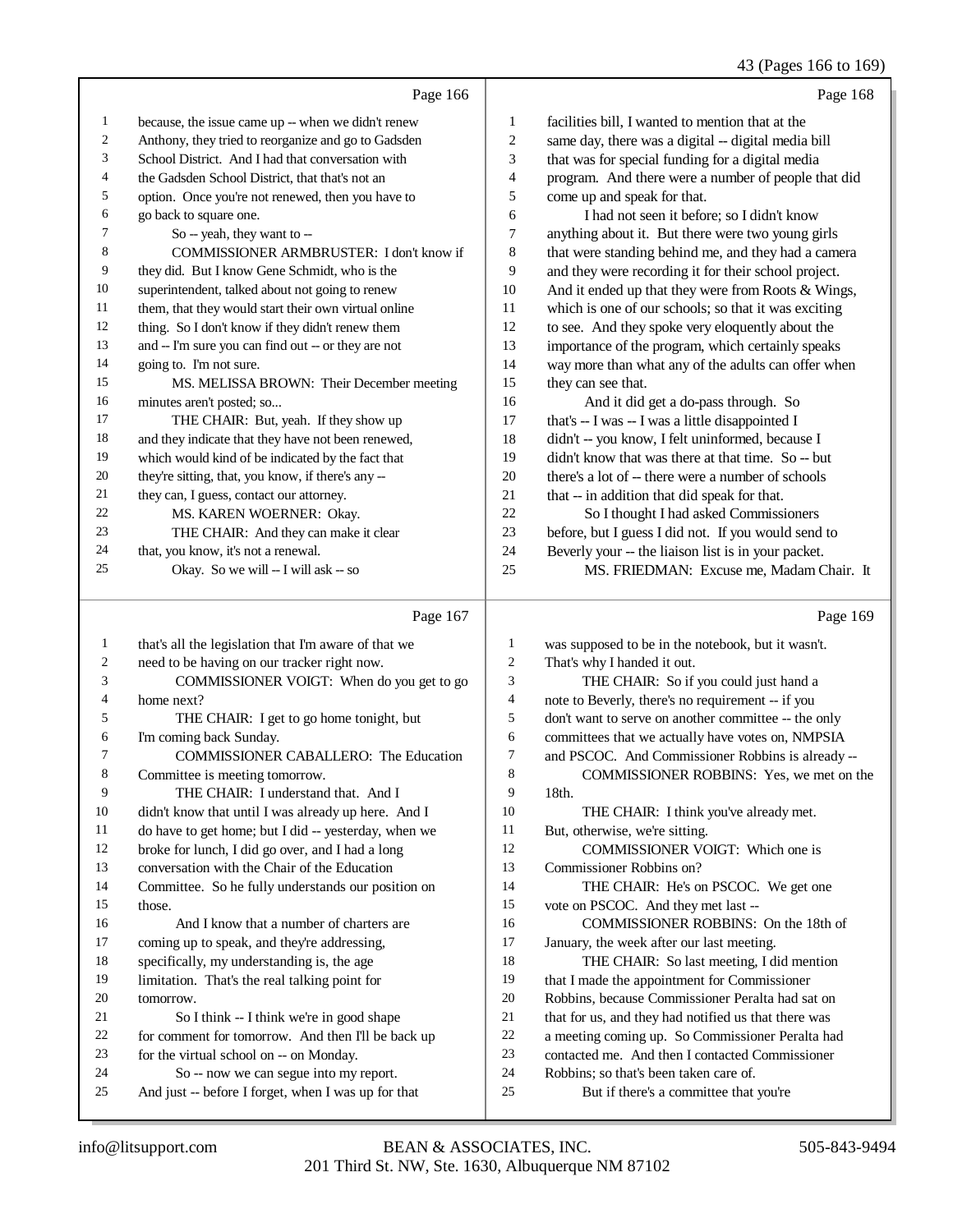# 44 (Pages 170 to 173)

|    | Page 170                                             |                | Page 172                                             |
|----|------------------------------------------------------|----------------|------------------------------------------------------|
| 1  | wishing to -- to serve on, it doesn't come to a      | 1              | went to virtually every news media in the State of   |
| 2  | vote, let me know, and I'll send out confirmations   | 2              | New Mexico. But it was not covered by any of them.   |
| 3  | to folks, once I get a look at what people might be  | 3              | So our -- the idea was why pique someone's           |
| 4  | interested in.                                       | $\overline{4}$ | interest in something that was ignored. So we did    |
| 5  | So that's -- I think I've given you my               | 5              | not make a public response to it, because there was  |
| 6  | highlights of where I've been, which is three out of | 6              | no coverage of it. So -- and I didn't -- there's no  |
| 7  | five days, I've been up here since the Legislature   | $\overline{7}$ | sense in -- you know, I didn't want to sink to that  |
| 8  | has started. And I -- I want to send out a personal  | 8              | level, on one hand, to -- you know, and play a       |
| 9  | thank-you to all of the new Deputy Secretaries;      | 9              | tit-for-tat.                                         |
| 10 | because they have been -- they've made themselves    | 10             | So I -- it's -- I'm just going to say it             |
| 11 | more than available.                                 | 11             | was unfortunate; because it was right after there    |
| 12 | The transition has not been smooth, only             | 12             | was this extolling of the virtues of the PEC in      |
| 13 | because -- and I'm going to make this a personal     | 13             | front of the LFC. So it's, like, "Which is it?       |
| 14 | expression. I was incredibly disappointed in an      | 14             | We're doing a great job, or we're not," you know.    |
| 15 | e-mail that was sent out by the previous Secretary   | 15             | So I think, you know, hopefully we can all           |
| 16 | Designate that was certainly not favorable to the    | 16             | move on and be adults about this.                    |
| 17 | Public Education Commission. And that was sent out   | 17             | <b>COMMISSIONER ARMBRUSTER: We have a lack</b>       |
| 18 | 15 minutes before his last minutes.                  | 18             | of adults in this --                                 |
| 19 | COMMISSIONER ARMBRUSTER: Only you got it.            | 19             | THE CHAIR: I had actually spoken to Joe              |
| 20 | THE CHAIR: No. We got it.                            | 20             | Guillen, and he thought he was going to be over here |
| 21 | COMMISSIONER CABALLERO: I didn't get it.             | 21             | today for an update for the School Boards            |
| 22 | MS. FRIEDMAN: I sent it to everyone.                 | 22             | Association. And he did say he was going to get      |
| 23 | THE CHAIR: I wasn't copied who got it.               | 23             | that actual invite out. And I guess he hasn't.       |
| 24 | And I know -- you got copies of it, did you not?     | 24             | MS. FRIEDMAN: Oh, no. Madam Chair, they              |
| 25 | MR. CHAIKEN: Ami definitely did.                     | 25             | usually send that out about the beginning of March.  |
|    |                                                      |                |                                                      |

# Page 171

|    | Page 171                                            |                | Page 173                                             |
|----|-----------------------------------------------------|----------------|------------------------------------------------------|
| 1  | THE CHAIR: I know I got a copy. So my               | 1              | THE CHAIR: Only because he had mentioned             |
| 2  | presumption was everybody received it.              | $\overline{c}$ | to me that they just finalized everything, had it,   |
| 3  | MS. FRIEDMAN: Madam Chair, I sent it out            | 3              | and he said, "I'm sending it out." And that was      |
| 4  | to everybody.                                       | $\overline{4}$ | last week. He said, "I'm sending it out today."      |
| 5  | THE CHAIR: Yeah, I thought everyone got             | 5              | But we all know when it is anyway. So                |
| 6  | it.                                                 | 6              | it's always nice when the School Boards Association  |
| 7  | COMMISSIONER VOIGT: I got it, and I                 | 7              | reaches out. I'm going to tell you the Hotel         |
| 8  | wasn't even on the Commission then.                 | 8              | Albuquerque is already full, you know, which is      |
| 9  | THE CHAIR: It came out through Beverly.             | 9              | always the case, because everyone books it. Then     |
| 10 | COMMISSIONER DAVIS: A long time ago.                | 10             | they don't end up coming, because it's -- so it's -- |
| 11 | MS. FRIEDMAN: It was in December.                   | 11             | you know, it's no big deal. There's other            |
| 12 | THE CHAIR: But it was -- I'm just going             | 12             | opportunities in the direct area.                    |
| 13 | to say it was unfortunate and, I think,             | 13             | So it's -- you know, we're trying to keep            |
| 14 | unprofessional.                                     | 14             | doors open with the School Boards Association. So    |
| 15 | <b>COMMISSIONER CABALLERO: Well.</b>                | 15             | it is always nice when they invite us to these       |
| 16 | Madam Chair, this is coming from a man that still   | 16             | events.                                              |
| 17 | believes in Manifest Destiny. And he's in           | 17             | I know Matt is across the street, and                |
| 18 | New Mexico. Ay-yi-yi. I had a couple of             | 18             | they're working to get ready for HB 5 tomorrow       |
| 19 | conversations with him. And I gave up on him. I --  | 19             | morning. So I don't think he has anything            |
| 20 | $I -$                                               | 20             | additional that he needs for us to over -- oh.       |
| 21 | THE CHAIR: And I understand where it was            | 21             | You may be contacted by a gentleman by the           |
| 22 | coming from. It is still just unfortunate, as an    | 22             | name of Steve Zimmerman. And Steve Zimmerman has     |
| 23 | adult, that this is how you have to exit, you know. | 23             | started a new organization. And I'm going to try to  |
| 24 | So, you know, I'm -- we did not respond to it. We   | 24             | remember -- it's the Coalition of Independent        |
| 25 | did have to IPRA who-all got the e-mail. And it     | 25             | Charter Schools, or something to that effect. It's   |
|    |                                                     |                |                                                      |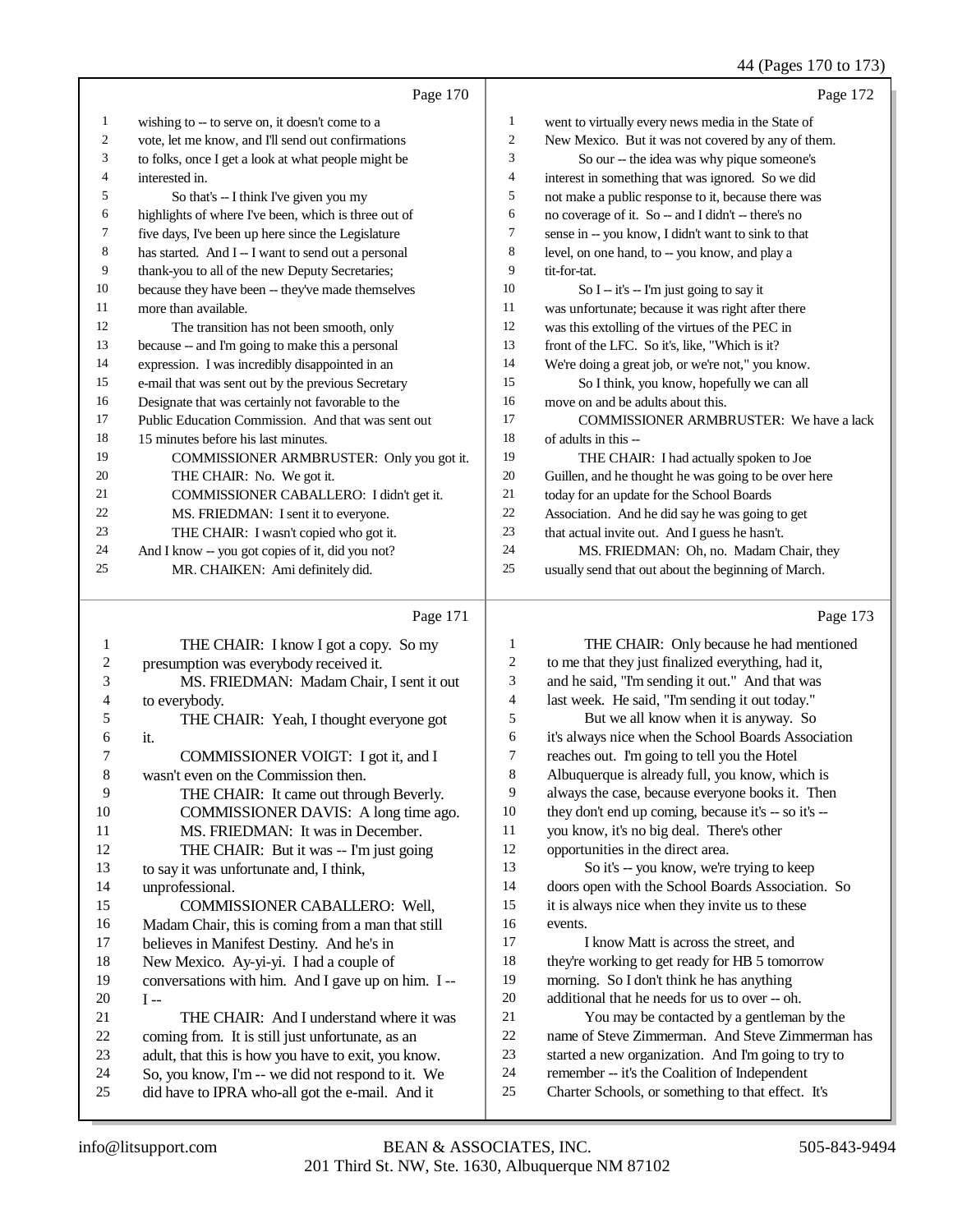|    | Page 174                                            |                | Page 176                                             |
|----|-----------------------------------------------------|----------------|------------------------------------------------------|
| 1  | a national organization. It's seven months old.     | 1              | picture of you on their web site. It looks just      |
| 2  | I spoke with him on Tuesday. He called              | $\overline{c}$ | like you.                                            |
| 3  | me. They're having a conference in October here in  | 3              | COMMISSIONER ROBBINS: I was accused of               |
| 4  | Albuquerque. And I'm going to be honest with you.   | 4              | being Winston Brooks when I was on the School Board. |
| 5  | I don't know why he offers. Because I asked him,    | 5              | I understood that I looked similar to him: but he's  |
| 6  | and he didn't have anything to offer me. They don't | 6              | taller than I am, and I have more hair.              |
| 7  | offer any advocacy. They can't. They don't have     | $\overline{7}$ | THE CHAIR: Okay. So I just wanted to                 |
| 8  | any money. They don't know New Mexico. So they're   | 8              | give you a heads-up in case he contacts you. You     |
| 9  | not going to do advocacy for schools.               | 9              | can't find -- outside of the website, you can't find |
| 10 | COMMISSIONER VOIGT: Are they a membership           | 10             | a whole lot of information in terms of who their     |
| 11 | organization?                                       | 11             | backers are. He likes to float around Greg           |
| 12 | THE CHAIR: They are a membership                    | 12             | Richmond's name, who's the CEO of NACSA. "Oh, Greg   |
| 13 | organization. So my question was, "Well, what do I  | 13             | Richmond told me to call you."                       |
| 14 | get for my buck?"                                   | 14             | I'm sure he did. So -- right.                        |
| 15 | And it's, like, "Well, we don't represent           | 15             | We're on to PEC Comments. Commissioner               |
| 16 | the national narrative on for-profit charters."     | 16             | Raftery.                                             |
| 17 | And I said, "Well, you do understand                | 17             | COMMISSIONER RAFTERY: Oh, my goodness.               |
| 18 | that's what New Mexico is? We're a not-for-profit;  | 18             | Learning a lot. Enjoying it. I'm interested in the   |
| 19 | so that -- we like independent schools. That's what | 19             | Coalition for School Administrators thing. I was     |
| 20 | we do. We like schools that are mission-driven:     | 20             | there before. So that would be nice.                 |
| 21 | that's what we do. So what are you offering the     | 21             | THE CHAIR: Oh, on the PEC?                           |
| 22 | charters for their membership money?"               | 22             | COMMISSIONER RAFTERY: Yeah. That's about             |
| 23 | "We're going to have a conference." And             | 23             | all I have to say right now.                         |
| 24 | they can't offer training. And they don't want to   | 24             | THE CHAIR: Okay. All right. Thanks.                  |
| 25 | offer training.                                     | 25             | COMMISSIONER DAVIS: Well, thank you for              |
|    |                                                     |                |                                                      |
|    | Page 175                                            |                | Page 177                                             |

# Page 175 |

| 1  | So it's like, "Well, you do understand               | 1  | letting me be here. Thank you for answering my      |
|----|------------------------------------------------------|----|-----------------------------------------------------|
| 2  | that we have a robust training requirement. So the   | 2  | questions. So I'm happy to be here. I'm still       |
| 3  | schools need that -- those training hours."          | 3  | learning so much so quickly. And I'm enjoying all   |
| 4  | So if he -- he's looking for support. I'm            | 4  | of it. So thank you.                                |
| 5  | not going to offer it to him myself. And I told      | 5  | THE CHAIR: Commissioner Caballero?                  |
| 6  | him -- and I told him also that October was really   | 6  | COMMISSIONER CABALLERO: Yes. The only               |
| 7  | challenging, because it's -- the NACSA conference is | 7  | thing I have to say is that looking forward to      |
| 8  | in October. We've got our own meetings in October.   | 8  | learning from all the new Commissioners. Just       |
| 9  | So -- you know, I'm not so sure.                     | 9  | putting it out there. You have a lot to share, and  |
| 10 | So he's trying really hard, he thinks.               | 10 | share it. Don't hold back. I make my decisions      |
| 11 | We'll see. But he's -- you know, he's reaching out.  | 11 | based on what I'm about, what I know, and, of       |
| 12 | I know he had -- I saw Joseph Escobedo from APS up   | 12 | course, what you say. It is important to me.        |
| 13 | last week, and he also indicated that he's been      | 13 | So if you've got something to say, please           |
| 14 | contacted. So he's out there. So in case you see     | 14 | say it. I have changed my mind on what -- how and   |
| 15 | the name come up --                                  | 15 | what people say. And that's all.                    |
| 16 | <b>COMMISSIONER VOIGT: Coalition of Public</b>       | 16 | Thank you, Madam Chair.                             |
| 17 | Independent Charter Schools. November is their       | 17 | THE CHAIR: Commissioner Robbins?                    |
| 18 | conference in Old Town. It's November 17th to 19.    | 18 | COMMISSIONER ROBBINS: Well, as the Chair            |
| 19 | THE CHAIR: So he changed it since last               | 19 | mentioned, I attend the first PSCOC meeting on      |
| 20 | week. Because it was October. It was October. So     | 20 | January 18th. I was welcomed. They did get your     |
| 21 | maybe he changed it.                                 | 21 | letter; so I appreciate that. They were like,       |
| 22 | COMMISSIONER VOIGT: It's a symposium.                | 22 | "Well, let me check my e-mail"; because I told them |
| 23 | THE CHAIR: And he's offering a great deal            | 23 | that you had sent it. And they were, like, "Oh,     |
| 24 | for New Mexico schools; so --                        | 24 | yes, here it is. Okay. So you can" -- they did      |
| 25 | COMMISSIONER VOIGT: Dave, there's a                  | 25 | have my name on the dais.                           |
|    |                                                      |    |                                                     |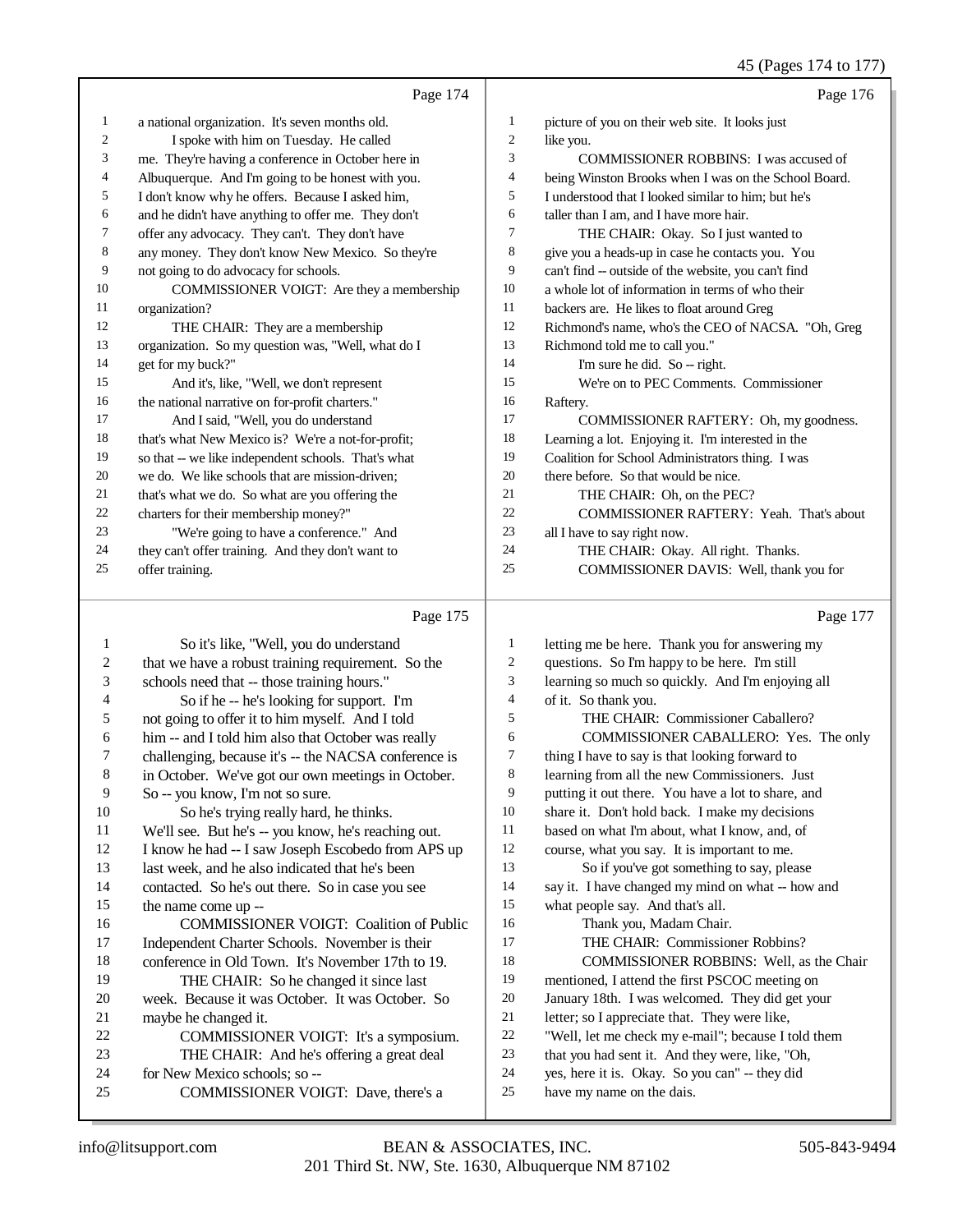|                |                                                      |                | $\sim$ $\sim$                                        |
|----------------|------------------------------------------------------|----------------|------------------------------------------------------|
|                | Page 178                                             |                | Page 180                                             |
| 1              | And so one of the things -- and I have               | $\mathbf{1}$   | of the reallocation, which, to me, was kind of       |
| 2              | pointed this out to, I think, one of the             | $\overline{c}$ | amusing, since right now their mill rate on property |
| 3              | Commissioners yesterday -- they have laptop          | 3              | taxes is about 2 mills higher than the state         |
| $\overline{4}$ | computers set up. And all of the stuff that we have  | 4              | average.                                             |
| 5              | in our book is on your laptop computers. And it's a  | 5              | So that's a very interesting thing. They             |
| 6              | touch screen, and you can move things.               | 6              | collect a lot in property taxes for capital, higher  |
| 7              | You don't get to take the computer with              | 7              | than the state average; but yet they still are       |
| 8              | you, which would have been nice. But it is there.    | 8              | allowed to get 50 percent match on certain projects  |
| 9              | You have printouts if you want paper; but they have  | 9              | for schools in the district. And I live there. And   |
| 10             | it all there so you can go through things very, very | 10             | people think why don't you support that?             |
| 11             | quickly. It's very easy to find things.              | 11             | I said, "Look, I'm all about being                   |
| 12             | I was very impressed that they have that             | 12             | cost-effective with the monies. And I think there's  |
| 13             | set up and everything, that PSFA, actually their IT  | 13             | probably better ways that this money" -- but since   |
| 14             | people set all that up and everything. And I         | 14             | these were the projects that were available for the  |
| 15             | thought, wow, wouldn't that be neat if PED would use | 15             | reallocation of funding, that's where it went. And   |
| 16             | some of the funding they get from our charters to do | 16             | some of it was for security upgrades for the APS     |
| 17             | that for us?                                         | 17             | schools. Okay.                                       |
| 18             | Anyway                                               | 18             | THE CHAIR: The only thing I'm going to               |
| 19             | COMMISSIONER ARMBRUSTER: We've heard this            | 19             | say is to remind -- I think most of the schools did  |
| 20             | before.                                              | 20             | get the reminder -- now that you mention security,   |
| 21             | COMMISSIONER ROBBINS: And I think I told             | 21             | there is additional funds that's available through   |
| 22             | most of you before when I started on the APS Board,  | 22             | PSFA. And PSCOC will be looking to making those      |
| 23             | first week I started, they gave me a laptop          | 23             | awards, so that if you're talking to any charters,   |
| 24             | computer, a carrying case, which back then, it was a | 24             | please remind them.                                  |
| 25             | pretty big -- it was decent size; it wasn't overly   | 25             | I'm -- I know that message went out to all           |
|                | Page 179                                             |                | Page 181                                             |
| 1              | burdensome, gave me a cell phone. I had an APS       | 1              | the charter leaders for that. But there is money     |
| 2              | e-mail address, which as far as I know, it's         | $\overline{c}$ | that's out there. It does become difficult, because  |
| 3              | probably still active because Board members from     | 3              | oftentimes there has to be matching money, and the   |
| 4              | 20 years ago still have active e-mail addresses at   | 4              | charters do not have that kind of funding. And       |

- 4 20 years ago still have active e-mail addresses at<br>5 APS, which is kind of funny. APS, which is kind of funny.
- 
- 6 But it was a good meeting. Two of the<br>
7 things that I wanted to mention that were done
- 7 things that I wanted to mention that were done here,<br>8 the Roswell School District was looking at funding the Roswell School District was looking at funding
- and getting some funding from PSFA and the PSCOC for
- an elementary school. And the bids originally came
- 11 in a little bit higher than what the total monies<br>12 that the school district and the PSCOC had
- that the school district and the PSCOC had
- allocated.
- So they went back, they did some tweaking, value engineering, things like that, rebid it, got
- it down to where it all met the needs. And so that
- was moving forward, about a \$24 million elementary
- school, which is about \$10 million or \$15 million
- less than what APS spends on elementary schools -- 20 iust an aside.
	-
- 21 They also had a little over \$500,000 of<br>22 funding that had not been utilized, and deadling 22 funding that had not been utilized, and deadlines<br>23 had passed. So they reallocated -- somewhere are
- had passed. So they reallocated -- somewhere around
- \$500,000 was reallocated. And the bulk of that went
- to APS, just as an aside. They got about 85 percent
- that's what makes it so frustrating. But --
- Commissioner Ruiz? COMMISSIONER RUIZ: I'll be brief. First of all, I want to thank Commissioner Crone and Commissioner Chavez and Chairwoman Gipson, because I've had some technical difficulties with my ramp. 11 And so had it not for these three, I wouldn't be sitting here sitting here. 13 The other thing I was going to say really
- quickly, just about NMPSIA, Commissioner Crone and I met with NMPSIA yesterday. And so Sandy Hook, they are forging ahead with that, and they are going to
- have regional trainings. When we get those dates,
- we'll share them with the community. It is free. A lot of people didn't get into the other
- program because there was such a huge cost for it. 21 But the Sandy Hook Promise is going to be free and<br>22 available to schools.
- 22 available to schools.<br>23 And Lalso was And I also wanted to say -- and I think I
- told you this before the meeting -- that I really
- appreciate our attorneys, because they do a whole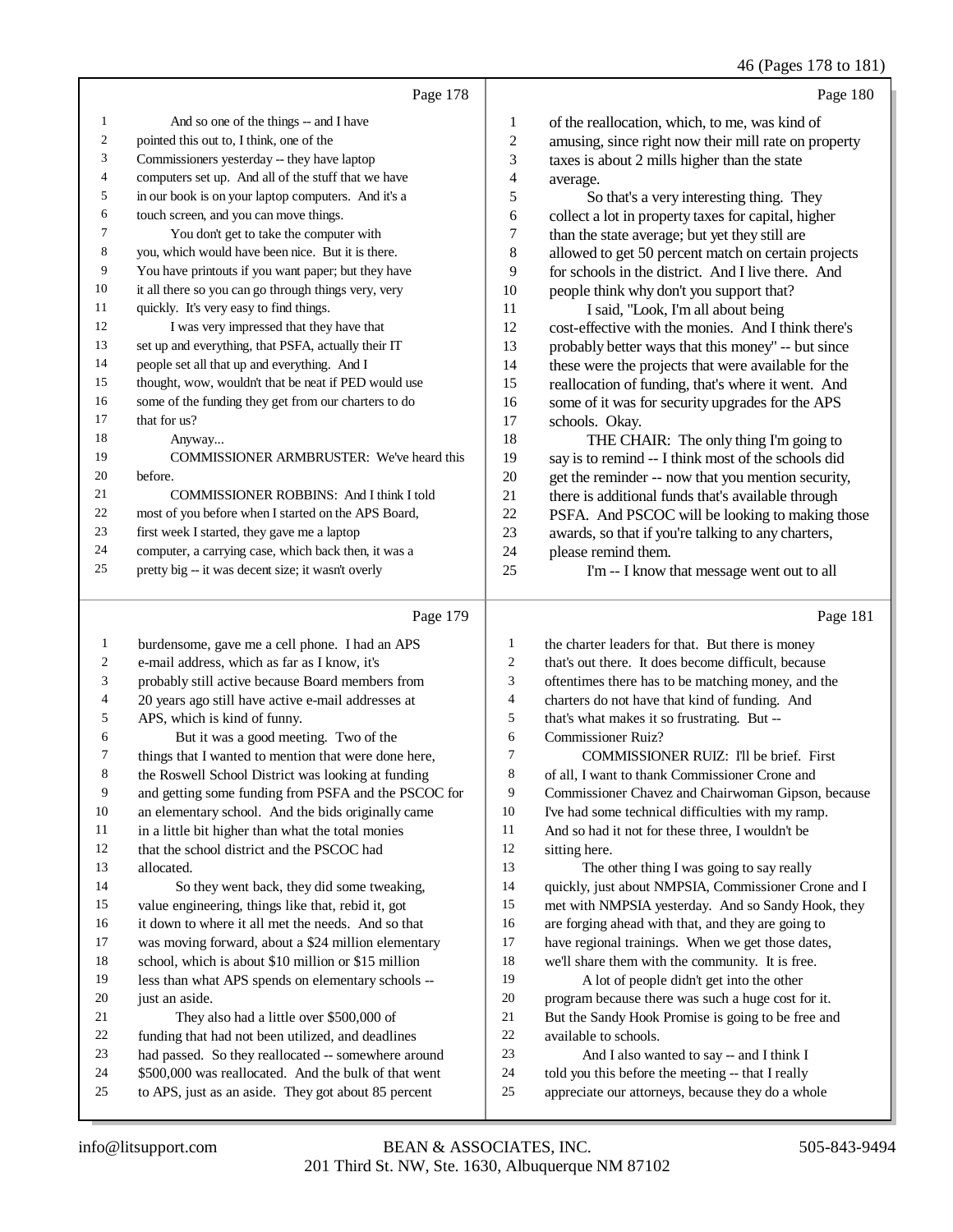47 (Pages 182 to 185)

|          |                                                                                                   |                     | 47 (Pages 182 to 185)                                                                       |
|----------|---------------------------------------------------------------------------------------------------|---------------------|---------------------------------------------------------------------------------------------|
|          | Page 182                                                                                          |                     | Page 184                                                                                    |
| 1        | lot for us, and -- yeah. Thanks.                                                                  | 1                   | COMMISSIONER CHAVEZ: Yeah, sure.                                                            |
| 2        | MR. CHAIKEN: Thank you for the                                                                    | $\mathfrak{2}$      | COMMISSIONER ARMBRUSTER: You haven't been                                                   |
| 3        | opportunity, and any way we can ever be helpful.                                                  | 3                   | here for renewals.                                                                          |
| 4        | THE CHAIR: Commissioner Armbruster?                                                               | 4                   | COMMISSIONER CHAVEZ: This could be the                                                      |
| 5        | COMMISSIONER ARMBRUSTER: I apologize if I                                                         | 5                   | honeymoon period.                                                                           |
| 6        | didn't say your name right or if I forgot to call                                                 | 6                   | THE CHAIR: The fun is yet to come.                                                          |
| 7        | your name. This is such a difficult job.                                                          | 7                   | MS. FRIEDMAN: Madam Chair, can I make a                                                     |
| 8        | No, I do apologize. And, otherwise, I'm                                                           | 8                   | comment?                                                                                    |
| 9        | fine.                                                                                             | 9                   | THE CHAIR: Sure.                                                                            |
| 10       | THE CHAIR: Commissioner Crone?                                                                    | 10                  | MS. FRIEDMAN: I wasn't aware of your                                                        |
| 11       | COMMISSIONER CRONE: Trish said everything                                                         | 11                  | Internet requests. And yesterday, when you were                                             |
| 12       | I was going to say; so -- there are some bits -- we                                               | 12                  | talking about this informally, I wrote to our IT                                            |
| 13       | did hear a lot at NMPSIA about arming school                                                      | 13                  | people. Because over the past years that I've been                                          |
| 14       | personnel. And so there are bills -- and I don't                                                  | 14                  | working with the PEC, I know -- I don't think anyone                                        |
| 15       | have my list with me, unfortunately. We're -- to                                                  | 15                  | is still here from when I did get everyone a                                                |
| 16       | put some restrictions on that, some requirements so                                               | 16                  | computer --                                                                                 |
| 17       | that it's not just haphazard, willy-nilly.                                                        | 17                  | THE CHAIR: My first year, it was offered                                                    |
| 18       | THE CHAIR: It's not just like a random                                                            | 18                  | to me. There was this 40-pound computer that was                                            |
| 19       | faculty member?                                                                                   | 19                  | made available. It's like, "Gee, would you like                                             |
| 20       | COMMISSIONER CABALLERO: It's dangerous                                                            | 20                  | this?"                                                                                      |
| 21       | even for security, because they're not properly                                                   | 21                  | And it's, like, "No, I don't even know                                                      |
| 22       | trained. And there's a reason why they have the                                                   | 22                  | what software that would run on."                                                           |
| 23       | certification for certified police officers to be                                                 | 23                  | So -- but that was -- that was the last                                                     |
| 24       | able to carry.                                                                                    | 24                  | that it was offered.                                                                        |
| 25       | COMMISSIONER CRONE: That would be one of                                                          | 25                  | MS. FRIEDMAN: Right. And those were                                                         |
|          | Page 183                                                                                          |                     | Page 185                                                                                    |
|          |                                                                                                   |                     |                                                                                             |
| 1        | the requirements is that they have the same training                                              | 1                   | offered. And we had training for everyone. And                                              |
| 2        | as police officers.                                                                               | $\overline{c}$      | those were what we had at that particular time. And                                         |
| 3        | THE CHAIR: Okay, thanks.                                                                          | 3                   | every one of those computers was returned to me for                                         |
| 4<br>5   | If there's anything that you need that you<br>think we need to speak up about in regards to that, | $\overline{4}$<br>5 | a variety of reasons.                                                                       |
| 6        | just let me know.                                                                                 | 6                   | And so -- and at that time, I did ask for                                                   |
| 7        | COMMISSIONER CRONE: There's also other                                                            | 7                   | e-mail addresses from the Department for the                                                |
| 8        | gun control measures, just generally in the state.                                                | 8                   | Commissioners. And at that time, I was told -- and                                          |
| 9        | So I just wanted to share that. Thank you.                                                        | 9                   | I can't remember what the reasons were, and to go                                           |
| 10       |                                                                                                   |                     |                                                                                             |
|          |                                                                                                   |                     | back in my notes and try to find it. But it was                                             |
|          | THE CHAIR: Okay, thanks.                                                                          | 10                  | something about security and that type of thing.                                            |
| 11       | Commissioner Voigt?                                                                               | 11                  | THE CHAIR: Right.                                                                           |
| 12       | COMMISSIONER VOIGT: It's still an honor                                                           | 12                  | MS. FRIEDMAN: Yesterday, I did write them                                                   |
| 13       | to be here. I really appreciate everyone's                                                        | 13                  | again and ask them about the e-mail addresses. And,                                         |
| 14       | candidness and honesty. And I'm having fun, and I                                                 | 14                  | actually, they said that they are asking, "Do it."                                          |
| 15       | appreciate everyone here in this room.                                                            | 15                  | Right now, it's in the process. And we're going to                                          |
| 16       | COMMISSIONER CRONE: This is fun?                                                                  | 16                  | have to check with Kara, the -- Deputy Secretary                                            |
| 17       | COMMISSIONER VOIGT: It has to be fun for                                                          | 17                  | Bobroff on it.                                                                              |
| 18       | me to be able to be a participant. That's a                                                       | 18                  | But all of the four people that I wrote in                                                  |
| 19       | bottom-line standard. Thank you very much for                                                     | 19                  | the positions that need to approve it approved it.                                          |
| 20<br>21 | everyone's dialogue.                                                                              | $20\,$              | And we suggested the e-mail address for each of you                                         |
| 22       | THE CHAIR: Commissioner Chavez?                                                                   | 21                  | to be PEC1, PEC2, PEC3, and so forth. So we are in                                          |
| 23       | COMMISSIONER CHAVEZ: I kind of echo the                                                           | 22<br>23            | the process of possibly getting that.                                                       |
| 24       | same thing. Honored to be here. Meeting a lot of<br>great people. And it is fun.                  | 24                  | And, Commissioner Robbins, your idea of<br>the computer being here is -- I think might be a |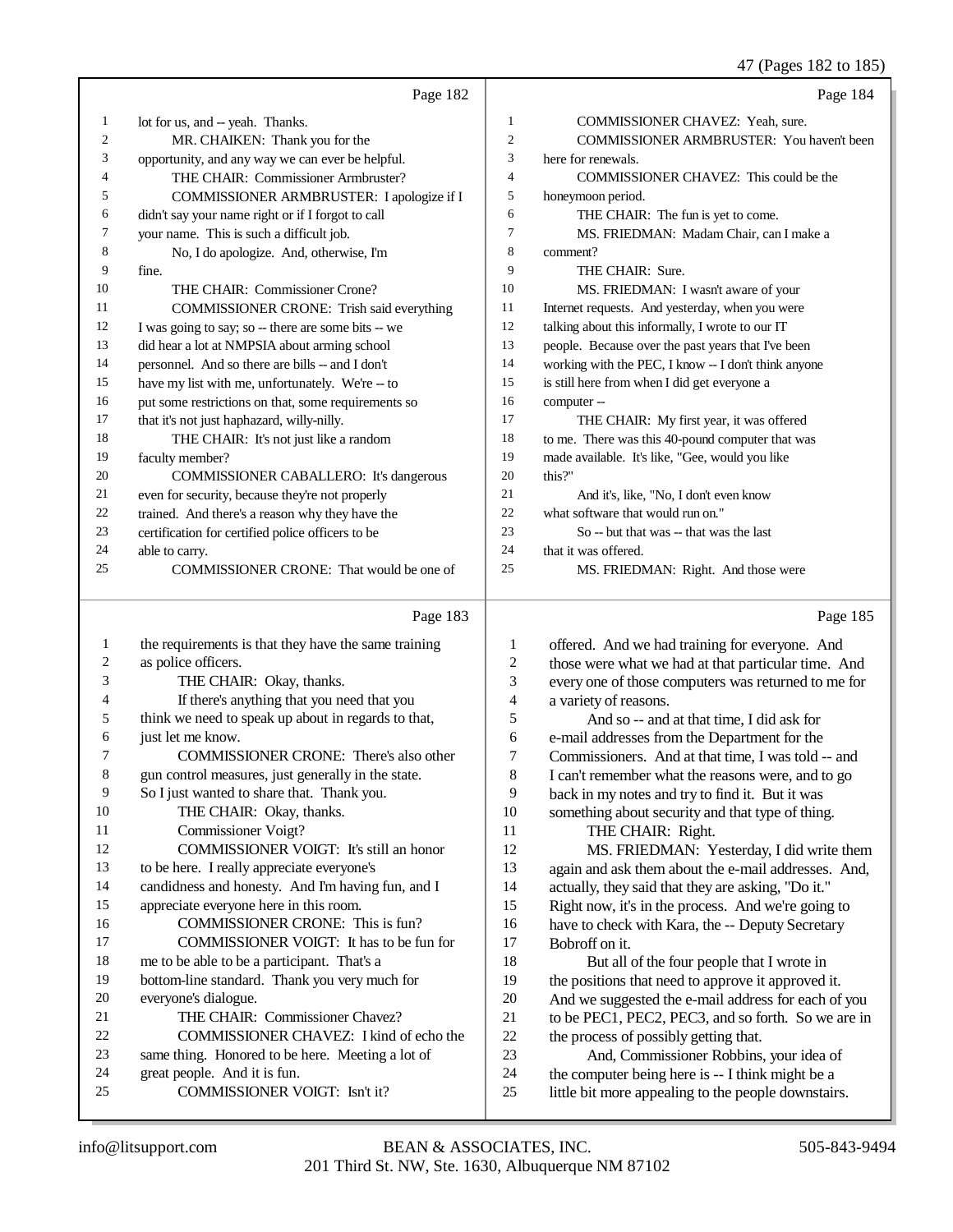48 (Pages 186 to 189)

|                  | Page 186                                                                                        |                | Page 188                                                                                   |
|------------------|-------------------------------------------------------------------------------------------------|----------------|--------------------------------------------------------------------------------------------|
| $\mathbf{1}$     | Because I mentioned getting computers for everyone,                                             | $\mathbf{1}$   | <b>COMMISSIONER ARMBRUSTER: Commissioner</b>                                               |
| $\boldsymbol{2}$ | and the comment was, "Well, if you have \$25,000,                                               | $\overline{c}$ | Chavez?                                                                                    |
| 3                | we'll get them for you." And --                                                                 | 3              | <b>COMMISSIONER CHAVEZ: Yes.</b>                                                           |
| 4                | THE CHAIR: It's actually in our budget;                                                         | $\overline{4}$ | COMMISSIONER ARMBRUSTER: Commissioner                                                      |
| 5                | $but -$                                                                                         | 5              | Gipson?                                                                                    |
| 6                | COMMISSIONER ROBBINS: For next year, it                                                         | 6              | THE CHAIR: Yes.                                                                            |
| 7                | is.                                                                                             | 7              | COMMISSIONER ARMBRUSTER: Commissioner                                                      |
| 8                | MS. FRIEDMAN: But if you would like me to                                                       | 8              | Raftery?                                                                                   |
| 9                | ask about the computers residing here and having all                                            | 9              | COMMISSIONER RAFTERY: Yes.                                                                 |
| 10               | of the information loaded on that, we can do that.                                              | 10             | <b>COMMISSIONER ARMBRUSTER: Commissioner</b>                                               |
| 11               | I know there are some people who still like the                                                 | 11             | Crone?                                                                                     |
| 12               | paper copies. And, you know, we could print five                                                | 12             | <b>COMMISSIONER CRONE: Yes.</b>                                                            |
| 13               | copies or something like that, if that was something                                            | 13             | <b>COMMISSIONER ARMBRUSTER: Commissioner</b>                                               |
| 14               | you would like.                                                                                 | 14             | Ruiz?                                                                                      |
| 15               | But if you'd like something along that, I                                                       | 15             | <b>COMMISSIONER RUIZ: Yes.</b>                                                             |
| 16               | can work with our people here to see what we can                                                | 16             | <b>COMMISSIONER ARMBRUSTER: Commissioner</b>                                               |
| 17               | get.                                                                                            | 17             | Caballero?                                                                                 |
| 18               | THE CHAIR: Okay. That's great. Thanks.                                                          | 18             | <b>COMMISSIONER CABALLERO: Yes.</b>                                                        |
| 19               | I appreciate it.                                                                                | 19<br>20       | COMMISSIONER ARMBRUSTER: Ten-to-zero                                                       |
| 20<br>21         | MS. FRIEDMAN: Also I didn't bring the                                                           | 21             | vote.                                                                                      |
| 22               | recycle. If you want to just empty your<br>notebooks -- or not -- just leave the stack of paper | 22             | THE CHAIR: Motion passes ten-zero. Thank<br>you. We'll just stay here, I think. Don't you? |
| 23               | on the desk.                                                                                    | 23             | MR. CHAIKEN: We're good, yeah.                                                             |
| 24               | THE CHAIR: Just so we're sure the fun                                                           | 24             | (Executive Session held.)                                                                  |
| 25               | hasn't ended yet.                                                                               | 25             | THE CHAIR: I move that the Public                                                          |
|                  |                                                                                                 |                |                                                                                            |
|                  |                                                                                                 |                |                                                                                            |
|                  | Page 187                                                                                        |                | Page 189                                                                                   |
| 1                | So I move that the Public Education                                                             | $\mathbf{1}$   | Education Commission end Closed Session. The                                               |
| 2                | Commission enter into a Closed Session. The                                                     | $\overline{c}$ | matters discussed in the closed meeting were limited                                       |
| 3                | subjects to be discussed are issues subject to                                                  | 3              | only to those specified in the motion for closure,                                         |
| 4                | attorney-client privilege pertaining to threatened                                              | $\overline{4}$ | and no vote was taken during the Closed Session.                                           |
| 5                | or pending litigation in which the PEC is or may                                                | 5              | COMMISSIONER RUIZ: Second.                                                                 |
| 6                | become a participant, pursuant to NMSA 1978,                                                    | 6              | THE CHAIR: A second by Commissioner Ruiz.                                                  |
| 7                | Section 10-15-1(H)(7), specifically an                                                          | 7              | Commissioner Armbruster?                                                                   |
| 8                | administrative appeal pursuant to the Charter School                                            | $\circ$        | <b>COMMISSIONER ARMBRUSTER: Commissioner</b>                                               |
| 9                | Act of La Academia de Dolores Huerta.                                                           | 9              | Caballero?                                                                                 |
| 10               | Do I have a second?                                                                             | 10             | <b>COMMISSIONER CABALLERO: Yes.</b>                                                        |
| 11<br>12         | COMMISSIONER RUIZ: Second.                                                                      | 11<br>12       | <b>COMMISSIONER ARMBRUSTER: Commissioner</b>                                               |
| 13               | THE CHAIR: There's a second by                                                                  | 13             | Ruiz?<br><b>COMMISSIONER RUIZ: Yes.</b>                                                    |
| 14               | Commissioner Ruiz.<br>Commissioner Armbruster?                                                  | 14             | <b>COMMISSIONER ARMBRUSTER: Commissioner</b>                                               |
| 15               | COMMISSIONER ARMBRUSTER: Yes, I can do                                                          | 15             | Crone?                                                                                     |
| 16               | that.                                                                                           | 16             | <b>COMMISSIONER CRONE: Yes.</b>                                                            |
| 17               | <b>Commissioner Robbins?</b>                                                                    | 17             | <b>COMMISSIONER ARMBRUSTER: Commissioner</b>                                               |
| 18               | <b>COMMISSIONER ROBBINS: Yes.</b>                                                               | 18             | Raftery?                                                                                   |
| 19               | <b>COMMISSIONER ARMBRUSTER: Commissioner</b>                                                    | 19             | <b>COMMISSIONER RAFTERY: Yes.</b>                                                          |
| 20               | Voigt?                                                                                          | 20             | <b>COMMISSIONER ARMBRUSTER: Commissioner</b>                                               |
| 21               | <b>COMMISSIONER VOIGT: Yes.</b>                                                                 | 21             | Gipson?                                                                                    |
| 22               | <b>COMMISSIONER ARMBRUSTER: Commissioner</b>                                                    | 22             | THE CHAIR: Yes.                                                                            |
| 23               | Armbruster votes "Yes."                                                                         | 23             | <b>COMMISSIONER ARMBRUSTER: Commissioner</b>                                               |
| 24<br>25         | <b>Commissioner Davis?</b><br>COMMISSIONER DAVIS: Yes.                                          | 24<br>25       | Chavez?<br><b>COMMISSIONER CHAVEZ: Yes.</b>                                                |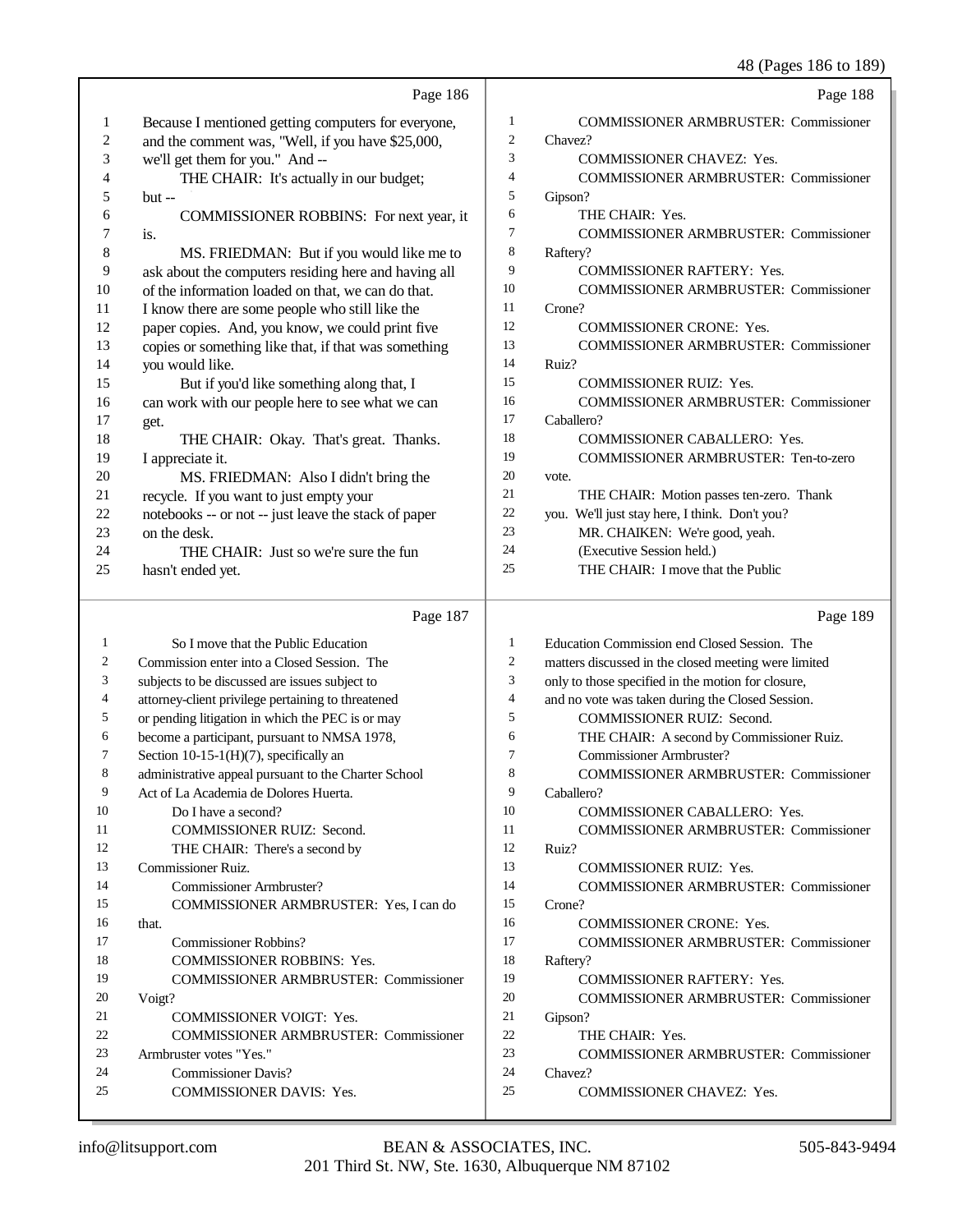49 (Pages 190 to 192)

|         | Page 190                                                                                            |                |                                                      | Page 192 |
|---------|-----------------------------------------------------------------------------------------------------|----------------|------------------------------------------------------|----------|
| 1       | <b>COMMISSIONER ARMBRUSTER: Commissioner</b>                                                        | 1              | <b>RECEIPT</b>                                       |          |
| 2       | Davis?                                                                                              | 2              | JOB NUMBER: 1641N CC Date: 2/8/19                    |          |
| 3       | <b>COMMISSIONER DAVIS: Yes.</b>                                                                     | 3              | PROCEEDINGS: OPEN PUBLIC MEETING                     |          |
| 4       | <b>COMMISSIONER ARMBRUSTER: Commissioner</b>                                                        | $\overline{4}$ | CASE CAPTION: In re: Public Meeting of the Public    |          |
| 5       | Armbruster votes "Yes."                                                                             | 5              | <b>Education Commission</b>                          |          |
| 6       | Commissioner Voigt?                                                                                 | 6              | *************************                            |          |
| 7       | COMMISSIONER VOIGT: Yes.                                                                            | 7              | ATTORNEY: MS. BEVERLY FRIEDMAN - PED                 |          |
| 8       | <b>COMMISSIONER ARMBRUSTER: Commissioner</b>                                                        | 8              | DOCUMENT: Transcript / Exhibits / Disks / Other      |          |
| 9       | Robbins?                                                                                            | 9              | DATE DELIVERED: _______________ DEL'D BY: _________  |          |
| 10      | COMMISSIONER ROBBINS: Yes.                                                                          | 10             | REC'D BY: TIME:                                      |          |
| 11      | <b>COMMISSIONER ARMBRUSTER: Unanimous.</b>                                                          | 11             | *************************                            |          |
| 12      | Ten-zero.                                                                                           | 12             | <b>ATTORNEY:</b>                                     |          |
| 13      | THE CHAIR: Motion passes ten-zero. Thank                                                            | 13             | DOCUMENT: Transcript / Exhibits / Disks / Other      |          |
| 14      | you very much. Entertain a motion to adjourn.                                                       | 14             | DATE DELIVERED: _______________ DEL'D BY: _________  |          |
| 15      | COMMISSIONER RUIZ: (Indicates.)                                                                     | 15             | REC'D BY: TIME:                                      |          |
| 16      | COMMISSIONER VOIGT: I'll second.                                                                    | 16             | *************************                            |          |
| 17      | THE CHAIR: Everyone -- safe travels,                                                                | 17             | <b>ATTORNEY:</b>                                     |          |
| 18      | everyone.                                                                                           | 18             | DOCUMENT: Transcript / Exhibits / Disks / Other      |          |
| 19      | (Proceedings adjourned at 1:53 p.m.)                                                                | 19             | DATE DELIVERED: _______________ DEL'D BY: __________ |          |
| 20      |                                                                                                     | 20             | REC'D BY: TIME:                                      |          |
| 21      |                                                                                                     | 21             | **************************                           |          |
| 22      |                                                                                                     | 22             | <b>ATTORNEY:</b>                                     |          |
| 23      |                                                                                                     | 23             | DOCUMENT: Transcript / Exhibits / Disks / Other      |          |
| 24      |                                                                                                     | 24             | DATE DELIVERED: _______________ DEL'D BY: _________  |          |
| 25      |                                                                                                     | 25             | REC'D BY: $\qquad \qquad$ TIME:                      |          |
|         |                                                                                                     |                |                                                      |          |
|         | Page 191                                                                                            |                |                                                      |          |
| 1       | BEFORE THE PUBLIC EDUCATION COMMISSION                                                              |                |                                                      |          |
| 2       | <b>STATE OF NEW MEXICO</b>                                                                          |                |                                                      |          |
| 3       |                                                                                                     |                |                                                      |          |
|         |                                                                                                     |                |                                                      |          |
| 5       |                                                                                                     |                |                                                      |          |
| 6       |                                                                                                     |                |                                                      |          |
| 7       | <b>REPORTER'S CERTIFICATE</b>                                                                       |                |                                                      |          |
| 8       | I, Cynthia C. Chapman, RMR, CCR #219, Certified                                                     |                |                                                      |          |
| 9<br>10 | Court Reporter in the State of New Mexico, do hereby                                                |                |                                                      |          |
| 11      | certify that the foregoing pages constitute a true<br>transcript of proceedings had before the said |                |                                                      |          |
| 12      | NEW MEXICO PUBLIC EDUCATION COMMISSION, held in the                                                 |                |                                                      |          |
| 13      | State of New Mexico, County of Santa Fe, in the                                                     |                |                                                      |          |
| 14      | matter therein stated.                                                                              |                |                                                      |          |
| 15      | In testimony whereof, I have hereunto set my                                                        |                |                                                      |          |
| 16      | hand on February 19, 2019.                                                                          |                |                                                      |          |
| 17      |                                                                                                     |                |                                                      |          |
| 18      |                                                                                                     |                |                                                      |          |
| 19      |                                                                                                     |                |                                                      |          |
|         | Cynthia C. Chapman, RMR-CRR, NM CCR #219                                                            |                |                                                      |          |
| 20      | BEAN & ASSOCIATES, INC.                                                                             |                |                                                      |          |
| 21      | 201 Third Street, NW, Suite 1630<br>Albuquerque, New Mexico 87102                                   |                |                                                      |          |
| 22      |                                                                                                     |                |                                                      |          |
| 23      |                                                                                                     |                |                                                      |          |
| 24      |                                                                                                     |                |                                                      |          |
| 25      | Job No.: 1641N (CC)                                                                                 |                |                                                      |          |
|         |                                                                                                     |                |                                                      |          |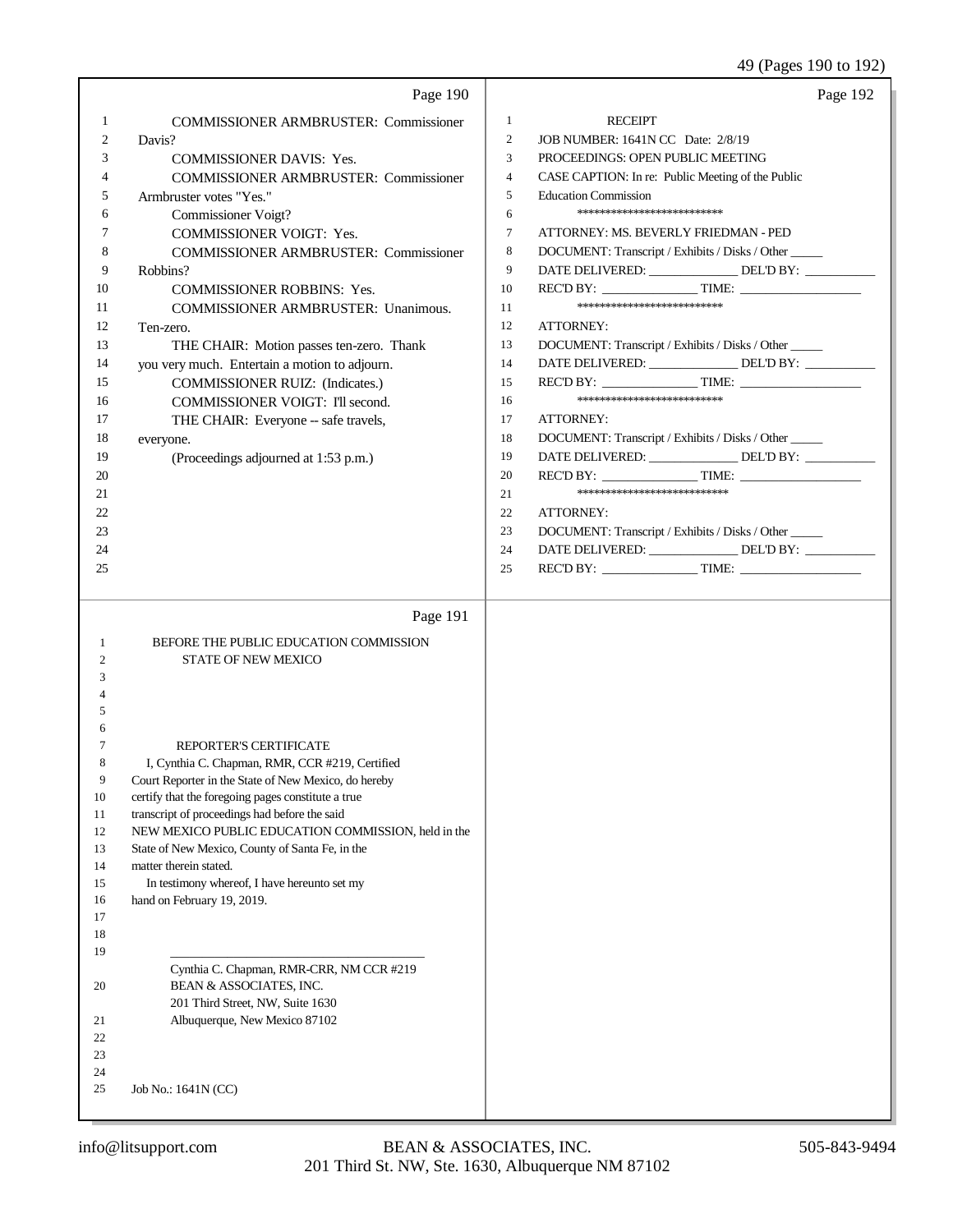| $\mathbf A$                                     | 64:15,15 75:23 114:8 119:23                                      | agree 16:9 40:20,25 42:2 122:3            |
|-------------------------------------------------|------------------------------------------------------------------|-------------------------------------------|
| <b>A-level 69:21</b>                            | 145:2 173:20 180:21                                              | 148:9                                     |
| a.m 1:11 4:3 47:19.19                           | address 12:9 49:4,10 55:14 57:20                                 | agreed 55:3 79:17 94:8                    |
| <b>Aaron</b> 98:15                              | 120:14 146:9 179:2 185:20                                        | agreement 99:8 163:19                     |
| ability 68:15 154:6 155:25                      | addressed 22:21 25:17 75:10                                      | ahead 91:23 125:20 127:22                 |
| able 9:22 10:14 15:14 17:7 19:20                | 76:17,19 148:23,24                                               | 181:16                                    |
| 21:14 30:18 32:16 33:18,24                      | addresses 179:4 185:6,13                                         | aid 80:24                                 |
| 34:8 36:3 37:14,19 38:20 39:6                   | addressing 84:19 87:20 167:17                                    | air 17:6                                  |
| 45:8,12 46:6 51:6 52:6,15                       | adequate 69:2 113:21                                             | <b>Alamos</b> 72:14 150:10                |
| 62:16 69:25 77:20 80:23,24                      | adhering 92:7                                                    | <b>Albuquerque</b> 1:22 119:4 139:9       |
| 81:6 92:3,15,17 112:10,19,21                    | adjourn 190:14                                                   | 173:8 174:4 191:21                        |
| 113:1,6 119:15 120:4 126:24                     | adjourned 190:19                                                 | Algebra 123:9                             |
| 127:17 132:19 133:15 140:24                     | $\mathbf{admin} 9:22$                                            | Aligned 62:25                             |
| 141:24 151:18,20 156:11                         | administrative 187:8                                             | all-day $13:9$                            |
| 159:13 163:11 182:24 183:18                     | administrator 18:14 90:6,10                                      | all-online 152:23                         |
| absolutely 21:18 55:2 57:17                     | 91:14 107:17 108:7                                               | <b>Allegiance</b> 3:2 5:11,13             |
| 100:20 105:24 128:2 130:10                      | <b>Administrators</b> 176:19                                     | <b>Alliance</b> 143:24,25                 |
| 135:19 149:20 158:22 162:13                     | admissions 129:19                                                | allocated 21:23 179:13                    |
| abstract 74:24                                  | adopt 110:16 114:15                                              | allow 98:13 100:6 134:21 136:1            |
| abysmal 127:24                                  | adopted 114:12                                                   | 140:1 146:11 148:19 158:19                |
| Academia 93:20 106:20 187:9                     | adult 126:16,25 127:6 137:13                                     | 159:11,18                                 |
| academics 150:7                                 | 139:20 154:14 171:23                                             | allowed 41:18 144:16 148:1                |
| Academy 5:19 90:4 91:9 161:4                    | adults 122:22 123:5 124:24                                       | 180:8                                     |
| 164:10 165:21                                   | 136:14,15 137:8 156:14 161:23                                    | allows 144:20 159:14                      |
| accept 74:15                                    | 168:14 172:16,18                                                 | Alma 22:3 27:2 60:7 61:2,6 65:18          |
| accepted 134:23                                 | advanced 131:4,4                                                 | 83:25 84:1                                |
| access 93:22 107:18 126:19                      | advantage 16:24                                                  | alter 15:18                               |
| accessible 67:10                                | adventure 106:18                                                 | altering $21:12$                          |
| accommodated 37:17                              | advise 76:5 109:14                                               | alternative 123:14,25 135:25              |
| accomplished 130:15                             | advised 22:22 108:11 109:4                                       | 138:15 158:10,18                          |
| accused 176:3                                   | advisement 91:23                                                 | amazed 128:11                             |
| acknowledge 19:25                               | advocacy $174:7,9$                                               | amazing 66:9 119:1                        |
| acknowledged 139:11                             | <b>affect</b> 136:12<br>affirmation 87:4                         | amended 6:18                              |
| acknowledgment 86:10                            |                                                                  | amendment 137:11 163:1,5                  |
| Act 34:3 187:9                                  | after-hours 24:3<br>after-school 58:6,8 59:5                     | <b>America</b> 139:17<br>America's 124:20 |
| Acting $2:9$                                    |                                                                  | <b>Ami</b> 170:25                         |
| action 3:7, 10, 12, 14, 15 7:4 8:14             | age 119:10 121:13,14,15 124:15<br>124:25 125:2,5,14 126:8 131:22 | amount 37:18 38:4,19 39:5,9               |
| 41:9,11 49:11 113:8 118:18,23                   | 134:16 136:1,9 137:18 154:20                                     | 40:6 68:2 72:24 104:24 123:14             |
| actions 3:9 84:1                                | 167:18                                                           | 137:20                                    |
| active 179:3,4                                  | agencies 95:4                                                    | <b>amounts</b> 137:18,19                  |
| actual 98:12 150:23 161:20                      | agenda 3:4,6 5:16,19,23 6:13,17                                  | ample 38:19                               |
| 172:23                                          | 8:14 31:12 32:18 38:21 43:20                                     | amusing 180:2                             |
| add 72:5 84:22 117:20 133:24<br>added 18:8 21:2 | 77:11 92:16,23 109:22 155:15                                     | Ana 134:3,3,7                             |
| addition 53:23 54:1 117:16 128:1                | agents $119:5$                                                   | analysis 15:14                            |
| 130:1 160:23 168:21                             | ago 23:11 38:5 44:11 101:2,3                                     | analyst 10:3 20:20                        |
| additional 14:15 39:1,2 46:13                   | 171:10 179:4                                                     | ancillary 59:21,24 60:1,17,20             |
|                                                 |                                                                  |                                           |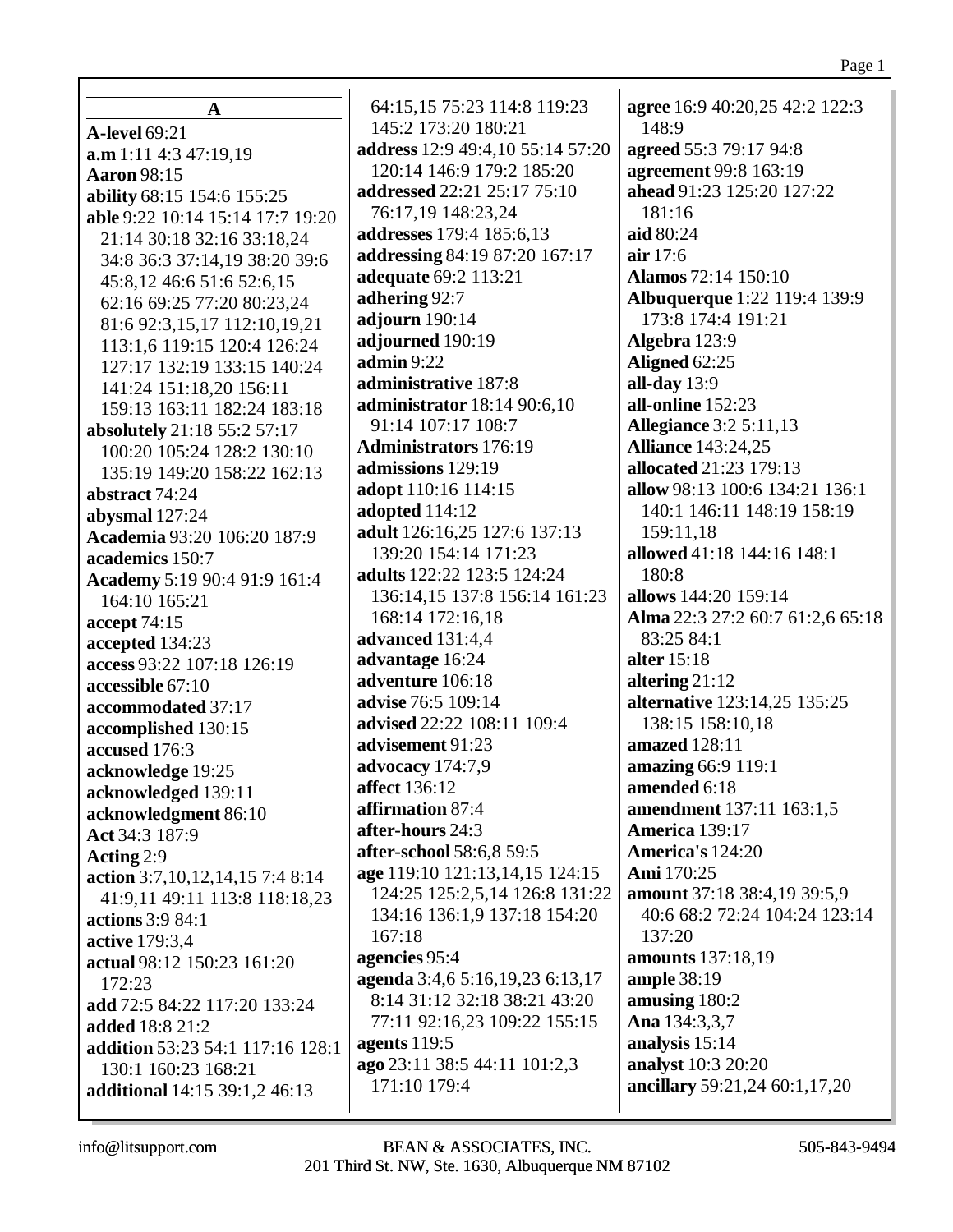127:22 **angst** 158:11 159:16 **ANN** 2:4 **answer** 7:19 8:1 23:12 70:20,24 78:3 **answered** 61:8 149:15,16,19 **answering** 177:1 **Anthony** 93:20,24 94:9 95:18 99:7,10 105:15,23 106:3,9 166:2 **anticipate** 113:4 **anticipated** 103:5 **anticipation** 100:25 **anymore** 19:12 45:25 132:21 **anyway** 18:18 28:19 117:7 126:3 128:17 173:5 178:18 **AP** 149:23 **Apodaca** 1:12 **apologize** 25:23 26:15 28:21 36:16 60:16 109:25 182:5,8 **apology** 23:17 **app** 107:17,19,23 **apparently** 12:24 48:22 94:13 101:24 **appeal** 106:22 108:1,9 152:14 187:8 **appealing** 185:25 **appear** 23:23 32:16 35:18 38:23 **appearance** 33:9 **appears** 36:25 92:20 **applicant** 165:4 **applicants** 10:21 140:20 **application** 14:12 15:20 17:15 18:15 19:14 71:14 120:17 152:10,11 **applications** 16:16 **applied** 17:9 **apply** 71:11 **appointed** 8:23 9:7,8 **appointment** 169:19 **appointments** 8:20 **appreciate** 18:25 24:3 30:17,20 40:7 42:24 43:14 47:18 57:16 57:17 89:22 90:10 92:13 117:3 177:21 181:25 183:13,15 186:19 **appreciated** 43:3

**appropriate** 15:15 36:6 38:9 85:23 86:2 92:19 103:21 106:2 **appropriately** 53:15 **approval** 3:4 5:16 10:6 35:12 71:6 **approve** 5:23 6:17 185:19 **approved** 22:20 65:13 70:19 91:24 104:13,15 108:9 113:3 185:19 **April** 114:12 **APS** 136:22 175:12 178:22 179:1 179:5,19,25 180:16 **area** 12:21,24 21:7 22:1 71:8 133:25 135:6 138:23 173:12 **areas** 20:18 146:8 **argument** 87:8 **Armbruster** 2:4 4:4,6,10,13,14 4:17,20,23 5:1,6 19:24 67:1,2,7 67:16,19 69:9,15,24 70:8,11,23 71:2,7,20 81:25 82:1,4,7,10,14 82:19,22,25 83:3,6,9,11,14,16 88:13,14,17,20,23 89:1,4,7,10 89:13,14,17 111:2,3,6,9,12,15 111:18,19,22,25 112:3,6 114:22 114:23 115:1,4,7,10,13,16,20 115:24 116:2,3 117:12 118:1 131:20,24 133:9,19 134:13,18 134:24 135:9 143:6 144:6 153:4 153:16,21 155:12 166:8 170:19 172:17 178:19 182:4,5 184:2 187:14,15,19,22,23 188:1,4,7 188:10,13,16,19 189:7,8,11,14 189:17,20,23 190:1,4,5,8,11 **arming** 182:13 **arrange** 102:24 **arrangements** 13:4 **arts** 72:16 160:2 **as-needed** 66:18 **aside** 179:20,25 **asked** 24:17 26:11 56:11 57:11 58:24 79:16 91:21 101:3 121:2 142:17 149:9 168:22 174:5 **asking** 56:22 64:19 94:23 120:22 132:18 133:14 185:14 **asks** 50:3 120:18 **aspect** 129:7 **assess** 62:11

**assessment** 150:8,9 **assessments** 146:1 **assets** 94:15,18 **assigned** 41:7 **assistant** 9:23 66:4 73:3 164:23 **assisting** 139:19 **Associate's** 131:10 **Associates** 1:20 191:20 **Association** 172:22 173:6,14 **assume** 35:18 **assumed** 76:19 **assuming** 15:24 22:8 75:24 **assumption** 25:25 **assurance** 65:17 **assure** 44:12 78:9 **assured** 102:13 **assures** 107:17 **Attaboy** 86:13 **attached** 75:19 94:3,4 **ATTACHMENTS** 3:21 **attain** 128:4 **attend** 12:16 21:23,25 177:19 **attendance** 76:5 **attended** 24:11 **attending** 11:4 21:22 164:9 **attention** 93:4 **attorney** 166:21 192:7,12,17,22 **attorney-client** 187:4 **attorneys** 181:25 **audit** 74:4 **August** 53:2,5 96:23 99:18 **aunt** 154:15 **authority** 80:8 95:17 **authorize** 147:21 **authorized** 14:8 **authorizer** 14:12 149:4 165:1 **authorizing** 9:17 **automatically** 163:22 **avail** 123:16 **available** 7:23 34:5 67:11 97:11 101:5,12 102:6 103:20 104:12 104:14,24 105:2 135:3,13 141:20 142:5 147:2 163:11,13 170:11 180:14,21 181:22 184:19 **avenue** 128:24 136:10 **average** 125:16 180:4,7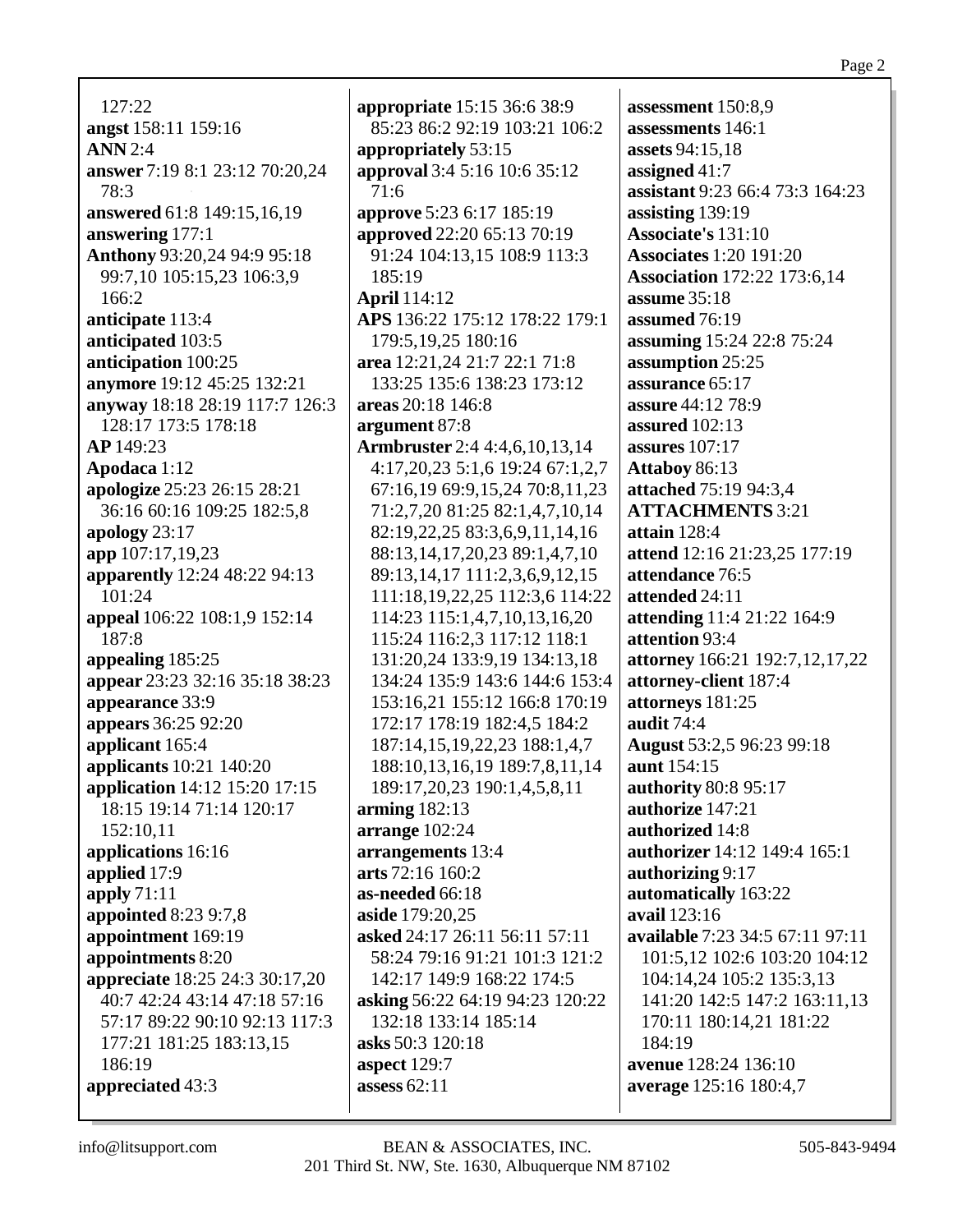| <b>awards</b> 180:23                     | 53:4,8,19 56:5 59:24 60:5,15,15        | <b>boards</b> 10:20 12:9 20:23 172:21   |
|------------------------------------------|----------------------------------------|-----------------------------------------|
| aware 14:18,22 20:10 28:4 43:17          | 60:22 61:14 62:8,13,22 63:2,9          | 173:6,14                                |
| 91:15,16 99:11,13 103:8 164:12           | 63:14,24 64:2,6,8,12 67:5,6,6          | Bobroff 9:5 21:11 112:15 185:17         |
| 165:24 167:1 184:10                      | 67:20 68:8 69:13,16 70:6,9             | <b>bodies</b> 159:22                    |
| Awesome 99:14                            | 74:4                                   | boilerplate 85:1,4                      |
| axles 96:2,3                             | <b>believe</b> 22:10 63:9 70:23 75:4   | book 36:17 178:5                        |
| Ay-yi-yi 171:18                          | 85:13,14,18 90:15,18 110:13            | booklet 7:9                             |
| Aye 82:9,12 111:14                       | 143:24 152:3 163:20                    | <b>books 8:7 173:9</b>                  |
|                                          | believed 45:19                         | <b>bottom</b> 38:3 53:13 54:23          |
| B                                        |                                        |                                         |
| <b>B</b> 27:8,17,18,20,24 28:1,7 29:22   | believes $171:17$                      | bottom-line 183:19                      |
| 31:12 42:11 48:10,17 50:4 62:3           | benefit 162:6                          | bouncing $122:20$                       |
| 64:14 65:13 67:10,24 68:2,5,5            | benefits 71:21                         | boxes 47:14 78:18                       |
|                                          | <b>Bernell</b> 136:21 139:16           | <b>Boys</b> 146:15                      |
| 68:21 70:19 71:6,15 73:7,16              | best 30:1 54:24 58:15 65:17            | bracket 125:2                           |
| B55:19                                   | 101:2 102:10                           | <b>branch</b> 134:4 135:5               |
| baby $141:19$                            | <b>bet</b> 125:15                      | breach 33:14,14 80:1                    |
| back 7:11 25:2 26:7,18 27:5              | better 16:13 35:7 39:24,25             | break 46:15,17 47:17 48:6               |
| 33:19 37:25 40:4 44:22 45:13             | 118:23 139:25 153:21 158:7             | breakdown 137:17                        |
| 45:16 46:20 49:1 61:7 65:15              | 180:13                                 | <b>brief</b> 112:14 181:7               |
| 68:9, 19 71:14 75:7 79:10, 15            | <b>Bev</b> 113:11,12                   | <b>briefly</b> 113:10 122:1             |
| 85:2,12,23 86:7,9,13,22 87:6             | <b>Beverly</b> 2:11 17:20 117:18,25    | bring 4:1 7:23 22:7 29:21 31:16         |
| 92:16 103:14 108:25 122:6,14             | 142:3 168:24 169:4 171:9 192:7         | 35:15 64:9 71:3 81:5 186:20             |
| 122:20,23 125:17 126:24                  | beyond 43:24 77:1 124:10 162:3         | broadband 146:7                         |
| 131:24 138:13,17 151:20                  | <b>Bidler</b> 67:5                     | broke 138:12 167:12                     |
| 152:16 157:9 158:4 166:6 167:6           | <b>bids</b> 179:10                     | <b>Brooks</b> 176:4                     |
| 167:22 177:10 178:24 179:14              | big 7:9 116:23 117:1 145:20            | brother 151:3                           |
| 185:9                                    | 147:13 149:13 173:11 178:25            | brought 10:22 27:11 31:10 57:21         |
| backers 176:11                           | bigger 154:23 158:23                   | 160:4                                   |
| backup 157:25                            |                                        | <b>BROWN</b> 11:10 18:5 165:17          |
| <b>bad</b> 162:8,9                       | biggest 150:6                          |                                         |
| <b>Bakery</b> 160:5                      | <b>Bilingual 5:20 25:21 90:4</b>       | 166:15                                  |
| <b>balance</b> 40:19 102:19,20           | bill 119:14,18,19 134:14,15            | <b>Bs</b> 47:25                         |
| <b>ball</b> 122:7                        | 141:10,18 142:2,6,16 143:2,11          | buck 174:14                             |
|                                          | 143:12,15,17 144:5 145:5,13            | <b>budget</b> 21:13,15,21 26:2,2 71:14  |
| banning $162:22$                         | 146:9 155:12,22 157:8,9 158:10         | 73:12 186:4                             |
| <b>bars</b> 96:11                        | 160:2 162:25 163:10,21 168:1,2         | build $63:15$                           |
| <b>base 76:4</b>                         | bills 3:16 118:19 155:11 182:14        | <b>building</b> 1:12 32:15 50:7,17 65:8 |
| based 22:23 26:16 29:7 37:20             | binder $117:7$                         | 66:10,14,19,22,24 92:4 93:22            |
| 42:12 137:12 177:11                      | <b>bit</b> 10:8 19:5 21:12 30:17 87:25 | 163:21 164:1                            |
| basically 45:7 129:10 130:22             | 96:12 135:8 138:10 179:11              | built $62:5$                            |
| basis $66:18$                            | 185:25                                 | <b>bulk</b> 18:12 179:24                |
| <b>Bean</b> 1:20 191:20                  | <b>bits</b> 182:12                     | bunch 110:7,7 141:6                     |
| <b>becoming 34:7 52:23</b>               | blended 152:19 161:3 162:5             | <b>burden</b> 18:25 21:15               |
| Beery 96:18 97:7,10 103:2 105:8          | <b>block</b> 159:15                    | burdensome 179:1                        |
| 105:20 106:12                            | board 12:16 59:5,10 74:2 75:22         | <b>bureau</b> 21:13 22:17,18 24:18,19   |
| <b>beginning</b> $61:23$ $65:16$ $77:25$ | 90:1,4,9,14,20,23 91:24 92:2,4         | 24:22 25:5,12,18,19,21,21 26:6          |
| 149:12 172:25                            | 92:9 160:14 165:15 176:4               | 26:10,12,20,21 34:21 37:2,9,15          |
| Beidler 35:9 51:20,24 52:20,25           | 178:22 179:3                           | 38:8,13 39:11 41:12,13 44:11            |
|                                          |                                        |                                         |
|                                          |                                        |                                         |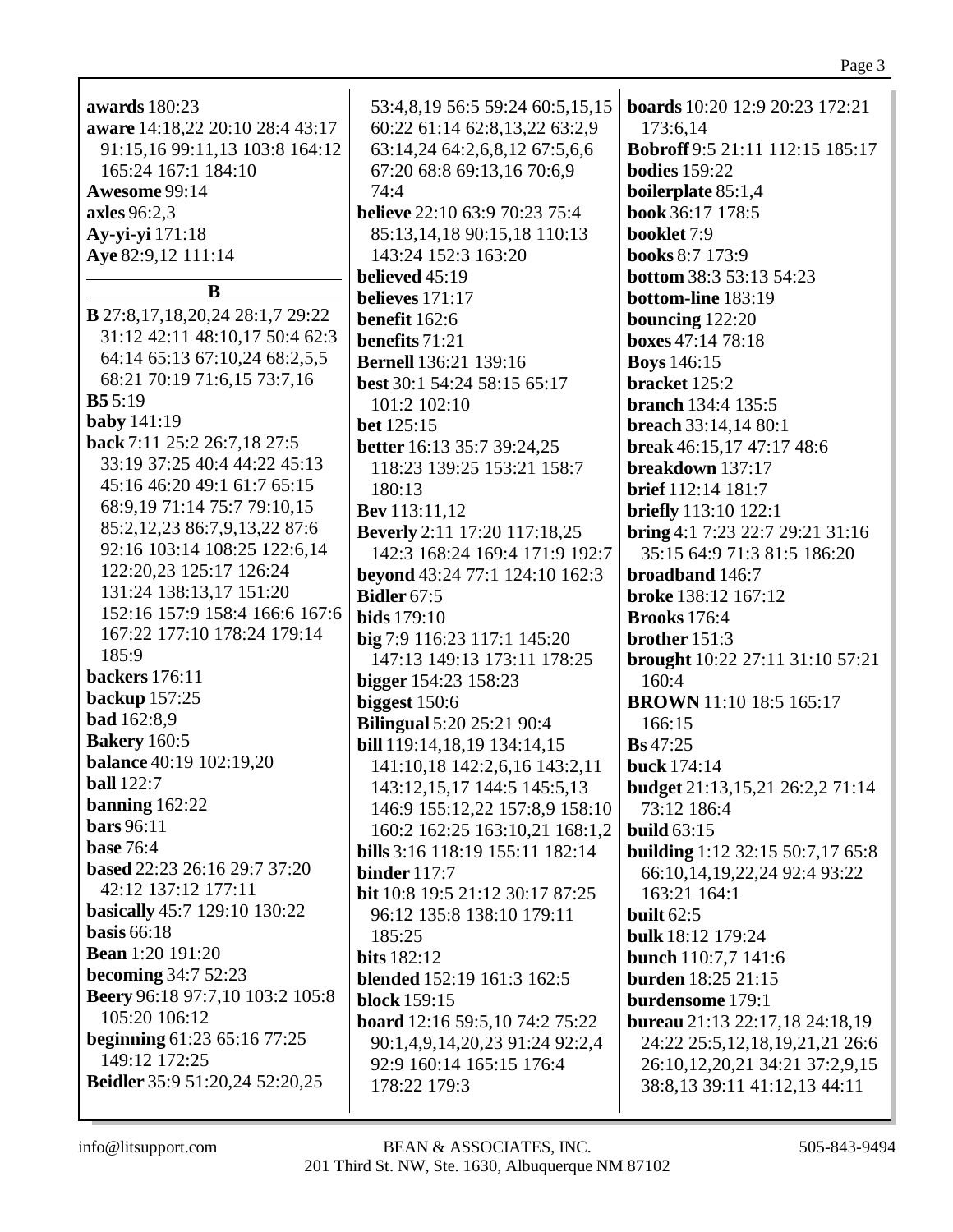| 45:5 48:10 75:16,20 84:19        | <b>CAPTION</b> 192:4              | 30:9,13 31:1,5,8,19,25 32:12,19                             |
|----------------------------------|-----------------------------------|-------------------------------------------------------------|
| bureaus 20:19 22:24 23:2,8 25:2  | capture 77:20 78:20               | 35:4, 22, 24 36:1, 13, 15, 18, 20                           |
| 25:9 27:6 29:3 41:20 42:10,18    | card 17:5                         | 37:11,23 38:3 39:4,8 40:7,25                                |
| 42:19 76:16                      | care 127:1 129:12 169:24          | 42:23 44:8,23 45:21,24 46:10                                |
| burning $153:3$                  | <b>CARLOS</b> 2:4                 | 46:23,25 47:16,20 50:25 51:2                                |
| business 43:11 71:4 148:7        | Carlsbad 12:3,4,18,23,25          | 51:23 52:10,22 53:2,6,9,20 54:6                             |
| busy $10:11$                     | carried 78:11                     | 54:8 57:24,25 58:1 59:16,17                                 |
| buy 15:9 153:7 160:6             | carry 182:24                      | 60:12 64:13,19 65:24 66:25                                  |
| <b>buying</b> 147:14             | carrying 178:24                   | 70:21,24 73:20,23 77:4 78:5                                 |
|                                  | carte 11:13                       | 79:23,24 80:4,7,10 81:11,17,20                              |
| $\mathbf C$                      | case 26:6 94:14 173:9 175:14      | 81:25 82:3 83:13,15,17,19,20                                |
| C 1:20 2:1 3:1 68:1,5,7,20 191:8 | 176:8 178:24 192:4                | 83:22 84:5,23,24 85:3,7,12 86:6                             |
| 191:19                           | cases 152:20                      | 86:11,15,19 87:10,13,24 88:4                                |
| Caballero 2:4 5:7 15:17 39:8     | casita 19:6                       | 88:11,13 89:12,16,20,24 90:3                                |
| 40:25 54:6,10 57:25 58:1,2       | catch 13:12                       | 90:14 91:3,6,10 92:10 93:1,7,9                              |
| 72:7 77:17 79:22 80:4 81:16,22   | category 58:5 104:9 158:15        | 95:6, 11, 14, 16 96: 3 97: 22 98: 7                         |
| 83:1,2 89:2,3 100:1,2,5,8,12,21  | catered 85:1                      | 99:13,15,20 100:4,7,11,15,23                                |
| 101:19 104:16,17,22 107:8        | cause 19:15                       | 101:19 103:9,18 104:1,5,8,14                                |
| 111:10,11 115:11,12 117:1        | caused 74:18                      | 104:18,21 105:1,12,18,25                                    |
| 125:1 129:25 131:18 140:6        | CC 1:25 191:25 192:2              | 106:17 109:6,16,20,23,25                                    |
| 142:10 144:10,22 145:15          | CCR 1:20 191:8,19                 | 110:21 111:1 112:2,8,19 113:14                              |
| 146:24 147:9 149:8 151:23        | cell 107:20 179:1                 | 113:23 114:1,6,11,13,18,22                                  |
| 155:4 161:10,15 162:11,19,23     | center 138:13,17                  | 115:3 116:5,8,13,15,16,19                                   |
| 163:24 167:7 170:21 171:15       | <b>CEO</b> 176:12                 | 117:4,17 118:5,7,11,13 120:21                               |
| 177:5,6 182:20 188:17,18 189:9   | certain 98:20,21,24,24,25 102:19  | 124:9,18 125:4 126:5,11,15                                  |
| 189:10                           | 180:8                             | 127:9 128:1,5,10 129:13,24                                  |
| call 3:2,2 4:4 17:21 26:2 72:14  | certainly 17:3 40:7 78:21 80:16   | 130:10 131:15,21,23 133:24                                  |
| 74:12 101:15 106:10 122:13       | 81:11 83:22 85:7 86:24 92:13      | 134:15,22 135:2,11 137:24                                   |
| 176:13 182:6                     | 114:1 123:20 165:14 168:13        | 138:3,20 139:23 140:2,4,8,14                                |
| called 132:20 135:10 142:17      | 170:16                            | 143:8, 13, 16, 18, 21 144: 7, 11, 20                        |
| 160:6 174:2                      | <b>CERTIFICATE 3:20 191:7</b>     | 144:23 145:16 147:1,10,19,25                                |
| camera 168:8                     | certification 182:23              | 148:4,8 149:20 150:3,13 151:25                              |
| campus 135:25,25 136:7 161:24    | certified 182:23 191:8            | 152:25 153:14,18 154:17 155:2                               |
| 161:25                           | certify 191:10                    | 155:8,19 158:5 159:17,25                                    |
| candidness 183:14                | Cesar 139:16                      | 161:10,13 162:9,13,20,24                                    |
| canned 161:1                     | cetera 94:5,6                     | 163:25 164:6,15,21 165:9,12,19                              |
| cap 22:20 23:19 27:16 32:21 33:6 | CHAIKEN 2:13 109:23 114:12        |                                                             |
| 36:7 42:8 48:11 49:10,20 78:6    | 118:11 170:25 182:2 188:23        | 165:25 166:17,23 167:5,9,13<br>168:25 169:3,10,14,18 170:20 |
| 78:7,16 79:2,2 81:14,14,15       |                                   |                                                             |
| 119:3, 13, 17 121:14, 14 128:8   | chain 98:24                       | 170:23 171:1,3,5,9,12,16,21                                 |
| 148:16,16 153:20                 | chair 2:3,3 3:17 4:1,22 5:9,15,22 | 172:19,24 173:1 174:12 175:19                               |
| capable 156:13                   | 5:25 6:2,6,8,20,24 7:1 8:8,9,13   | 175:23 176:7,21,24 177:5,16,17                              |
| capacity 103:1                   | 8:18 9:2 11:6,14,20,25 12:4,11    | 177:18 180:18 182:4,10,18                                   |
| capital 180:6                    | 13:15, 17, 24 14:18, 21 15:7, 18  | 183:3, 10, 21 184: 6, 7, 9, 17                              |
| capped 153:15,18                 | 15:22 16:4 17:2,19 18:3,9,17      | 185:11 186:4,18,24 187:12                                   |
| caps 22:3,15 28:24 78:9 79:2,6   | 19:24 21:9 22:5,8,12 23:14,15     | 188:6,21,25 189:6,22 190:13,17                              |
| 144:25                           | 25:4 26:11,24,25 27:14,17,21      | <b>Chairman</b> 34:18 44:3,6                                |
|                                  | 28:10,14,20,23 29:1,8,17 30:3,4   | <b>Chairperson</b> 113:17                                   |
|                                  |                                   |                                                             |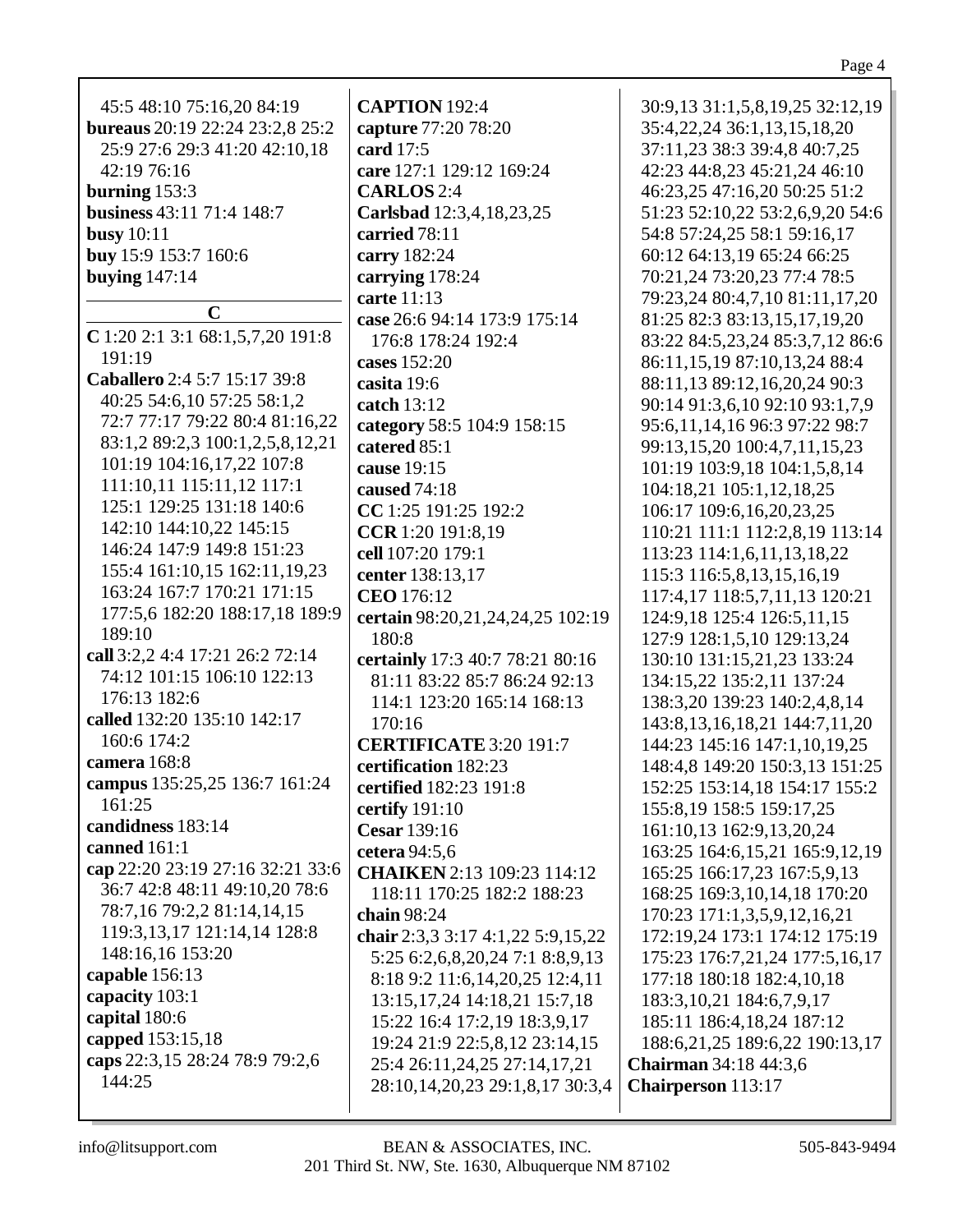**Chairwoman** 73:19 76:7 181:9 **challenge** 36:23 43:18 96:4 134:1 147:11 156:24 **challenges** 146:18,19 147:8,10 149:5 157:21,23 **challenging** 43:23 79:12 175:7 **Chamber** 119:4 **chance** 8:25 43:5 **change** 5:17 31:21,24 35:2 55:10 110:10 113:11,22 142:21 144:15 **changed** 55:21,25 61:6 68:21 110:8 119:25 175:19,21 177:14 **changes** 5:23 6:15 17:8 23:24 90:6,23 91:14,25 110:6,14 **changing** 34:4 **Chantilly** 160:5 **Chapman** 1:20 191:8,19 **charged** 41:8 **charter** 2:10 3:9,12 12:8,8 25:6 94:10 97:10 100:8 101:21,25 104:3,7,20,23 105:16 108:14 119:8 120:17 135:20 136:13,22 137:2 139:4,12,14 140:12 141:17 142:13 143:23,25 144:12,16 145:4,8 149:5 152:18 152:23 156:1,3,14,25,25 157:4 157:14,18,18 158:7,8,16,19,21 161:2 163:9 173:25 175:17 181:1 187:8 **charter-friendly** 141:5 **charters** 14:9,23 101:4,5,11 119:2,12 125:13 138:25 141:7 158:12 167:16 174:16,22 178:16 180:23 181:4 **chat** 123:23 **Chavez** 2:5 4:18,19 5:12 83:4,5 89:5,6 111:4,5 115:25 116:1 139:16 181:9 183:21,22 184:1,4 188:2,3 189:24,25 **cheaper** 117:5 **check** 38:15 160:13 161:7 177:22 185:16 **checking** 132:8 **Checklist** 3:11 110:2,17 **checklists** 20:8 **Chief** 8:24

**child** 52:13 70:10 123:2 154:13 **children** 58:20 69:11 **choice** 79:1 **choices** 78:25 79:4,4 80:2 **choose** 67:15 79:5 **chosen** 12:1 **Christine** 140:14 **chronology** 75:9 **chunky** 27:23 **circumstances** 74:17 **city** 94:9 105:23 134:2,8 135:6 **clarification** 26:21 42:10 59:19 73:6 104:18 105:14 130:18 **clarify** 44:19 65:25 73:2 **clarifying** 24:24 88:3 143:10 **clarity** 26:19 **class** 68:6,6 70:1,14 71:23 72:12 72:13,15,17,18 125:23 **classes** 50:18,21 56:14,15,16,20 57:4,5,6 133:14 136:5,8 139:21 **classified** 153:9 **classroom** 61:5 161:6 **classrooms** 63:23 **clean** 33:5 45:9 112:11,21 **cleaned** 34:15 123:11 **clear** 14:10 26:8,9,16 34:9,14,15 35:5,6 36:10 38:5 45:14 46:5 47:11 76:22 88:8 95:21 99:10 108:5,9 121:10 142:14,23 153:14 165:25 166:23 **clearing** 78:7 **clearly** 17:21 32:24 54:21 90:25 **clears** 163:22 **close** 32:21,23 33:6,22 34:8 36:7 43:11,20 78:12 79:1,5 81:13 85:23 104:20 129:16 135:20 139:7 156:7 **closed** 32:22 43:1 101:1 164:1 187:2 189:1,2,4 **Closer** 12:3 **closes** 135:21 164:2 **closest** 105:5 **closing** 43:12 103:16 104:11 108:2,10 141:8 **closure** 96:17,25,25 97:12 106:14 107:1 189:3 **closures** 93:18 98:19

**Club** 146:16 **CMO** 159:11 **CMOs** 158:25 159:7,12,14,15,18 159:21 162:22 **co-teach** 70:1 **coach** 154:19 **Coalition** 173:24 175:16 176:19 **code** 58:7 **collaboration** 9:11 **collaborative** 18:18 160:2 **collect** 77:21 180:6 **college** 122:6 129:16,18,19 131:10 132:10 133:8,10 134:1,5 135:5 136:4,7 156:15,16,19 **colleges** 133:3 **color** 117:23 **combined** 66:2 **come** 12:6 15:25 16:7 18:22 19:3 29:9 33:17,25 46:20 59:7 61:2 65:6 73:7,17 74:12 78:3 85:2 86:9,13,22,25 87:3,5 93:2 100:3 102:25 103:2 105:19 110:9 122:14,23 126:24 142:7 143:3 144:1 145:7 146:3 151:20 152:6 156:4 157:6 159:22 163:1 164:16,19 168:5 170:1 175:15 184:6 **comes** 51:5 66:17 68:25 71:17 80:1 84:25 101:15 128:12 136:21 142:3 152:9,13 157:3,22 **comfortable** 27:24 85:25 92:15 **coming** 14:4 27:10 40:4 58:14 75:8 80:21 89:22 91:10 109:3 125:16 141:22 147:12 163:8 165:22 167:6,17 169:22 171:16 171:22 173:10 **coming-up** 31:13 **comma** 113:18,19,20 **command** 98:24 **commencement** 103:13,22 **comment** 34:19 119:8,9 147:2 167:22 184:8 186:2 **comments** 3:18 92:11 110:5 176:15 **Commerce** 119:4 **Commission** 1:1 4:2 6:17 16:14 30:5 32:10 39:22 41:8 55:21,24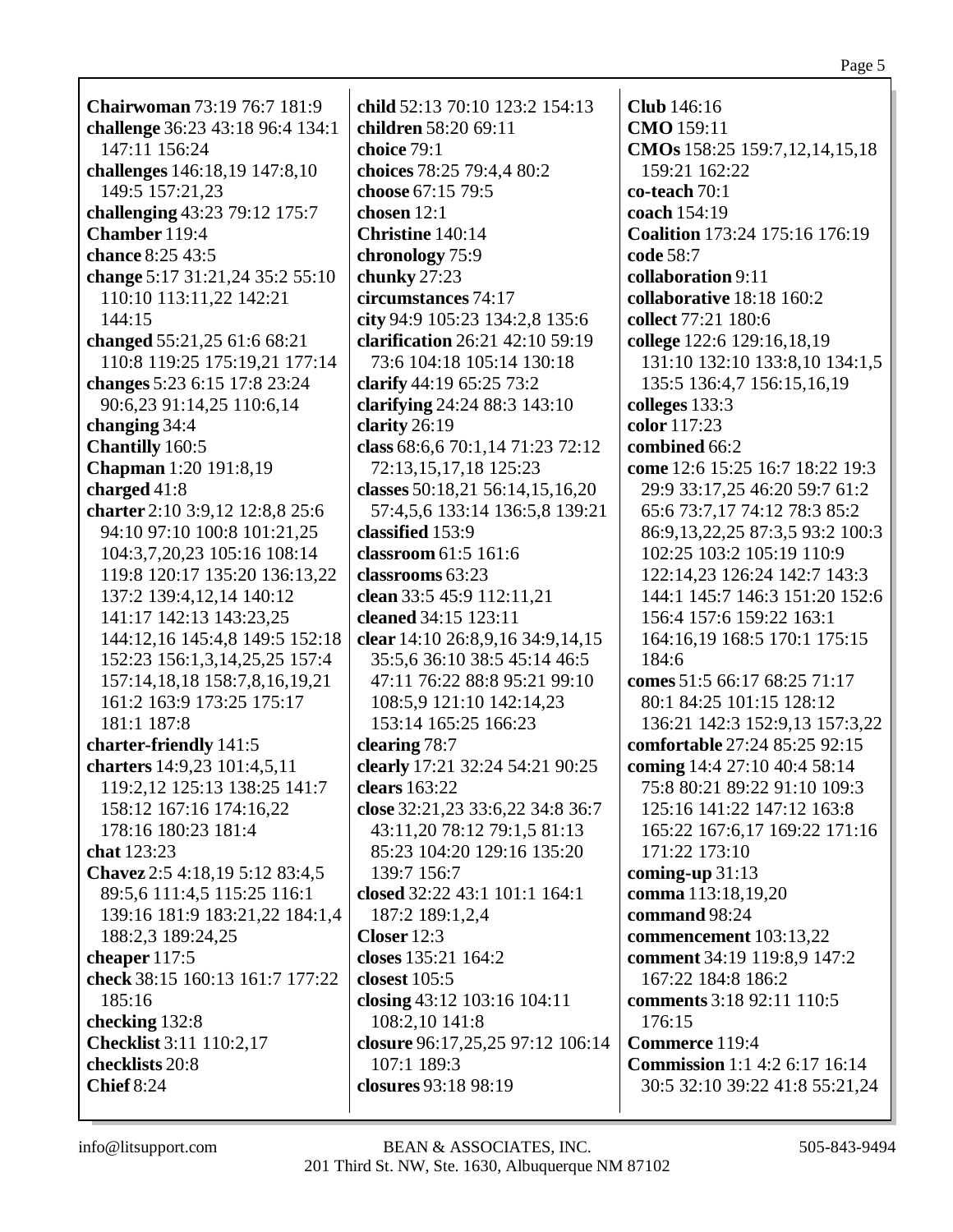| 56:7,22 59:10,13 68:15 78:9             | 128:3,6 129:6,13,14,25 130:16         | companies 147:13 153:7,8            |
|-----------------------------------------|---------------------------------------|-------------------------------------|
| 80:3 83:24 85:22,25 86:2,22             | 130:17 131:18,19,20,24 132:24         | 158:14                              |
| 90:5 92:14 94:2,8 102:16                | 133:9, 16, 19 134: 13, 18, 24 135: 9  | compensato-57:12                    |
| 110:16 113:3 114:15 116:18              | 135:23 136:20 138:1,19 139:8          | compensatory 35:8 40:11 50:12       |
| 121:22,23 123:22 131:16                 | 139:25 140:3,5,6,13 142:9,10          | 51:25 52:3 55:5 56:10,13,23         |
| 139:24 142:24 154:22 155:24             | 143:6, 10, 14, 17, 19 144: 6, 10, 22  | 57:13 59:20                         |
| 170:17 171:8 187:2 189:1 191:1          | 145:15 146:24 147:9,17,24             | complete 32:1 152:17 163:3          |
| 191:12 192:5                            | 148:2,6 149:8 150:2,4 151:23          | completed 49:23                     |
| <b>Commission's 121:25</b>              | 152:16 153:2,4,12,16,21 155:2         | compli 33:15                        |
| <b>Commissioner</b> 4:4,6,8,9,10,10,12  | 155:4, 12, 18, 20 159: 17 160: 1      | compliance 29:21 32:6 33:11,15      |
| 4:13,13,15,16,17,17,19,20,20            | 161:10,15 162:11,17,18,19,23          | 34:3,12 35:24 36:9,10 53:23         |
| $4:23,23,25\ 5:1,1,4,5,6,6,10,11$       | 163:24 166:8 167:3,7 169:7,8          | 54:3,4 80:13 81:5,13 84:3           |
| 5:22 6:1,3,3,14,16,19,21,21             | 169:12,13,16,19,20,22,23              | 85:24 86:7,21 92:7,21,22            |
|                                         |                                       |                                     |
| 7:21 8:5,12 11:18 12:14 15:17           | 170:19,21 171:7,10,15 172:17          | compliant 30:1                      |
| 18:16 19:24 36:13,18,21 37:7            | 174:10 175:16,22,25 176:3,15          | comply 76:24                        |
| 37:22 38:2,11,18 39:8 40:25             | 176:17,22,25 177:5,6,17,18            | complying 92:8                      |
| 45:20,23 46:22 47:1,14,23,24            | 178:19,21 181:6,7,8,9,14 182:4        | comprehensive 29:24                 |
| 48:5, 12, 16 49: 18, 21 54: 6, 9, 10    | 182:5, 10, 11, 20, 25 183:7, 11, 12   | compromise 124:2                    |
| 54:11,12 57:16,25 58:1,2 59:16          | 183:16, 17, 21, 22, 25 184: 1, 2, 4   | computer 161:19 178:7,24            |
| 59:17,18,22 60:3,21 61:8,15,18          | 185:23 186:6 187:11,13,14,15          | 184:16,18 185:24                    |
| 62:9,19,25 63:3,11,22 64:1,3,7          | 187:17,18,19,19,21,22,22,24,25        | computers 99:22 178:4,5 185:3       |
| 64:11 65:25 66:5 67:1,2,7,16,19         | 188:1,1,3,4,4,7,7,9,10,10,12,13       | 186:1,9                             |
| 69:9, 15, 24 70:8, 11, 22, 22, 25       | 188:13,15,16,16,18,19 189:5,6         | concept 119:21 122:9 140:19         |
| 71:1,7,20 72:7 73:1 77:16,17            | 189:7,8,8,10,11,11,13,14,14,16        | concepts 142:12                     |
| 79:22 80:4,5,9,17 81:9,12,16,18         | 189:17, 17, 19, 20, 20, 23, 23, 25    | concern 23:2 26:3,19 31:13,18       |
| 81:21, 22, 25 82:1, 1, 4, 4, 6, 7, 7, 9 | 190:1,1,3,4,4,6,7,8,8,10,11,15        | 40:10,13,22 51:7 53:24 54:17        |
| 82:10,12,14,17,18,19,19,21,22           | 190:16                                | 55:8,9 92:12 98:1,19 99:15,16       |
| 82:22,24,25,25 83:2,3,3,5,6,6,8         | <b>Commissioners</b> 2:2 6:5,23 7:5,8 | 99:24 101:21 105:3 121:20           |
| 83:9,11,14,16,19,20,23 84:4,6,6         | 7:9,16 8:2,18 20:1 21:22 33:24        | 140:20 141:7 144:11 145:17,23       |
| 84:9,24 85:6,8 86:5,6,14,16             | 41:4 47:22 90:3 92:10 112:23          | 147:7 148:4 150:6 158:25            |
| 87:5, 12, 23 88:2, 10, 13, 14, 14, 16   | 118:8 123:24 142:23 143:7,9           | concerned 23:21,23 32:9 53:18       |
| 88:17,17,19,20,20,22,23,23,25           | 168:22 177:8 178:3 185:7              | 55:18 62:20 67:17 129:5             |
| 89:1,1,3,4,4,6,7,7,9,10,10,13,13        | commitment 137:15                     | <b>concerns</b> 23:3 25:22 26:13,18 |
| 89:17,18,19 95:6,9,12,15 96:2,8         | committee 47:12 120:21 167:8          | 28:2 32:2 41:6 42:1,16 45:15        |
| 96:13 97:2,8,21 100:1,2,5,8,12          | 167:14 169:5,25                       | 90:1 92:7,11 140:18 149:2,25        |
| 100:21 101:19 104:16,17,22              | committees 169:6                      | 158:12,13                           |
| 107:8,10 110:19,20,22,22,23             | communicate 46:1 99:10                | concerted 137:9                     |
| 111:1,3,3,5,6,6,8,9,9,11,12,12          | communicated 26:22 32:24 39:6         | concise 78:19                       |
| 111:14, 15, 15, 16, 17, 18, 18, 20, 21  | 43:2 45:6 86:20,23 107:13,16          | conclusion 58:14                    |
| 111:22, 22, 24, 25, 25 112:3, 3, 5, 6   | communication 76:16 107:19            | concrete 96:11                      |
| 113:25 114:2,10,13,14,17,19,19          | 108:6,8                               | concurrent 133:4                    |
| 114:22,23,23,25 115:1,1,4,4,6,7         | communities 126:18,21 127:7           | conditions 73:25 137:12 158:1,1     |
| 115:7,9,10,10,12,13,13,15,16            | 138:22                                | conduct 113:19                      |
| 115:16, 19, 20, 22, 23, 24, 24 116:1    | community 19:22 50:14 80:23           | conducted 5:14                      |
| 116:2,2,7,8,9,11 117:1,2,12,24          | 81:2 119:1 120:14 133:10 134:1        | conduit 25:11,12                    |
|                                         | 134:5 135:5 137:7 139:4 181:18        |                                     |
| 118:1,3,4 124:5,6,16 125:1,18           |                                       | conference 21:21 174:3,23 175:7     |
| 125:20,21 126:6,12,14 127:25            | comp 10:12,14,15                      | 175:18                              |
|                                         |                                       |                                     |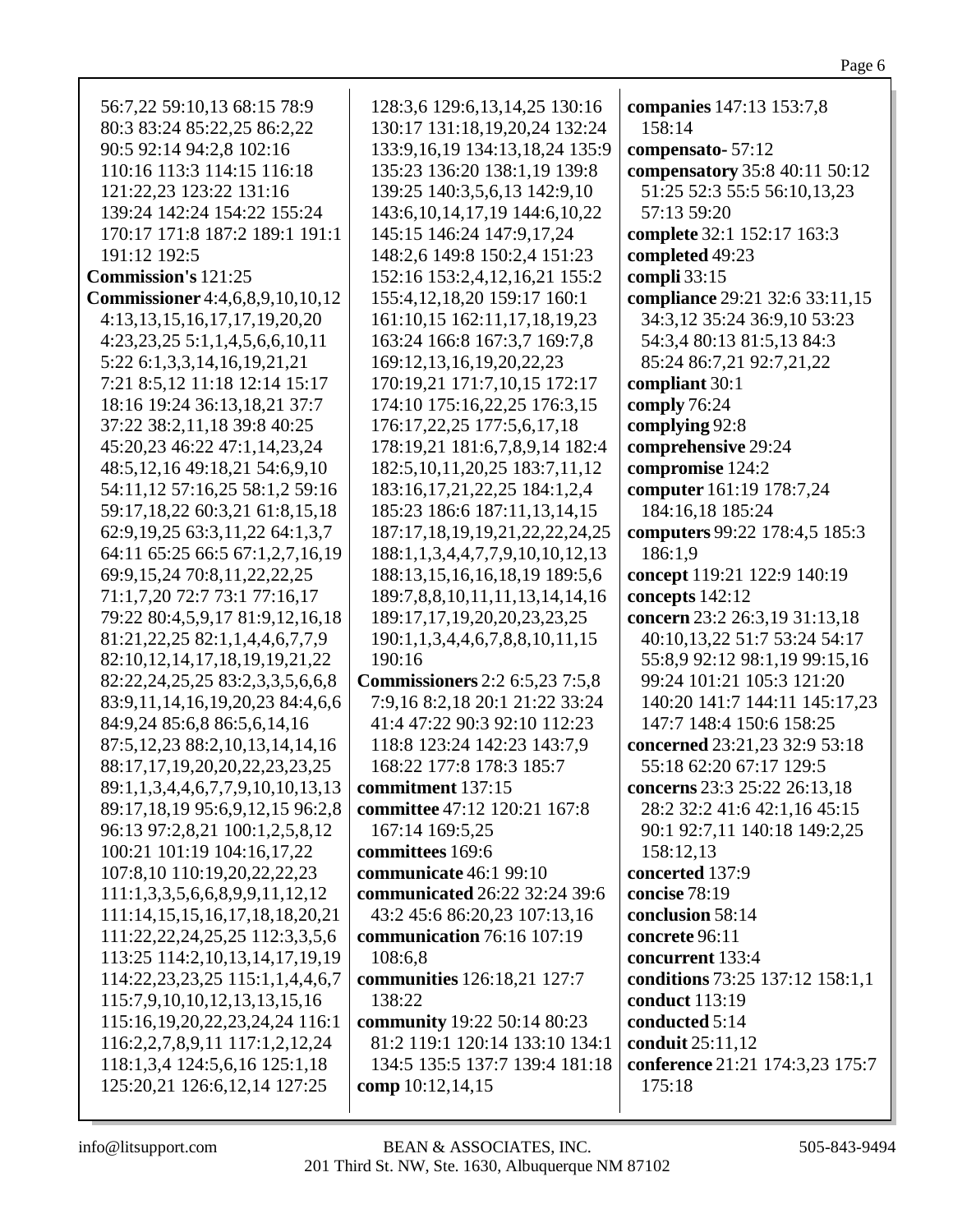**confident** 28:5 **confirm** 76:6 90:18 **confirmation** 98:13 **confirmations** 170:2 **conflict** 132:17 **conflicted** 133:20 **confused** 28:20 **confusing** 24:19 28:18 34:22 **confusion** 51:3 56:21 **connect** 24:23 **Connections** 145:17 146:12  $153:5$ **consecutive** 24:11 137:14 **consent** 3:6 5:18 6:13,17 92:16 92:23 **consider** 30:8 75:22 80:21 159:8 **considering** 130:14 **constitute** 191:10 **consultation** 29:8 **contact** 7:19 25:1,19 26:1 42:10 42:19 99:6 166:21 **contacted** 26:21 169:23,23 173:21 175:14 **contacts** 176:8 **content** 50:17 62:4 63:12 65:1 70:3,4 **context** 76:21 **continual** 100:23 **continue** 16:17 24:9 32:15 47:8 57:23 95:4 102:4 **continuing** 11:11 13:8,11 **contract** 33:14 96:21,23 97:13,19 97:20 112:15 113:5 165:2 **contracting** 60:4 **contractor** 102:9,10 108:21  $109.2$ **contracts** 14:23 **control** 113:18 183:8 **controls** 157:11,12 **conversation** 120:20 142:20 143:22 149:6 166:3 167:13 **conversations** 20:16 108:12 120:19 162:21 164:22 171:19 **convinced** 154:11 **cookies** 19:2 **Cooperative** 96:24 97:6 **coordinator** 10:4 48:8

**copied** 45:3 170:23 **copies** 29:18,21 30:7 55:13 61:11 170:24 186:12,13 **copy** 11:2 30:16 44:10 75:16 76:18 85:17 112:11,21 144:9 171:1 **corner** 13:13 **correct** 29:11 31:20 34:24 47:25 65:15 74:23 82:11,16 90:19 100:16,20 105:1 114:5,6 124:18 124:18 126:4 128:2 132:24 **correction** 50:25 **corrective** 41:9,11 49:11 84:1 **correctly** 31:20 67:4 **cost** 136:6 181:20 **cost-effective** 180:12 **costly** 7:11 **cough** 54:25 55:1 **council** 24:8 91:15 145:19 146:20 146:21 147:5,8 **councils** 146:22 **counsel** 2:12,13 85:4 94:23 95:3 98:17 99:3 **counselor** 66:20 **count** 56:19 130:23 **country** 159:21 **County** 134:4 191:13 **couple** 15:9 37:4 91:17 118:20 171:18 **course** 8:19 9:3 13:23 21:20 29:13 42:18 69:10 80:8 90:8 93:19 101:20 105:18 126:2 149:23 150:22 165:19 177:12 **courses** 149:12 **court** 1:21 93:21 191:9 **coverage** 172:6 **covered** 94:20 172:2 **covering** 23:9 **craft** 28:3 32:15 **crafted** 27:12 28:6 31:17 40:5 47:10 85:3 104:19 **create** 39:5 78:8 128:23 138:5 **created** 12:17 37:12 122:15 124:2 141:23 146:18 **creating** 159:1 **credit** 74:20 133:4 135:24 156:19 160:21,24

**criticism** 74:15 **Crone** 2:5 5:2 82:20,21 84:4,7 88:18,19 111:20,21 115:14,15 129:13,14 132:24 133:16 140:13 142:9 181:8,14 182:10 182:11,25 183:7,16 188:11,12 189:15,16 **Cruces** 60:23,25 61:4 80:22 108:12 130:11 134:2 135:7 **crucial** 127:7 **CSD** 5:21 25:9 39:15 147:4 **culture** 22:17,25 39:23,23 40:9 41:13 75:20 **curiosity** 12:11 **curious** 11:14 13:17 62:9 **current** 57:9 **currently** 52:1 53:1 56:15 66:1 67:4 92:22 96:17 97:13,19 105:16 120:23 156:3 **curriculum** 62:20 64:5,9 147:12 151:21 153:7 160:25 **curriculums** 161:1 **curt** 32:20 **Custodian** 2:11 **cut** 125:6 **cuts** 128:19 **Cynthia** 1:20 191:8,19 **D D** 3:1,1 93:10,12,17 154:4,6

**d'Arte** 22:3 27:2 60:7 61:3,6 84:1 **d'Arte's** 84:1 **D-level** 131:1 **dais** 177:25 **dangerous** 182:20 **DASH** 77:22 **data** 10:3 18:24 20:20,25 **date** 49:1 192:2,9,14,19,24 **dates** 17:17,22 18:8 49:13 84:16 110:8 181:17 **daughter** 124:22 131:6 133:1 **Dave** 175:25 **David** 2:7 133:1 **Davis** 2:6 4:15,16 5:10 77:16 82:5,6 85:6,8 86:5 88:21,22 112:4,5 113:25 114:2,10 115:5 115:6,17,19 116:9 155:18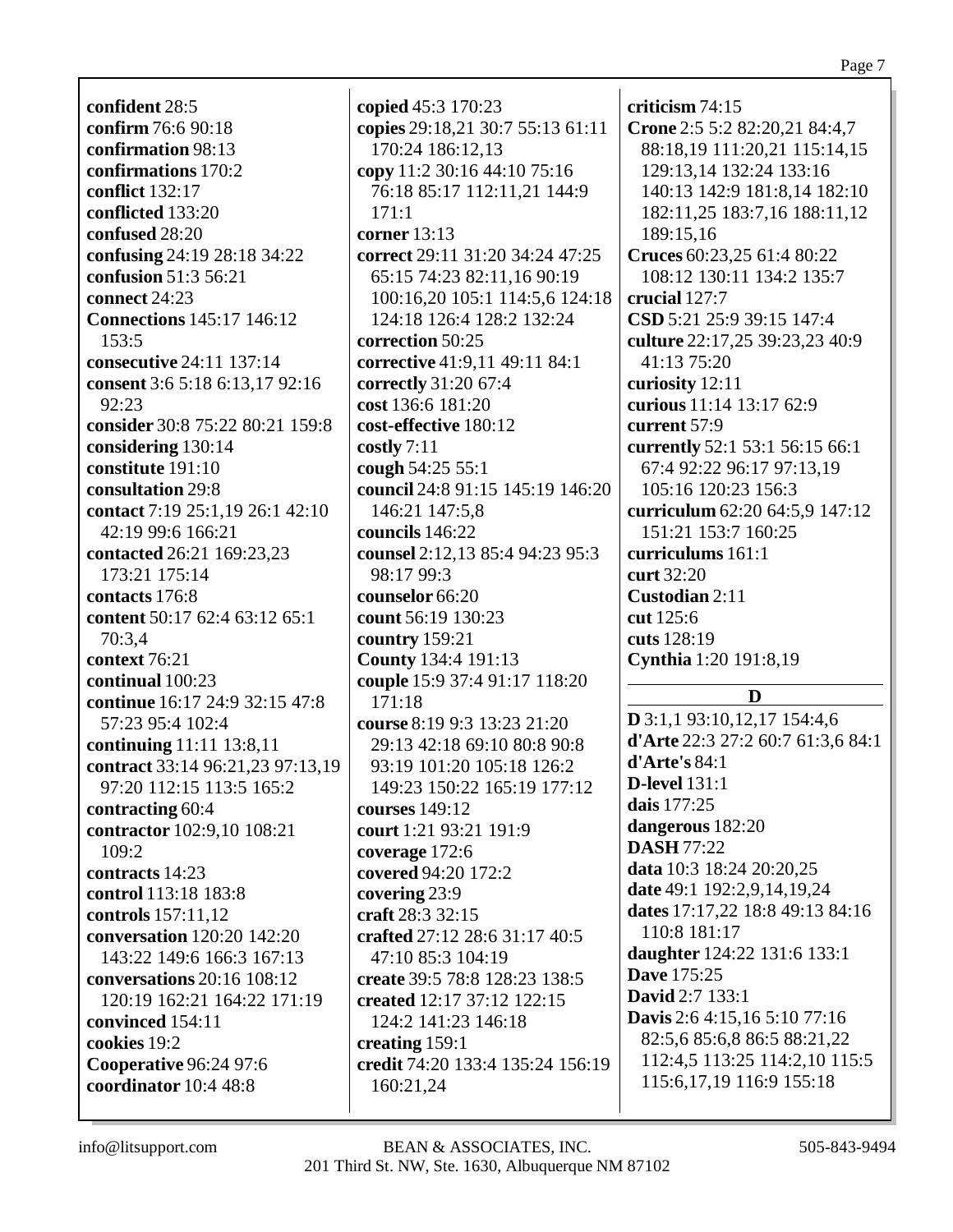| 162:18 171:10 176:25 187:24        | deputy 8:22 9:4 21:11 42:24       | disappointed $168:17$ 170:14     |
|------------------------------------|-----------------------------------|----------------------------------|
| 187:25 190:2,3                     | 108:17,18,23 112:15 170:9         | disconnect 36:23                 |
| day 11:19 19:9 23:20 37:15 39:12   | 185:16                            | discovered 74:3                  |
| 43:11 44:16 67:12 87:17 90:17      | deserved 119:16                   | discriminatory 154:13            |
| 122:16 125:23 126:2,12 168:2       | design $155:18$                   | discuss 15:23 28:8 46:21 93:19   |
| days 66:14 75:17 79:20 85:18       | Designate 170:16                  | 112:24                           |
| 87:11 122:18 152:20 164:4          | desk 186:23                       | discussed 5:21 58:3 68:24 104:9  |
| 170:7                              | desperately 40:8 54:4             | 187:3 189:2                      |
| days' 77:9                         | <b>Destiny</b> 171:17             | discussing 57:20 110:11          |
| de 187:9                           | detail 84:12                      | discussion 3:7,9,10,12,14,15 7:3 |
| deadline 16:15,18 44:21 77:1       | detailed 84:15 88:7               | 21:10 46:9 81:23 84:8 105:11     |
| deadlines 49:13 179:22             | details 85:11 165:24              | 110:24 112:14,14 113:8,24        |
| deal 149:4,13 173:11 175:23        | detention 138:13,17               | 114:20 118:18 121:21 128:22      |
| deals $85:4$                       | determination 78:23               | 163:7                            |
| dean 66:4                          | determine 119:16                  | disenroll 119:21                 |
| debate 113:19,21                   | detriment 55:2                    | Disks 192:8,13,18,23             |
| <b>December</b> 16:21 19:7 41:5,10 | developed 161:9                   | disposal $98:22,22$              |
| 42:15 49:22 54:19 55:12,24         | DFA 94:12,22,23 97:25 98:4,8      | dispose 100:18                   |
| 57:21 91:21 166:15 171:11          | 101:15                            | distributed 102:8                |
| decent 178:25                      | dialogue 33:7 183:20              | district 14:22 136:19 145:6      |
| decide 86:3 123:16                 | different 28:10 37:4 39:23 59:11  | 146:10,13 151:7 158:8 166:3,4    |
|                                    |                                   |                                  |
| decided 12:25 109:22               | 62:12 71:23 80:5,15,17 117:23     | 179:8,12 180:9                   |
| decides 59:5                       | 122:4 126:2 137:18 147:15,22      | district-authorized 12:19        |
| decision 15:5 33:13 46:12 109:17   | 155:21                            | districts 160:22                 |
| 117:21 121:1 160:16                | difficult 16:2 17:1 40:19 130:1   | disturbed 69:18                  |
| decisions 177:10                   | 181:2 182:7                       | diverse 130:14                   |
| decorum 113:20                     | difficulties 147:4 181:10         | <b>division</b> 2:10 3:9 9:4     |
| dedicated 156:23                   | $dig$ 141:10                      | <b>do-pass</b> 168:16            |
| dedication 157:3                   | digital $168:2,2,3$               | document 84:21 192:8,13,18,23    |
| deeper 96:12                       | dilemma 78:5                      | documentation 90:16 92:18        |
| defer 11:22 23:13 50:2             | diligence 95:3                    | 98:16                            |
| deficiencies 74:3,22               | ding $155:14$                     | documents 91:13                  |
| deficient 74:7                     | diploma 122:24,24 127:4,8         | doing 10:12 13:11 18:10,14,19    |
| defined 76:10                      | 128:24 129:8 131:2,3,5 132:12     | 35:7 38:1 43:10,13 44:13 52:9    |
| definitely 170:25                  | 132:13 137:1,10 138:14,16         | 52:11 57:22 62:3,10 63:5 70:3    |
| definitive 48:20 84:21             | 139:22                            | 72:16 74:25 77:22 91:18 96:18    |
| degree 64:23 66:9 131:10 156:19    | direct 139:6 173:12               | 113:3 118:11,13 128:14 133:5     |
| 156:20                             | directed 20:23 38:22              | 146:1 149:22 151:3,5,9 152:10    |
| DEL'D 192:9,14,19,24               | direction 77:3 121:25             | 152:11 154:3,9 156:2,6,13,15     |
| delayed 37:16                      | directive 35:17 47:7              | 159:22 161:23 172:14             |
| <b>DELIVERED</b> 192:9,14,19,24    | directly 23:7 24:18,23 28:2 42:19 | dollars $153:10$                 |
| demands 49:20                      | 102:21 119:12 145:18              | Dolores 9:21,21,25 44:5 104:11   |
| demonstrate 156:2                  | director 2:9 9:4,6,8,13 12:22     | 106:20 187:9                     |
| department 39:14,19 185:6          | 42:24 91:5,8                      | Doña 134:3,3,7                   |
| depend 87:18                       | directs 138:24                    | Donations 163:24                 |
| depending $87:14,20$               |                                   | door 7:15 35:21 122:16 135:17    |
|                                    | disagree 122:3 129:14 158:6       |                                  |
| depends 87:15                      | disagreeing 129:20                | 151:8 159:23,25 160:3            |
|                                    |                                   |                                  |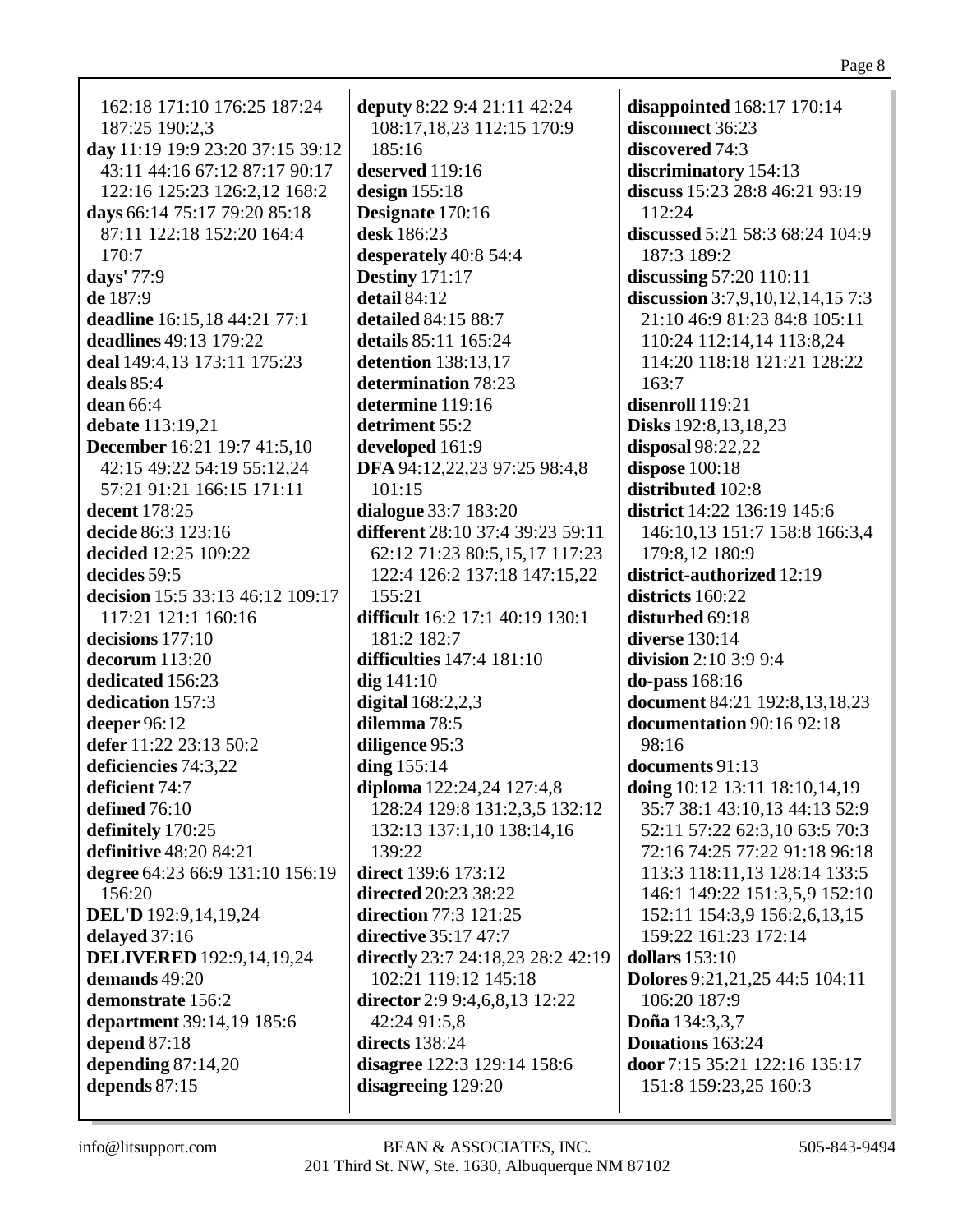### Page 9

**doors** 57:3 173:14 **Dot** 159:20 **double** 68:7 **doubt** 119:7 121:20 162:7 **downstairs** 185:25 **Dr** 7:6,8,15,22 27:1,15,19,22 28:12,15,22 29:11,19 30:12 31:10 32:3,13 35:11,23 37:3 38:14,22 47:3 48:3,7,14 49:17 50:2 51:1,18 64:17,21 66:3,7 67:9,18 68:11 71:3,13 73:18 74:2,9 76:24 77:7,18 81:7 **draft** 41:8,11 110:15 **drafted** 48:22 99:5 102:2,5 **drag** 40:12 **drawer** 74:10 **dream** 65:22 128:4 **dreams** 128:9 **dries** 140:23 **drive** 76:9 **drives** 140:25 141:11 **driving** 141:16 **drop** 15:19 54:25 123:17 140:12 142:16 **dropped** 133:10 142:4 143:15 155:10 157:1 **dry** 141:22 **dual** 133:4 **due** 20:6,11 28:24 55:22 95:3 **dumping** 139:10 **dusted** 120:6 **Dylan** 10:16 **dyslexia** 66:12 **E**

**E** 2:1,1 3:1,1,1 **e-mail** 17:17 30:23 43:5 75:7,15 75:16,18 90:13,21 94:22 97:24 98:8 99:5 101:1,3 102:2,5,22 103:1 150:20 170:15 171:25 177:22 179:2,4 185:6,13,20 **e-mailed** 30:6 38:16 102:13 **e-mails** 38:15 43:8 91:17 100:23 **EA** 65:4,12 67:13 71:19 72:10,14 72:23 73:2,8,13,15 **eager** 9:14,16 136:25 **earlier** 15:25 16:2 18:1 20:20

41:14 90:3 **earliest** 42:4 **early** 15:2,9,10,11 16:15 18:20 19:4 20:22 132:3 **earmarked** 67:11 **earning** 10:12,15 **ears** 153:2 **EAs** 67:8 **ease** 158:11 **easier** 101:8 103:3 117:6,8,19 163:4 **easiest** 101:10 117:18 **easily** 43:1 **easy** 149:3 178:11 **echo** 183:22 **economically** 126:22 **ed** 24:22 25:8,20 26:3,6,10,12,20 37:14 38:7 41:12 45:5 46:1 61:5 63:5 64:10 67:8 68:12 70:2,15 74:10 79:2 84:18 120:21 124:7 128:16 130:20 131:1,2 149:25 155:9,16 **Edgenuity** 160:20,20 161:4 **edit** 113:14 **educate** 20:23 **education** 1:1,12 4:2 5:20 6:17 8:21 22:17,24 27:19 28:1 31:11 31:18 32:6 34:21 37:2,9 38:12 40:12 44:11 47:9 48:8,9 50:17 50:19 61:13 63:4,7,12 64:4,23 64:25 65:3,9,18,21 66:2,10,22 73:11,14 74:1 75:20 81:13,14 83:24 84:2 90:4 96:24 106:16 106:23 110:16 114:15 125:9 126:19 132:16 167:7,13 170:17 187:1 189:1 191:1,12 192:5 **educational** 73:2 97:6 159:9 160:19 **educator** 128:7 **educators** 139:11 **effect** 173:25 **effects** 142:1 **efficiency** 113:20 **effort** 18:18 39:9 76:24 79:13 120:13 130:13 137:9 152:12 **eight** 5:8 11:12 **eight-** 75:12

**Eight-to-three** 83:14 **eight-to-two** 89:21 **either** 43:20 45:17 52:14 58:19 68:3,4 70:1 72:21 79:5 102:18 123:5 132:12 **EL** 25:8 28:2 31:5,8,15,22 32:23 34:9,15 47:4,9 77:9 79:2 **ELA** 65:1,10,21 66:2 72:13 **electronically** 22:14 29:4 **elementary** 179:10,17,19 **elementary-school-age** 137:22 **eligibility** 122:6,10,14 **eligible** 14:7 121:16 131:17 164:17,20 **eliminate** 128:25 **ELL** 46:23 81:15 84:2 **Elliott** 24:6,7 26:5,23 33:8 34:18 44:3,6,9 46:8 57:24 73:19,21,24 77:6 81:8 86:18 89:23 **eloquently** 168:12 **embedded** 85:19 119:13 121:14 127:18 **embrace** 128:13 **emotionally** 69:18 **employable** 132:15 **employee** 96:21 **empty** 186:21 **enables** 136:8 **encourage** 155:3 **ended** 13:5 130:21 131:12 168:10 186:25 **ends** 18:12 **energy** 152:12 **engage** 18:19,21 **engagement** 157:7 **engineering** 179:15 **English** 32:7 50:18,21 57:4,5 58:16,25 64:24 66:9 72:16,20 77:10,14 **enjoying** 176:18 177:3 **enrich** 159:4 **enroll** 129:18 **enrolled** 137:13 **enrollment** 119:3,13,17,17 120:18,23 133:5 148:16 **enter** 133:3 187:2 **enters** 15:17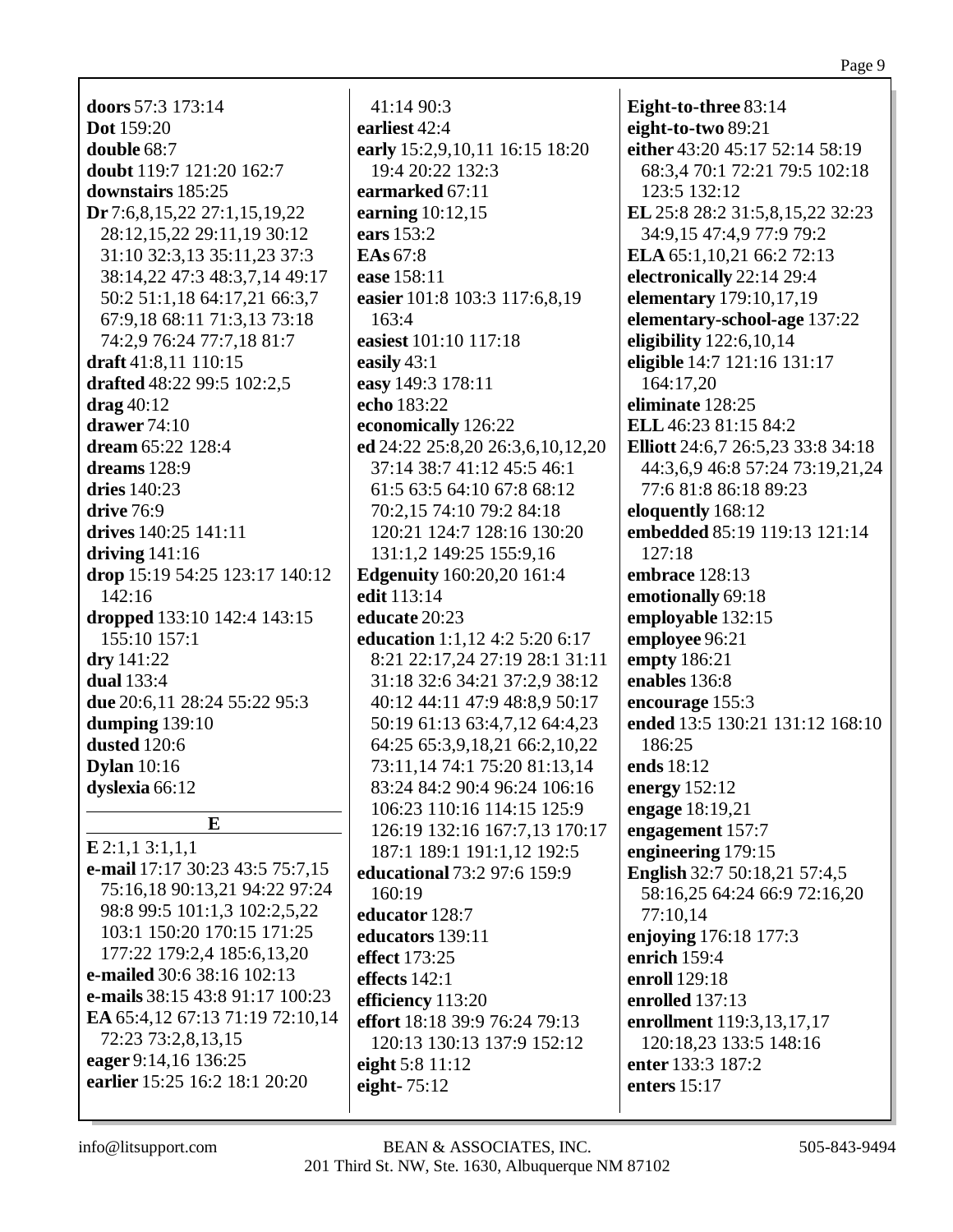Entertain 190:14 entire  $60:2$ entities 98:24 entity  $54:1,2$ envelope 39:17 environment 138:20 152:19 equipment 98:23 equitable 63:7 101:23 equity 119:24 Escobedo  $175:12$ especially 7:13 9:7 69:1 92:8 establish 158:8 established 101:24 estate 119:5 estimate  $163:12$ et 94:5.6 evaluating 20:9 evaluations 40:2 evening 38:23,25 52:7 123:6 136:8 137:3 139:15 events 173:16 everybody 54:18 73:25 89:15  $171:2.4$ everyone's 121:10 183:13,20 exactly 36:12,24 50:8 57:10 68:24 88:1 114:9 example 74:24 75:6 exceed 124:24 **Excel 27:23 48:4** excellent 13:16 27:6 103:24 excess 57:13 excessive 57:12 exchanged 91:17 exchanges 90:21 excited 9:5,9,12 exciting  $168:11$ excluded 126:18 exclusively 137:3 152:23 excuse 13:21 35:10 76:2 143:5 168:25 executive 3:19 9:22 117:21 188:24 exemplary 129:15 exhaustive 52:23 exhaustively 34:7 **Exhibits** 192:8, 13, 18, 23 exist 75:3 159:21

existing 104:3 105:16 137:7  $157:18$ exists 139:3 153:22 exit 171:23 exorbitant 141:17 expand 135:15 expectation 139:1 expectations 108:22 expected 41:21 42:7,14 63:4,6 expecting  $81:19$ expediently 80:24 **expedite** 18:10 106:9 experience 98:21 expert 41:15 66:11 71:15 expertise 20:15,18 71:8 **experts** 26:4,10 explain 73:2 85:9 explaining  $102:5$ explains 108:21 express 105:3 123:21 147:7 expressed 14:16 99:16 106:12 127:10 145:18 158:6 165:22 expression 170:14 expressly 154:25 extend 11:3 79:8 101:14 extent 78:17 134:10 extenuating 74:17 externally 9:12 extolling 172:12 extra 59:2,3 72:22 120:8 extremely 10:11 12:20 eyes 46:13 117:2  $\mathbf{F}$  $F154:5$  $F''s 154:9$ face 147:12

# 164:24 166:19 faculty 64:22 66:23 77:8,21  $182:19$ failed  $114:7$ fails 83:13,17 failure 55:25 fair 19:9.18.19 79:16 88:4 101:23 122:2 123:13 154:1 fairly  $36:10$   $109:17$   $121:10$ fall 80:14 158:15 falls  $104:9$ familiar 85:8 families 107:14 family  $107:18$ far 12:20 22:4 104:23 108:6 124:24 179:2 **Farmington** 164:10,24 165:15 fascinating 106:18 fast-tracked 155:9 fault 58:22 74:7 favor 6:4,22 108:1 119:2 163:9 favorable 170:16 Fe 1:12 80:25 191:13 **February** 1:11 4:3 20:12 57:19 76:3 79:20 87:24 106:23 191:16 fed  $25:1$ **feed** 19:3 feedback 20:12 22:16,23 27:4,6,7 27:8,16 28:9,13,17,18 29:7,7,12 32:16,17 35:14,15,17 36:3,4,5 36:17 37:2,4,8,10,21,21 38:5,16 39:1,3 41:16,19,23 42:5,9,12 44:25 45:2,25 46:5 47:9 48:9 48:15 50:3 75:19 feel 7:18 11:4 19:15 28:5 38:18 59:12 86:1 106:10 123:24  $144:14$ feeling  $133:20$ feels 59:11 85:22 106:1 144:3 feigning  $24:21$ felt 59:1 138:14 142:19 149:12  $154:21$   $168:18$ **fewer** 79:20 **fidelity** 62:11 150:8 **figure** 11:25 12:2 17:7 130:1 **figured** 38:4 75:9 file  $74:10,11$

face-to-face 161:22

**Facebook** 107:16.22

facility 141:18 163:10

**facilities** 140:25 141:13 147:24

fact 42:24 43:3 54:15 55:9 76:10

76:11 78:24 80:5 128:2 144:1

144:25 147:25 153:6,24 154:2

**faced** 128:18

facing  $58:12$ 

168:1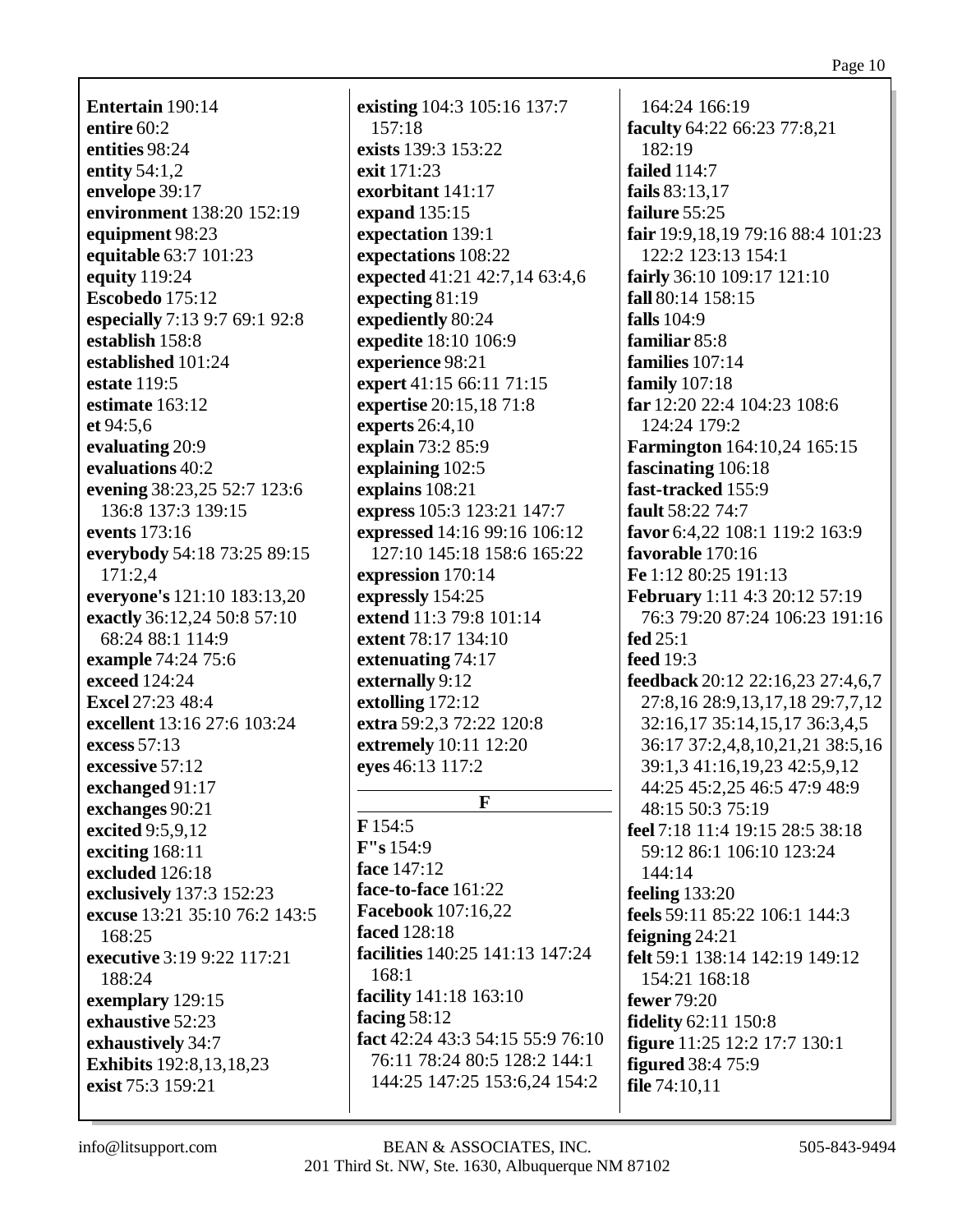**filed** 106:22 **files** 97:4 **fill** 9:24 102:12 **filled** 9:15,16,21 10:9 21:4 47:15 **Filling** 65:7 **fills** 61:20 **final** 10:6 28:3,7,19 37:4 78:3,4,6 **finalize** 88:8 **finalized** 173:2 **finally** 142:16 **Finance** 108:18 **financial** 3:12 10:3 20:14,16,20 20:21,24 21:5,16 22:20 32:22 109:24 148:25 **financing** 140:25 **find** 52:16 65:9,21 74:13 81:2 142:17 146:8 165:23 166:13 176:9,9 178:11 185:9 **fine** 17:3,16 117:9,12 128:24 182:9 **finish** 73:10 **finished** 50:13 **first** 16:17 23:16 25:18 35:6 64:14 67:24 68:12 76:15 100:9 101:5,8,21 102:15,16 119:12 145:1,8 157:19 177:19 178:23 181:7 184:17 **five** 8:22 120:24 122:5 132:5 156:6 170:7 186:12 **five-minute** 46:15 **five-year** 130:24 **fix** 33:18,20 37:19 45:1,13,16 55:4 74:18,18 128:18 **fixed** 37:24 45:7 **Flag** 3:3 5:14 **flip-flop** 13:1 **float** 176:11 **floodgates** 157:21 **floor** 12:3 113:18 **flung** 12:20 **fly** 160:8 **folder** 77:13 **folks** 15:13 19:2 102:19 128:14 130:7 162:21 170:3 **follow** 66:16 95:3 98:15 99:2 100:22 165:23 **following** 39:20 94:15 99:3 107:1

**for-profit** 147:17,21 153:13 174:16 **for-profits** 159:10,11 **force** 10:10 **foregoing** 191:10 **foremost** 25:18 35:7 **forget** 167:25 **forging** 181:16 **forgot** 182:6 **form** 38:20 102:12 107:19 **formal** 83:24 143:24 **format** 103:3 116:22,23 **forms** 91:25 **formula** 138:5 147:15,22 **forth** 24:23 57:21 75:21,21 122:20 163:8 185:21 **Forum** 3:5 6:11 **forward** 9:6,7 21:3,6,16 27:13,25 29:25 30:24 35:13 37:8 47:13 50:16 51:5 65:5,19 67:15 75:25 77:23 91:22 92:6,22 105:9 112:20,21 113:7 177:7 179:17 **found** 42:4 74:22 160:15 **four** 9:16 122:12 143:6,8 156:6 185:18 **four-year** 130:19,23 132:6 **frame** 17:4 76:14 85:19 105:21 106:1 140:1 **frames** 61:25 76:11 **framework** 3:12 20:16 21:6 80:14 **frameworks** 109:24 **frankly** 24:18 76:21 **free** 7:19 11:5 19:2 86:25 106:10 136:8 181:18,21 **freed** 71:18,18 **Friday** 4:3 27:9 28:13 29:5 35:14 37:5 38:17 42:5 43:2,6 44:12 44:20 48:9,15 50:3 75:25 76:2 76:6 142:5,8 **Friedman** 2:11 8:9 113:14 114:16 116:15,17,20 117:10,22 168:25 170:22 171:3,11 172:24 184:7,10,25 185:12 186:8,20 192:7 **friend** 127:10 **front** 22:8 29:16 172:13

**frustrating** 34:6,7 43:18,23 181:5 **frustration** 36:1 52:11 100:25 **full** 10:10 33:3 36:9 37:20 45:4 63:23 74:10 117:20 142:24 156:18 173:8 **full-time** 60:5 65:22 66:20 152:3 152:4 **fully** 9:25 33:23 97:15 148:9 151:13 167:14 **fun** 183:14,16,17,24 184:6 186:24 **fund** 125:11 **funded** 124:13 125:9,10 137:25 138:6 140:4 **funding** 71:16,17 73:7 121:16,18 124:3 131:17 137:16,17 138:5 140:24 141:18 147:15,22 156:11 163:10 168:3 178:16 179:8,9,22 180:15 181:4 **funds** 21:23 54:2 180:21 **funny** 179:5 **further** 45:12 113:24 **future** 78:2 97:19 **G G** 3:1 **Gadsden** 135:6 166:2,4 **gap** 164:2 **gaps** 61:21 **gathering** 24:10 **GED** 127:3,5,11,11,16,18,18,23 129:7,10,11 131:6,9,14 132:9 132:12,18,25 133:7 136:2,5 **Gee** 184:19 **Gene** 24:6,6 26:5,23 34:18 44:3,6 44:9 46:8 57:24 73:19,21,24 77:6 81:8 86:18 89:23 166:9 **general** 34:25 49:3,15 61:5 121:19 **generalists** 20:17 41:14 **generally** 80:12 102:14 130:18 183:8 **generously** 72:4 **gentleman** 125:22 173:21 **geographic** 101:9 **GEORGINA** 2:6

**getting** 21:3 27:22 28:18 56:17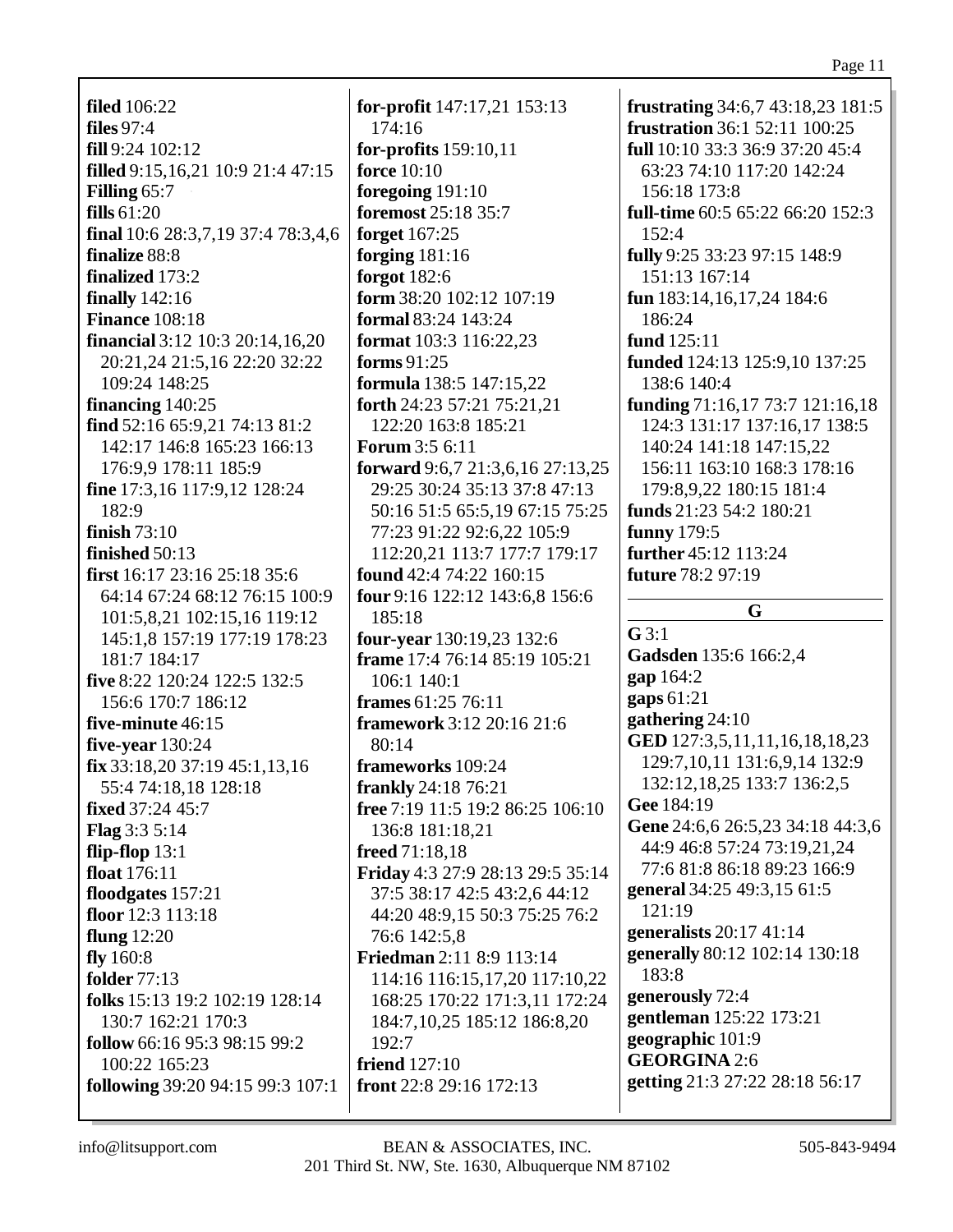| 56:18 57:7 69:11 70:17 72:18                                      | 45:16,16,17,18,21 46:6 49:5,12      | great 7:12 15:2 18:4,9 49:6 66:23 |
|-------------------------------------------------------------------|-------------------------------------|-----------------------------------|
| 72:19,22 81:3,4 99:11 102:11                                      | 51:4,6,16,20,22 52:3,5,15,16        | 74:20 78:16 119:7 130:2 154:7     |
| 126:22 127:16 132:5 146:2                                         | 55:4, 10, 11 56: 12, 13 58: 9, 15   | 161:8 172:14 175:23 183:24        |
| 156:18 179:9 185:22 186:1                                         | 61:24 65:15,18 67:3 68:10           | 186:18                            |
| Gipson 2:3 4:21 12:14 76:7 82:2                                   | 70:21 77:4 78:11,14,24 79:10        | greater 155:25 158:9              |
| 89:11 110:22 112:1 115:2 181:9                                    | 79:16,18 84:10,12,22 86:22          | greatest 39:5 64:21               |
| 188:5 189:21                                                      | 87:13 92:21 98:2,11 101:1,20        | green 12:1 159:20                 |
| girl $123:8$                                                      | 103:9 105:9 106:13 110:15           | Greg 176:11,12                    |
| girls 126:22 146:16 168:7                                         | 112:9,25 113:12 117:11,22           | grounds $139:10$                  |
| give 7:10 19:18 20:12 27:7 33:23                                  | 118:8 120:8,9 123:6,20 124:1        | group 106:21 132:7 154:10         |
| 35:16 36:3 37:14,18 39:5,9,24                                     | 124:13,17 128:25 130:11 132:7       | groups 137:18                     |
| 45:1 46:18 49:1 52:4,19 56:16                                     | 133:22,24 135:16,23 136:12          | Grover 142:6 143:15 153:1         |
|                                                                   |                                     |                                   |
| 57:4,5 76:8 93:22 94:24 100:5                                     | 140:20 141:8,10,15,18 143:4         | grow 122:7                        |
| 113:12 120:8 123:14 125:8                                         | 145:5 146:4, 10, 13, 14, 15 147: 13 | GSD 94:8 98:9                     |
| 128:23 130:11 139:20 142:25                                       | 148:11, 18, 19 154: 12, 22 156: 5   | guarantee 87:25 88:1 135:22       |
| 148:20 155:24 158:9 162:6                                         | 157:16 158:24 159:2 160:8           | guaranteed 160:9                  |
| 163:18 176:8                                                      | 163:6, 16, 16 166: 10, 14 170: 13   | guess 8:6 25:24 26:5 35:12 48:16  |
| given 16:5, 10, 22 35: 25 42:14                                   | 171:12 172:10,20,22 173:7,23        | 49:17 54:13 56:6,21 65:16 79:3    |
| 48:6,25 56:23 57:13 59:25                                         | 174:4,9,23 175:5 180:18 181:13      | 92:14 97:11 101:2 103:25          |
| 61:11 85:21 91:14 109:4 122:16                                    | 181:16,21 182:12 185:15             | 125:15 133:19 166:21 168:23       |
| 142:5,11 170:5                                                    | good 14:13 22:5 24:5,6 27:1         | 172:23                            |
| giving 19:10 59:2 120:25 122:9                                    | 58:19 70:10 91:3,4,9 97:24          | guessing 106:2                    |
| 128:16 153:10                                                     | 98:12 107:8 112:18 117:24           | guidance 99:4                     |
| gladly 8:1 106:8                                                  | 120:13 127:10 128:21 129:22         | <b>Guillen</b> 172:20             |
|                                                                   |                                     |                                   |
| <b>GLENNA 2:7</b>                                                 | 130:15 134:7 136:16 155:6,23        | gun 183:8                         |
| go 7:18 11:21 13:7 24:17,20 25:2                                  | 161:17 167:21 179:6 188:23          |                                   |
| 25:9 26:4 33:19 44:5,15,16                                        | goodness 176:17                     | $\mathbf H$                       |
| 45:13,15 50:19 51:16 52:15                                        | Gordon 136:21 139:16                | hair 176:6                        |
| 56:22 60:22,24 61:7 62:15                                         | gotten $43:8$                       | half 97:11                        |
| 71:12 75:7 77:3 79:6,15 85:23                                     | governance 24:7 74:21 90:1          | halftime 97:10                    |
| 86:3 88:1 92:20 94:9 97:24                                        | 145:18 146:20,21 147:5,7            | halfway $40:17$                   |
| 101:15,16 104:3 105:6 122:6                                       | governing 10:20 12:16 20:23         | <b>Hall</b> 1:12                  |
|                                                                   | 31:4 75:22 90:4,9,14,20,23          | hallway 9:2                       |
| 123:20 124:7,10,12 125:20,23<br>129:2,11,18 131:24 132:10,11      | 91:15 146:22 160:14                 | hampered 141:14                   |
| 132:18,25 133:7,10 138:13,14                                      | gracious 43:7                       | hand 169:3 172:8 191:16           |
|                                                                   |                                     | handed 55:13 169:2                |
| 139:1,18 140:6 151:17 156:20                                      | grade 149:24                        | handle 96:25                      |
| 161:21,24,25 163:4,22 164:1,25                                    | grades 14:3 16:6 145:9              | handled 98:23 106:15              |
| 166:2,6 167:3,5,12 178:10                                         | graduate $130:24,25$                | <b>hands</b> 93:23                |
| 185:8                                                             | graduated 124:23 125:24             | hanging 33:20                     |
| goal 39:16                                                        | graduates 129:17                    | haphazard 182:17                  |
| goes 78:22 108:19 109:7 153:23                                    | graduating 132:6                    | happen 14:13 29:17 135:22         |
| going 4:1 5:10,17 10:10,20,22,24                                  | graduation 124:21 129:16 130:3      | 140:21 159:16                     |
| 11:1,21 14:5,9 17:6,8 18:6 19:7                                   | 130:12,18,19                        |                                   |
| 19:8 22:2 24:2 30:22,23 31:6                                      | grandmother 124:22                  | happened 23:10 109:11             |
| 32:25 33:5, 12, 17, 17, 18, 19, 20                                | grant 3:7 7:4 10:4 141:4,25         | happening 16:6 102:23 103:25      |
| 34:2,23 36:2,3 37:13,17,25 38:8<br>40:1,14 41:1 42:15 44:25 45:15 | granted 108:1<br>grants 141:22,22   | happens 133:8<br>happy $177:2$    |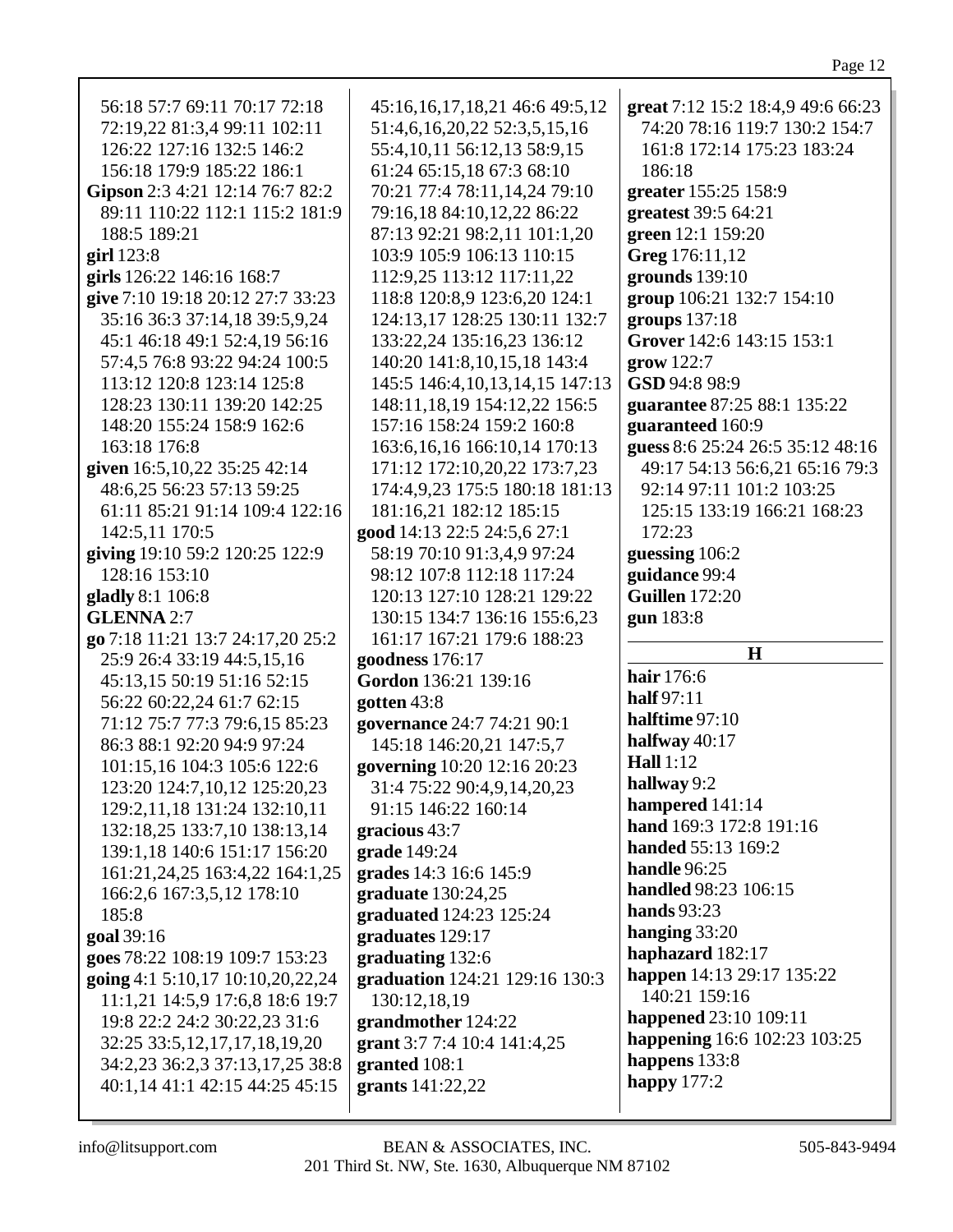**hard** 11:2 59:3 65:7 69:3 72:1 125:25 130:15 175:10 hard-copy  $107:23$ hardships 126:21 **Hatch 135:7,9,10** hate 40:4 128:11 137:24 **HB** 119:10 120:12.16 121:10.13 121:14 148:17 173:18 head 18:13 90:6,10 107:17 108:7 145:18 heads-up  $176:8$ health  $60:8,18$ hear 68:16 122:21 128:13 129:22  $182:13$ heard 16:21 32:2 50:1 74:14 76:16 155:9 165:23 178:19 hearing 6:8 7:1 15:17 28:11 29:10,11,14 31:20 61:19 106:23 107:6, 10, 25 109:3, 9 119:25 123:2 140:16 145:17 149:7 **hearings** 19:22 118:25 held 105:11 188:24 191:12 help 18:2.3.10 20:21.23 21:25 39:24 65:1 66:14,14 71:22 72:5 72:18 81:3 96:25 106:6,9 helped  $28:3$ helpful 21:4 24:24 30:21 61:25 182:3 helping  $27:3$ helps 66:16,17 hereunto 191:15 hesitate  $103:10.12$ Hey 15:12 101:16 high 80:22 122:23,24 125:21 127:4,8 128:23 129:7 130:23 131:2,2,7 132:12,13 133:6,11 134:14,19,20 135:10 137:1,10 137:25 138:7,14,16 139:21  $154:6$ high-need  $50:20$ higher 128:16 132:16 179:11 180:3.6 highlights 170:6 highly  $65:2$ highly-qualified 65:10 hike  $135:8$ hire 64:16 66:1 69:1 71:19 73:8

74:10 **hired** 9:19 74:3 hires  $65:20$ hiring  $64:15$ history 41:4 42:14 94:13 Hobbs 135:24 136:17 hold 27:21 160:12 177:10 holdup 98:3 **Holly** 24:15 27:1,2,15,19,22 28:12,15,22 29:19 30:12,23 31:10 32:13 35:11.23 37:3 38:14,22 47:3 48:3,7,14 49:17 50:2 51:1,18 64:17,21 66:3,7 67:9,18 71:3,13 73:18 75:10,18 77:7.18 81:7 home 44:16,16 150:10 151:4  $167:4.5.11$ home-grown  $158:22$ home-schooled 131:7.8 honest 29:20 47:3 51:14 152:1  $174:4$ honestly 45:11 68:10,13 144:24  $165:13$ **honesty** 183:14 honeymoon 184:5 **honor** 183:12 **Honored** 183:23 Hook 181:15.21 hoops  $71:11$ hope 16:23 19:1 24:9 66:15 88:7 123:13,19 hopefully 17:11 18:1,20 19:5 46:19 81:2 92:15,21 93:2 105:8 112:20 113:6 172:15 hoping 38:7 81:5 121:9 horizon  $164:3$ **Hotel 173:7** hound  $95:4$ hour 53:12 58:13.25 131:14 hours  $11:12$  34:13 40:11 51:10 53:7,16,17 55:5 61:23 72:24  $175:3$ House 120:21 143:11 housing  $148:5$ **HR** 10:6 Huerta 104:11 106:20 187:9 huge 80:20,20 130:5 181:20

humanity  $128:11,12$ hundreds 34:12 40:10 51:9 53:7 hurt  $162:12$ I  $I - 72:13$ **IA** 71:23  $IAs 72:14$ idea 15:2 65:13 67:10 70:19 71:6 71:15 73:7,16 80:16,17 128:14 155:6 172:3 185:23 ideal  $88:9$ **Ideally** 50:11 **identified** 18:13 25:19,21 26:14 **identify** 64:19 122:1 identifying  $101:4$ **IEP** 52:2 57:9 IEPs 61:2,7 67:24 68:9,19 69:14  $74:4$ **ignorance** 24:21 ignored  $172:4$ illegal  $94:18$ illness  $151:15$ **immediately** 71:19 **Impact** 112:16 implementation 3:11 10:21 12:15 20:3,4 110:2,16 implementing 62:4 implied 108:6 **importance** 138:21 168:13 **important** 15:8 32:8 126:17 177:12 imposed 79:14 impressed 178:12 **impression** 34:23 57:11 **improve** 130:9 improved 130:4 in-house  $97:17$ inadequate 59:11 inappropriate 94:18 incarcerated 136:24 include 58:10 118:3 161:4 **included** 41:23 42:9 56:20 90:21 106:21 108:8 119:11 inclusion 50:19,23 61:12,12 63:23 69:25 incorporated 70:16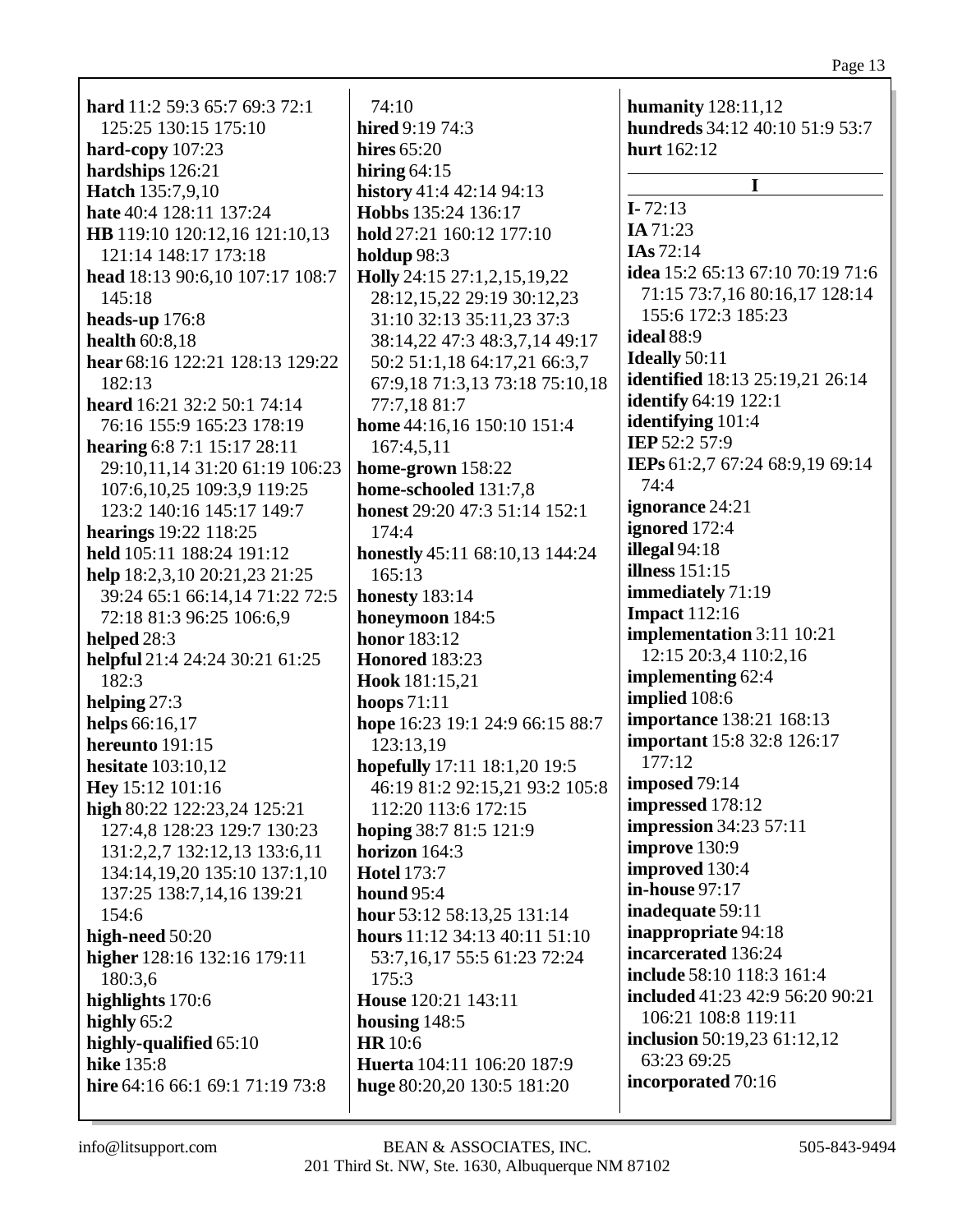# **incorporating** 118:15,21 **incorrectly** 110:1 **increase** 21:25 120:4 153:20 **increased** 119:17 **incredibly** 170:14 **independent** 173:24 174:19 175:17 **independently** 119:6 **indicate** 6:5,23 74:9 166:18 **indicated** 30:23 33:1 43:3 44:10 90:2 166:19 175:13 **Indicates** 30:12 84:9 162:19 190:15 **individualized** 161:6 **individually** 63:25 85:1 **individuals** 49:8 138:12 143:1 152:7 158:11 **informally** 67:14 92:24 184:12 **information** 7:12 17:12 22:14 25:14 29:4 33:21,22 34:5 42:18 44:20 45:3 46:13 51:13 75:8,10 75:12,23 77:20 78:22 120:25 121:7 132:19 176:10 186:10 **informed** 34:19 **initial** 74:4 **initially** 23:17 148:17 **injury** 151:15 **innovative** 161:2 **input** 19:22 26:16,22 27:5 33:3 119:1 **installation** 96:14 **instruction** 26:9 73:4 133:17 **instructional** 154:19 **insufficient** 54:15 **insufficiently** 54:21 **integration** 137:6 **intended** 20:21 78:8 **intent** 49:21 93:4 101:19 120:1,1 **intention** 32:21 33:6,21 34:16 36:2,5 37:20,24 44:25 45:4,12 45:14 46:6 93:7 **intentions** 28:6 29:24 **interacting** 150:24 **interaction** 150:17 **interest** 14:16 141:1,11,16 164:9 165:22 172:4

152:5 170:4 176:18 **interesting** 12:17 67:25 68:4 180:5 **internally** 9:11 12:24 58:7 **Internet** 149:11,13 184:11 **interpretation** 143:2 **interrupt** 60:13 **interrupted** 54:8 **interview** 67:14 **interviewed** 9:19 67:14 **intro** 13:6,8 **introduce** 60:13 109:1 **introduces** 108:20 **introductory** 13:10 **inventory** 94:10 97:2,4 98:2,20 98:23 99:9,16 101:4 102:6 104:11 105:4,15 **invitation** 11:3 24:9 **invite** 172:23 173:15 **involved** 152:10 **involvement** 41:15 **involving** 94:14 **IPRA** 171:25 **issue** 13:20 24:16 26:2 33:11 44:14 93:22,23 94:21 103:6 120:14 132:9 134:25 136:18 166:1 **issues** 24:13,25 25:8,8,17 45:6 57:20 94:1,7 146:7 148:15,23 159:6 187:3 **it'll** 104:3 105:1 162:25 163:17 **item** 3:13 5:15 6:10,12 7:3 8:14 8:15 22:12 27:8,8,20,20,23,23 27:25 28:1,7,7 29:22,22 31:12 31:12 36:9 47:25,25 48:10,10 48:17 50:4 61:10 62:3 64:14 110:8 112:8 113:8 **items** 34:4,23 77:11 **J Jackie** 91:4,5,7,7,11 93:5,8 **January** 41:17,23 44:10 49:22 75:9,14,15 76:1 169:17 177:20 **Jerry** 1:12 **job** 1:25 44:13 93:14 131:14 132:10 151:15 156:21 172:14

**Joe** 172:19 **joined** 77:8 **Joseph** 175:12 **jot** 30:14,18 113:11 **July** 99:20 103:16 **June** 97:20 103:13 108:2,3 **junior** 136:4,7 **justice** 39:19 **K K-12** 154:12 **K12** 159:8 160:3,15,18 **Kara** 9:4,5 185:16 **Karen** 2:9 8:17 9:3 11:6,9,22 12:7 13:16,19 14:1,20 15:6,21 16:5 17:23 20:2 21:18 22:6,13 23:18 24:1 26:7 27:3,8 28:23 29:2 30:3,5,22 31:2,6,23 32:1 35:14 40:23,24 44:4,13,22 75:11,18 90:2 91:20 93:11 95:8 96:10,20 97:3,9 98:6 99:14,19 100:16 101:18 103:17,24 104:2 104:6,12 105:13,24 106:11,19 107:12 109:13,19 153:23 164:6 164:16 165:5,11,20 166:22 **KARYL** 2:4 **Kate** 71:3 **keep** 54:14 55:18 57:22 100:24 117:6 139:13 140:11,16 145:24 151:18,20 163:7 173:13 **keeping** 72:5 138:22 **KELLY** 112:18 **kept** 58:14 142:16 **Khan** 161:4,7,8 **kid** 126:7 150:9 **kids** 52:24 54:24 55:2,5,22,25 56:1,2,8,9,13 61:1 66:15 70:2,5 70:16 72:2,13 119:4 124:7,17 126:23 131:13 132:5 136:14,15 137:22 139:17 154:2,5,9 **kind** 14:4 17:6 25:10 27:22 49:15 61:17 67:25 70:12 87:8 100:9 108:20 110:15 118:21 124:1 136:11 154:21 157:17 163:17 166:19 179:5 180:1 181:4 183:22

**KIPP** 159:11,11,19

**interested** 7:10 11:4 106:13

182:7 191:25 192:2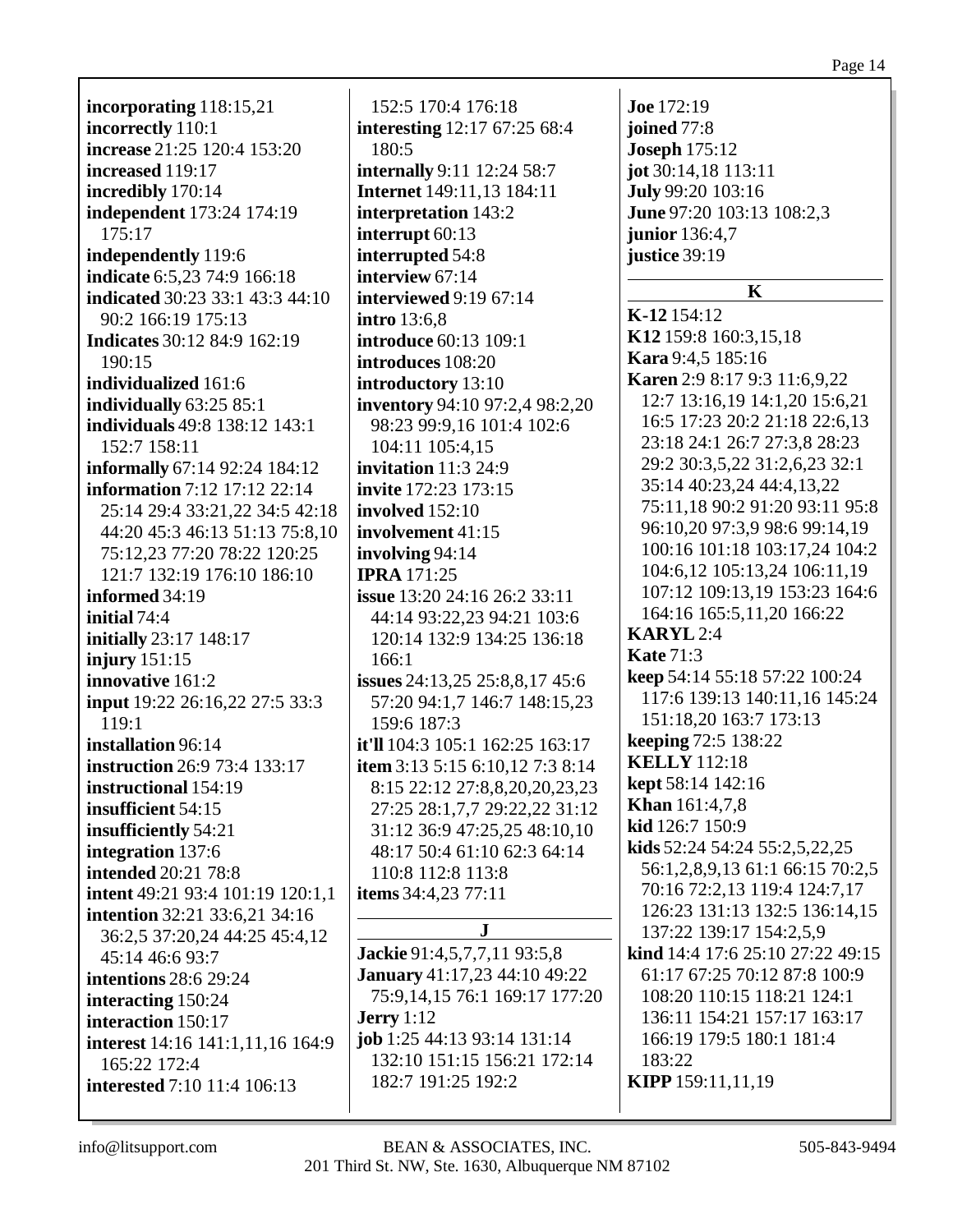| <b>Kirsi</b> 28:2 32:3                          | lack 26:19 128:11,12 172:17                      | legislation $163:3 167:1$                                  |  |
|-------------------------------------------------|--------------------------------------------------|------------------------------------------------------------|--|
| kit $15:15$                                     | lacking 48:24 49:5, 10, 25 84:18<br>ladder 80:13 | <b>Legislative 3:16 118:12,19</b>                          |  |
| knew 37:12 91:12 125:24 138:16<br>142:18 154:21 |                                                  | <b>Legislature</b> 164:5 170:7<br>lend 141:16              |  |
| knock 151:8                                     | lady 44:15<br>$\log 91:12$                       | <b>lender</b> 163:16                                       |  |
| knocked 160:3                                   | laid 96:11                                       |                                                            |  |
| knocking 159:23                                 | Laine 28:3 32:3,5                                | lenders 141:4,9,15<br>lengthy 90:21                        |  |
| know 5:8 8:19 10:19 14:4 16:6                   | land 94:4 154:22                                 | lens 139:15                                                |  |
| 17:2 19:3,4 20:5,17 21:21 22:6                  | landlord 94:4                                    | LESC 142:10 148:23                                         |  |
| 23:9 25:5, 14, 14 26:1 27:10, 12                | language 22:17,24 32:7 41:13                     | <b>LESLIE</b> 112:18                                       |  |
| 31:15,17 34:1,9 36:11,11,21,24                  | 47:10 55:16 57:1 63:18,19                        | lesson 150:18 151:1,2                                      |  |
| 37:20 38:3 39:21 40:5 41:7                      | 68:15 72:16 75:20 76:21 84:3                     | lessons $62:15$                                            |  |
| 42:13,25 43:4,6,10,15,16 47:4                   | 113:12 114:4,8                                   | let's 19:1 46:17,18 158:2                                  |  |
| 47:10 48:17,18,23 50:8,9 51:11                  | laptop 178:3,5,23                                | letter 33:13 35:13 48:21,24 49:7                           |  |
| 52:13 53:11 57:17 63:15 65:5                    | large $20:6$                                     | 49:8 50:13 51:15,18 57:12                                  |  |
| 65:13 66:7,17 68:8 71:16,18                     | larger 117:3                                     | 58:11 79:25 80:1 84:10,13,13                               |  |
| 72:6,8,12 75:4 76:12 77:2,21                    | Las 60:23,25 61:3 80:22 108:12                   | 84:16,25 85:10,16,18 86:7,8                                |  |
| 78:1,18 80:11,12,15,22 81:4                     | 130:11 134:2 135:7                               | 87:6, 14, 17, 21 88:1, 6 92:19                             |  |
| 84:13 86:18,19 87:15 90:6                       | <b>late</b> 15:6 16:10 29:13 34:2 37:8           | 107:14,24 108:5,16 109:1,4,7                               |  |
| 92:12 93:2,24 96:5,17 97:22                     | 43:21 90:14,16 128:4,8 155:14                    | 177:21                                                     |  |
| 98:20 99:1, 9, 18, 24 102: 3, 3, 24             | Laurel 12:9,13 92:17 93:13                       | <b>letters</b> 107:21                                      |  |
| 104:18 106:1,21 109:8,10,16,19                  | law 32:7 124:13                                  | letting $177:1$                                            |  |
| 110:4 113:2 117:5,17 121:2,4,5                  | laws 144:15                                      | level 50:9 63:5,6 68:1,2 86:3                              |  |
| 122:7,21 123:5,19,25 124:23                     | lax 90:5                                         | 138:7 148:16 172:8                                         |  |
| 125:11, 12, 25 126: 3, 8, 23 127: 9             | layer 159:2                                      | levels 64:10 68:20,21                                      |  |
| 128:7, 10, 17 129:8 132:1, 4, 6, 20             | layers 159:5                                     | LFC 148:24 172:13                                          |  |
| 132:21 133:23 134:10 135:8,12                   | Le 160:5                                         | liaison 2:11 168:24                                        |  |
| 136:11, 13, 18, 20 137: 2, 6, 14, 19            | lead $5:11$                                      | license 73:3                                               |  |
| 137:20,22 138:23 139:3,5,7,15                   | leaders 181:1                                    | lies $68:14$                                               |  |
| 140:18,19 141:17 143:4 145:20                   | lean 157:25                                      | <b>lift</b> 80:20                                          |  |
| 145:22 146:9,19 147:3,3,11,12                   | learn 106:14 136:25                              | light 20:15 24:13                                          |  |
| 148:7 150:6,7,8,15,20 151:6,10                  | learned 19:8                                     | <b>likes</b> 176:11                                        |  |
| 152:1,9 153:24 154:3 156:4,17                   | <b>learner</b> 32:7 126:25                       | limit 43:24 119:10 133:21                                  |  |
| 157:19 159:18 160:17 161:18                     | learners 77:10,14 126:16 127:6                   | limitation 167:19                                          |  |
| 162:9 165:6 166:8,9,12,20,24                    | 137:4,13 139:20                                  | limited 189:2                                              |  |
| 167:10,16 168:6,18,19 170:2,24                  | learning 62:4 77:10 83:10 152:19                 | <b>limiting</b> 135:3 155:24                               |  |
| 171:1,23,24 172:7,8,14,15                       | 176:18 177:3,8                                   | limits 134:2,8 145:8,9                                     |  |
| 173:5,8,11,13,17 174:5,8 175:9                  | lease 148:1,9,25                                 | line 38:4 53:13 54:23                                      |  |
| 175:11,12 177:11 179:2 180:25                   | lease-purchase 163:19                            | Lisa 142:6,15 148:22 149:6 153:1                           |  |
| 183:6 184:14,21 186:11,12                       | leave 7:9 9:22 26:23 67:21                       | <b>list</b> 10:24 12:12 13:21 14:3 16:1                    |  |
| knowledge 20:15 22:1 103:7                      | 117:18,20 122:11 186:22                          | 34:12 61:11 98:2 168:24 182:15                             |  |
| known $25:24$                                   | leaves $18:21$                                   | <b>listed</b> 23:3,4 31:4 42:1                             |  |
| knows 151:2,5 153:23 155:19                     | leaving $118:14$                                 | listening 132:8                                            |  |
| L                                               | left 8:10 31:15 125:10 127:12                    | litigation 187:5                                           |  |
| la 11:13 93:20 106:20 187:9                     | 140:7 164:4                                      | little 10:8 13:17 15:6 16:10 19:5                          |  |
| labs $62:4$ 150:10                              | legal 85:3 94:1,14,23 95:2 98:17<br>99:3         | 21:12,16 23:11 24:19 28:20<br>30:14,17,18 87:24 94:13 96:6 |  |
|                                                 |                                                  |                                                            |  |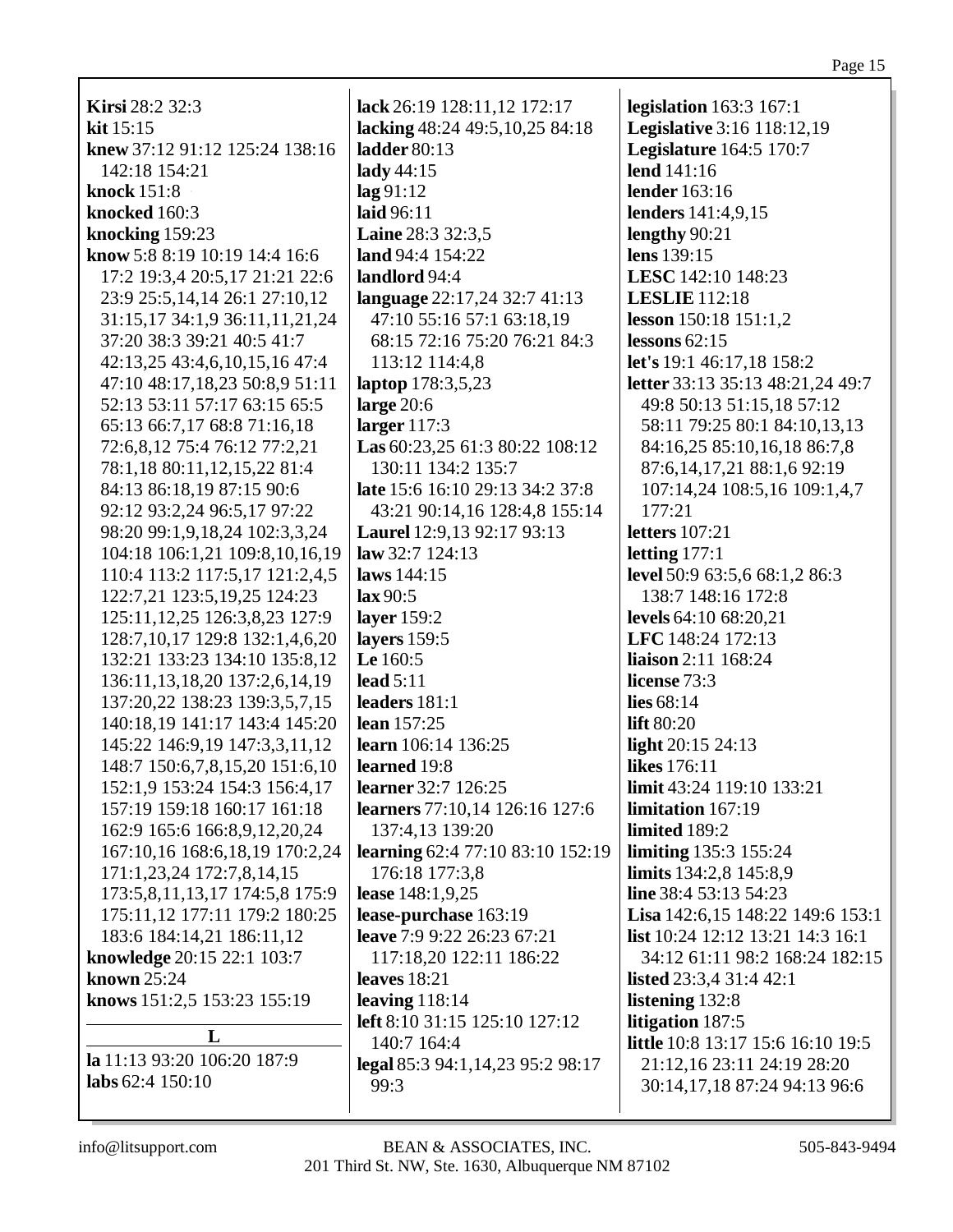| - 07 - |   |
|--------|---|
|        | 1 |

| 96:12 104:15 117:14 123:7,23      | lots 10:12,19 102:19                       | mastery 50:18 62:5,6,6,10 63:4,6     |
|-----------------------------------|--------------------------------------------|--------------------------------------|
| 135:8 138:10 168:17 179:11,21     | <b>loud</b> 29:22                          | 63:8, 10, 12 64:1, 2, 4 65:1 70:3, 4 |
| 185:25                            | <b>love</b> 12:1                           | match 180:8                          |
| live 134:2,3 150:18,20 151:2      | low $125:14$ $127:15$                      | matching 181:3                       |
| 180:9                             | <b>lower</b> 72:23                         | material 35:20 78:14 105:21          |
| living $135:7$                    | <b>lowest</b> 154:8                        | materials 35:19 44:2 71:5 101:6      |
| <b>loaded</b> 186:10              | lumped $59:15$                             | 101:11 103:12,14,19                  |
| loan 163:14,14                    | lunch 58:24 167:12                         | math 50:18,21 57:6 58:16 62:14       |
| local 12:8,8 14:6 135:4 138:23    |                                            | 62:15 63:21 72:17 131:4 133:13       |
| 146:10                            | M                                          | matriculated 132:15                  |
| locally 14:8,14 162:4             | ma'am 51:1 55:21 93:11                     | <b>Matt</b> 173:17                   |
| located 12:5                      | Mabry $1:12$                               | matter 126:9 154:2 191:14            |
| log 150:25                        | Madam 5:22 8:9,18 15:22 19:24              | matters 189:2                        |
| logged 150:14,15                  | 26:24 28:23 29:8 30:3 34:18                | maximum 131:16 145:1                 |
| long 16:1 19:8 23:19 29:23 38:11  | 35:24 36:13,18 39:8 40:25 44:3             | mayor 99:7,10 102:3 103:7,8          |
| 71:8 92:18 120:20 125:23          | 44:6 46:23 54:6 57:24,25 59:16             | <b>McCurdy</b> 97:10                 |
|                                   | 73:19 79:23 80:4 83:19,20                  | <b>McDonald's 129:11</b>             |
| 132:11 142:20 167:12 171:10       | 84:24 86:6 90:3 95:6 98:7                  |                                      |
| longer 30:17 96:5 105:10 121:16   | 101:19 104:18 109:23 113:14                | mean 31:15 49:15 57:22 60:6          |
| 141:5,15                          | 116:15 118:11 126:15 131:21                | 63:16 70:8 73:15 80:21 131:3         |
| look 7:14 17:6,12,14 20:22 28:16  | 144:11 155:2 159:17 161:10                 | 131:14 132:1 136:17 148:7,22         |
| 37:15 43:5 46:10,14 47:9,22       | 164:6 168:25 171:3,16 172:24               | 153:4 159:21                         |
| 48:3 49:14 60:25 65:18 80:10      | 177:16 184:7                               | means 74:5 82:12,13 132:22           |
| 85:12,14 92:17 110:1 112:11,12    | magically 120:5                            | measure 49:14                        |
| 126:19 127:5 132:4 141:11         | magnet 108:13                              | measures 90:19 183:8                 |
| 165:8 170:3 180:11                | main 53:24 135:25 144:11                   | mechanism 156:12                     |
| looked 12:12 23:21 31:11 113:10   | maintain $113:20$                          | media 160:2 168:2,3 172:1            |
| 152:2 161:7 165:17 176:5          | majority 129:17                            | mediums $107:22$                     |
| looking 5:2 9:6,7,24 10:9 19:12   | makeup 51:23                               | meet 8:21,25 49:6,20 68:16 69:2      |
| 20:7 21:3,16 33:8 48:5 54:13      | making 20:8 49:19 59:9 72:25               | 69:3,7,7 74:23 106:6,9 142:18        |
| 56:10 62:17 64:16 65:22 70:3,4    | 92:6 103:19 131:13 141:20                  | 146:23 157:14,25                     |
| 70:12 71:17 75:25 79:19 80:11     | 180:22                                     | meeting 1:10 4:2 27:10 29:9 32:4     |
| 104:10 109:25 110:3 139:7,14      |                                            | 34:14 35:19 41:10,17,24 42:15        |
| 141:6 142:16 162:21 163:10        | man 123:3,7 171:16                         | 44:22 47:6 49:15,22,24 50:14         |
| 175:4 177:7 179:8 180:22          | management 74:21 158:16,20<br>159:9 160:19 | 52:8 53:20, 22, 24 76:6 86: 25       |
| looks 21:17 94:25 176:1           |                                            | 87:20 91:24 106:20 107:4,7           |
| <b>Los</b> 72:14 150:10           | manager $71:4$                             | 110:17 114:16 142:11 147:8           |
| lose 56:15                        | <b>Manifest 171:17</b>                     | 155:5 166:15 167:8 169:17,18         |
| lost 25:15 34:13 50:15 51:9 56:24 | manner 90:24 91:19 113:19                  | 169:22 177:19 179:6 181:24           |
| 57:14 74:5 123:17                 | manpower 152:10                            | 183:23 189:2 192:3,4                 |
| lot 7:12 10:7 18:11 19:9 39:18    | March 3:13 20:6 50:12 51:17,21             | meetings 24:11 34:3 49:2 113:19      |
| 69:15 92:6 97:4 118:24 119:1      | 52:3,22 55:1 56:4 59:8 79:8                | 146:20,21 147:3,6 175:8              |
| 123:11 126:21 130:13 132:7,14     | 81:15,15,19 86:9 87:19 88:8                | <b>Megan</b> 10:16                   |
| 133:5 134:9 135:17 136:2          | 109:22 110:9,12 112:9,20                   | Melissa 10:24 11:10,24 13:7,20       |
| 137:21,21 139:13,18 155:23        | 172:25                                     | 15:23 17:23 18:5 165:17 166:15       |
| 156:9 161:23 164:4 168:20         | <b>MARK</b> 2:13                           | member 2:4,5,5,6,6,7,7 11:11         |
| 176:10,18 177:9 180:6 181:19      | marketing 157:4                            | 13:8,11 182:19                       |
| 182:1,13 183:23                   | <b>Master's 64:23 66:9</b>                 | members 9:17,20 10:11 12:16          |
|                                   |                                            |                                      |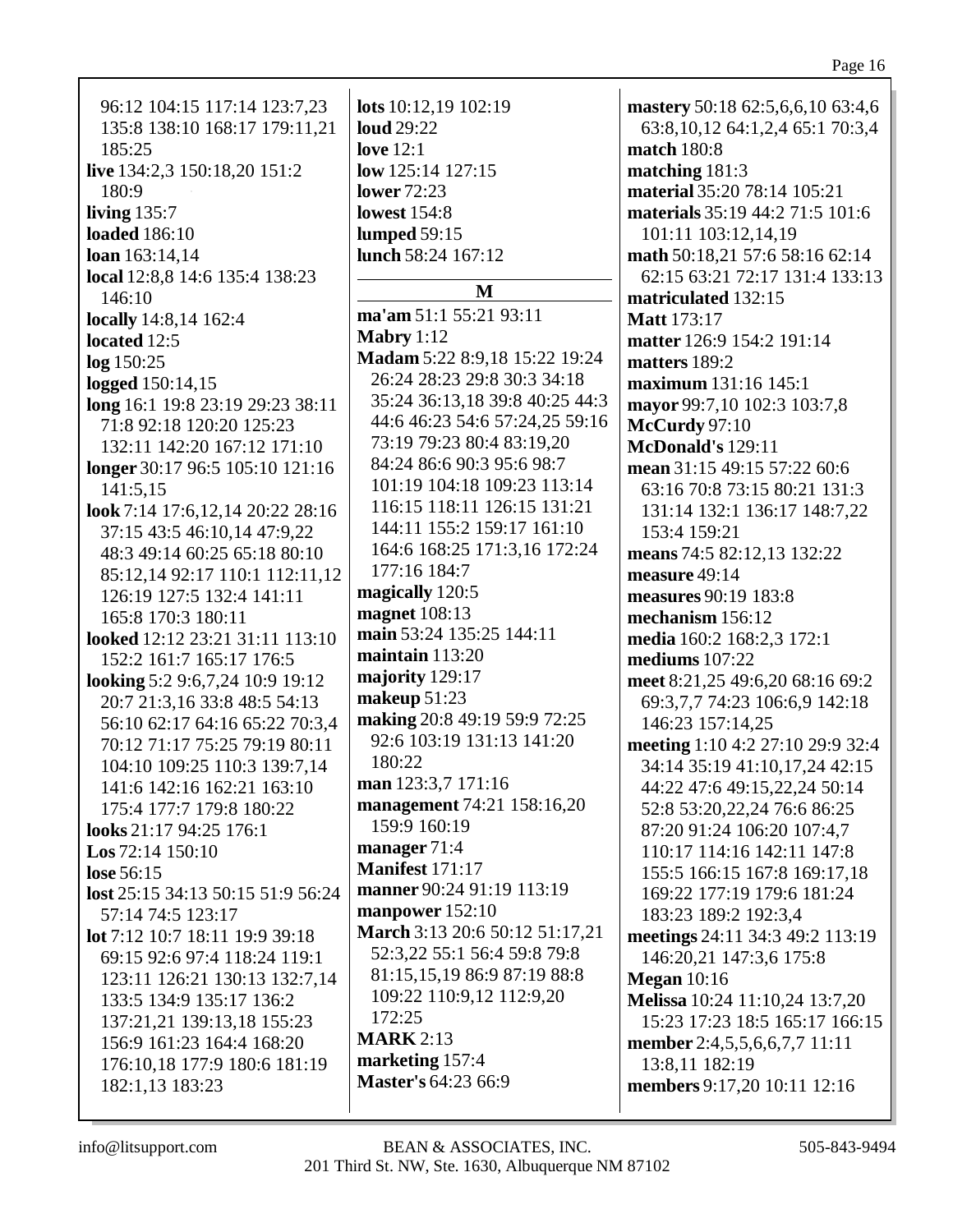13:3 120:14 146:22 179:3 **membership** 174:10,12,22 **mental** 60:8,18 **mention** 168:1 169:18 179:7 180:20 **mentioned** 20:19 21:10 41:14 59:23 95:1 96:22 164:13 165:20 173:1 177:19 186:1 **message** 107:20 141:3 180:25 **met** 8:24 28:2 32:3 61:5 148:22 159:20 169:8,10,15 179:16 181:15 **methodology** 61:13 62:21,23,24 **Mexico** 1:2,12,22 3:3 5:12,14 63:17 65:4 129:16 145:21,24 154:16 158:20 159:10 160:17 164:10 165:21 171:18 172:2 174:8,18 175:24 191:2,9,12,13 191:21 **mic** 91:6 **MICHAEL** 2:5 **microphone** 24:14 **middle** 137:21 **mileage** 86:19 **miles** 86:17 146:6 **mill** 180:2 **million** 128:16 179:17,18,18 **millions** 153:10 **mills** 180:3 **Mimi** 144:6 **mind** 10:23 22:9 69:16 136:21 139:13 142:21 177:14 **mine** 125:5 **minimum** 13:2 **minor** 38:10 110:3,9 **minutes** 30:25 48:18 49:4 50:5 50:15,22,24 52:2 53:8 54:20 56:13,17,17,18 57:8 60:9,19,20 61:24 68:6 69:22 71:24 165:16 166:16 170:18,18 **minutiae** 141:10 **miscommunication** 44:24 **miscounted** 14:2 **misinterpreted** 25:15 **misnamed** 61:17 **missed** 32:18 55:3 60:20 107:3.3 **missing** 23:25 90:15 93:13,15,16

**mission-driven** 174:20 **misunderstanding** 56:25 **misunderstood** 56:6,11 **mix** 161:20 **mode** 29:20 **model** 30:2 50:16 63:16 151:17 **modifications** 33:2 110:3 **moment** 5:3 7:20 33:10 51:4 88:6 103:20 124:19,25 **Monday** 18:5 32:17 76:4 149:7 155:9,16 167:23 **Monday's** 16:12 **money** 65:13 67:9,11 71:21 73:17 104:24 128:20 132:5,7 133:22 134:16 141:16,20,25 148:11,25 158:24 159:2 163:13 174:8,22 180:13 181:1,3 **monies** 163:11 179:11 180:12 **monitor** 145:11 146:20 **monitoring** 149:2 **month** 18:1 20:13 22:20 32:22,25 33:1,3,4,16,19,22 34:16 37:12 38:1,5 39:16,20 40:4 41:11,18 45:4,8 51:8 54:14,20 55:4 92:16,23 93:3 95:1 96:22 **month's** 118:9 **monthly** 24:9 33:9 **months** 40:12 55:23 91:17 93:25 101:2,3 105:10 137:14 174:1 **moratorium** 140:12,19,23 141:2 141:3,8,22 143:11 151:23 **morning** 24:5,6 27:1 32:17 91:3 91:4,9 123:8 149:7 155:9,16 173:19 **mother** 124:22 **motion** 5:23 6:2,9,20 7:1,2 80:6,9 81:10,17,20 83:12,13,17,21 84:5 89:20 110:12,21 112:7 114:3,3,7,8,18 116:5,13 188:21 189:3 190:13,14 **motions** 113:18 **motivated** 137:9 156:22 **mouth** 54:25 **move** 6:16 8:15 21:6 22:2 29:25 31:2 35:13 40:9 65:4 66:8,8,13 67:15 77:22 81:12,14,19 83:23 91:22 92:22 93:12 104:7 105:9

107:9 109:22 110:15 112:9,19 112:21 113:6 114:14 127:17,22 140:10 172:16 178:6 187:1 188:25 **moved** 3:13 39:22 94:12 95:19 **moves** 106:20 **moving** 20:2 27:13,25 47:12 50:16 65:19 92:6 93:17 118:6  $179:17$ **muddies** 25:10 103:15 **muddled** 78:16 **multiple** 148:15 159:12 164:22 **music** 72:2 **N N** 2:1 3:1,1 **NACSA** 175:7 176:12 **name** 63:14 143:24 144:8,8 173:22 175:15 176:12 177:25 182:6,7 **named** 9:6 21:24 **narrative** 27:24 122:25 123:10 128:15 138:4 174:16 **NASBO** 21:20 **NASDAQ** 160:15 **national** 143:23,23,25 174:1,16 **nature** 13:18 **Navajo** 126:20 **NCAA** 122:5 **neat** 178:15 **necessarily** 136:15 159:3 **need** 13:3 16:8 18:11 19:18 20:10 22:8,21 23:7 24:25 26:1 29:9 29:24 32:11 35:2 36:23 39:25 41:1 42:6 46:3,10 47:11,14,15 50:10,25 56:14 59:12 64:21 65:2,20,20 66:1,6 73:7,8,15,16 81:4 90:23 91:18 92:8,19 93:19 95:5 97:18 99:5,6,6 102:3 105:22 106:6 112:11 127:17 130:2,8 139:21 140:25 147:22 151:11,12,14,14 152:22,24 156:8 157:13,14 158:6 161:18 162:1,4 165:7 167:2 175:3 183:4,5 185:19 **needed** 34:24 38:6 57:11 64:17 64:18 91:13 97:25 99:2 101:22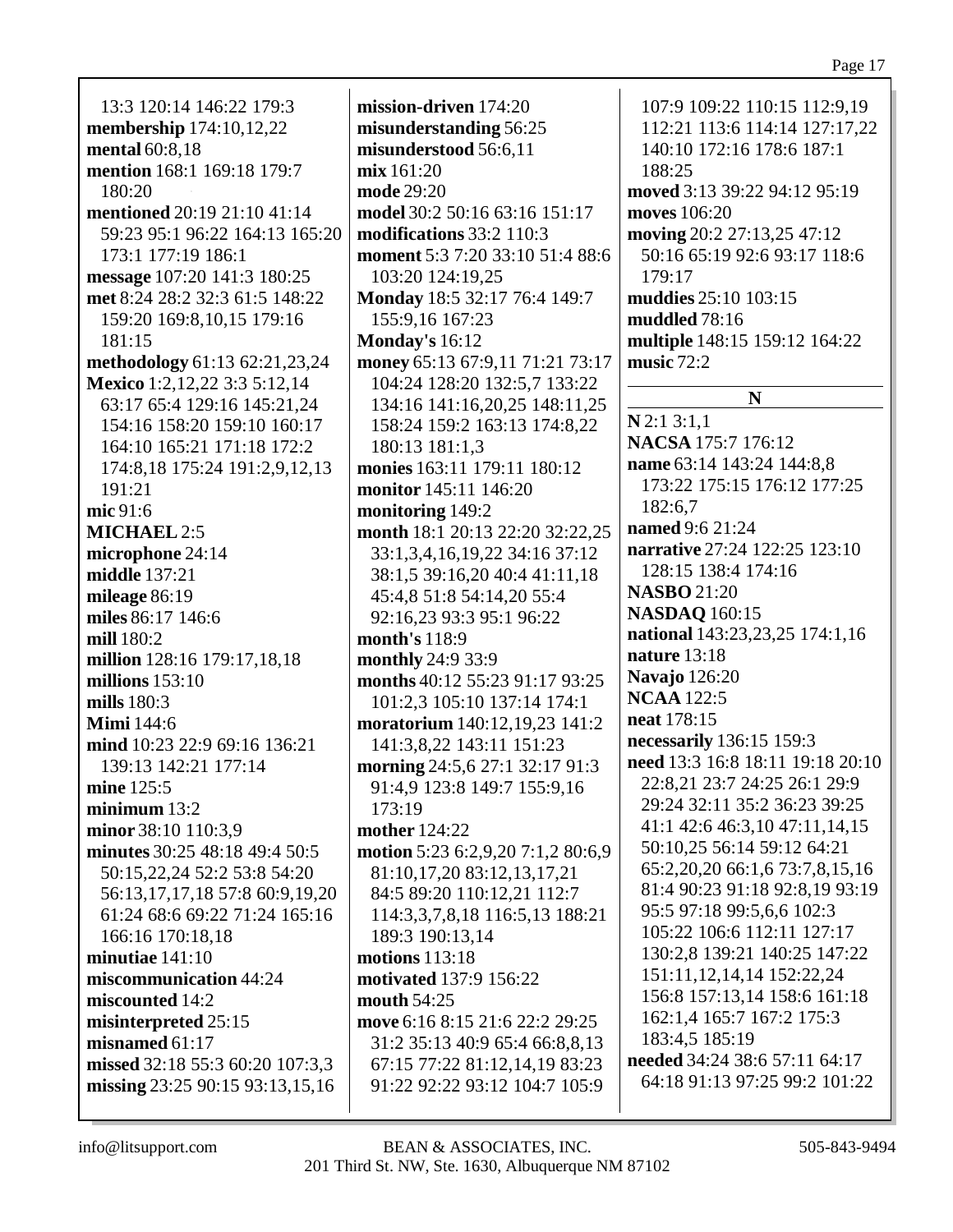128:17 needs 53:21,22,25 54:22 61:4 68:16,17,23,24 69:2,3,7,7,23 84:15 85:2 98:23 173:20 179:16 negotiates  $102:18$ negotiations 113:1 neither  $135:25$ net 129:2 never 55:21 58:25 59:25 60:17 61:21 70:18 128:3,8 136:18 146:23 147:19 149:15.15.19 150:16,17 151:1 new 1:2,12,22 3:3 5:12,14 10:1 10:20 12:15 13:21 20:4 48:14 50:3.10 63:17 65:4 80:19 94:1 94:21 98:19 115:21 124:20 126:12 129:16 135:17 139:16 140:20 141:6 142:22 143:6.8 145:21,24 153:16,18 154:16 158:20 159:10 160:17 164:10 165:3,21 170:9 171:18 172:2 173:23 174:8,18 175:24 177:8 191:2.9.12.13.21 news  $172:1$ nice 84:20 173:6,15 176:20 178:8 night 27:9 35:17,20 42:3 43:6 126:4 155:14 nights  $44:17$ nine 68:1,20 116:5 nine-to-one 116:4,14 NM 1:20 191:19 **NMPSIA** 169:6 181:14,15  $182:13$ **NMSA** 187:6  $no-no 69:10$ **NOI** 152:1,3 **NOIs** 152:2 non-compliance 79:25 80:2 83:25 84:14,25 non-compliant 87:6 non-graduates 130:6 non-portable 96:15 normally 16:7 103:25 108:17,19 **Northern** 129:15.22 133:2.3 not-for-profit 174:18 note 23:17 107:24 169:4 notebook  $169:1$ 

notebooks 186:22 notes 30:10,13,14,19 185:9 notice  $83:24$ notified 87:7 169:21 **notify** 29:6 42:5 notifying 93:14 November 16:3.21 53:3 56:9 57:2 59:20 175:17,18 number 7:5 11:7,10 14:19 43:8 48:18 53:12 91:14 120:3,5,5 125:2.8 131:16 133:2 138:11 140:2,4,7,15,18 145:1 151:12 159:6 162:11 167:16 168:4,20  $192:2$ numbers 49:14 71:15 numerous  $120:19$ nurse 66:17.19 131:11 nursing  $131:12$ NW 1:21 191:20  $\Omega$  $Q3:1.1$ **object** 76:10 obligated 12:7 **obligation** 141:12 144:3 obvious 39:11 occupational 55:15 occurred 87:22 October 15:10,19 16:17,18,18,21 16:25 17:11,13 53:3 56:24 174:3 175:6,8,8,20,20 offense 11:16,21 25:10 offer 10:6 12:8 15:1 19:2 30:2 101:8,20 103:10,21 105:5 134:14 136:4 141:24 148:12 168:14 174:6,7,24,25 175:5 offered 7:15 11:1 55:15 101:25 105:15 134:12 138:11 143:2 155:16 184:17,24 185:1 offering 18:6,20 49:5 57:12 72:5 132:13 174:21 175:23 offers 102:14 174:5 office 108:25 109:14 officers 182:23 183:2 offices  $148:7$ official 94:24 95:2 98:10,12  $102:8$ 

oftentimes  $181:3$ oh 8:4 54:10 62:2 97:8 98:6 115:18 116:16 143:8.14 146:10 149:12,22 151:25 152:12 172:24 173:20 176:12,17,21  $177:23$ okay 5:15 8:8,13 13:15,18 16:4 16:14 17:2,13 26:11,23,25 27:14 28:22 30:10 35:23 36:21 38:10 44:23 45:17,18 46:21 47:16.20 48:16 53:16 54:10.12 58:21 60:3,21 61:15,16,19 62:1 64:7,22 67:25 73:5 77:6 78:5 82:10 85:12 86:5,12,14,21 87:4 87:12,23 88:2,9 89:16,24 92:24 93:1,3,9 95:15 97:21 99:14 105:12 112:8.16.17 117:10 118:5,6,16 122:18 126:11 138:1 140:8,9 143:21 148:2 165:11 166:22,25 176:7,24 177:24 180:17 183:3,10 186:18 old 125:23 156:22 174:1 175:18 older 134:21 136:14 137:4 139:12 151:3 **OMA** 43:22 once 12:1 14:25 21:5 24:5 25:25 26:15 39:4 45:1,13 47:20 79:9 89:22 139:23 166:5 170:3 one-day 29:2 37:17 one-on-one 50:14 ones 8:10 14:6 104:24 105:5 148:25 153:16,18 ongoing 33:7 78:8 92:12 **online** 143:11,14 149:22 150:1,5 151:21 152:4,17 154:12 156:19 156:20 160:4,7,24,25 161:9,19 161:24 162:2 166:11 **Ooh** 155:19 open 1:10 3:5 6:10 7:15 34:3 102:15 103:11,11,19 124:4 129:18 135:17 138:22 141:6 143:4 157:20 173:14 192:3 opened 160:2 opening  $145:20$ openings 65:3 operation  $103:14$ operations 103:23 108:18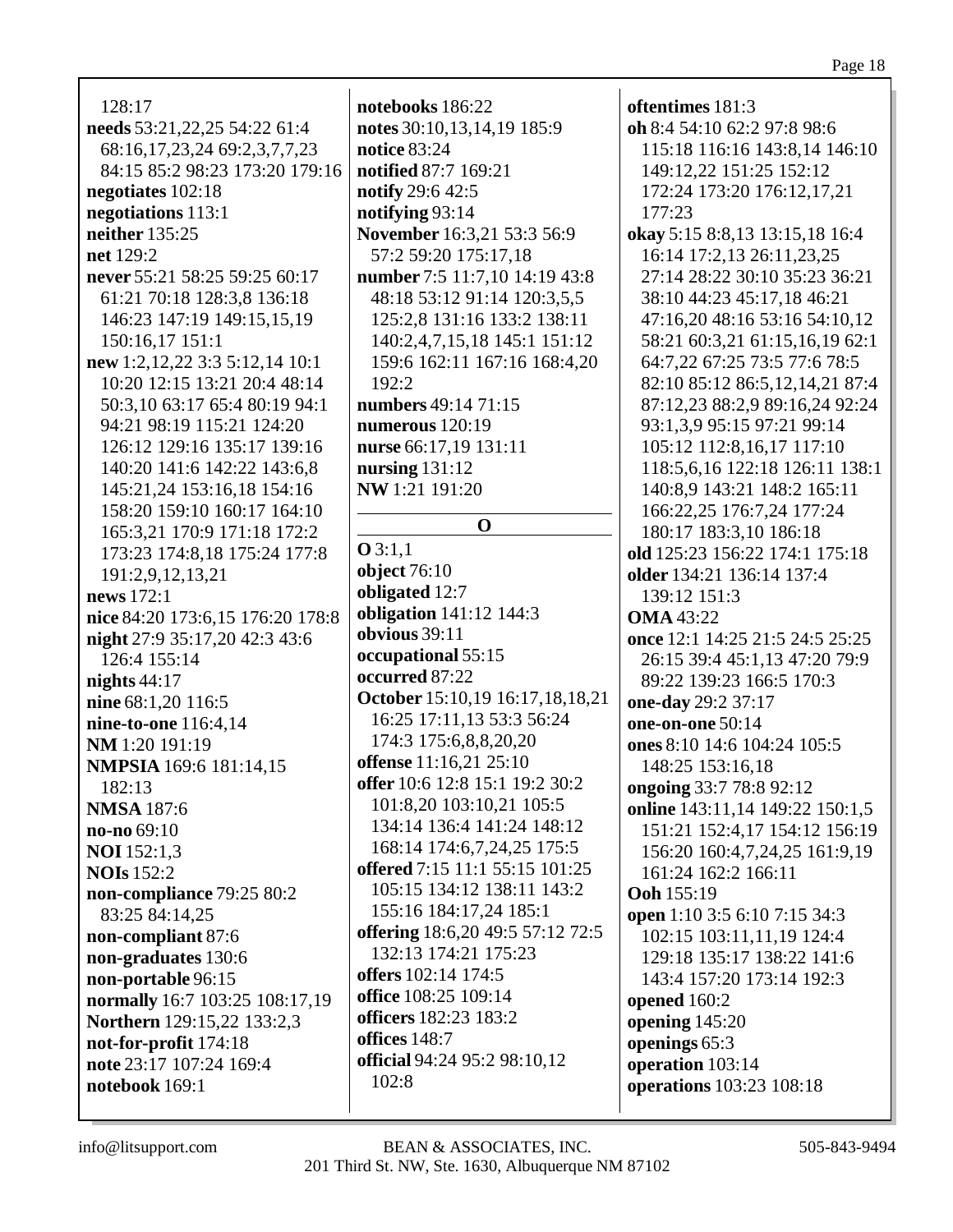| operative 137:5                                  |
|--------------------------------------------------|
| opportunities 10:25 135:14                       |
| 173:12                                           |
| opportunity 7:18 16:24 19:19,19                  |
| 33:24 37:14,25 45:1 46:20                        |
| 47:21 85:21 122:23 123:15                        |
| 126:24 135:18 139:5 141:14                       |
| 142:6, 11, 25 143: 3 151: 7 156: 9               |
| 157:13 163:18 164:25 182:3                       |
| opportunity.' 129:3                              |
| opposed 6:6,24 135:4 155:22                      |
| opposition 6:8 7:2 98:10                         |
| option 16:12 79:23,24,25 108:13                  |
| 127:4 134:9 136:2 138:22 151:8                   |
| 166:5                                            |
| options 3:8 8:16 80:7,12,18                      |
| 107:5                                            |
| order 3:2 4:1 15:14 42:13 52:14                  |
| 58:17,22 59:6 73:4,8 87:8                        |
| 90:12 93:22 94:25 101:22                         |
| ordered $62:16$                                  |
| orders 98:25                                     |
| organization 75:3 143:23 144:3                   |
| 158:16,23 173:23 174:1,11,13                     |
| organizational 110:10                            |
| organizations 158:20 159:9                       |
| original 37:21                                   |
| originally 31:21 179:10                          |
| <b>OT</b> 60:19                                  |
| out-of-pocket 13:13                              |
| outline 45:5 107:1 164:24<br>outlines $61:22$    |
|                                                  |
| outside 100:17 134:3,8 145:2,3,6<br>158:23 176:9 |
| outsider 34:19                                   |
| outweighs 127:4                                  |
| overall 129:7 145:17                             |
| overly 178:25                                    |
| <b>oversee</b> 106:3 159:4                       |
| oversight 149:5 155:25 157:2                     |
| 158:9                                            |
| overwhelmed 10:8                                 |
| overwhelming 149:14                              |
| P                                                |
| P2:1,13:1                                        |
| p.m 37:5 38:25 190:19                            |
|                                                  |

**pack** 19:9 **packet** 22:10 75:10,12 168:24 **page** 113:15 117:19,20 **pages** 191:10 **palatable** 124:2 **panacea** 141:19 **paper** 30:16 45:10 46:19 178:9 186:12,22 **papers** 149:23 **paragraph** 61:10 **PARCC** 153:25 **parent** 52:16 107:4 147:6 154:14 **parents** 3:8 8:16 48:22,25,25 49:2 51:16 52:4 75:1 **parking** 5:2 **part** 28:7 34:10 41:9 48:17 70:18 77:12 80:6 121:13 128:15 132:2 132:3 138:4 151:4 **part-time** 139:17,18 **partially** 129:14 **participant** 183:18 187:6 **participate** 14:9 150:18 **particular** 74:21 101:22 133:25 141:9 185:2 **particularly** 15:25 20:15 154:10 **pass** 10:22 83:12 132:20 133:13 133:13,15,18 **passed** 140:23 179:23 **passes** 6:9 7:2 84:13 89:20 112:7 116:5,13 188:21 190:13 **passing** 13:20 **pastries** 160:5 **path** 79:8 **paths** 79:6 **Patricia** 2:3 149:11 **pattern** 61:7 **pay** 148:8 149:17 163:18 **paying** 133:21 **PE** 150:4,5 **PEC** 2:11,12,13 3:12,14,15,18 24:11,22 75:24 76:5,7 107:2 113:9,15 118:18 145:7 172:12 176:15,21 184:14 187:5 **PEC1** 185:21 **PEC2** 185:21 **PEC3** 185:21 **PED** 2:8,11 24:22 48:2 80:25

96:16 108:16 119:15,16 163:7 178:15 192:7 **PED's** 94:8 **PED-approved** 12:16 **pending** 187:5 **people** 11:11,13 12:2 13:6,10 16:20,23,24 26:4 30:10,11 65:21 123:12,20 124:20 125:6 128:13 133:6 134:5 136:9 140:22 142:1 151:16 156:9 168:4 170:3 177:15 178:14 180:10 181:19 183:24 184:13 185:18,25 186:11,16 **people's** 128:8 **Peralta** 169:20,22 **percent** 129:17 130:3,4,5,12 136:23 137:24 150:1 156:13,14 156:15,15,21 160:22 161:11 162:2 163:14 179:25 180:8 **percentage** 130:5 **percentages** 68:9 **perchance** 93:15 **Perea** 7:6,8,15,22 **perfect** 150:5 **performing** 154:8 **period** 113:21 134:17 184:5 **Perkins** 3:7 7:4 **permitting** 157:15 **person** 21:5,24 25:1 59:13 74:14 96:17,18 146:23 **personal** 170:8,13 **personally** 58:5 59:14 **personnel** 50:10 66:23 182:14 **perspective** 51:14 **persuade** 142:21 **pertaining** 187:4 **ph** 67:5 159:20 **phenomenal** 93:14 **phone** 25:13 101:15 121:4 179:1 **phones** 107:20 **photo** 151:18 **physics** 150:9 **pick** 52:6,17 101:10,16 102:25 103:12 105:19 106:7,8 125:1 **picked** 8:10 105:21 **picture** 142:14 176:1 **piece** 20:3 110:10 117:14 120:16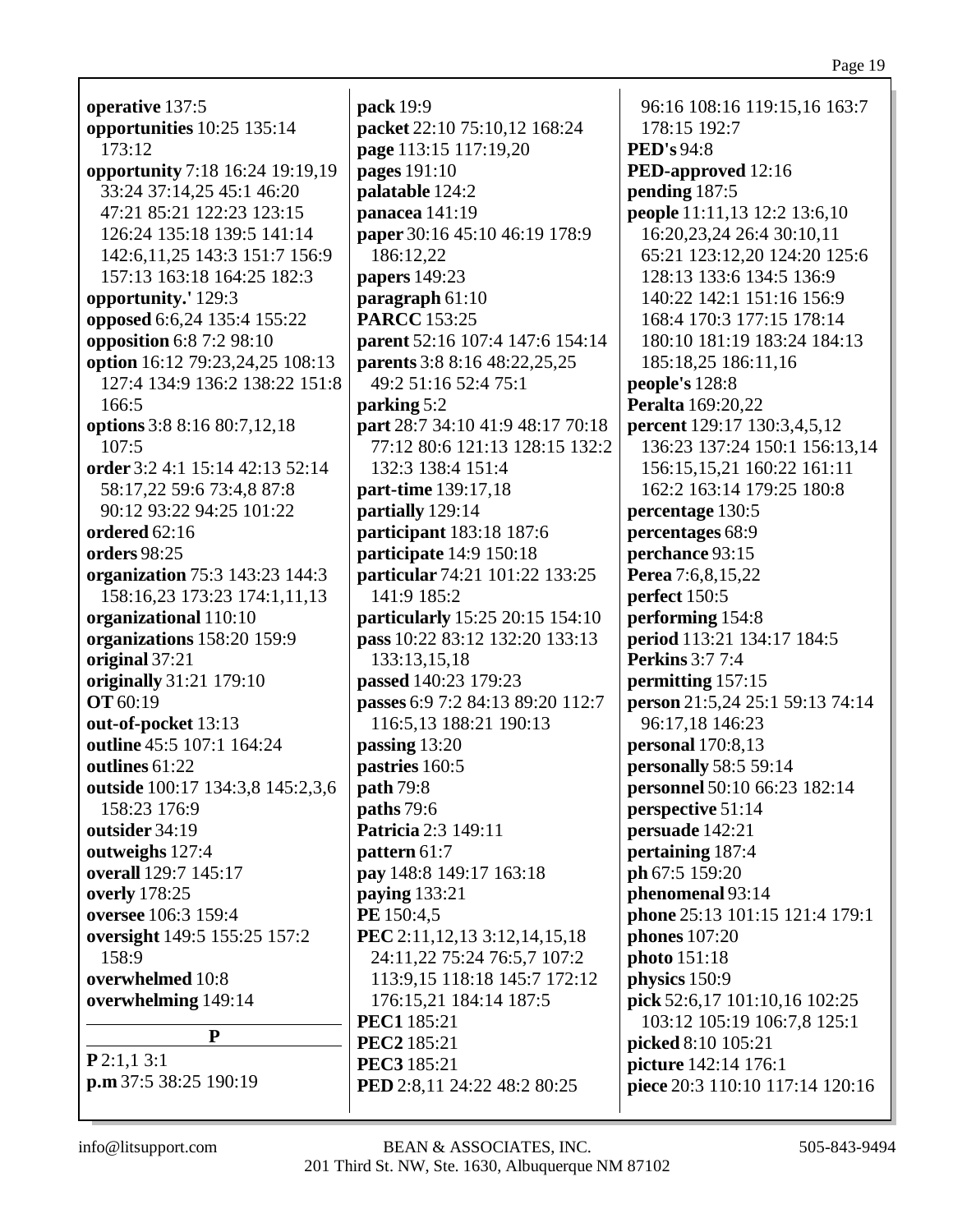150:8 **pieces** 20:24 97:16 **PIERCE** 12:13 **pique** 172:3 **piqued** 12:11 **place** 5:2 21:5,6 72:1 90:18 145:2 157:11,12 **plaintive** 24:1 **plan** 14:17 35:7 37:19 42:12 48:20 49:6,11,19,19,23 50:1,11 59:7,8,9 61:19,23 65:4 77:22 78:10,11,17,20 107:24 **planning** 113:2 **Plans** 41:9,11 **platform** 160:4,7,19,24 161:3 **platforms** 158:14 **Plato** 160:23 161:4 **play** 122:6 172:8 **playing** 25:13 **plays** 17:14 **please** 4:5 7:18 8:7 29:10 44:7 75:21 83:21 106:10 177:13 180:24 **Pledge** 3:2 5:11,13 **plethora** 81:1 **pluck** 74:11 **plus** 44:18 **point** 5:18 32:5 40:18 41:1 45:18 55:18 78:23,25 79:7 80:3 90:20 99:8 105:13 167:19 **pointed** 17:24 178:2 **police** 182:23 183:2 **policies** 145:10 **policy** 54:7 58:7 59:4 85:13,19 100:3,13,14 104:19 144:1 **pontoon-y** 96:6 **pontoons** 96:9 **populated** 98:3 113:5 **populating** 18:24 **population** 63:4,5,8 130:9,14 136:24 137:7 **portable** 94:5 96:5 **portables** 94:3,9 95:10,19,22,23 96:4,8,14 99:12,17 105:22 **position** 9:14,23 20:20 21:1,12 66:1 167:14 **positions** 9:17 10:2,7 20:19 65:7

185:19 **possibility** 18:8 **possible** 3:7,9,10,12,14,15 7:4 87:19 108:13 113:8 118:18 158:10 **possibly** 185:22 **posted** 9:24 140:17 163:8 165:18 166:16 **posting** 34:4 **potential** 104:10 **potentially** 40:14 51:16 135:15 138:4 **Poulos** 12:22 **practices** 70:9,10 **pre** 61:7 **precise** 74:23 **prefer** 30:6 151:6 **preference** 116:24 125:8 **pregnant** 126:22 **prejudicing** 143:1 **preliminary** 14:3 162:20 **prepare** 133:15,17 **prepared** 16:11,13 32:10 **present** 4:9,19 5:5 7:5,14 20:1 29:14 **presented** 98:8 110:17 114:16 142:12 **president** 24:7 **pressing** 164:8 **presumption** 127:12 171:2 **pretty** 122:8 138:3 142:14 144:8 178:25 **previous** 23:5,19 68:19,19 98:21 142:24 170:15 **previously** 23:22 62:14 **primarily** 97:4 148:24 **primary** 21:1 31:13,18 **principal** 27:2 66:4 91:5,8 **print** 44:1 117:3,19,19 186:12 **printed** 6:18 47:2 116:21,21,22 **printer** 30:24 44:5 **printing** 43:17 46:16 **printouts** 178:9 **prior** 25:20 41:17 107:24 **priority** 32:6 **private** 131:9 **privilege** 187:4

**probably** 5:2 58:15 70:14 87:10 117:5 125:15 136:23 153:22 160:21 162:24 179:3 180:13 **probation** 138:12,18 **problem** 56:3 58:11 59:25 68:12 68:14 70:15 74:19 105:20 106:4 126:8 155:8 156:3 **problematic** 149:19 **problems** 145:25 146:2 149:9 **procedure** 3:14 101:25 113:9,15 113:16 114:15 116:21,25 **proceed** 46:3 98:13 **proceedings** 1:10 97:1,12 190:19 191:11 192:3 **process** 19:20 88:3 94:22 106:14 108:21 152:14 185:15,22 **processes** 145:10 **producible** 47:2 **Professional** 1:21 **professionals** 92:3 **profit** 147:20 153:8,9 159:3,3 **program** 10:4 35:1 51:11 63:12 74:1 122:17 127:11,18,19 128:21,23 129:15 131:9 133:17 134:23 135:12,21,21 139:3,3 149:18 160:21 168:4,13 181:20 **programming** 148:12 **programs** 62:18,20 121:18,19 124:20,24 125:7,17 127:11,14 127:16,21,23 134:11 135:14,17 137:3 138:6,24 139:7,15 141:24 156:11 **project** 168:9 **projection** 120:18,23 **projects** 180:8,14 **Promise** 181:21 **properly** 62:11 65:16 182:21 **property** 95:13,17,20,23 100:18 180:2,6 **proponent** 143:20 **proposed** 158:21 **provid-** 142:3 **provide** 32:25 36:4,6 42:17 73:4 96:24 113:21 127:21 134:16 152:18 155:25 156:11 158:14 160:4 **provided** 41:16,18 74:9 90:15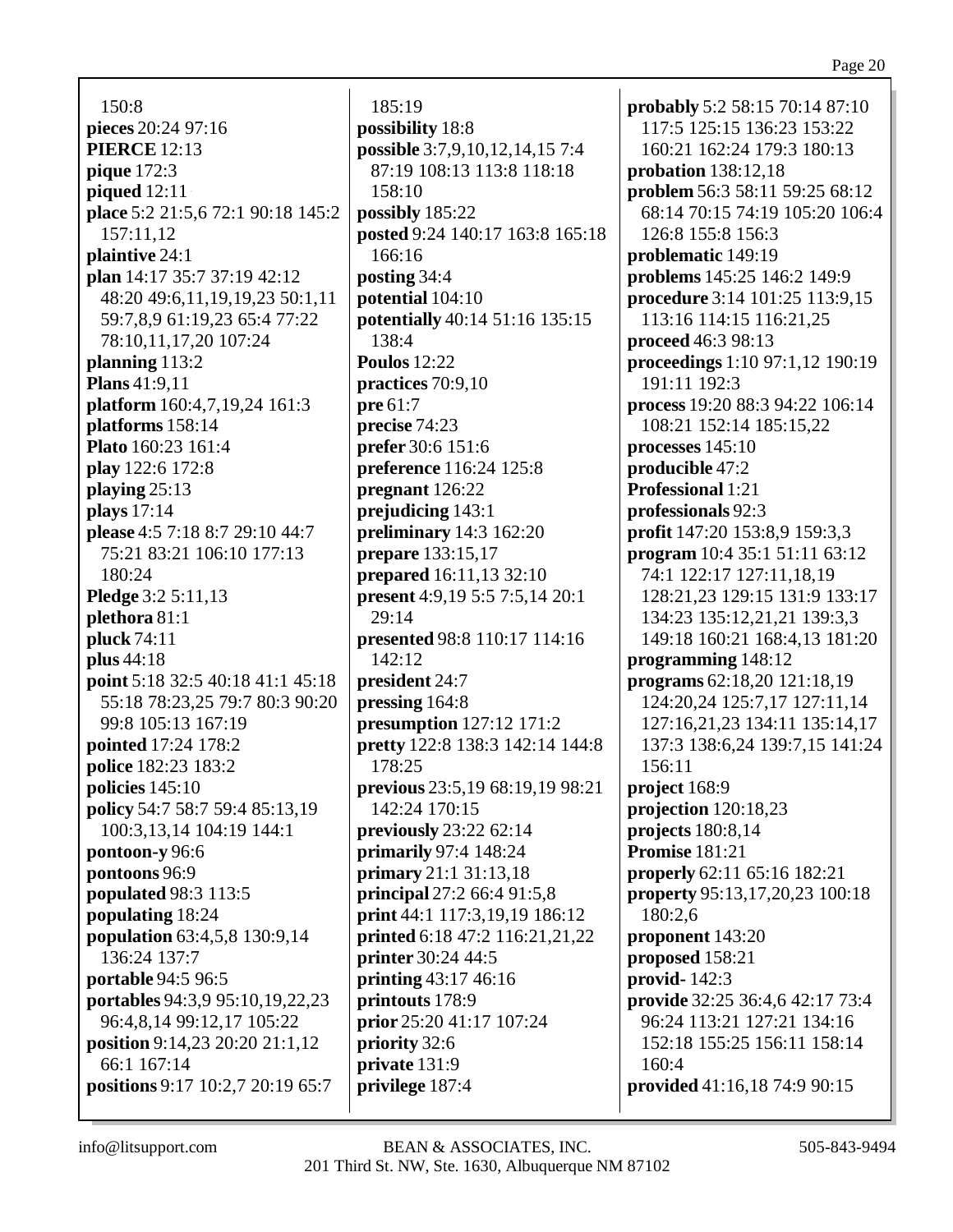Page 21

124:11,11,14 150:1 **providers** 141:4 **providing** 59:20 61:16 73:13 74:7 **PSCOC** 169:7,14,15 177:19 179:9,12 180:22 **PSFA** 178:13 179:9 180:22 **psychological** 69:19,20 **psychologist** 60:6 **public** 1:1,10 4:2 6:16 54:1,2,2 60:23,25 61:4 63:17 83:23 86:25 100:9 108:12 110:16 112:16 114:14 119:8,9,25 126:19 134:6,7 141:13 147:2 170:17 172:5 175:16 187:1 188:25 191:1,12 192:3,4,4 **publicly** 7:6 53:11,14 123:21 **pull** 56:13 57:6 128:25 157:16 **pulled** 120:12 **pulling** 63:24 **pullout** 50:23 55:14 70:15 **punish-** 52:17 **punishment** 39:23 40:9 59:1 **punitive** 40:21 52:12 72:6 **purchased** 95:10,11,12,18 **purpose** 21:1 **pursuant** 187:6,8 **pursue** 136:9 141:15 **pursuing** 136:5 **push** 18:20 57:4 **push-in** 50:23 **pushing** 39:17,17 56:16 **put** 38:20 43:19 45:10 58:5 92:15 104:25 117:14 145:12 147:14 157:11 158:1 160:12 163:11 182:16 **puts** 144:18 **putting** 59:2 177:9 **Q qualified** 65:2 **qualify** 61:2 126:10 **qualities** 73:4 **quality** 53:19,20 99:21

15:13 17:5 24:16 36:14,19 46:22 49:16 56:12 60:18 61:9 64:13 67:23 71:1 74:6 85:6 94:2 95:7 96:16 113:25 116:18 116:23 117:13 120:3 143:10 149:16 150:21 154:23 163:25 165:5 174:13 **questions** 7:16,19 17:19 22:4 23:13 67:3 91:2 92:10 149:10 177:2 **Quick** 46:22 **quickest** 101:10 **quickly** 30:19 105:5,10 113:7 118:7 177:3 178:11 181:14 **quite** 34:22 **quorum** 5:8 **quote** 139:9 154:18 **R R** 2:1,4 3:1 **Raftery** 2:6 4:24,25 83:7,8,9 89:18,19 111:23,24 116:7,8,11 118:4 124:5,6,16 125:18,21 126:6 162:17 176:16,17,22 188:8,9 189:18,19 **raise** 126:23 **raised** 24:17 41:6 94:16 **ramp** 181:10 **random** 30:19 182:18 **randomly** 152:15 **rat** 60:24 **rate** 127:15,24 129:16 130:12,18 130:19 136:3 141:1 180:2 **rates** 141:12,17 **ratio** 149:10 **re-explain** 70:1 **reach** 63:4,6 99:6 102:4 **reach-out** 26:12 **reached** 99:8 142:15 **reaches** 173:7 **reaching** 63:8,10 103:7 175:11 **react** 39:12 **read** 19:16 23:18 26:8 28:8 29:22 33:24 34:20 46:20 58:10 72:20 72:21 83:25 114:16 119:15,18 119:19 144:15 **reading** 23:20,22 58:13,17 62:17

63:20 65:17 67:23 72:3 133:13 **reads** 113:17 145:5 **ready** 74:10 102:7,24 173:18 **real** 55:8,9 56:3 59:3 119:5 125:25 167:19 **realize** 55:6 105:7 **realized** 68:11 **reallocated** 179:23,24 **reallocation** 180:1,15 **really** 16:2 17:1 19:15 20:21 21:3 21:4,6 24:24 27:24 28:5 29:19 29:23 30:20 38:6 43:20 45:2 55:17 61:16,19,20,22,25 66:16 68:13 70:15 72:8 73:24 76:8,9 96:5 97:18 110:3 120:11 130:14 132:14 134:9 136:12 147:2 148:17 152:24 154:2 159:23 161:5 162:10 175:6,10 181:13 181:24 183:13 **reason** 43:22 98:1 127:13 146:3 182:22 **reasonable** 59:6 105:25 122:2 157:12 **reasons** 185:4,8 **Rebecca** 35:9 51:20,24 52:20,25 53:4,8,19 56:5 59:24 60:5,15,15 60:22 61:14 62:8,13,22 63:2,9 63:14,24 64:2,6,8,12 67:6 68:8 69:13,16 70:6,9 **rebid** 179:15 **REC'D** 192:10,15,20,25 **receipt** 85:16 87:16 192:1 **receive** 28:17 37:1 69:18 77:8,15 78:14 87:21 90:13 102:7 137:18 **received** 22:23 23:10 37:3,5 38:16 39:1 42:12 44:20 60:18 61:21 69:19 75:18 94:22 97:24 98:10,12 103:22 108:25 171:2 **receiving** 61:12 **Recess** 47:19 **recommend** 7:13 **recommendation** 23:6 25:16 91:22 **recommendations** 10:5 **recommended** 76:6 113:11 **record** 2:11 20:1 24:10 54:19 60:14 79:15 84:20 105:11

**question** 7:21 8:1,3,5 12:4 13:16

**quarter** 43:6 **quartile** 154:8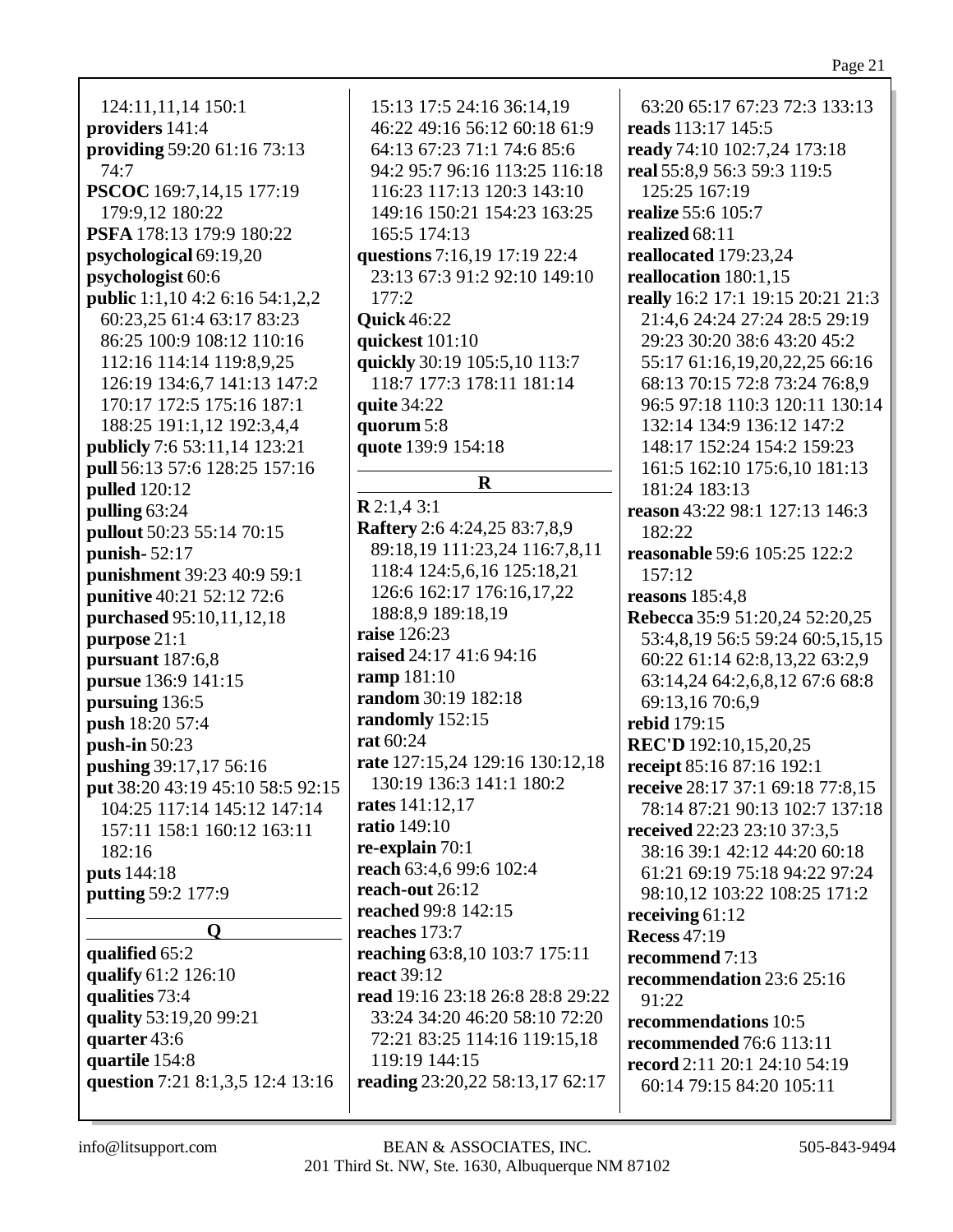113:13 150:19 165:15 **recorded** 150:14 151:1 **recording** 168:9 **records** 97:5 107:5 148:5 165:13 165:14 **recoup** 57:15 **recovery** 121:17,18,19 122:17 124:19,23 125:7 127:20 134:22 135:12,14,20,21,24 137:6 156:10 160:21,24 **recycle** 186:21 **reducing** 120:24 148:10 **reengaged** 126:25 **reengagement** 126:16 127:20 138:6 **reenroll** 122:17 **reevaluate** 20:11 **refer** 77:13 **referral** 138:24 **referring** 27:18 54:15 61:18 100:16 **regard-** 109:8 **regarding** 22:15 75:8 84:1 95:9 98:18 106:24 **regardless** 109:17 132:21 154:10 **regards** 119:9 183:5 **region** 101:9 **regional** 96:24 97:6 181:17 **Registered** 131:11 **regs** 144:11 **regular** 63:5,12 64:3 142:10 **regulate** 144:18,23,24 **regulation** 12:15 **regulations** 32:8 145:3,10,13 **reimbursement** 73:12 148:1,10 149:1 **reintegrating** 137:4 **reintegration** 127:6 137:5,13 **related** 109:2 119:12 **relevant** 113:21 **rely** 20:18 **relying** 141:21,25 **remember** 19:11,17 100:10 118:10 132:2 153:11 173:24 185:8 **remind** 22:19 39:25 41:3 107:17 107:19,23 180:19,24

**reminder** 180:20 **reminding** 17:17 **remiss** 109:21 **remote** 146:8 **removed** 5:20 109:21 120:15 121:9 **renew** 14:5 166:1,10,12 **renewal** 10:21 13:21 14:9,17 15:2 15:10,15,20 17:9,15,25 18:15 19:4 20:4 41:5 42:15 145:16 164:17,18 165:1,22 166:24 **renewals** 184:3 **renewed** 164:11,25 165:3,7,10 166:5,18 **rent** 19:6 148:12 **rented** 95:23 **renting** 95:16,20 **reorganize** 166:2 **repeated** 23:3 **report** 3:7,8,17 5:21 7:4,6 8:16 9:4 17:5 34:20 44:9 86:22 118:7,15,21,22 167:24 **reported** 1:20 130:19 **Reporter** 116:10,12 191:9 **REPORTER'S** 3:20 191:7 **reporting** 1:21 73:10 **reports** 10:13 20:21 **represent** 174:15 **representative** 140:11 143:22 144:2 **representatives** 144:14 **request** 8:6 24:14 55:20,24 94:9 95:4 **requests** 184:11 **require** 163:3 **required** 12:15 13:2 52:19 87:3 **requirement** 120:24 169:4 175:2 **requirements** 84:3 182:16 183:1 **requires** 50:5 **research-based** 62:23 **Reservation** 126:20 **residing** 186:9 **resignations** 91:24 **resolved** 93:16 94:7 **resources** 65:8 80:22 81:1 **respect** 55:22 84:2 **respond** 16:8 25:2,4 26:10 27:11

27:25 28:18 37:25 47:5 52:5 76:13 85:11,16,18 95:5 171:24 **respond-** 35:16 **responded** 43:4 49:8 76:24 **response** 6:7,25 27:12 28:3,19 31:17 34:1 38:12 47:7 48:8,11 48:14,24 49:10 81:24 84:16 85:15,21,22 86:1 87:6 88:12 92:25 110:25 114:21 121:1,3 172:5 **responses** 20:11 24:3 28:7 38:20 **responsibility** 90:9,22 91:16 **responsible** 33:25 121:1 **rest** 43:11,17 44:16 **restated** 54:18 **restricting** 140:1 **restrictions** 155:23 182:16 **restructuring** 50:16 **resubmit** 33:5 **results** 32:4 **retain** 73:3 **retired** 76:12 **returned** 185:3 **revelation** 76:18 **review** 20:21 23:4,5 26:12 29:3 38:8 41:2 42:1 75:21 90:17 94:13,16,23 98:17 110:18 152:11 **reviewed** 23:2 41:12 47:4 67:24 **revise** 23:7 41:19 **revised** 22:3,15 29:15 42:8,11 **revision** 29:15 110:18 **revisions** 22:22 75:23 **revisited** 54:20 **revisiting** 54:13 55:19 **revolved** 94:2 **RFK** 139:11 **Richmond** 176:13 **Richmond's** 176:12 **rid** 74:18 **right** 13:15 15:7 23:15,20 28:14 29:1 36:1 37:22 38:2 44:15 46:2,2 55:13 56:14 65:8,21,23 66:10 67:9 69:9,24,25 74:13 75:13 79:10 80:23 93:1 99:19 104:1,5 106:17,17,18 109:20 121:4 128:4,5 129:6,9,19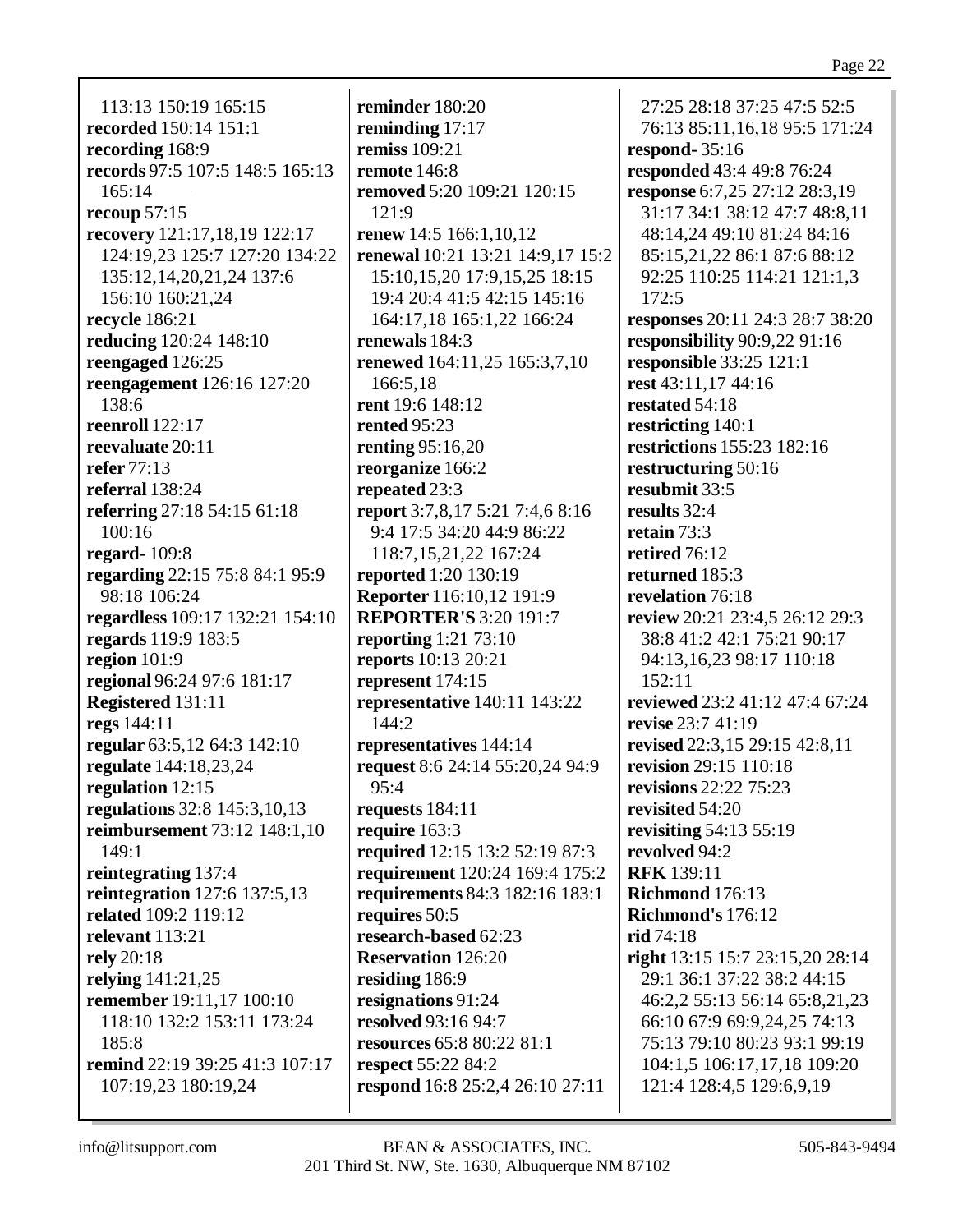| 130:10 133:7,9 134:18 135:18         | rural 126:18                     | 95:19,20,22 96:17,24,25 97:12      |
|--------------------------------------|----------------------------------|------------------------------------|
| 136:21 139:15 140:9,16 142:12        | S                                | 98:19 100:9 102:25 103:19          |
| 144:22 146:24 149:21 150:2           | $S$ 2:1 3:1                      | 104:8 106:7,25 108:2,10,13         |
| 157:10 158:3,5 159:14 160:11         |                                  | 119:22,22 120:8 122:10,11,14       |
| 164:2 167:2 172:11 176:14,23         | sad 162:9                        | 122:23,24 124:7,17 125:22          |
| 176:24 180:2 182:6 184:25            | safe 190:17                      | 126:4 127:4,8,13 128:24 129:8      |
| 185:11,15                            | safety 129:1                     | 130:21,23 131:2,3,8,25 132:12      |
| rigor 150:7                          | SAHQ 93:20,21                    | 132:13 133:7,11 134:19,20          |
| <b>RMR</b> 191:8                     | salary 159:4                     | 135:4,10 136:20,22 137:1,10,21     |
| <b>RMR-CRR</b> 1:20 191:19           | <b>Salman</b> 161:8              | 137:25 138:7,14,16,23 139:12       |
| <b>Robbins</b> 2:7 4:8,9 6:1,3,16,21 | <b>Salute</b> 3:2 5:12,13        | 139:14, 17, 21 143: 24, 25 144: 13 |
| 11:18 45:20,23 47:23,24 48:5         | <b>Sandoval 5:19 90:3 91:8</b>   | 144:21 145:6,13,19 146:10,12       |
| 48:12,16 49:21 61:18 82:17,18        | Sandy 97:7,8 181:15,21           | 147:21 148:19,21 151:7 152:5,8     |
| 83:19 84:9 89:8,9 96:2 110:19        | Santa 1:12 80:25 191:13          | 152:23 153:6 154:11 156:25         |
| 110:23 111:7,8 114:13,14,19          | sat 123:1 169:20                 | 158:7,22 159:6 160:2,18,22         |
| 115:8,9 130:16,17 131:19             | satisfied 78:10                  | 161:20 162:7 164:1,24 165:15       |
| 139:25 140:5 155:20 169:7,8,13       | Saturday 13:9                    | 166:3,4 167:23 168:9 172:21        |
| 169:16,20,24 176:3 177:17,18         | Saturdays 43:9                   | 173:6,14 176:4,19 179:8,10,12      |
| 178:21 185:23 186:6 187:17,18        | savings $163:15$                 | 179:18 182:13 187:8                |
| 190:9,10                             | saw 11:7 19:14 31:12 175:12      | school's 20:11                     |
| <b>robust</b> 175:2                  | saying 26:5,18 43:12 47:25 53:14 | schools 3:12 10:17 12:5,18,23      |
| <b>rock</b> 72:1                     | 55:20 56:7 61:4 62:10 67:4       | 13:22 15:9,11 17:9 18:11 20:5      |
| Rodriguez 90:7,11,22 91:1,4,5,7      | 68:25,25 78:13 100:13,24         | 20:24 25:25 39:24 60:23,25         |
| 91:8,11 93:5,8                       | 128:15 129:12,21 132:22 135:1    | 61:4 63:17 68:20 93:14,19          |
| <b>role</b> 10:1                     | 135:16,19 141:6 148:17 152:17    | 94:11 97:11 100:9 101:9,21         |
| roll 3:2 4:4                         | 157:15 158:2                     | 102:1,14,21 103:11,21 104:3,7      |
| <b>rolled</b> 119:3                  | says 27:20 38:25 51:18 100:17    | 104:13,15,20,23 105:16 108:12      |
| room 107:12 183:15                   | 124:14 132:2,4 134:15            | 108:20 112:25 119:8,16,18          |
| <b>Roots</b> 168:10                  | SB 118:25,25 119:3,10 120:12,17  | 120:4,13 121:17 132:4 134:14       |
| Roswell 11:7,9,15,16,21 12:1,19      | 121:13,15 123:1 137:12 142:4     | 135:20 136:13 137:2 139:5,9        |
| 12:25 13:5,12 179:8                  | 143:13 148:17                    | 140:24 141:12,19,21,23 144:1       |
| <b>route</b> 123:19                  | scare 126:1                      | 144:16,25 146:4 147:18 152:18      |
| rubric 62:6,25                       | schedule 15:19 19:21,22 139:20   | 154:12,15 156:25 158:15            |
| rubrics $62:14$                      | scheduled 18:7                   | 159:11,20 160:22 161:2,2           |
| rug 129:1 157:16                     | scheduling 49:1                  | 163:11,18 164:14 168:11,20         |
| Ruiz 2:3 5:4,5,22 6:3,19,21 8:5      | Schmidt 166:9                    | 173:25 174:9,19,20 175:3,17,24     |
| 8:12 54:9,11,12 57:16 59:22          | school 2:10 3:9 12:9 14:3 16:6   | 179:19 180:9,17,19 181:22          |
| 82:23,24 83:20,23 84:6 88:24         | 17:5 18:12,19,21 19:10,10,12     | Schullo 27:1,2,15,19,22 28:12,15   |
| 88:25 111:16,17 114:17,19            | 19:15, 18 22:7, 15, 22 23:10, 13 | 28:22 29:11,19 30:12 31:10         |
| 115:22,23 117:2,24 118:3             | 23:16 24:12 25:6,6,7,11,16 29:6  | 32:3,13 35:11,23 37:3 38:14,22     |
| 135:23 181:6,7 187:11,13             | 30:1 33:13 36:22 39:19 40:6,10   | 47:3 48:3,7,14 49:17 50:2 51:1     |
| 188:14,15 189:5,6,12,13 190:15       | 40:16,17 41:5,22 42:8,19,21      | 51:18 54:13 64:17,21 66:3,7        |
| <b>rule</b> 100:17 113:17 122:15     | 44:18 48:1 51:21,25,25 52:6,9    | 67:9,18 68:11 71:3,13 73:18        |
| rules 3:14 98:20,21 113:9,15,16      | 52:12,16,18,19 57:3 58:20,21     | 74:2,9 76:24 77:7,18 81:7          |
| 114:15 116:20,24 157:6               | 58:25 69:7 70:24 72:6 74:22      | science 58:16 72:2,19,21 131:4     |
| run 94:20 117:11,13 184:22           | 80:20,22 84:12,15 85:2,15,20     | screen 178:6                       |
| <b>running</b> 44:18 117:15          | 85:20 86:9,24 92:9 93:17 95:10   | se 108:14                          |
|                                      |                                  |                                    |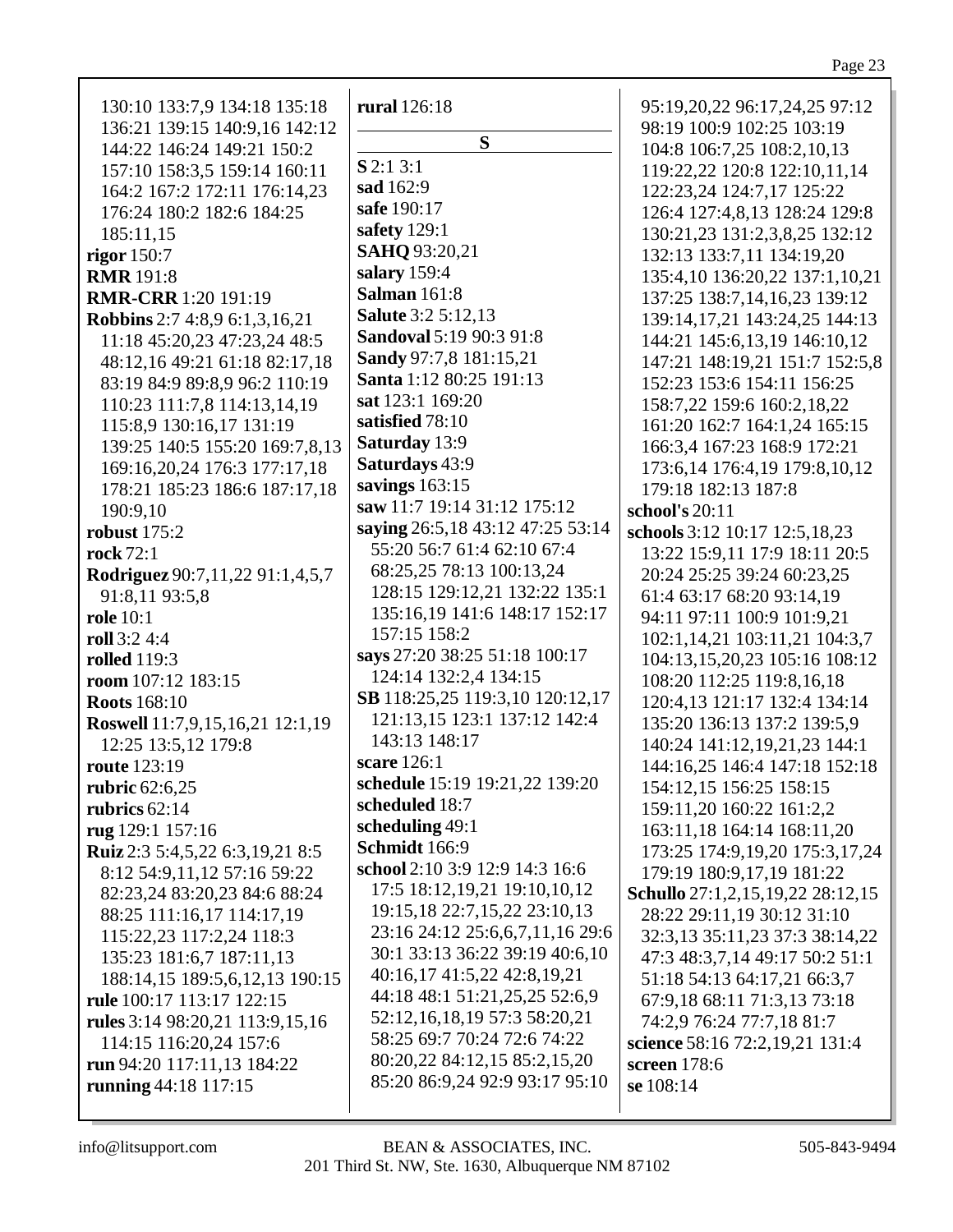| sealed $42:20$                   | sense 50:13 72:25 103:17 104:15  | Sheets 3:22                       |
|----------------------------------|----------------------------------|-----------------------------------|
| seats 148:20                     | 120:7 121:12,22 131:15 138:2     | <b>Shelton 71:4</b>               |
| second 6:1,3,19,21 11:7 45:13    | 139:24 142:23 148:3 172:7        | ship $14:11$                      |
| 48:17 61:10 62:2 81:16,21 84:4   | sent 22:14 23:17,19 24:1 26:17   | shocked 159:19                    |
| 84:6 96:16 110:19,20 114:17,19   | 27:8 32:17 35:13 44:4 48:21,23   | shoots $151:18$                   |
| 120:16 187:10,11,12 189:5,6      | 49:7,8 75:10,11,16 77:11 86:7,8  | short 37:13 40:6 42:13 53:16      |
| 190:16                           | 101:3 107:13,15,21,23 108:24     | 74:14,16 76:11                    |
| seconded 110:22                  | 142:3 144:9 155:12 170:15,17     | short-term 151:14                 |
| secondly 67:22 75:7              | 170:22 171:3 177:23              | shorter 79:20 87:25               |
| <b>Secretaries 8:22 170:9</b>    | sentiment 144:17                 | shortly 74:2                      |
| secretary 2:4 8:21 9:5,22 21:11  | separate 19:5 25:2 79:3 138:5    | shot 71:8                         |
| 66:15 106:22 108:17,19,23        | 162:25 163:3                     | shout-out 130:11                  |
| 112:15 170:15 185:16             |                                  | show 42:11 98:9 121:7 166:17      |
|                                  | separately 57:7                  |                                   |
| <b>Secretary's 108:24 109:14</b> | September 16:15,17,20 18:22      | showing 119:7                     |
| <b>Section 22:11 187:7</b>       | 53:2 56:24                       | shut 35:21 38:25                  |
| security 180:16,20 182:21 185:10 | serious 40:13 99:24 149:25       | sides $40:3$                      |
| see 4:6 10:7 14:4 16:18 17:14    | serve 50:8,14 51:19 66:21 78:2   | Sign-In $3:22$                    |
| 18:15 26:13 30:21 32:11 35:11    | 169:5 170:1                      | sign-off 98:11 102:6              |
| 39:12,14 40:3 44:23 48:19 49:3   | served 52:25 53:10 57:2 60:8     | signed 6:10 96:23 98:5 108:22     |
| 51:8 57:10 68:10,23 71:25        | service 1:21 30:1 51:25 55:25    | significant 17:8 23:24 40:10,22   |
| 79:16 80:11 92:6 98:3 103:19     | 56:2 60:20 61:13,16 68:2         | 110:14 163:15                     |
| 104:4 109:18 113:2 123:24        | serviced 55:5,7,22               | significantly $14:24$ 163:15      |
| 125:4 136:12 142:1,2 143:5       | services 40:14 49:19 50:12 52:18 | signing $109:1,5,15$              |
| 150:3,23 151:1 152:2 157:13      | 53:5 55:1,14 56:10,23 57:13      | signs 20:22 154:18                |
| 163:7 168:12,15 175:11,14        | 59:20,21,24 60:1,17 61:3,12      | similar 14:12 64:8 176:5          |
| 186:16                           | 69:19,20 73:11 74:8,16 124:10    | simply $154:24$                   |
| seen 32:4 63:19 168:6            | 124:11,14 127:17,22 149:25       | single $24:11$                    |
| sees 80:7                        | 161:22                           | sink 172:7                        |
| seesaw $33:16$                   | servicing 124:24                 | $\sin 48:15$                      |
| seesawing $36:8$ 45:25           | serving 51:21 52:1,24 53:15      | sit 7:25 96:9                     |
| SEG 132:5 133:21 134:16 137:16   | 54:21 56:8,8 66:12 77:10         | site 10:10,17 15:14 16:16,19 28:4 |
| 137:19 138:5 147:23 148:10,25    | session 3:19 17:11 187:2 188:24  | 31:12,14 91:21 95:24,25 146:6     |
|                                  |                                  |                                   |
| 153:10                           | 189:1,4                          | 146:9,11,17 176:1                 |
| segue 167:24                     | set 16:15 39:10 122:2 140:16     | sites 146:2                       |
| selected 11:23,24                | 155:15 178:4,13,14 191:15        | sitting 79:10 99:18 123:3,7       |
| selection 12:10                  | sets 37:4 62:5,7                 | 166:20 169:11 181:12              |
| semester 122:18                  | setting 105:20 161:6             | situated 95:23                    |
| semesters 122:12 123:15 140:2,4  | seven 105:10 130:22 174:1        | situation 12:18 31:7 39:10 41:4   |
| <b>Senate</b> 155:9,16           | seven-to-three 83:15,16,18       | $s$ ix-and-a-half $130:22$        |
| <b>Senator</b> 144:4,7 155:5     | shape 167:21                     | six-year $130:24$                 |
| senators 120:20 144:14           | share 11:2 17:25 164:7 177:9,10  | size 116:24 178:25                |
| send 17:17,20 27:4 32:16 35:12   | 181:18 183:9                     | skill 62:5,6                      |
| 35:20 45:10 83:24 102:16 103:8   | shared 9:10 70:5 75:24 106:11    | skills 63:1,15,20 127:12 133:12   |
| 107:14,24 109:1,4 168:23 170:2   | 108:15 112:25                    | 133:13                            |
| 170:8 172:25                     | she'd 151:20                     | skipped 118:22                    |
| sending 100:24 173:3,4           | <b>She'll</b> 7:19               | slightly $155:21$                 |
| sends 107:20 141:3               | sheet 27:23 31:9 37:9 48:4 55:12 | slowly 130:4                      |
|                                  |                                  |                                   |

info@litsupport.com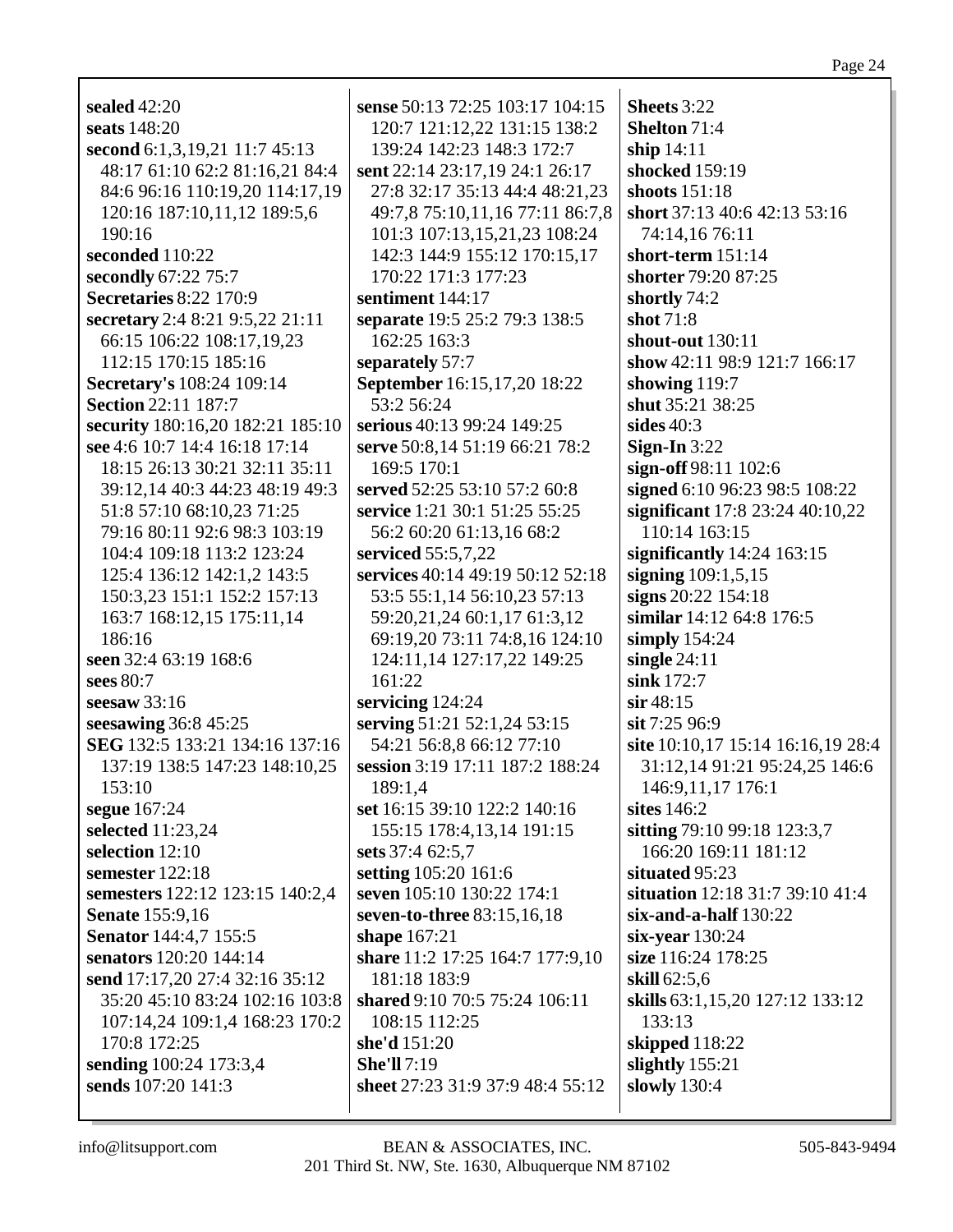## Page 25

small 78:18 151:12 156:1 smooth  $170:12$ snow  $152:20$ social 60:10 66:20 72:21 software 149:18 184:22 sole 91:13 solution 58:15 78:4,6 solve 24:25 solved 93:25 somebody 161:21 someone's  $172:3$ someplace 5:7 somewhat 90:5 son 130:21 **SONIA** 2:6 soon 16:11 67:11 101:14 102:6,7  $109:17$ sooner  $18:2$ sophomore 122:11 133:11 sorry 8:4 19:14 36:20 39:2 46:4 54:8,25 60:12 67:2,7 70:18 72:13 73:1 76:3 97:23 98:7 115:18 116:16 118:14 121:3 127:3 131:20 143:8 152:25 sort 12:17 13:13 97:5 118:22 145:22 sounds 59:19 69:10 **Southwest 96:23 97:6** space 148:13 speak 20:14 23:16 57:15 73:21 90:7 91:12 119:6 121:23 135:11 138:21 142:7,12,22 154:25 155:3,17 162:16 163:9 167:17 168:5,21 183:5 **Speakers** 3:5 speaking 59:13 77:21 102:14 speaks 120:17 138:19 168:13 special 22:16,24 24:22 25:8,20 26:3,6,10,12,20 27:19 28:1 31:11,17 32:6 34:21 37:2,9.14 38:7,12 40:11 41:12 44:10 45:5 46:1 47:8 48:8.9 50:17.19 55:14 61:13 63:3,7 64:10,23,25 65:3,9,18,21 66:2,10,22 67:8 68:12 70:2,15 73:11,14 74:1,10 75:20 79:2 81:13,14 84:2,18 124:7 130:20 131:1,1 149:25

 $168:3$ specific 7:21 25:9,18 34:23 35:1 49:6 50:4 61:19,22 63:20 77:3  $161:13$ specifically 49:4 85:13 107:25 108:4 119:20 167:18 187:7 specifics 49:9,25 84:17 85:5 specified 189:3 SpEd 31:8 34:11,16 36:17 SpEd-endorsed 65:2 speech 55:15 61:1 speech-language 61:2 spend  $7:17$ spending  $18:14$ spends 179:19 spent 130:22 split 21:12.15 spoke 24:15 91:20 119:20 142:7 168:12 174:2 spoken 54:18 102:9 106:25  $172:19$ sponsor  $144:4$ spots  $11:23$ spring  $21:21\,31:13$ square 158:4 166:6 stack 186:22 staff 2:8 8:24 18:21 20:7,17 21:23 60:6,7,11 64:15,16 69:2 75:22 90:17 107:14,15 staffed  $97:15$ **Staffing 9:13** stall  $109:8$ stampede 159:19 stand  $127:7$ standard 96:13 183:19 standing 168:8 start 15:10 16:11,22 88:5 141:8 165:2 166:11 started 131:13 170:8 173:23 178:22.23 starting 17:25 52:23 54:24 55:1  $127:15$ starts  $156:1$ state 1:2 13:13 14:5,6 54:7 86:8 94:10,16,17 97:17 101:21,25 104:3 105:16 107:25 126:17 130:3 137:16,17 141:1,4,23

144:16 145:4 146:8,23 147:23 152:24 156:9,13 158:20 159:1,2 163:17,22 172:1 180:3,7 183:8 191:2,9,13 stated 54:21 108:4 138:12 191:14 statement 34:25 145:20 statewide 145:7 149:5 statewide-required 146:1 stating  $84:21$ statute 58:7 141:13 158:19 159:13.14.18 statutes  $144:12$ statutory 157:24 stay 52:18 58:24 135:14 137:13 188:22 staying  $58:20,21$ stays 114:4,8 steal  $14:13$ step 62:16 70:13 107:2 141:19 157:19 steps  $107:1$ **Steve** 173:22,22 Stewart 17:18 144:4,6,7 155:5 stop  $19:11$ stops  $141:23$ store  $103:1$ stories 122:22 128:13 story 33:3 59:12 77:19,25 78:8  $161:8$ strategies  $77:14$ strategy 3:16 27:13 118:12,19 streamline 27:4 streamlined 161:5 street 1:21 173:17 191:20 stress  $9:14$ strong  $157:2$ stronger 21:6 27:13 92:4 strongly  $7:13$ struggle 65:9 132:1 student 50:5,6,7,9,24 69:22 107:5 136:6 138:7 139:19 148:5 149:17 151:17 157:5 159:22 student's 107:18 student-teacher 149:21 students 40:13 42:20 50:20 51:21 52:1,6 53:15,21,22,25 54:22 57:1 60:19 63:10,13 64:4 66:4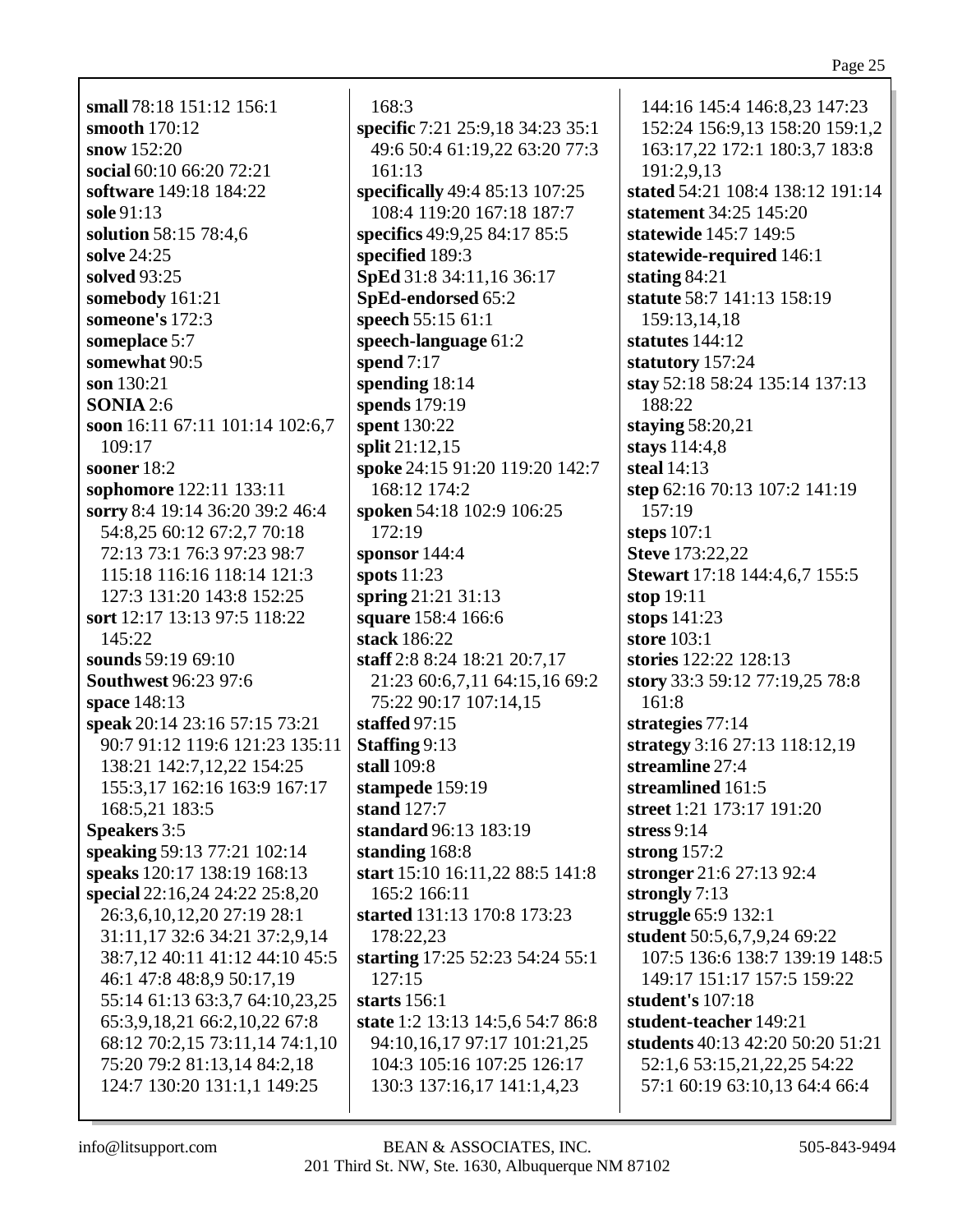66:12,21 68:1,5,17 69:2,4,8,18 69:21,22 72:15 75:2 119:21,23 120:3,9 121:16 122:9 127:16 133:2 134:21 136:5 138:24 139:6,12,13 145:1,6,8,24,25 146:2,7 147:16 148:18,19 149:13 151:4,12,14 153:11,15 156:12 157:1,2 160:10 161:17 161:18,21 162:3,12 **studies** 72:21 161:9 **stuff** 62:14 104:25 152:17 178:4 **subcontract** 97:7 113:1 **subject** 110:17 114:6 187:3 **subjects** 187:3 **submission** 20:6 45:14 79:9 **submissions** 25:20 43:10 **submit** 16:20 22:22 45:17 73:11 91:13 **submitted** 23:22 31:21 33:4 41:22 42:8 49:23,24 71:5 **substantial** 110:6 **success** 127:15,24 136:3 **successful** 75:3 162:6 **succinctness** 80:18 **sudden** 157:19 **sufficient** 56:17 **sufficiently** 55:7,23 56:1 **suggest** 84:11 **suggested** 185:20 **suggestion** 105:4 **suggestions** 124:4 **Suite** 1:21 191:20 **summer** 16:8 18:14 51:11 52:8 99:23 124:21 **Sunday** 27:9 35:17,20 38:23,24 42:2,3,25 167:6 **superintendent** 164:23,23 166:10 **supplies** 104:25 **support** 9:11 20:25 21:17 73:13 81:4 127:7 131:16 144:2 175:4 180:10 **supporter** 122:8 **supporting** 157:5 **supportive** 125:13 **supports** 123:22 **suppose** 94:21

**supposed** 31:16 53:16 59:7 78:17 78:19 162:14 169:1 **sure** 8:8,8,25 10:14 12:13 17:18 17:23 20:8 22:5 23:8 29:20 32:10 34:6 36:12 38:14,24 42:17 44:8 47:5 52:5 67:4 73:20,25 79:13 82:15 87:22 91:11,18 92:7 93:18 94:19 105:14 108:7 109:2 116:19 117:2 138:3 144:8 166:13,14 175:9 176:14 184:1,9 186:24 **surprising** 159:23 **survive** 66:6 73:16 **suspended** 61:3 **swell** 153:20 **switching** 14:11 **symposium** 175:22 **system** 122:2 **T T** 3:1 **table** 8:10 31:15 **tag** 25:13 **tag-teaming** 13:7 **take** 7:14 10:14,23 11:13 16:24 17:12 19:4 30:10,25 44:16 46:10,14,15,17,18 47:16,21 58:16,17 72:2 80:8 92:17 97:16 104:4 112:10,11 118:23 119:17 122:4 132:25 133:7 145:6 153:11,15 155:21 156:20 157:20 158:4 159:15 178:7 **taken** 29:12 47:19 71:10 169:24 189:4 **takes** 74:13 **talk** 33:17 62:3 64:14 107:4 119:23 **talked** 51:11 84:19 161:21 166:10 **talking** 33:10,11 56:1 66:5 70:12 71:25 72:8 126:3 131:21 133:1 134:19 146:21 148:15 156:10 156:18 167:19 180:23 184:12 **talks** 48:18 **taller** 176:6 **tap** 80:23 81:6 **taught** 62:14

**taxes** 180:3,6 **teach** 62:16 **teacher** 64:24 65:10 66:9 67:8 73:14 74:18 77:13 150:6 **teacher's** 73:3 **teacher-student** 149:10 **teachers** 50:19 59:2 66:22 74:11  $75:2$ **teaches** 127:10 **teaching** 77:10 149:11 **team** 9:17,20 10:5 11:23 160:5 **technical** 110:18 181:10 **teenagers** 156:17 **tell** 44:15 55:17 79:10 90:13 95:2 161:13,15 173:7 **telling** 16:12,22 127:1 **ten** 85:18 87:10 154:16 **ten-day** 85:15 **ten-page** 75:12 **Ten-to-zero** 112:6 188:19 **ten-zero** 188:21 190:12,13 **term** 121:25 **terms** 59:9 78:6 80:12 107:3 108:13 119:2,21 121:22 140:21 140:24 141:20 145:9 155:23 176:10 **terrible** 133:23 **TESOL-endorsed** 64:24 66:11 **test** 132:20 133:18 146:2,6 150:9 153:25 **tested** 154:5 **testimony** 138:11 150:16 191:15 **testing** 146:9,11,16 154:1 **text** 107:20 152:25 **textbooks** 153:12 **thank** 5:9 7:6 8:12,17 13:18,19 19:23 21:18 24:4,8 26:24 27:3 28:22 40:24 42:22 47:16,18,20 59:18 64:7,11 65:24 66:25 73:18 81:7,8 82:13 84:23 86:5 89:21,21,23 93:3,5,8,9 105:16 112:18 113:23 114:10 116:12 118:5 126:10,14 129:24 155:11 176:25 177:1,4,16 181:8 182:2 183:9,19 188:21 190:13 **thank-you** 170:9 **thankfully** 9:23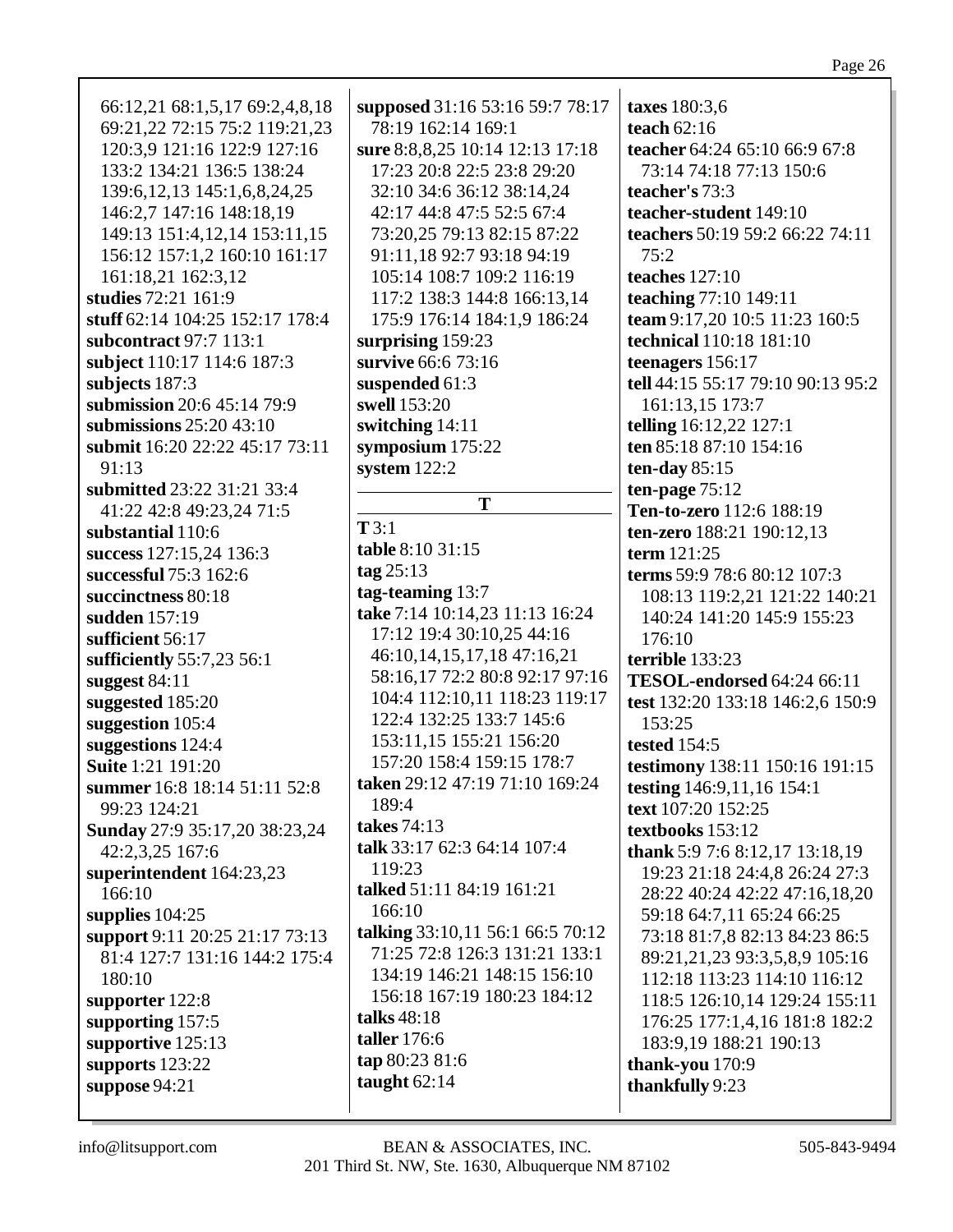| <b>thanks</b> 8:13 13:15 19:1 26:25  | thinks $175:10$                  | 125:5 126:3 140:1 149:11           |
|--------------------------------------|----------------------------------|------------------------------------|
| 88:2,11 91:10 97:21 109:20           | third 1:21 22:8 40:16 45:14      | 151:13 152:11 155:17 168:19        |
| 126:11 176:24 182:1 183:3,10         | 121:13 191:20                    | 171:10 185:2,5,7 192:10,15,20      |
| 186:18                               | third-hour 65:1                  | 192:25                             |
| theirs 18:25                         | thought 12:12 23:18,24 30:14,18  | timeline 35:25 37:12 55:20 76:8    |
| theme $9:10$                         | 31:25 32:24 33:16 35:4,5,6,20    | 79:14 107:4                        |
| therapy $55:15,16$                   | 58:12 59:1 68:4 79:12 82:15      | <b>timeliness</b> 81:3 87:7,22     |
| thing 5:17 18:24 23:16 31:4 35:1     | 100:2 101:2 105:2 118:9,13,15    | timely 90:24 91:19 93:16           |
| 48:23 55:19 62:2 75:3 76:15          | 118:16 162:5 168:22 171:5        | timetable 74:24                    |
| 84:11 97:25 103:9 129:11             | 172:20 178:15                    | timing 33:2 45:8 87:18 134:10      |
| 136:16 153:5,23 156:10 157:3         | <b>thoughtful</b> 17:4 19:20     | 140:21                             |
| 157:17 166:12 176:19 177:7           | threatened 187:4                 | tit-for-tat $172:9$                |
| 180:5,18 181:13 183:23 185:10        | three 8:24 9:20 14:8,15 18:6     | title 95:22                        |
|                                      |                                  |                                    |
| things $25:10,14$ 33:4 34:4,21       | 66:21 67:13 77:9 79:4,4 80:18    | today 8:21 9:1 10:16 27:10,12      |
| 40:2 48:19 49:12 50:4 55:16          | 93:19 107:22 119:11 142:22       | 31:17 32:14,16 42:6,11 75:6        |
| 62:12 65:14 70:12 78:9,16 96:7       | 151:4 156:5 160:9 170:6 181:11   | 81:19 103:8 142:7 165:21           |
| 97:5 102:20 119:11,11 155:23         | three-year $120:18,22$           | 172:21 173:4                       |
| 157:7 178:1,6,10,11 179:7,15         | thrive $162:3$                   | today's 35:19                      |
| think 8:9 14:1,2 15:1,4,8,10         | throw 157:8 158:3                | told 7:24 28:15 52:7 98:16 149:3   |
| 16:25 18:11 21:4,11 22:2,5,11        | throwing 128:20                  | 151:16 175:5,6 176:13 177:22       |
| 28:23 29:10,23 30:9,10,23 31:6       | ticked 122:18                    | 178:21 181:24 185:7                |
| 31:23 32:2,7,11 36:9 38:15           | ticking 88:5                     | tomorrow 74:12 121:10 167:8,20     |
| 39:15,16,25 40:21 44:24 47:17        | ticks 123:17                     | 167:22 173:18                      |
| 47:21 48:23 49:9 51:2,3 52:23        | tie 138:9                        | tonight $167:5$                    |
| 58:2,19 59:4,12,14 61:25 64:14       | tied 93:23                       | top 34:11 144:9                    |
| 67:22 68:10,14 69:13 71:22           | ties 71:14                       | torn 136:11,12                     |
| 74:20 75:4,5,8 77:18 78:3            | tight $39:7$                     | total 48:18 179:11                 |
| 79:15 84:17,18 87:10 90:19           | till 16:7 39:20 51:17 56:4 97:20 | <b>totally</b> 150:11              |
| 91:6 92:4 96:22 97:15 100:15         | 124:7,17                         | touch 76:4 178:6                   |
| 103:15,20 104:8 105:20,25            | Tim 2:5 132:8,18                 | tough $43:16$                      |
| 107:6 108:5 109:23 112:16,16         | time 5:18 7:7,17,20 10:10,13,14  | <b>Town</b> 175:18                 |
| 117:4,4,6,6,8,8,10 122:1,21,25       | 10:15 15:15,18 16:8 17:4,7       | track 102:13 103:3 142:2 145:25    |
| 123:10, 13, 25 125: 6, 12 126: 9, 17 | 19:11 21:13,15 26:17 33:11       | tracker 155:13 167:2               |
| 126:25 127:6 133:21 135:2,13         | 34:13 35:8 36:24 37:10,19        | tracking $155:11$                  |
| 136:13 137:4,25 138:4,21             | 38:19 39:5,10,11,15,17 40:6,11   | traditional 25:7 138:7,23          |
| 139:25 140:14 142:5,13 143:20        | 40:15,18 41:12 43:24 45:18       | train $5:7$ 13:3                   |
| 144:10 145:19 148:21 149:21          | 46:2,7 47:18 50:6 51:4,9,10,23   | trained 182:22                     |
| 150:13 151:11,13,16 152:4,6,22       | 52:4,20 54:16 55:3 56:7,15,18    | training 9:20 10:19,20,24,25       |
| 153:25 154:6 155:6,22 156:24         | 56:19,23,24 57:5,6,13,14,15      | 11:11, 15, 23 12:17, 23 13:8, 9, 9 |
| 157:5,8 158:2,7,13 160:13            | 58:12,18,23,24,25 59:2,3,6,9     | 13:11 14:10,16 16:12 18:8          |
| 161:16 163:6 164:2,3,8,13,17         |                                  | 77:12 78:1 164:19 174:24,25        |
|                                      | 60:2,8 61:23,25 65:15 70:17      |                                    |
| 164:20 167:21,21 169:10 170:5        | 72:3,11,17,22 74:5,13 76:9,11    | 175:2,3 183:1 185:1                |
| 171:13 172:15 173:19 178:2,21        | 76:12,13,15 78:23,25 79:7,11     | trainings 11:4 12:20 13:14 17:25   |
| 180:10,12,19 181:23 183:5            | 79:17,18 80:3 85:10,15,19 87:1   | 18:7 164:9,15 181:17               |
| 184:14 185:24 188:22                 | 87:16 88:5 90:17 91:12 92:5,14   | transcript 1:10 54:14 191:11       |
| thinking 14:11 16:9,14 19:11         | 103:20,25 105:21 106:1 113:20    | 192:8, 13, 18, 23                  |
| 56:22 72:23                          | 118:4 119:10 123:17 124:19,25    | transfer 94:18 107:5               |
|                                      |                                  |                                    |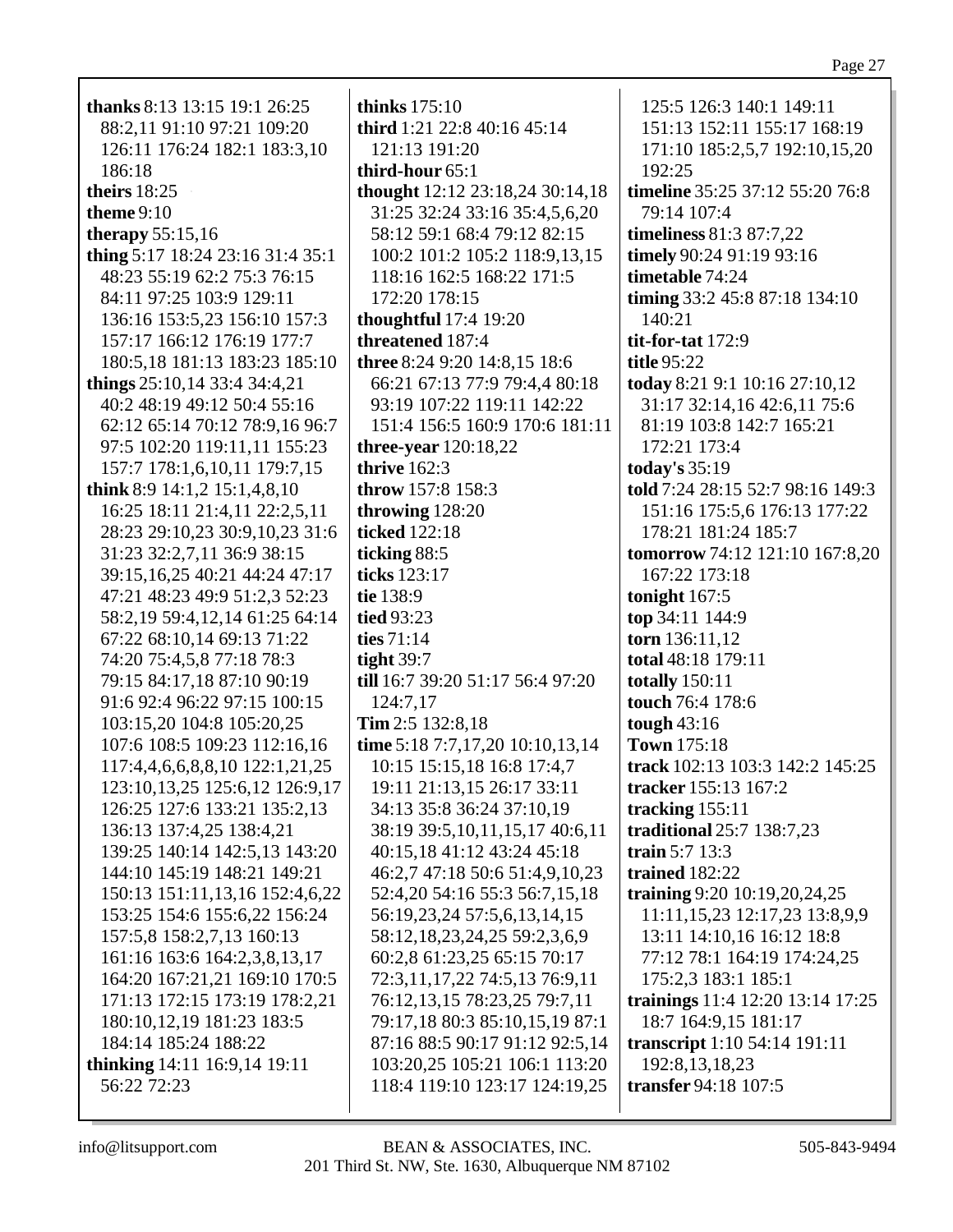Page 28

| transferred 94:15                                   | U                                      | $\mathbf{V}$                       |
|-----------------------------------------------------|----------------------------------------|------------------------------------|
| transition 8:20 9:25 92:5 170:12                    | Uh-huh 45:23 131:19,23 140:5           | vacancies 10:8                     |
| transport 103:1                                     | ultimately 162:14                      | vacancy 109:11                     |
| <b>transportation</b> 133:25 134:7,20               | un-air-conditioned 99:23               | vacant 9:13,18 10:3 108:23         |
| 134:25                                              | unable 27:7                            | valuable 129:8                     |
| trauma 119:24                                       | <b>Unanimous</b> 190:11                | value 122:24 127:4 129:7 179:15    |
| travel 106:3 146:5,5                                | uncle 150:10 154:15                    | variety 185:4                      |
| travels 190:17                                      | unclear 42:10 76:22 120:11             | <b>various</b> 137:18              |
| tried 39:4 68:13 74:22 99:7 149:9                   | underscore 90:8                        | vast 126:20                        |
| 166:2                                               | understand 11:20 28:24 32:5            | verbiage 61:20                     |
| tries 102:20                                        | 33:23 34:11 39:22 43:22 52:11          | Vice $2:3$                         |
| Trish 2:3 182:11                                    | 52:21 53:12,12 56:5,9 58:3             | violated 138:18                    |
| true 157:13 191:10                                  | 70:2,18 74:8,13 76:22 78:21            | <b>Virginia 65:5 160:6,8</b>       |
| Trujillo 66:16 140:11,13                            | 84:10 105:14 120:22 121:24             | virtual 142:13 144:1,16,25 147:5   |
| truly 55:10 68:16 71:7 94:5                         | 122:19 140:22 151:13 153:8             | 148:19,21 153:5 154:12,15          |
| 128:12 132:17 157:14                                | 167:9 171:21 174:17 175:1              | 156:14,16 158:7,12,15,21           |
| trust $75:4$                                        | understanding 47:11 49:18              | 160:18 161:11,11 164:8,10          |
| trusted 75:5<br>try 9:18 16:16,25 32:21 40:2 46:6   | 97:23 98:4 109:7 165:9,12              | 165:21 166:11 167:23               |
| 55:4 74:6 90:11 102:4,19 105:4                      | 167:18                                 | virtually 172:1                    |
| 127:22 128:4 141:14 173:23                          | understands 73:25 167:14               | virtuals 158:2                     |
| 185:9                                               | understood 32:14 58:11 132:22          | <b>virtues</b> 172:12              |
| trying 10:13 19:16 32:20,23 40:8                    | 176:5                                  | vision $123:11$                    |
| 40:20 42:17 54:4 57:14,18,20                        | unfair $42:3$                          | visit 15:14 28:5 31:12,14 91:21    |
| 60:23 68:16,25 74:17 93:25                          | unfortunate 155:17 171:13,22<br>172:11 | visiting $10:17$<br>Visitors' 3:22 |
| 94:19 98:15 106:14 108:22                           | unfortunately 43:15 92:2 122:25        | visits 10:10,18 16:16,19           |
| 139:24 147:4 157:14 162:6                           | 182:15                                 | visual $150:23$                    |
| 173:13 175:10                                       | uninformed 168:18                      | void 144:12                        |
| <b>tucked</b> 117:7                                 | unique 152:19                          | Voigt 2:7 4:11,12 18:16 36:13,18   |
| Tuesday 38:16 101:16 174:2                          | unlimited 131:22 156:4 157:10          | 36:21 37:7,22 38:2,11,18 46:22     |
| turn 24:14 97:5                                     | unprofessional 171:14                  | 47:1,14 59:16,17,18 60:3,21        |
| turnaround 29:3 37:13,18 39:7                       | unquote 139:10 154:19                  | 61:8,15 62:9,19,25 63:3,11,22      |
| 54:16 79:11,17,18                                   | untended 99:21                         | 64:1,3,7,11 65:25 66:5 70:22,25    |
| turnarounds 43:16                                   | update 93:17 172:21                    | 73:1 80:17 81:9,12,18,21 82:8,9    |
| turned 130:21                                       | updated 140:11                         | 82:12 84:24 86:6,14,16 87:5,12     |
| turns $41:2599:3$                                   | updates 118:20                         | 87:23 88:2,10,15,16 95:6,9,12      |
| tutoring 66:11 161:25                               | updating 90:5                          | 95:15 96:8,13 97:2,8,21 107:10     |
| tweaking 179:14                                     | upgrades 180:16                        | 110:20,23 111:13,14 114:24,25      |
| twice 68:1                                          | use 14:14 64:25 68:15 146:16           | 125:20 126:13,14 127:25 128:3      |
| two 9:16 10:2,11 12:18 19:25                        | 147:19 178:15                          | 128:6 129:6 136:20 138:1,19        |
| 20:5 22:21,24 23:2,8 41:19                          | uses $14:12$                           | 139:8 140:3 143:10,14,17,19        |
| 47:24,25 62:12 75:17 78:25                          | usually 116:22 172:25                  | 147:17,24 148:2,6 150:2,4          |
| 79:2,6 92:5 101:2,2 115:19,21                       | utility 95:17,18,21,24,25              | 152:16 153:2,12 155:2 159:17       |
| 119:11 122:13,18 125:10 131:7<br>151:19 168:7 179:6 | utilize 160:23 161:3                   | 160:1 167:3 169:12 171:7           |
| two-and-a-half $55:11$                              | utilized 179:22                        | 174:10 175:16,22,25 183:11,12      |
| type 73:13 96:9 137:12 185:10                       | utilizing 64:5                         | 183:17,25 187:20,21 190:6,7,16     |
|                                                     |                                        | volumes 138:19,21                  |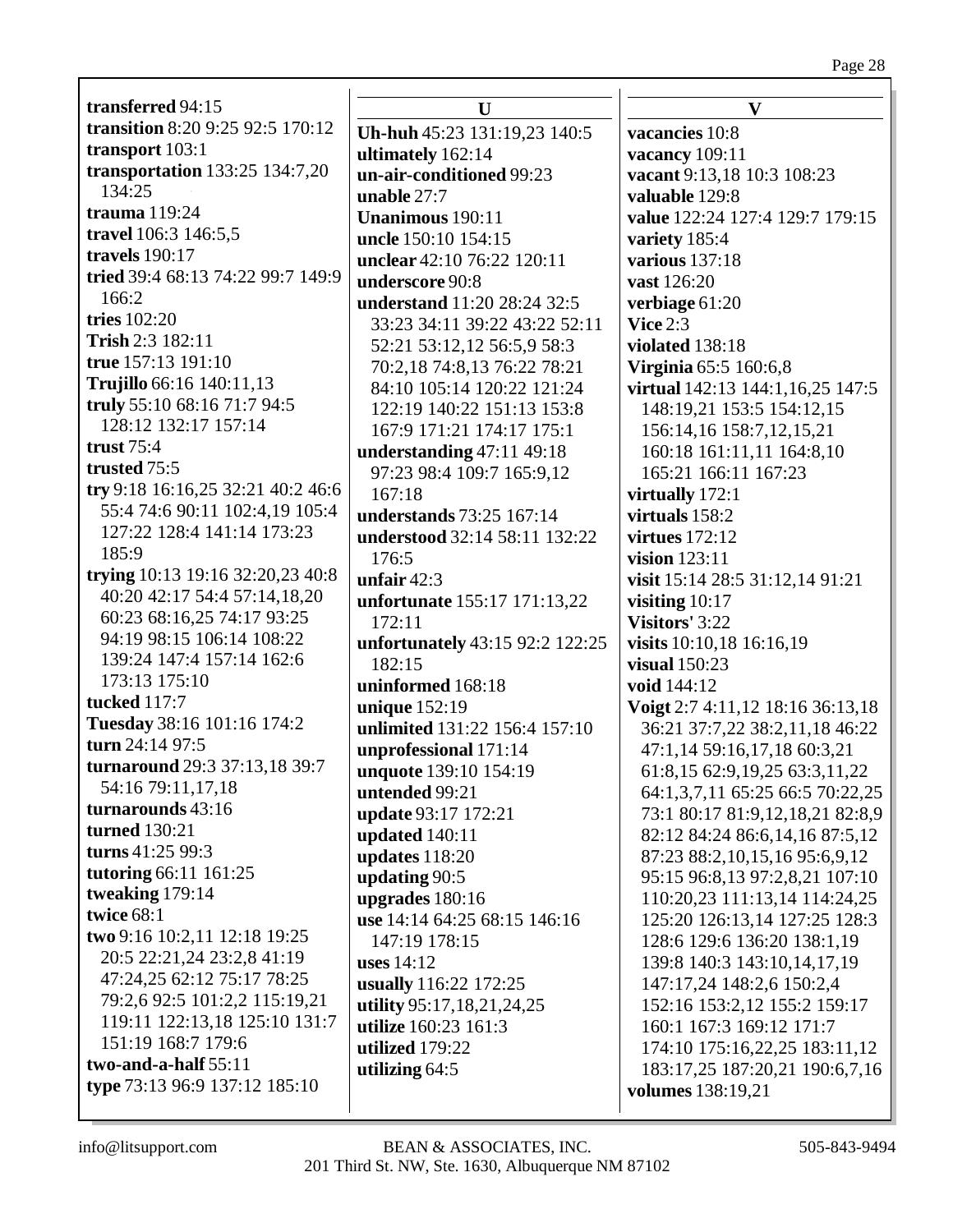| vote 84:10 103:13 112:7 114:2,3        | way 18:18 37:16 40:16 45:21      | weekends 44:17                   |
|----------------------------------------|----------------------------------|----------------------------------|
| 114:4 116:4,7,10 118:2 132:3           | 46:18 52:17 66:15 67:23 69:4     | weeks 55:11 151:19               |
| 158:3 169:15 170:2 188:20              | 94:3 101:22 102:18 103:24        | weigh 101:6 122:3 142:25         |
| 189:4                                  | 132:3 133:5 157:17 168:14        | welcomed 177:20                  |
| voted 103:18 116:9                     | 182:3                            | welded 96:10                     |
| votes 83:11 89:14 111:19 115:19        | ways 70:4 180:13                 | went 12:22 44:5 68:5,9,18,18     |
| 115:21 116:3 169:6 187:23              | we'll 13:7 16:13 19:3,21 20:7    | 87:14 91:23 124:20 130:3 131:8   |
| 190:5                                  | 27:10 38:1 46:11,19,19 47:16     | 131:9 138:17 158:10 172:1        |
|                                        | 81:19 93:2,3 97:18 104:4,6       | 179:14,24 180:15,25              |
| W                                      | 109:18 125:11 142:2 160:13       | weren't 7:22 36:10 45:8,24 53:10 |
| wait 38:12 46:15,16 73:7,8,15,16       | 175:11 181:18 186:3 188:22       | 53:10 55:22 92:3 96:6 154:9      |
| waited 39:20                           | we're 9:5,9,18 10:5,8 12:7 13:10 | whereof 191:15                   |
| waiting 7:25 10:6 35:12 44:1           | 14:10,22 17:3,3 19:10 22:5       | whichever 23:14                  |
| 56:3 71:6,16 80:25 93:21 95:1          | 25:5 31:6 32:22 33:8,12,19,20    | who-all 171:25                   |
| 107:6                                  | 34:17 36:2,3,7 37:24 39:2,21     | widely $135:3$                   |
| walk 122:16                            | 40:1,16,20 41:14 43:9,12 47:12   | willing 15:12 42:25 46:14 80:10  |
| walked 57:3 68:12 69:5,5,6             | 49:12 51:3,5,20 52:22 54:1       | 106:5 148:20                     |
| want 7:6, 16, 24 10: 23 17: 3, 7 22: 7 | 55:9,12 56:10 58:9 61:19 64:19   | willy-nilly 182:17               |
| 23:14 25:15 27:3 30:2,8,11,25          | 65:22 69:3 70:11,12 71:6,16,24   | win-win 163:17                   |
| 35:13 41:3 46:15 47:6 50:2             | 77:4 78:4,7,10 79:10,19 84:10    | window 38:25                     |
| 52:8 57:17 66:19,19,20,23,23           |                                  |                                  |
| 67:3,20 77:2 78:1,2 80:21              | 86:25 92:4 93:10,21 94:19,25     | <b>Wings 168:10</b>              |
| 83:20 88:4,5 90:7,8 99:9 101:7         | 97:13,15 104:10 112:16,17,25     | Winston 176:4                    |
| 101:13 102:19 117:19 122:6,13          | 113:2 117:8 118:6,7 120:22       | wish 35:1 80:6                   |
| 123:2,4 128:8 131:21 132:11            | 124:3 128:16,25 131:21 133:21    | wishes $32:11$                   |
| 142:24 144:19 146:3,4 147:7            | 134:19 136:18 139:2,6,7,14       | wishing $170:1$                  |
| 150:25 153:25 154:23,25                | 141:6 146:10,13,13,15,21         | Woerner 2:9 8:17 9:3 11:9,22     |
|                                        | 147:14 148:10,15,18,18 156:5     | 12:7 13:16,19 14:1,20 15:6,21    |
| 162:16 164:16,19 166:7 169:5           | 157:9, 10, 15 158:3 162:14       | 16:5 17:23 20:2 21:18 22:6,13    |
| 170:8 172:7 174:24 178:9 181:8         | 167:21 169:11 172:14,14          | 27:3 28:23 29:2 30:3,5,22 31:2   |
| 186:21                                 | 173:13 174:18,23 176:15          | 31:6,23 32:1 35:15 40:24 44:4    |
| wanted 11:2 14:25 17:24 20:14          | 182:15 185:15 186:24 188:23      | 90:2 93:11 95:8 96:10,20 97:3    |
| 41:14 80:19 82:15 84:22 86:3           | we've 18:13 19:8 21:9,22 34:5    | 97:9 98:6 99:14,19 101:18        |
| 86:12 93:12,12 98:14 101:6             | 37:3 45:7 47:21 54:3 55:3 65:7   | 103:17,24 104:2,6,12 105:13,24   |
| 121:21 129:21 138:15 141:24            | 65:14 71:5 75:6 78:3 91:16       | 106:11,19 107:12 109:13,19       |
| 160:3,10 164:7,12 165:24 168:1         | 129:1 136:18 145:23 146:6        | 164:6, 16 165:5, 11, 20 166:22   |
| 176:7 179:7 181:23 183:9               | 150:14 164:4,8 165:25 175:8      | woman 123:1                      |
| wanting $77:2$                         | 178:19                           | wonderful 44:13                  |
| wants 65:6 102:11 103:4 106:7          | weakness $145:15$                | wondering 72:10                  |
| 110:4                                  | web 176:1                        | word 16:10 41:7 94:24 95:2       |
| warning $20:22$                        | website 11:2 107:16,22 121:8     | 98:22 102:8 137:5 141:3 147:20   |
| warnings 39:24                         | 176:9                            | word-smithed 110:7               |
| wasn't 26:11,16 29:19 36:2 37:16       | <b>Wednesday 9:24 142:4</b>      | work 10:8 14:14 15:3,13 17:10    |
| 37:24 45:18,24 46:4,5 47:5             | week 23:11 28:25 37:6 41:22      | 19:22 20:25 21:14 23:7 32:15     |
| 77:12 78:13,15,15 149:2 169:1          | 42:8 44:11 92:1 103:6 140:12     | 39:6 42:25 43:7,13 44:21 47:8    |
| 170:23 171:8 178:25 184:10             | 151:19 169:17 173:4 175:13,20    | 50:20 52:15 63:20,25 65:6,15     |
| watching 20:7                          | 178:23                           | 67:20 74:12 75:2 90:11 95:25     |
| water 95:17, 17, 18, 21, 24, 25        | weekend 44:13,14                 | 95:25 97:4 129:11 130:15         |
|                                        |                                  |                                  |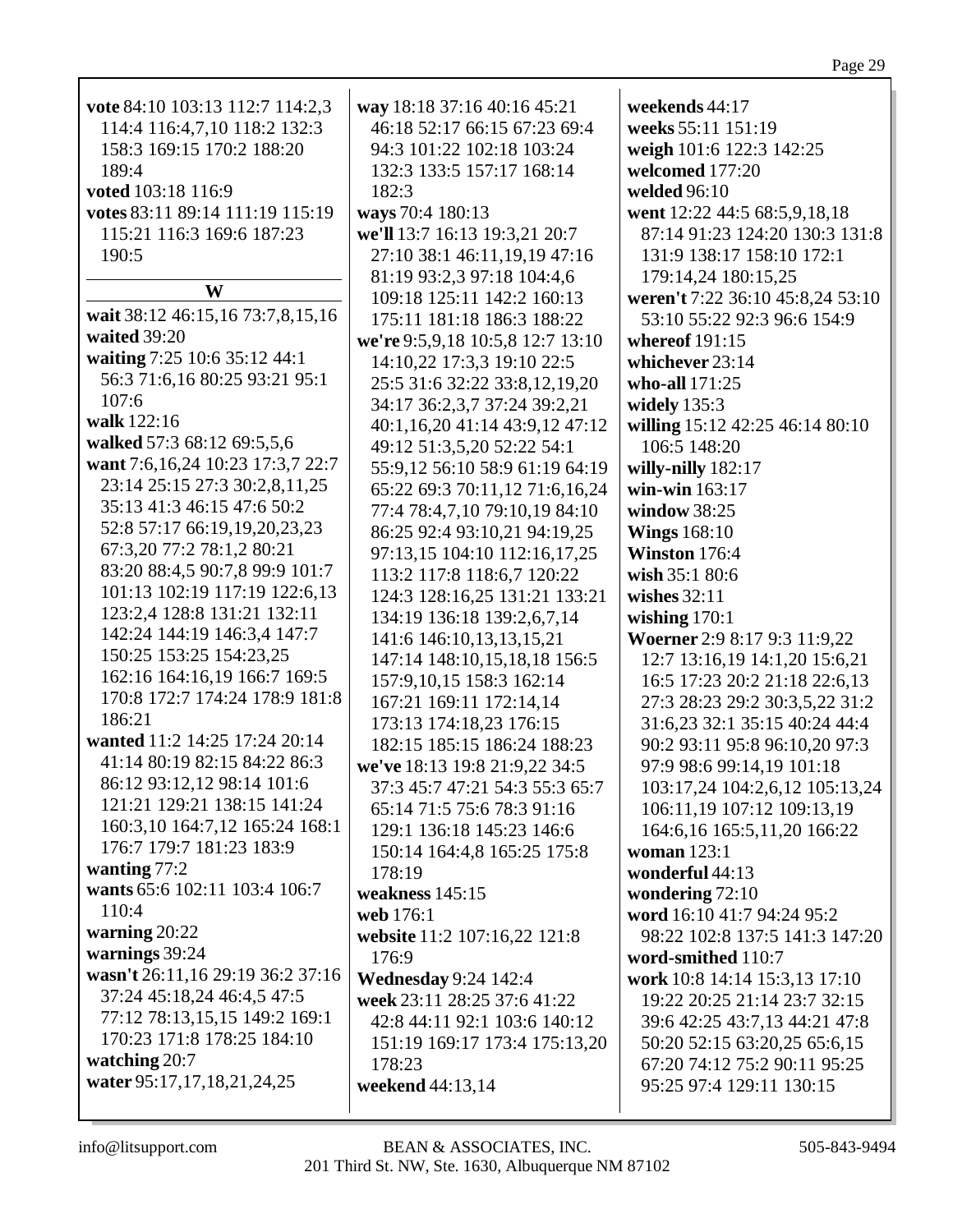| 186:16<br>worked 37:6 59:3 60:24 78:10<br>79:13<br>worker 60:10 66:20 125:25<br>working 9:18 19:21 20:24 29:20<br>44:14,17 50:1 55:6 64:4 69:3<br>77:14,22 78:4 92:3 97:9,13<br>105:8 139:18 155:13 173:18<br>184:14<br>works 38:24 102:20 150:10<br>world 76:13<br>worrisome 40:18<br>worth 77:9<br>wouldn't 103:21 123:2,4 178:15<br>181:11<br>wow 118:6 162:8 178:15<br>write 48:2 185:12<br>writing 45:9 62:16,17 63:20<br>70:13<br>written 47:6 57:1,8,8 58:7 76:23<br>76:23 98:13 | 131:7,17 132:14 140:7 156:6,22<br>160:9 179:4 184:13<br>yesterday 7:14,22,24 8:23 9:10<br>10:16 21:10 44:11 90:14 110:1<br>110:11 112:14,24 113:10<br>167:11 178:3 181:15 184:11<br>185:12<br>young 133:6 168:7<br>$\mathbf{Z}$<br><b>Zimmerman</b> 173:22,22<br>$\boldsymbol{0}$<br>1<br>13:2,22 99:20 118:25,25 119:3<br>119:10 120:12,17 121:13,15<br>123:1 137:12 148:17<br>1,000 120:2<br>1:53 190:19<br>10 3:15 130:5 179:18<br>10-15-1(H)(7) $187:7$ | 1763:18<br>17th 175:18<br>18 13:22 14:1,2 122:9 137:14<br>1873:19<br>18th 169:9,16 177:20<br>19 175:18 191:16<br>1913:20<br>1978 187:6<br>1st 16:15, 18, 20, 21 51: 21 52: 3<br>55:2 56:4 76:2<br>$\overline{2}$<br>23:4 180:3<br>2,000 153:11,15<br>2/8/19 192:2<br>20 130:5 133:12 179:4<br><b>20-year-olds</b> 137:20<br>200 145:1,8 148:19,20 153:15,19<br>2007 160:3<br>2011:21 191:20<br>2019 1:11 3:13 191:16<br>20th 106:23 |
|-----------------------------------------------------------------------------------------------------------------------------------------------------------------------------------------------------------------------------------------------------------------------------------------------------------------------------------------------------------------------------------------------------------------------------------------------------------------------------------------|-------------------------------------------------------------------------------------------------------------------------------------------------------------------------------------------------------------------------------------------------------------------------------------------------------------------------------------------------------------------------------------------------------------------------------------------------------------|-------------------------------------------------------------------------------------------------------------------------------------------------------------------------------------------------------------------------------------------------------------------------------------------------------------------------------------------------------------------------------------------------------------------------------------|
|                                                                                                                                                                                                                                                                                                                                                                                                                                                                                         |                                                                                                                                                                                                                                                                                                                                                                                                                                                             |                                                                                                                                                                                                                                                                                                                                                                                                                                     |
| wrong 26:9 29:11 35:5 100:17                                                                                                                                                                                                                                                                                                                                                                                                                                                            | 10:00 123:8                                                                                                                                                                                                                                                                                                                                                                                                                                                 | 21 14:20 121:15,15 124:1,3,8,10                                                                                                                                                                                                                                                                                                                                                                                                     |
| wrote 48:1,2,7,11,13 142:6                                                                                                                                                                                                                                                                                                                                                                                                                                                              | 10:02 47:19                                                                                                                                                                                                                                                                                                                                                                                                                                                 | 124:12,12,15,17,25 130:20                                                                                                                                                                                                                                                                                                                                                                                                           |
| 143:16,17 184:12 185:18                                                                                                                                                                                                                                                                                                                                                                                                                                                                 | 10:30 47:19                                                                                                                                                                                                                                                                                                                                                                                                                                                 | 134:16 136:1,9,24                                                                                                                                                                                                                                                                                                                                                                                                                   |
| $\mathbf X$<br>X3:148:25<br>$X'$ 123:14<br>Y                                                                                                                                                                                                                                                                                                                                                                                                                                            | 100 129:17 137:24 150:1 156:13<br>156:14,15,15,21 161:11 162:2<br>109 3:10<br>11 3:17 64:25<br>1123:12                                                                                                                                                                                                                                                                                                                                                      | 219 1:20 191:8,19<br>22 130:21<br>22,000 71:18<br>235 49:4 69:22                                                                                                                                                                                                                                                                                                                                                                    |
| yeah 15:6 17:5 18:3,16 22:12                                                                                                                                                                                                                                                                                                                                                                                                                                                            | 1133:14                                                                                                                                                                                                                                                                                                                                                                                                                                                     | 23rd 13:12                                                                                                                                                                                                                                                                                                                                                                                                                          |
| 30:4,9,16 47:24 71:20 104:1,22                                                                                                                                                                                                                                                                                                                                                                                                                                                          | 118 3:15                                                                                                                                                                                                                                                                                                                                                                                                                                                    | 24 179:17                                                                                                                                                                                                                                                                                                                                                                                                                           |
| 109:6 114:6 126:12 133:16                                                                                                                                                                                                                                                                                                                                                                                                                                                               | 12 3:18 160:6                                                                                                                                                                                                                                                                                                                                                                                                                                               | 25 125:2,6,14 132:5                                                                                                                                                                                                                                                                                                                                                                                                                 |
| 139:8 140:3,8 146:15 147:24                                                                                                                                                                                                                                                                                                                                                                                                                                                             | 12th 56:9 57:2                                                                                                                                                                                                                                                                                                                                                                                                                                              | 25,000 186:2                                                                                                                                                                                                                                                                                                                                                                                                                        |
| 148:2 149:20,22 153:17 160:1                                                                                                                                                                                                                                                                                                                                                                                                                                                            | 133:19                                                                                                                                                                                                                                                                                                                                                                                                                                                      | 267 65:3                                                                                                                                                                                                                                                                                                                                                                                                                            |
| 165:25 166:7,17 171:5 176:22                                                                                                                                                                                                                                                                                                                                                                                                                                                            | 14 133:3                                                                                                                                                                                                                                                                                                                                                                                                                                                    | 28th 20:12                                                                                                                                                                                                                                                                                                                                                                                                                          |
| 182:1 184:1 188:23                                                                                                                                                                                                                                                                                                                                                                                                                                                                      | 14-year-old 123:8                                                                                                                                                                                                                                                                                                                                                                                                                                           | 29th 75:9,14                                                                                                                                                                                                                                                                                                                                                                                                                        |
| year 10:11,21,21 12:14,22 13:5                                                                                                                                                                                                                                                                                                                                                                                                                                                          | 14th 114:12                                                                                                                                                                                                                                                                                                                                                                                                                                                 | 2A 27:17                                                                                                                                                                                                                                                                                                                                                                                                                            |
| 13:22 15:1,3 16:7,10 17:14                                                                                                                                                                                                                                                                                                                                                                                                                                                              | 15 46:18 130:5 133:3 170:18                                                                                                                                                                                                                                                                                                                                                                                                                                 | $\mathbf{3}$                                                                                                                                                                                                                                                                                                                                                                                                                        |
| 18:1,12 20:3 40:17,17 65:6                                                                                                                                                                                                                                                                                                                                                                                                                                                              | 179:18                                                                                                                                                                                                                                                                                                                                                                                                                                                      | 3 3:5 5:16 6:10 113:15 163:14                                                                                                                                                                                                                                                                                                                                                                                                       |
| 66:22 69:1 71:10,11,13 97:14                                                                                                                                                                                                                                                                                                                                                                                                                                                            | <b>15-minute 47:17</b>                                                                                                                                                                                                                                                                                                                                                                                                                                      | 3,000 160:10                                                                                                                                                                                                                                                                                                                                                                                                                        |
| 110:2 120:6,9,10 130:21 145:1                                                                                                                                                                                                                                                                                                                                                                                                                                                           | 16 126:22 133:4 156:21                                                                                                                                                                                                                                                                                                                                                                                                                                      | 3:1537:5                                                                                                                                                                                                                                                                                                                                                                                                                            |
| 145:8 152:4 153:19 154:4                                                                                                                                                                                                                                                                                                                                                                                                                                                                | 16-156:18                                                                                                                                                                                                                                                                                                                                                                                                                                                   | 30 130:5 131:13                                                                                                                                                                                                                                                                                                                                                                                                                     |
| 184:17 186:6                                                                                                                                                                                                                                                                                                                                                                                                                                                                            | 1630 1:21 191:20                                                                                                                                                                                                                                                                                                                                                                                                                                            | 31 69:13                                                                                                                                                                                                                                                                                                                                                                                                                            |
| year-to-year 13:1                                                                                                                                                                                                                                                                                                                                                                                                                                                                       | 1641N 1:25 191:25 192:2                                                                                                                                                                                                                                                                                                                                                                                                                                     | 31st 44:10 75:15 76:1                                                                                                                                                                                                                                                                                                                                                                                                               |
| years 60:7 92:6 121:15 122:5,9                                                                                                                                                                                                                                                                                                                                                                                                                                                          | 1673:17                                                                                                                                                                                                                                                                                                                                                                                                                                                     | 35 125:16                                                                                                                                                                                                                                                                                                                                                                                                                           |
| 122:14 125:8, 10, 22 130:3, 8, 22                                                                                                                                                                                                                                                                                                                                                                                                                                                       | 17 13:25 122:9 156:22                                                                                                                                                                                                                                                                                                                                                                                                                                       | 35-year-old 123:3,7                                                                                                                                                                                                                                                                                                                                                                                                                 |